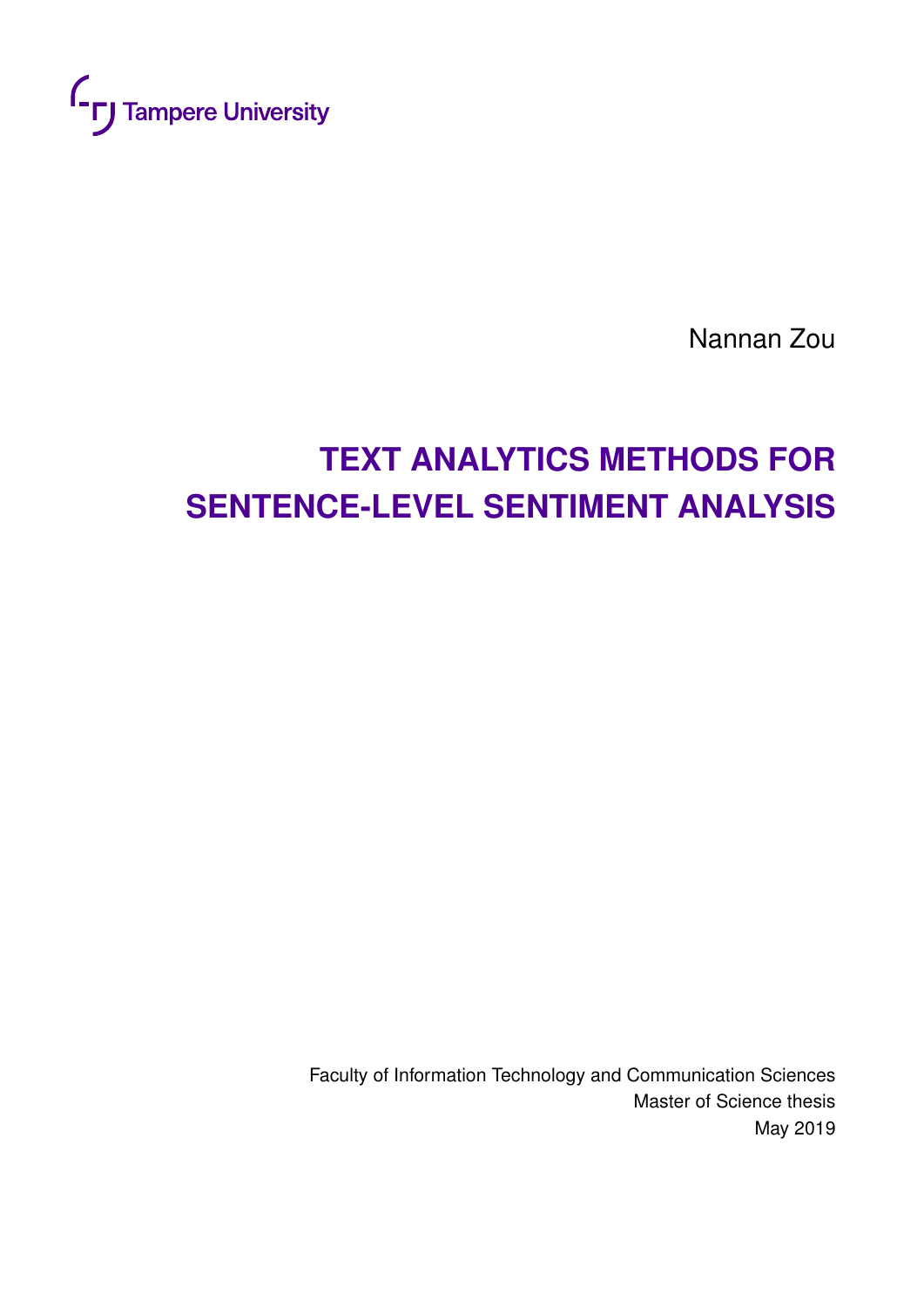### **ABSTRACT**

Nannan Zou: Text Analytics Methods for Sentence-level Sentiment Analysis Master of Science thesis Tampere University Degree Programme in Electrical Engineering May 2019

Opinions have important effects on the process of decision making. With the explosion of text information on networks, sentiment analysis, which aims at predicting the opinions of people about specific entities, has become a popular tool to make sense of countless text information. There are multiple approaches for sentence-level sentiment analysis, including machine-learning methods and lexicon-based methods. In this MSc thesis we studied two typical sentiment analysis techniques – AFINN and RNTN, which are also the representation of lexicon-based and machinelearning methods, respectively.

The assumption of a lexicon-based method is that the sum of sentiment orientation of each word or phrase predicts the contextual sentiment polarity. AFINN is a word list with sentiment strength ranging from  $-5$  to  $+5$ , which is constructed with the inclusion of Internet slang and obscene words. With AFINN, we extract sentiment words from sentences and sentiment scores are then assigned to these words. The sentiment of a sentence is aggregated as the sum of scores from all its words.

The Stanford Sentiment Treebank is a corpus with labeled parse trees, which provides the community with the possibility to train compositional models based on supervised machine learning techniques. The labels of Stanford Sentiment Treebank involve 5 categories: negative, somewhat negative, neutral, somewhat positive and positive. Compared to the standard recursive neural network (RNN) and Matrix-Vector RNN, Recursive Neural Tensor Network (RNTN) is a more powerful composition model to compute compositional vector representations for input sentences. Dependent on the Stanford Sentiment Treebank, RNTN can predict the sentiment of input sentences by its computed vector representations.

With the benchmark datasets that cover diverse data sources, we carry out a thorough comparison between AFINN and RNTN. Our results highlight that although RNTN is much more complicated than AFINN, the performance of RNTN is not better than that of AFINN. To some extent, AFINN is more simple, more generic and takes less computation resources than RNTN in sentiment analysis.

Keywords: text mining, sentiment analysis, machine-learning methods, lexicon-based methods, AFINN, RNTN, performance assessment, hypothesis test, bootstrap, cross-validation

The originality of this thesis has been checked using the Turnitin OriginalityCheck service.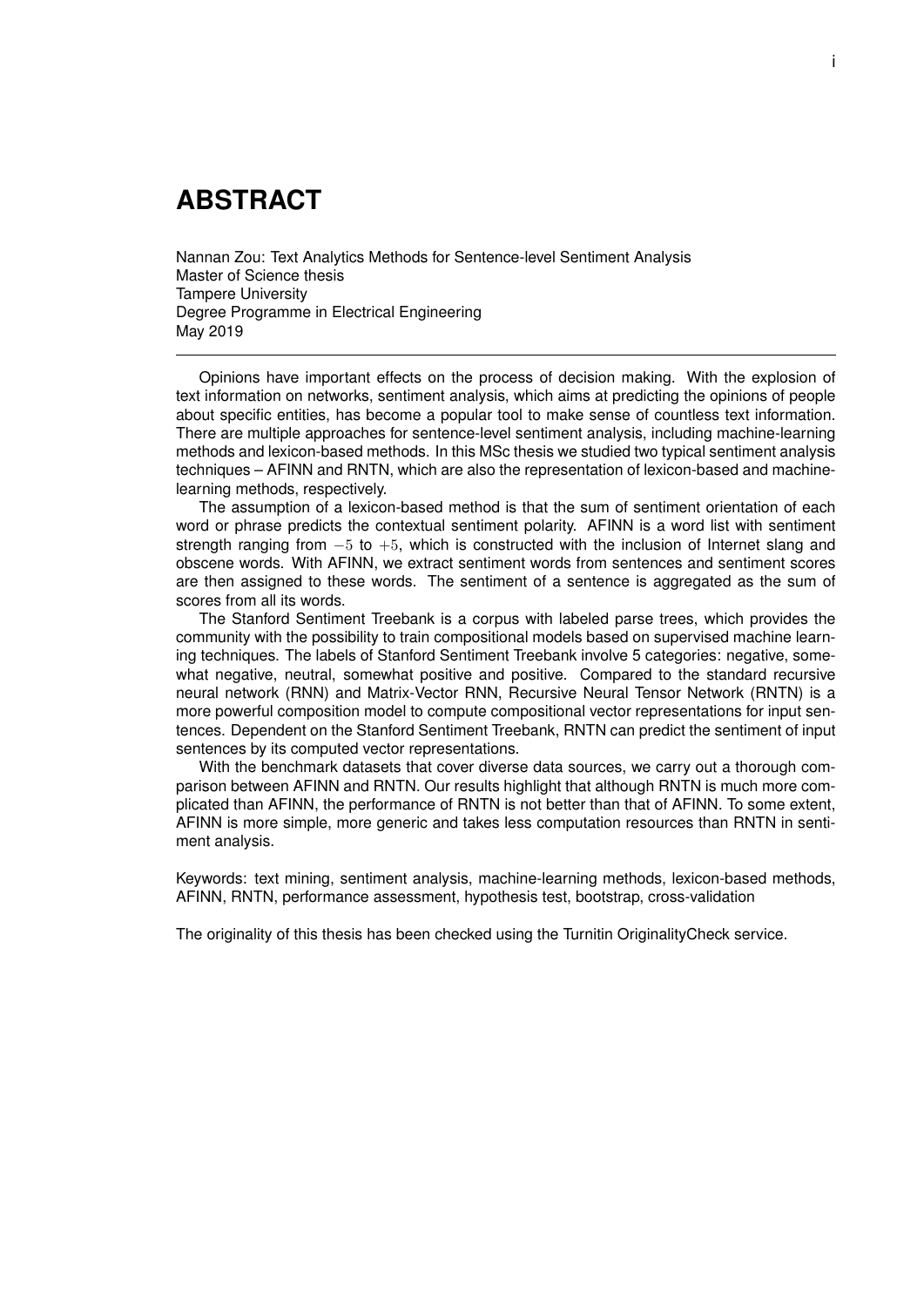## **PREFACE**

First, lots of thanks to my supervisor, Prof. Frank Emmert-Streib. During the thesis process, he created the topic, provided assistance and feedback to my research and writing. From him, I learned how to start the research and a serious attitude to my work. He is so patient and he is also one of the best professors in my life.

Second, thanks to the authors of the LATEX community and R packages. With their work, I can carry out my experiments successfully and present a beautiful thesis format.

Third, thanks to the authors who provided the original datasets that are used in our experiments and the computational resources provided by Tampere University.

Fourth, I would like to thank my family for their encouragements to take on this study and putting up with me for the past four years.

And last but not least, I am grateful to my friend, Han Feng. During my thesis writing, I got into trouble with my life and sometimes I almost gave up the thesis. It was him who was always encouraging me to believe that the life would become better and I could make it. I also would like to thank my friend Shubo Yan for his encouragements, dumplings and help for printing. A big thank you to my favorite singer Chenyu Hua whose songs accompanied me every day and night, and all friends who supported and comforted me during this period.

Tampere, 9th May 2019

Nannan Zou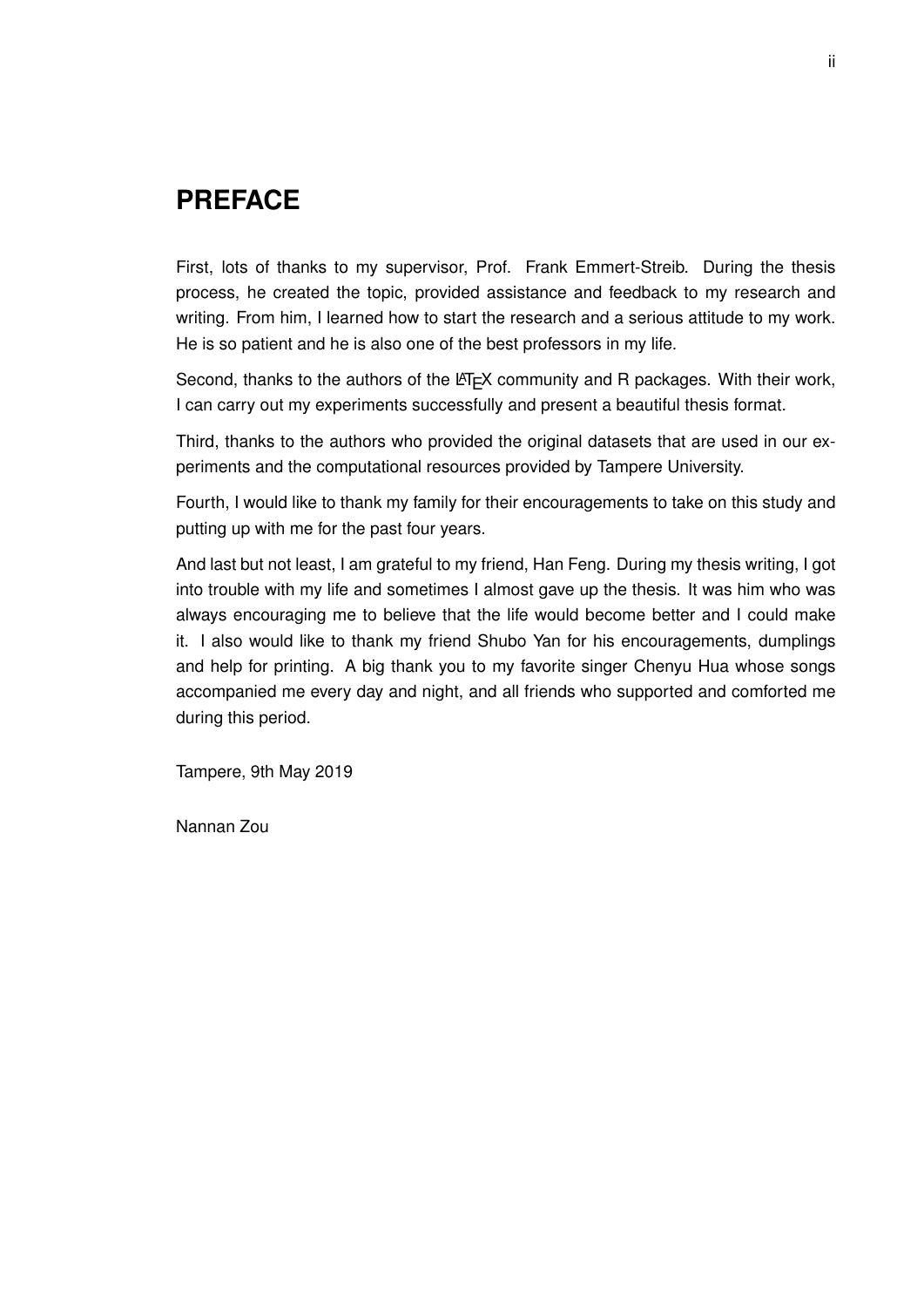## **CONTENTS**

| 1                                                               |                  |       |                                                                                                                                                                                                                                |  |  |  |
|-----------------------------------------------------------------|------------------|-------|--------------------------------------------------------------------------------------------------------------------------------------------------------------------------------------------------------------------------------|--|--|--|
| 2                                                               |                  |       | $\overline{4}$                                                                                                                                                                                                                 |  |  |  |
|                                                                 | 2.1              |       | $\overline{4}$                                                                                                                                                                                                                 |  |  |  |
|                                                                 | 2.2              |       | 6                                                                                                                                                                                                                              |  |  |  |
|                                                                 | 2.3              |       | Text encoding $\ldots \ldots \ldots \ldots \ldots \ldots \ldots \ldots \ldots \ldots \ldots$<br>$\overline{7}$                                                                                                                 |  |  |  |
|                                                                 |                  | 2.3.1 |                                                                                                                                                                                                                                |  |  |  |
|                                                                 |                  | 2.3.2 |                                                                                                                                                                                                                                |  |  |  |
|                                                                 |                  | 2.3.3 |                                                                                                                                                                                                                                |  |  |  |
|                                                                 |                  | 2.3.4 | 9                                                                                                                                                                                                                              |  |  |  |
|                                                                 |                  | 2.3.5 |                                                                                                                                                                                                                                |  |  |  |
|                                                                 | 2.4              |       |                                                                                                                                                                                                                                |  |  |  |
|                                                                 |                  | 2.4.1 |                                                                                                                                                                                                                                |  |  |  |
|                                                                 |                  | 2.4.2 |                                                                                                                                                                                                                                |  |  |  |
|                                                                 |                  | 2.4.3 |                                                                                                                                                                                                                                |  |  |  |
|                                                                 |                  | 2.4.4 |                                                                                                                                                                                                                                |  |  |  |
|                                                                 |                  | 2.4.5 |                                                                                                                                                                                                                                |  |  |  |
|                                                                 |                  | 2.4.6 |                                                                                                                                                                                                                                |  |  |  |
|                                                                 | 2.5              |       |                                                                                                                                                                                                                                |  |  |  |
|                                                                 |                  | 2.5.1 |                                                                                                                                                                                                                                |  |  |  |
|                                                                 |                  | 2.5.2 |                                                                                                                                                                                                                                |  |  |  |
|                                                                 |                  | 2.5.3 |                                                                                                                                                                                                                                |  |  |  |
|                                                                 |                  | 2.5.4 |                                                                                                                                                                                                                                |  |  |  |
|                                                                 |                  | 2.5.5 |                                                                                                                                                                                                                                |  |  |  |
|                                                                 |                  | 2.5.6 |                                                                                                                                                                                                                                |  |  |  |
| 3                                                               |                  |       |                                                                                                                                                                                                                                |  |  |  |
|                                                                 | 3.1              |       | Software and hardware enterprised and software and hardware enterprised and service and the service of the service of the service of the service of the service of the service of the service of the service of the service of |  |  |  |
| A Lexicon-based method for sentiment analysis (AFINN) 17<br>3.2 |                  |       |                                                                                                                                                                                                                                |  |  |  |
|                                                                 |                  | 3.2.1 |                                                                                                                                                                                                                                |  |  |  |
|                                                                 |                  | 3.2.2 |                                                                                                                                                                                                                                |  |  |  |
|                                                                 | 3.3 <sub>1</sub> |       | Stanford Recursive Neural Tensor Network (RNTN) 20                                                                                                                                                                             |  |  |  |
|                                                                 |                  | 3.3.1 | 21                                                                                                                                                                                                                             |  |  |  |
|                                                                 |                  | 3.3.2 |                                                                                                                                                                                                                                |  |  |  |
|                                                                 |                  | 3.3.3 |                                                                                                                                                                                                                                |  |  |  |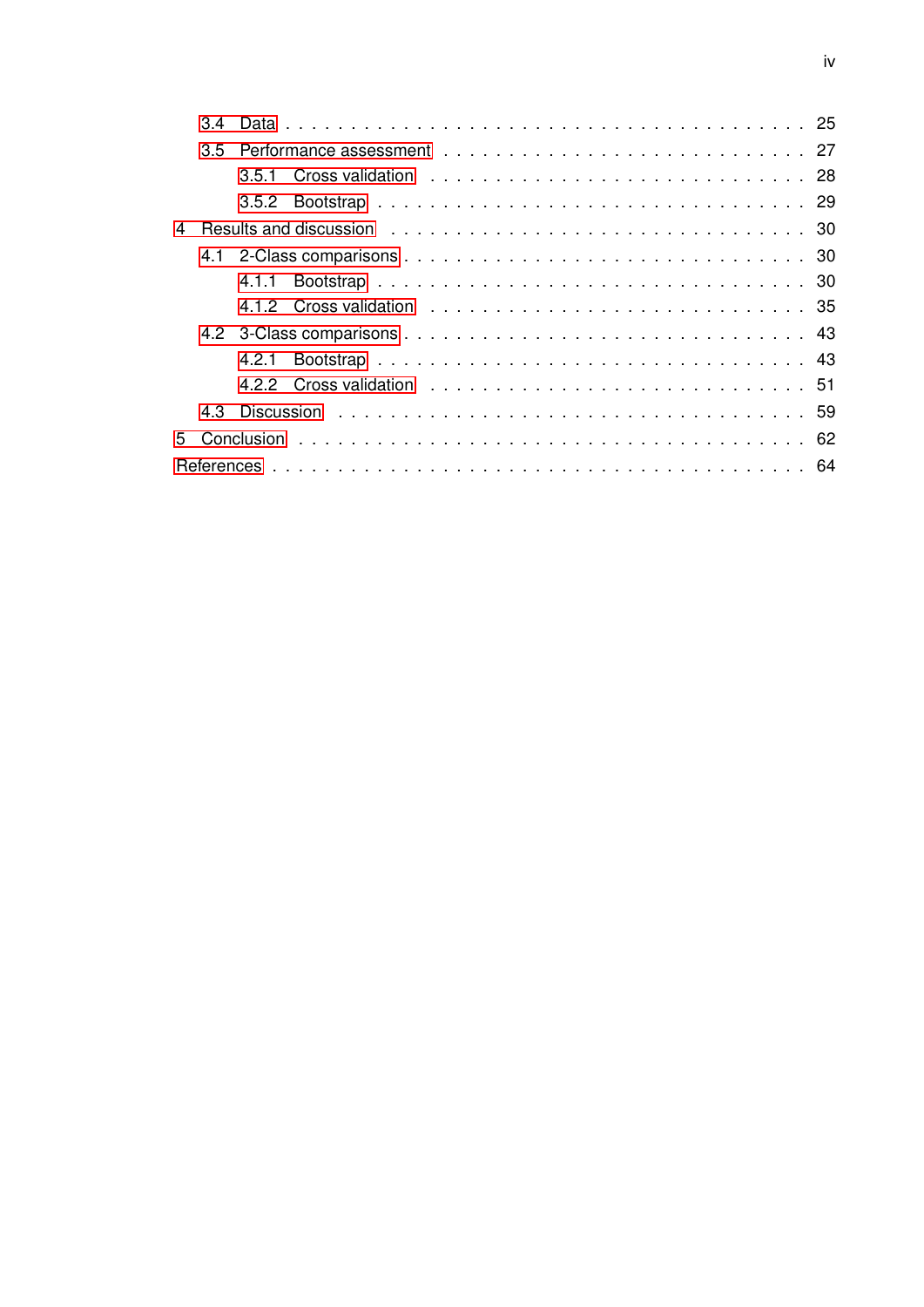## <span id="page-5-0"></span>**LIST OF FIGURES**

| 2.1                      |                                                                                                                                                                                                                                              | 7                    |
|--------------------------|----------------------------------------------------------------------------------------------------------------------------------------------------------------------------------------------------------------------------------------------|----------------------|
| 3.1<br>3.2<br>3.3<br>3.4 | Histogram of sentiment scores for AFINN [42].<br>The normalized histogram of sentiment labels at each $n$ -gram length [62]. $\blacksquare$<br>Approach of computing compositional vector representations for phrases                        | 19<br>21<br>21<br>22 |
| 4.1                      | The LS regression model (the red line) and the diagonal model (the black<br>line) for the standard errors of fundamental errors of AFINN and RNTN in                                                                                         |                      |
| 4.2                      | 2-class bootstrap<br>The LS regression model (the red line) and the diagonal model (the black<br>line) for the fundamental errors of AFINN and RNTN in 2-class bootstrap. .                                                                  | 32<br>33             |
| 4.3                      | The LS regression model (the red line) and the diagonal model (the black<br>line) for the standard errors of performance assessment results of AFINN                                                                                         |                      |
| 4.4                      | and RNTN in 2-class bootstrap. $\ldots \ldots \ldots \ldots \ldots \ldots \ldots \ldots$<br>The LS regression model (the red line) and the diagonal model (the black<br>line) for the performance assessment results of AFINN and RNTN in 2- | 35                   |
| 4.5                      | The LS regression model (the red line) and the diagonal model (the black<br>line) for the standard errors of fundamental errors of AFINN and RNTN in                                                                                         | 36                   |
| 4.6                      | The LS regression model (the red line) and the diagonal model (the black<br>line) for the fundamental errors of AFINN and RNTN in 2-class cross-                                                                                             | 38                   |
| 4.7                      | validation.<br>and a straight and a<br>The LS regression model (the red line) and the diagonal model (the black                                                                                                                              | 39                   |
| 4.8                      | line) for the standard errors of performance assessment results of AFINN<br>The LS regression model (the red line) and the diagonal model (the black                                                                                         | 41                   |
|                          | line) for the performance assessment results of AFINN and RNTN in 2-<br>The LS regression model (the red line) and the diagonal model (the black                                                                                             | 42                   |
| 4.9                      | line) for the standard errors of fundamental errors of AFINN and RNTN in                                                                                                                                                                     | 44                   |
|                          | 4.10 The LS regression model (the red line) and the diagonal model (the black<br>line) for the fundamental errors of AFINN and RNTN in 3-class bootstrap.                                                                                    | 46                   |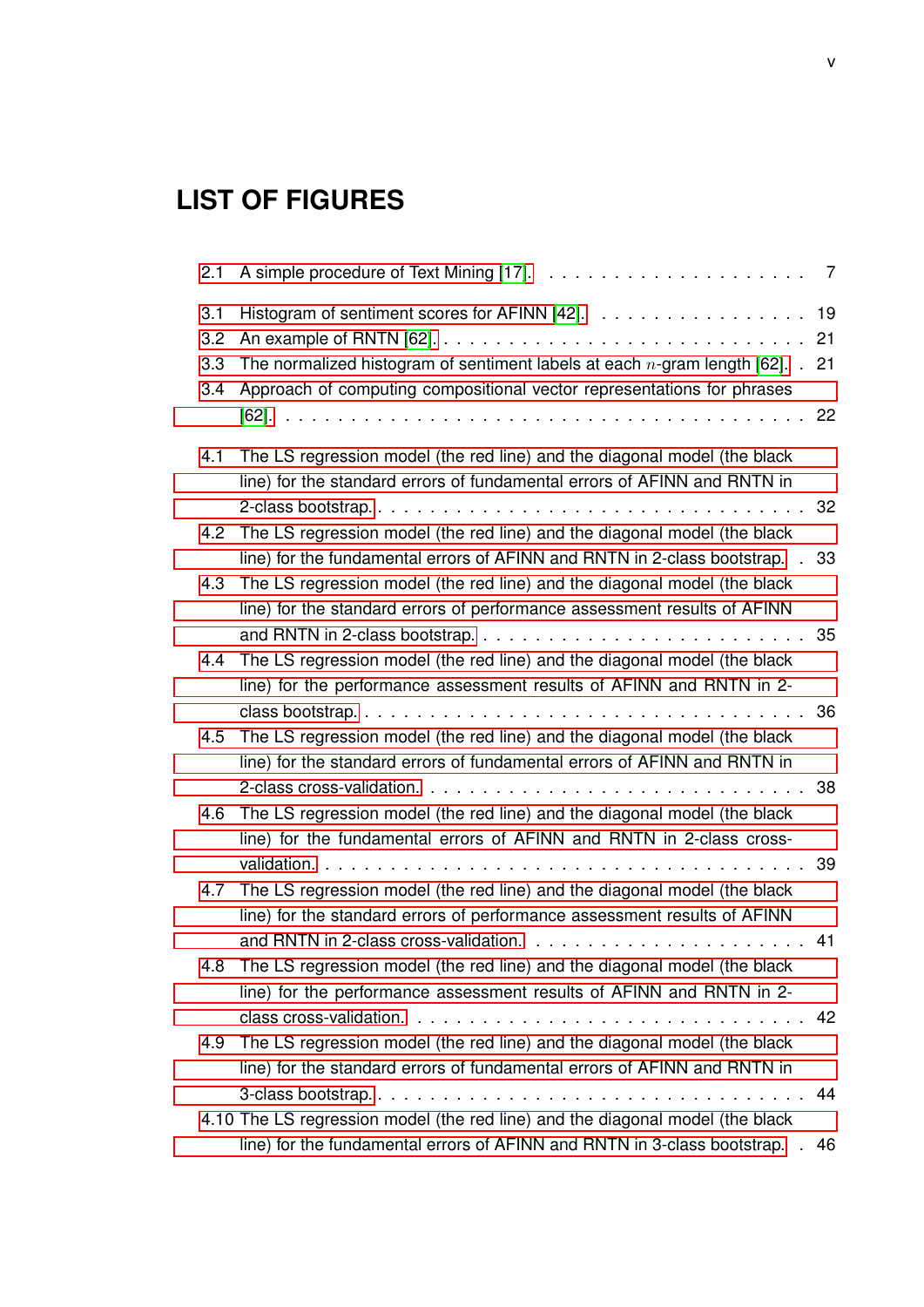| 4.11 The LS regression model (the red line) and the diagonal model (the black |  |
|-------------------------------------------------------------------------------|--|
| line) for the standard errors of performance assessment results of AFINN      |  |
|                                                                               |  |
| 4.12 The LS regression model (the red line) and the diagonal model (the black |  |
| line) for the performance assessment results of AFINN and RNTN in 3-          |  |
|                                                                               |  |
| 4.13 The LS regression model (the red line) and the diagonal model (the black |  |
| line) for the standard errors of fundamental errors of AFINN and RNTN in      |  |
|                                                                               |  |
| 4.14 The LS regression model (the red line) and the diagonal model (the black |  |
| line) for the fundamental errors of AFINN and RNTN in 3-class cross-          |  |
|                                                                               |  |
| 4.15 The LS regression model (the red line) and the diagonal model (the black |  |
| line) for the standard errors of performance assessment results of AFINN      |  |
|                                                                               |  |
| 4.16 The LS regression model (the red line) and the diagonal model (the black |  |
| line) for the performance assessment results of AFINN and RNTN in 3-          |  |
|                                                                               |  |

vi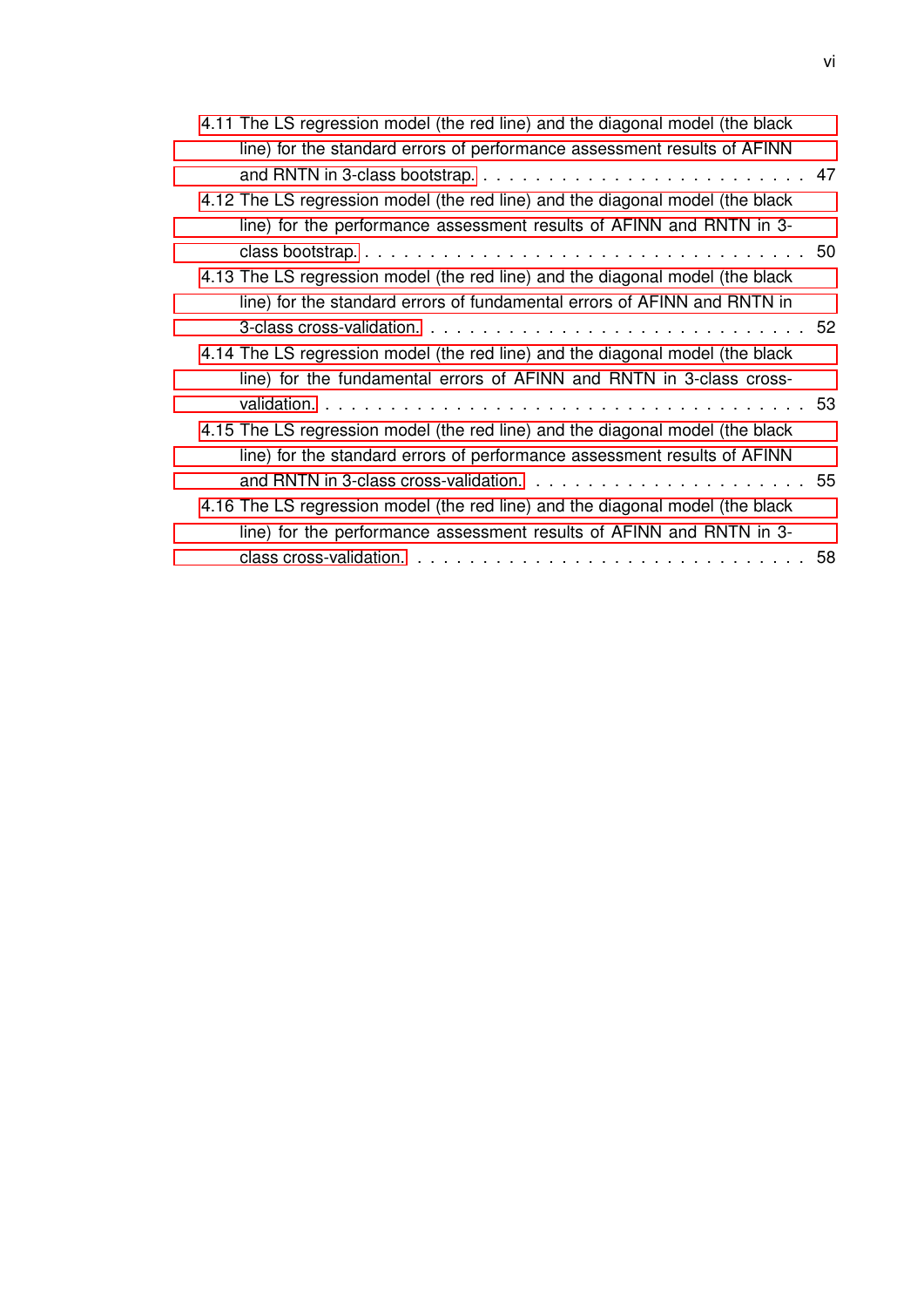## <span id="page-7-0"></span>**LIST OF TABLES**

| 2.1 |                                                                                             |    |
|-----|---------------------------------------------------------------------------------------------|----|
| 2.2 |                                                                                             | 14 |
| 2.3 | Sample words from the lexicon of SentiStrength [65].                                        | 14 |
| 2.4 | The 5 top-ranked positive and negative synsets in SentiWordNet 3.0 [16]. .                  | 15 |
| 2.5 | Sample concepts with sentiment scores in SenticNet [7].                                     | 15 |
| 2.6 | Sample words from the lexicon of Happiness Index $[6]$ .                                    | 16 |
| 3.1 | An example of AFINN lexicon [42]. $\ldots \ldots \ldots \ldots \ldots \ldots \ldots \ldots$ | 19 |
| 3.2 | Overview of our datasets for sentiment analysis.                                            | 27 |
| 3.3 | A 3 $\times$ 3 confusion matrix for 3-class classification [53].                            | 27 |
| 3.4 | A 2 $\times$ 2 confusion matrix for 2-class classification [15].                            | 28 |
| 4.1 |                                                                                             | 30 |
| 4.2 | The fundamental errors of 2-class bootstrap with seven datasets for senti-                  |    |
|     |                                                                                             | 31 |
| 4.3 | The fundamental errors of 2-class bootstrap with seven datasets for senti-                  |    |
|     |                                                                                             |    |
| 4.4 |                                                                                             |    |
| 4.5 | The hypothesis testing results for Figure 4.2 $\ldots$ 32                                   |    |
| 4.6 | The performance assessment results of 2-class bootstrap with seven datasets                 |    |
|     |                                                                                             | 33 |
| 4.7 | The performance assessment results of 2-class bootstrap with seven datasets                 |    |
|     |                                                                                             | 34 |
| 4.8 |                                                                                             | 34 |
| 4.9 |                                                                                             | 36 |
|     | 4.10 The fundamental errors of 2-class cross-validation with seven datasets for             |    |
|     |                                                                                             | 37 |
|     | 4.11 The fundamental errors of 2-class cross-validation with seven datasets for             |    |
|     |                                                                                             | 37 |
|     |                                                                                             | 37 |
|     |                                                                                             |    |
|     | 4.14 The performance assessment results of 2-class cross-validation with seven              |    |
|     | datasets for sentiment analysis, classifier $=$ AFINN. $\ldots$                             | 39 |
|     | 4.15 The performance assessment results of 2-class cross-validation with seven              |    |
|     | datasets for sentiment analysis, classifier = RNTN. $\ldots$ , , ,                          | 40 |
|     |                                                                                             | 40 |
|     |                                                                                             | 42 |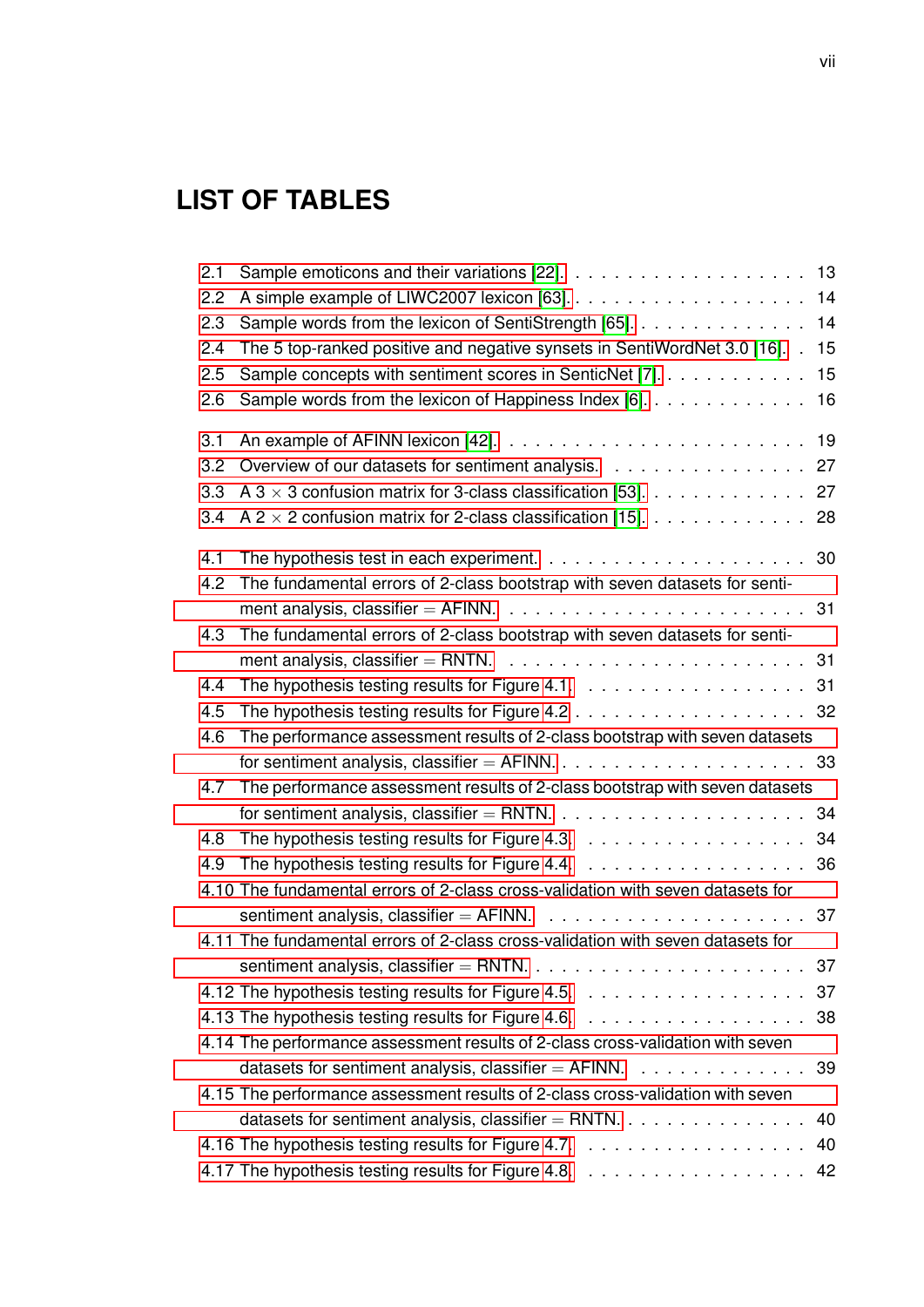| 4.18 The fundamental errors of 3-class bootstrap with seven datasets for senti-              |    |
|----------------------------------------------------------------------------------------------|----|
| ment analysis, classifier = AFINN. $\ldots \ldots \ldots \ldots \ldots \ldots \ldots \ldots$ | 43 |
| 4.19 The fundamental errors of 3-class bootstrap with seven datasets for senti-              |    |
| ment analysis, classifier = RNTN. $\ldots \ldots \ldots \ldots \ldots \ldots \ldots$         | 43 |
|                                                                                              |    |
| 4.21 The hypothesis testing results for Figure 4.10. 45                                      |    |
| 4.22 The performance assessment results of 3-class bootstrap with seven datasets             |    |
| for sentiment analysis, classifier $=$ AFINN. $\ldots$ 48                                    |    |
| 4.23 The performance assessment results of 3-class bootstrap with seven datasets             |    |
| for sentiment analysis, classifier = RNTN. $\ldots$ 48                                       |    |
|                                                                                              | 49 |
|                                                                                              |    |
| 4.26 The fundamental errors of 3-class cross-validation with seven datasets for              |    |
|                                                                                              |    |
| 4.27 The fundamental errors of 3-class cross-validation with seven datasets for              |    |
|                                                                                              |    |
|                                                                                              |    |
|                                                                                              |    |
| 4.30 The performance assessment results of 3-class cross-validation with seven               |    |
| datasets for sentiment analysis, classifier = $AFINN.$ 56                                    |    |
| 4.31 The performance assessment results of 3-class cross-validation with seven               |    |
| datasets for sentiment analysis, classifier = RNTN. $\ldots$ 56                              |    |
|                                                                                              |    |
|                                                                                              |    |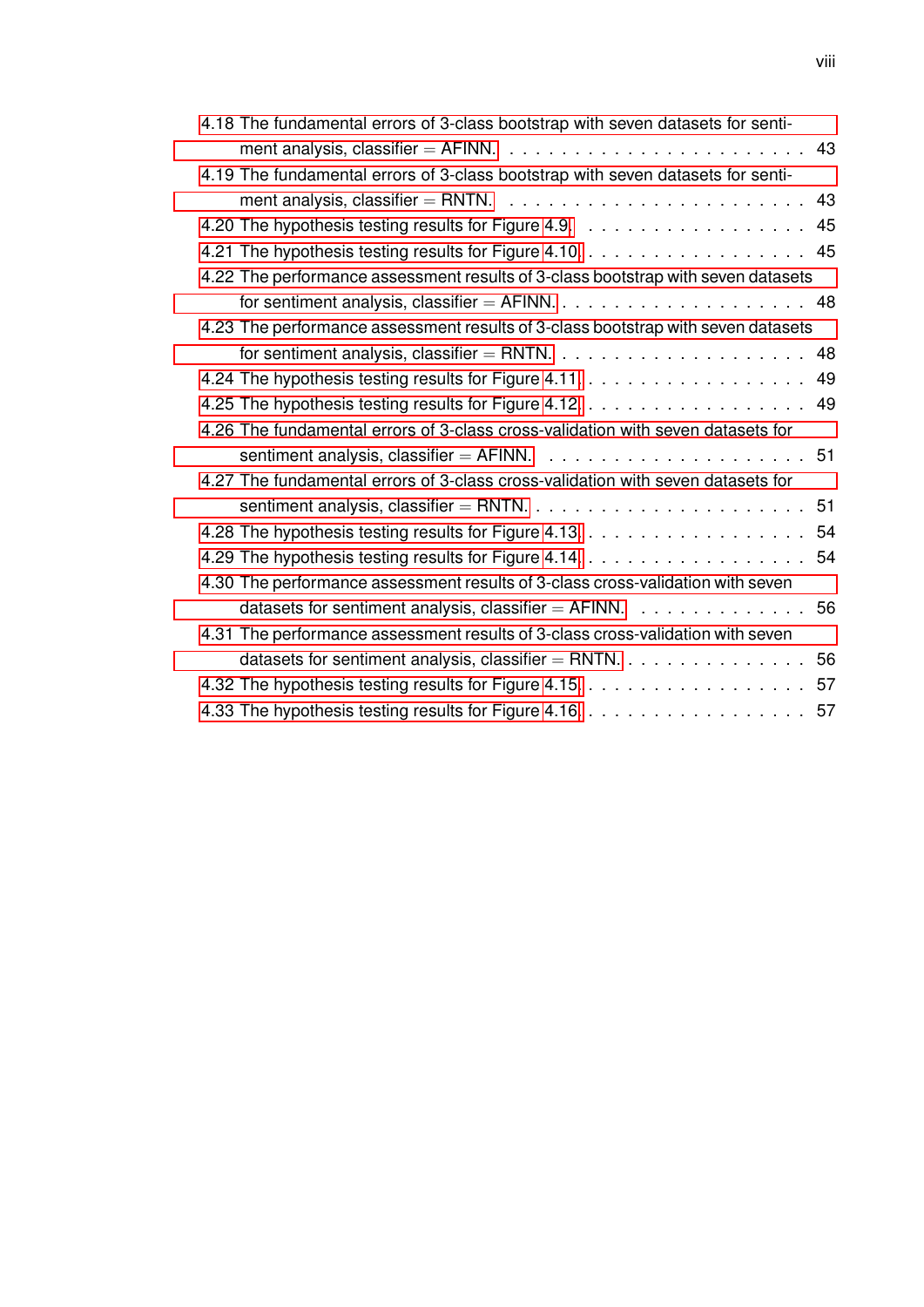## <span id="page-9-0"></span>**LIST OF SYMBOLS AND ABBREVIATIONS**

| $\boldsymbol{A}$ | accuracy                                        |
|------------------|-------------------------------------------------|
| <b>AFINN</b>     | a lexicon-based method for sentiment analysis   |
| Al               | artificial intelligence                         |
| AMT              | <b>Amazon Mechanical Turk</b>                   |
| <b>ANEW</b>      | Affective Norms for English Words               |
| <b>CK</b>        | Cohen's Kappa                                   |
| Dt               | data set                                        |
| D                | data set                                        |
| E                | error function                                  |
| F1               | the harmonic average of precision and recall    |
| f                | <b>NN</b> function                              |
| FNeR             | false neutral ratio                             |
| <b>FNR</b>       | false negative ratio                            |
| <b>FPR</b>       | false positive ratio                            |
| $\boldsymbol{h}$ | the output of a tensor product                  |
| <b>IVR</b>       | Interactive Voice Response                      |
| kNN              | $k$ -nearest neighbor classification            |
| $\lambda$        | a weight vector in Maximum Entropy              |
| <b>LIWC</b>      | a dictionary-based analysis tool                |
| <b>LOOCV</b>     | leave-one-out cross validation                  |
| Macro- $F1$      | average $F1$ scores over all classes            |
| MaxEnt           | maximum entropy                                 |
| <b>MV-RNN</b>    | matrix-vector recursive neural network          |
| Neg              | negative class                                  |
| Neu              | neutral class                                   |
| <b>NLP</b>       | natural nanguage processing                     |
| <b>NYT</b>       | New York Times                                  |
| $\boldsymbol{p}$ | the parent vector                               |
| P(c)             | the prior probability of class                  |
| $P_{ME}$         | the conditional probability in Maximum Entropy  |
| P(X c)           | the probability of predictor given class        |
| P(X)             | the prior probability of predictor              |
| Р                | precision of a class                            |
| <b>POS</b>       | part-of-speech                                  |
| Pos              | positive class                                  |
| R                | recall of a class                               |
| <b>RNN</b>       | recursive neural network                        |
| <b>RNTN</b>      | <b>Stanford Recursive Neural Tensor Network</b> |
| <b>SE</b>        | standard error                                  |
| <b>SVM</b>       | support vector machine                          |
| <b>TCSC</b>      | Tampere Center for Scientific Computing         |
| TED              | a media organization                            |
| TNeR             | true neutral ratio                              |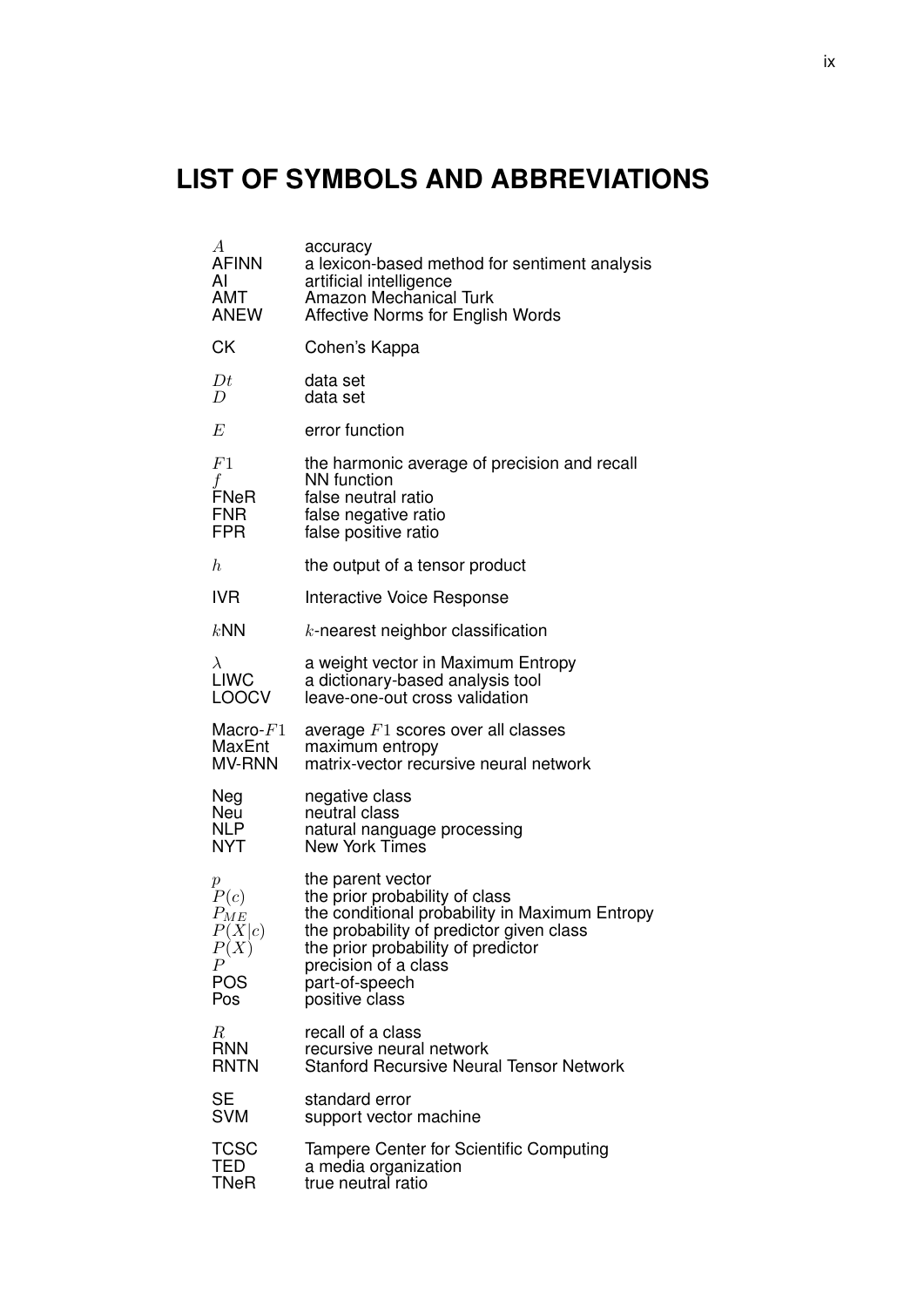| <b>TNR</b><br><b>TPR</b> | true negative ratio<br>true positive ratio                                           |
|--------------------------|--------------------------------------------------------------------------------------|
| U                        | a uniform distribution                                                               |
|                          | matrix of each tensor slice                                                          |
| $W_s$<br>W<br><b>WSD</b> | the sentiment classification matrix<br>weight of neuron<br>word sense disambiguation |
|                          | YouTube                                                                              |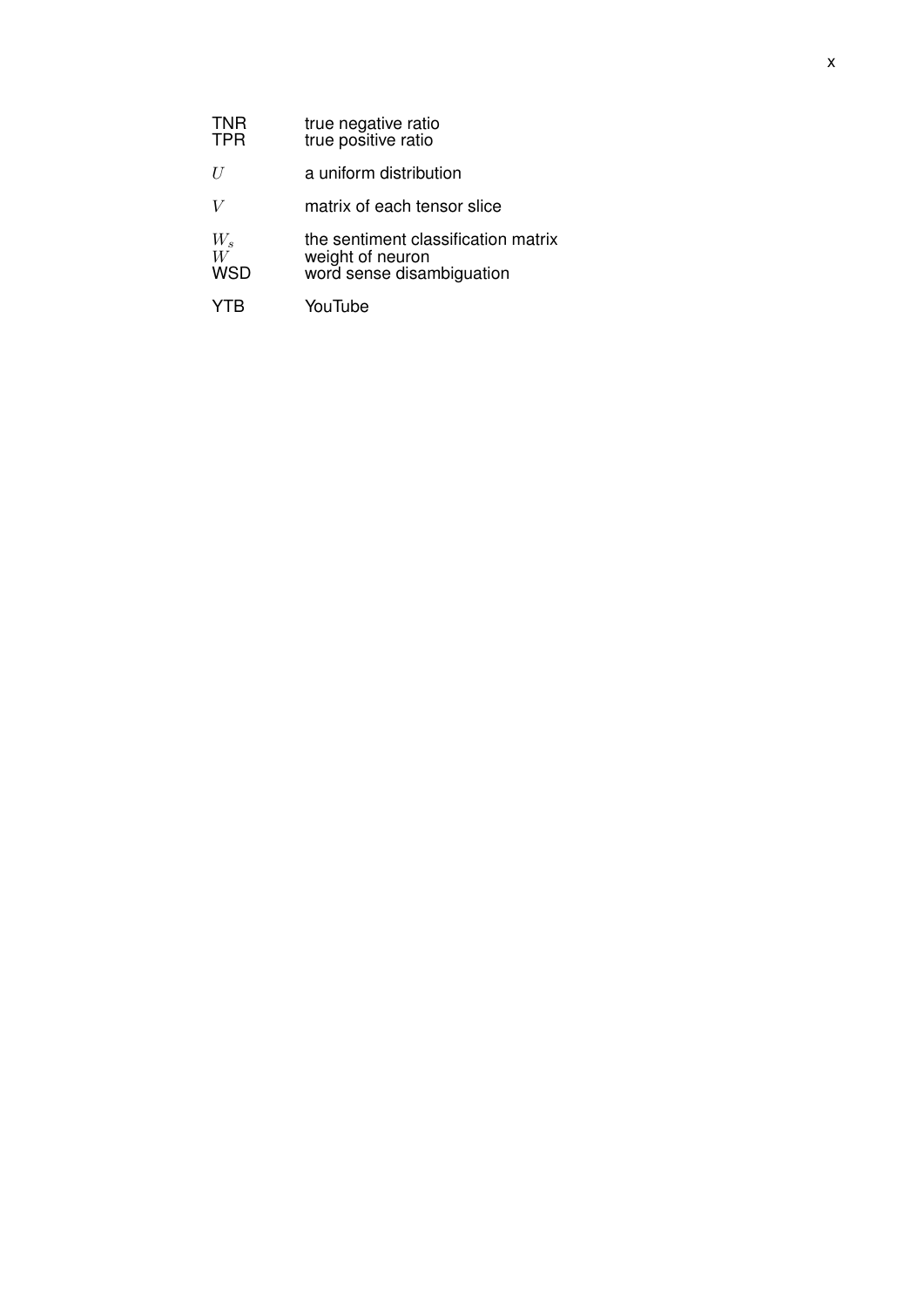### <span id="page-11-0"></span>**1 INTRODUCTION**

Opinions from ordinary people and experts always have significant influences on the process of decision making. Finding out "What others think" forms an important part for most of us to gather information. Even before the World Wide Web, we always asked friends to explain their opinions about political events, requested colleagues for recommendation letters, or consulted a shopping-guide to determine what dishwasher to purchase [\[47\]](#page-76-1). As the Internet and the Web became more and more widespread, it is now possible for people to search for various views. For instance, in two surveys of more than 2000 American adults, 32% have posted ratings regarding a product or service, and more than 73% report that online comments had important effects on their purchase [\[47\]](#page-76-1). Similarly, according to another survey of over 2500 American adults, approximate 30% have the need for political information [\[47\]](#page-76-1). However, the problem of overwhelming and confusing online information leads to a rapidly increasing demand for better information-understanding system.

Data science is a novel discipline that emphasizes on extracting implicit, nontrivial and potentially meaningful information from data [\[14\]](#page-74-5). The basic motivation behind data science is that valuable information is contained in these large databases but concealed within the mass of uninteresting data. Data science combines techniques and theories drawn from many fields like statistics, mathematics, and computer science. Primarily, predictive causal analytics, prescriptive analytics and machine learning are used to make decisions and predictions in data science [\[25\]](#page-75-2).

Mining information from large databases has been recognized as an important topic in research, and it also provides a great opportunity of revenues for many industrial companies. The applications of extracted information consist of decision making, information management, process control, query processing and etc. Moreover, some emerging applications in information delivery services, such as online services, also use a variety of information mining approaches to improve their work [\[8\]](#page-74-6).

Text mining is known as information extraction from textual database [\[27\]](#page-75-3). It is the extraction of novel and interesting knowledge from diverse written resources. However, text mining is different from what users usually do in web search [\[24\]](#page-75-4). In web search, the purpose is to look for something that is already aware of and has been written by someone else. The only difficulty is to select what you need and push aside all the materials that are not relevant. In text mining, user are trying to discover something that is non-trivial and so could not have been yet written down [\[24\]](#page-75-4).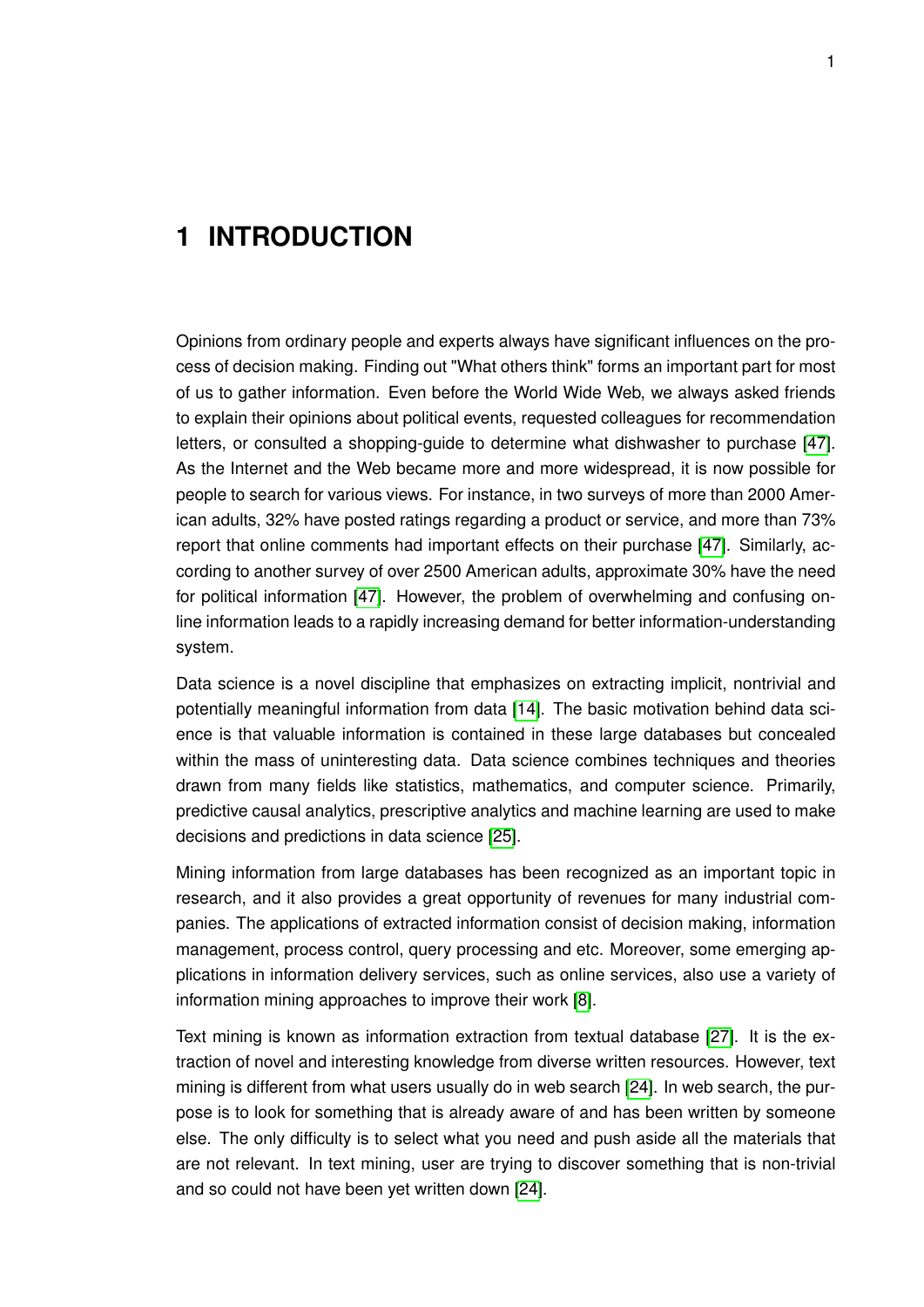Due to such a fact, sentiment analysis, which aims at predicting the opinions of authors about specific entities, is a currently hot research area in text mining. Explosive social media sites, such as Twitter, Facebook, blogs, user forums and message boards, provide an extremely convenient way for individuals and organizations to monitor their reputation and get real-time feedback [\[19\]](#page-75-5). Nevertheless, since privately and publicly available information is constantly growing over Internet, it is tricky for a human reader to identify relevant sites and accurately summarize the opinions within them [\[36\]](#page-76-2). Furthermore, it is difficult for people to produce consistent results with a large amount of information, due to their physical and mental limitations [\[36\]](#page-76-2). Thus, sentiment analysis has become a popular tool to make sense of countless text information.

Nowadays, there is a considerable number of applications of sentiment analysis. Over 7,000 articles have been written about such a technique, and various startups are developing solutions and packages to analyze and monitor sentiments on social networks [\[19\]](#page-75-5). Many online merchants enable their customers to review the products they have purchased, and keep track customer opinions with the analysis of their reviews [\[28\]](#page-75-6). In finance, financial investors make use of sentiment analysis to discover public moods on the market and indicate analytical perspective [\[5,](#page-74-7) [43\]](#page-76-3). Another successful application is in politics, where the analysis of political sentiment closely relates to the candidates' political positions [\[66\]](#page-77-4). In some ways, it can reflect the election result.

Sentiment analysis can be categorized into three specific groups: document-level sentiment analysis, sentence-level sentiment analysis, and aspect-based sentiment analysis [\[19\]](#page-75-5). Document-level sentiment analysis is the simplest form of sentiment analysis and its assumption is that the author expresses an opinion on one major object in this document. A document can be segmented into multiple sentences; therefore, sentence-level sentiment analysis means obtaining the sentiment of an individual sentence. Nevertheless, not all the sentences contain opinions and present sentiment polarity [\[69\]](#page-78-0). Because objective sentences have no help to infer the polarity, only subjective sentences deserves further analyzing. In other words, sentence-level sentiment analysis is also known as polarity classification. One entity usually have numerous attributes and people often have different opinions about each of these attributes. Thus, aspect-based sentiment analysis provides the possibility to detect all the sentiments within the given entity. Due to the particular short sentences that people prefer to use on social networks, in this thesis we mainly focus on the sentence-level sentiment analysis [\[19\]](#page-75-5).

In recent years, a huge amount of approaches have been proposed for sentence-level sentiment analysis. To achieve state-of-the-art performance, recent methods mostly adopt machine learning algorithms or lexical-based algorithms. With advances in computer technology, machine learning is an application of artificial intelligence (AI) which is undergoing intense development. It denotes methods which provide computers with the ability to learn and improve automatically without human intervention or assistance [\[1\]](#page-74-8). Machine learning techniques usually include two categories: supervised learning and unsupervised learning [\[1\]](#page-74-8).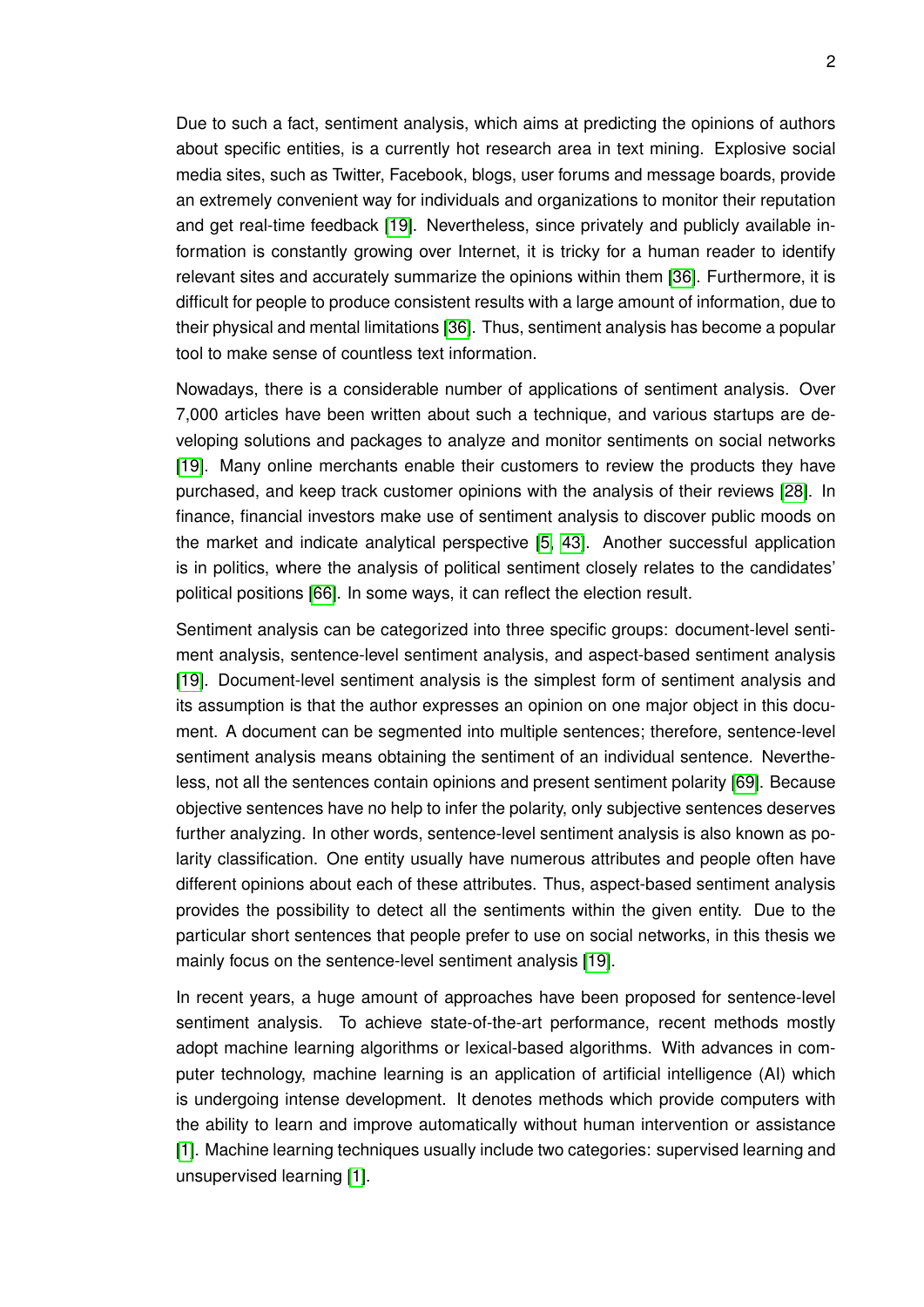Supervised learning, where the desired outputs have been labeled, aims to learn a function that best approximates the relationship between inputs and outputs. In contrast, the goal of unsupervised learning, without labeled outputs, is to automatically identify the natural structure in data. Machine learning has been applied successfully on many fields, for instance, it has demonstrated outstanding performance in bioinformatics [\[4\]](#page-74-9), natural language processing [\[10\]](#page-74-10), computer vision [\[55\]](#page-77-5), and data mining [\[67\]](#page-77-6). Moreover, machine learning methods are currently active and showing significant performances on sentiment analysis tasks. These techniques are completely prior-knowledge-free, and they attempt to learn an end-to-end mapping between sentences and sentiment polarities. The most common machine learning methods in sentiment analysis include Neural Networks, Naive Bayes classification, Support Vector Machines and Maximum Entropy classification [\[46\]](#page-76-4).

However, lexicon-based methods need strong prior information. The lexicon-based methods use a predefined dictionary in which each word corresponds to a specific sentiment. The sentiment dictionary plays a key role in sentiment analysis tasks. Mostly, subjective sentences can be separated into sentiment terms (words or phrases) which convey positive or negative sentiment polarities [\[50\]](#page-76-5). The identification of polarities for such terms would help in better inferring sentiment of the whole sentence. Nevertheless, these approaches require diverse predefined dictionaries to adapt to varying contexts. For example, PANAS-t was proposed to analyze sentiments based on a well-established psychometric scale [\[23\]](#page-75-7), whereas Linguistic Inquiry and Word Count (LIWC) was proposed to measure more formal psychological words [\[63\]](#page-77-1).

Since the state-of-the-art performance has not been clearly confirmed, any popular machine learning or lexicon-based approaches are acceptable by the research community to measure sentiments. Nevertheless, we are aware of little about relative efficiency and performance of the two different approaches. In other words, many recently proposed techniques are widely deployed for developing applications without deeper comparing their efficiency in distinct contexts with each other [\[19\]](#page-75-5). Therefore, it is necessary to conduct a thorough comparison of machine learning and lexicon-based sentiment analysis approaches across multiple datasets.

In this thesis, we introduce various approaches for sentence-level sentiment analysis, including machine-learning methods and lexicon-based methods. Additionally, we study two typical sentiment analysis techniques: AFINN and RNTN. With the benchmark datasets that cover diverse data sources, we also carry out a thorough comparison between AFINN and RNTN.

The remainder of this thesis is organized as follows. In Chapter 2, we briefly review theoretical background. In Chapter 3, we describe the software and hardware resources, sentiment analysis techniques that we compared, datasets and performance assessment approaches. Chapter 4 summarizes our results and analysis. Finally, Chapter 5 concludes the thesis and presents direction for future work.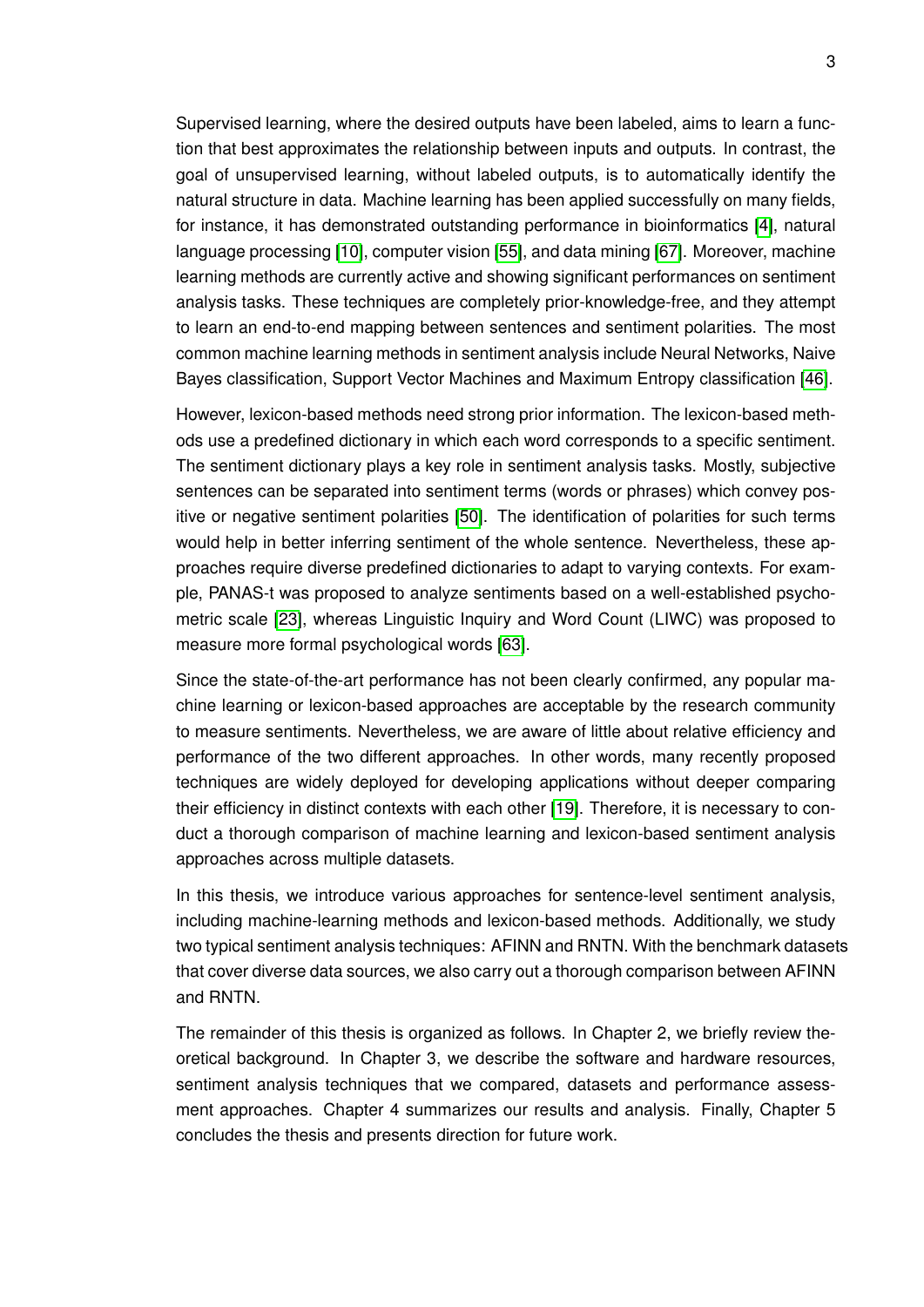## <span id="page-14-0"></span>**2 THEORETICAL BACKGROUND**

In this chapter, we shall first discuss natural language processing, text mining and text encoding that forms the basic components of sentiment analysis. Furthermore, background and existing related work on sentence-level sentiment analysis are briefly reviewed.

#### <span id="page-14-1"></span>**2.1 Natural language processing**

Natural Language Processing (NLP) focuses on the field that aids computers to understand and manipulate the human's natural language. NLP researchers are interested in exploring how humans understand and communicate with natural language, and then the computer systems can use these techniques to manipulate natural languages to solve target problems. NLP combines the fields of linguistics, electrical and electronic engineering, robotics, statistics, psychology, artificial intelligence, and computer sciences [\[9\]](#page-74-11). NLP can perform outstanding in a number of common applications, such as language translation (e.g. Google Translate), Interactive Voice Response (IVR), personal assistant (e.g. Siri), and speech recognition.

The core idea behind NLP is natural language understanding. For computers, there are three principal problems in understanding humans' natural languages: thought procedures, the representation and meaning of the linguistic input, and the world knowledge [\[9\]](#page-74-11). When a text has been provided, the NLP program will utilize algorithms to decide the morphological structure and nature at the word level. Then, it will try to extract meaning associated with the whole sentence and collect the essential information. Finally, the program will consider the context or the overall domain of the given text. Sometimes, the NLP program may fail to correctly understand the meaning of a sentence, since the given context has a significant effect on the connotation of words or sentences.

A program that actually "understands" natural language is difficult to be determined in the NLP research. All we can actually test is whether a program appears to understand humans' language by successfully completing its task. The Turing test  $(q.v.)$ , proposed by Turing, has been the classical model [\[9\]](#page-74-11). In this test, the NLP program has to be undistinguishable from a human when both answer arbitrary interrogation by a human over a terminal. A growing concern in NLP is developing more sensitive models of evaluation that can measure progress. The common method is to carry out evaluation tests within restricted domains to examine specific capabilities. For instance, statistical measures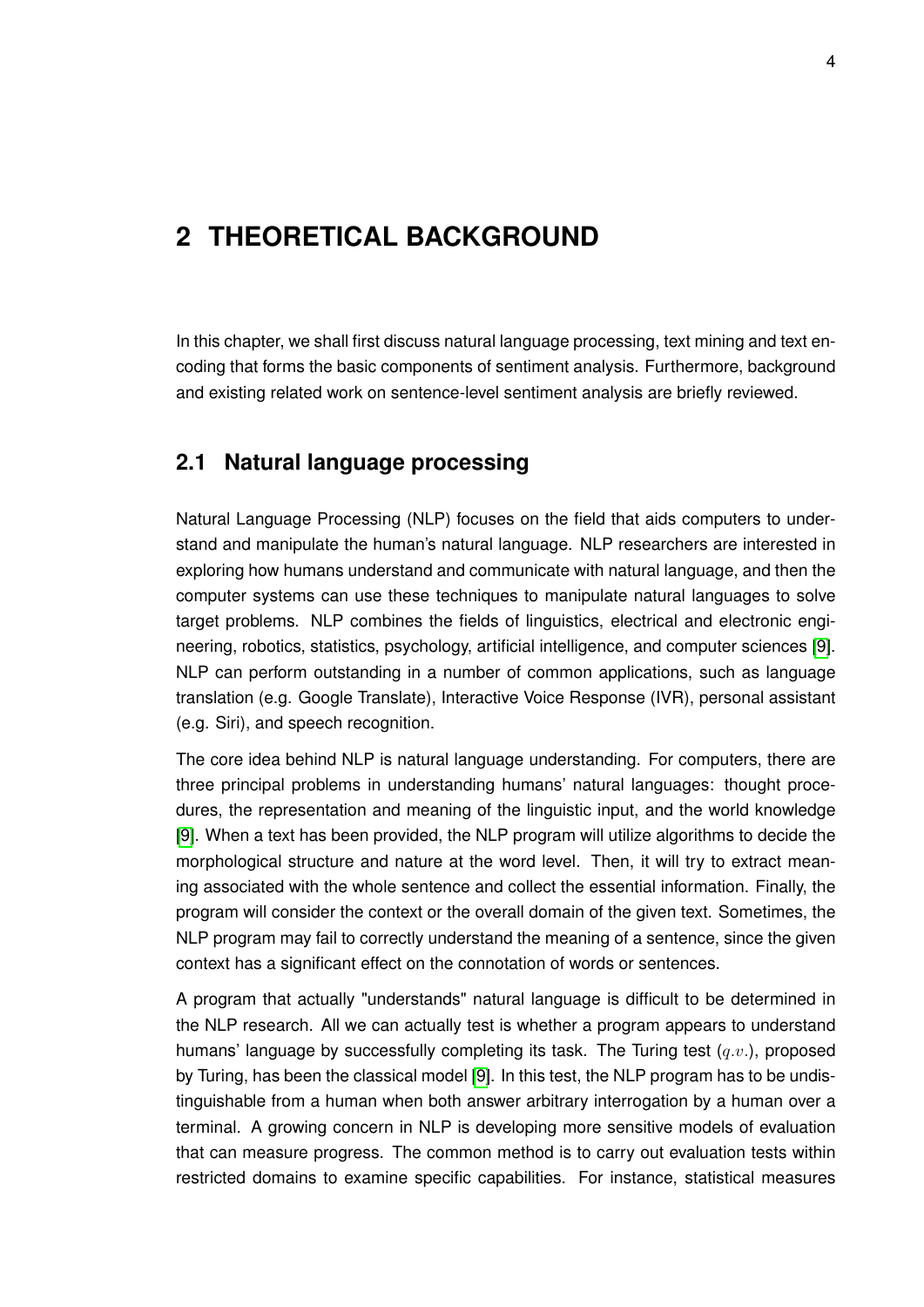can be computed relied on the set of human-generated questions collected in protocols  $(q.v.)$  that use another human to simulate the program.

Actually, the pervasive ambiguity is the major problem in processing natural language. Several common ambiguity are introduced in the following:

- **Simple lexical ambiguity**. For example, "bank" can be a noun (the financial institution) or a verb (to tip laterally).
- **Structural or syntactic ambiguity**. For example, in the sentence "Jack helped the woman with a wheelchair", the wheelchair might be utilized for the help or might be used by the woman being helped.
- **Semantic ambiguity**. For example, the word "make" has more than 10 different meanings in any dictionary.
- **Pragmatic ambiguity**. For example, "Could you pass the water to me?" may be a request to pass the water or a yes/no question.
- **Referential ambiguity**. For example, "Jorge talked with Frank in Starbucks. He looked bad . . . ," it is not clear who looks bad, even the remainder of the sentence might suggest a correct answer.

The history of NLP could be divided into four phases [\[30\]](#page-75-8) with different concerns and styles. The first phase emerged from the need of Machine Translation in the 1940s [\[30\]](#page-75-8). Initially, machine translation mainly focused on English and Russian. Gradually, other languages such as Chinese also became popular in the 1960s. However, machine translation had little development during 1966 as the research of this field almost died at that time [\[56\]](#page-77-7).

Since the need of Artificial Intelligence (AI) emerged, NLP acquired a new life in the 1980s [\[30\]](#page-75-8). This phase focused on meaning representation and gave more attention to world knowledge. LUNAR, developed by W.A woods in 1978, is a pioneering work of the question-answering systems influenced by AI [\[56\]](#page-77-7). The Yale group early recognized the need to explore the humans' goals if the NLP techniques wanted to completely understand the natural language. Thus, this phase also emphasized on both surface and underlying meanings of the language.

In the period of 1990s, NLP started to grow quickly. This trend was stimulated by the development of grammars, tools and practical resources [\[30\]](#page-75-8). For example, word sense disambiguation and statistically colored NLP had become the most striking feature of this decade. Additionally, NLP techniques of this phase involved other essential topics, such as semantic classification, information extraction, statistical language processing, and automatic summarizing [\[56\]](#page-77-7).

Currently, everyone expects the machine to think and talk like humans, and the Natural Language Processing is the only method which can help us to achieve this goal. Many talking machines named Chatbot, such as Alexa developed by Amazon, can manage complicated interactions with human beings and process the streamlined business [\[56\]](#page-77-7).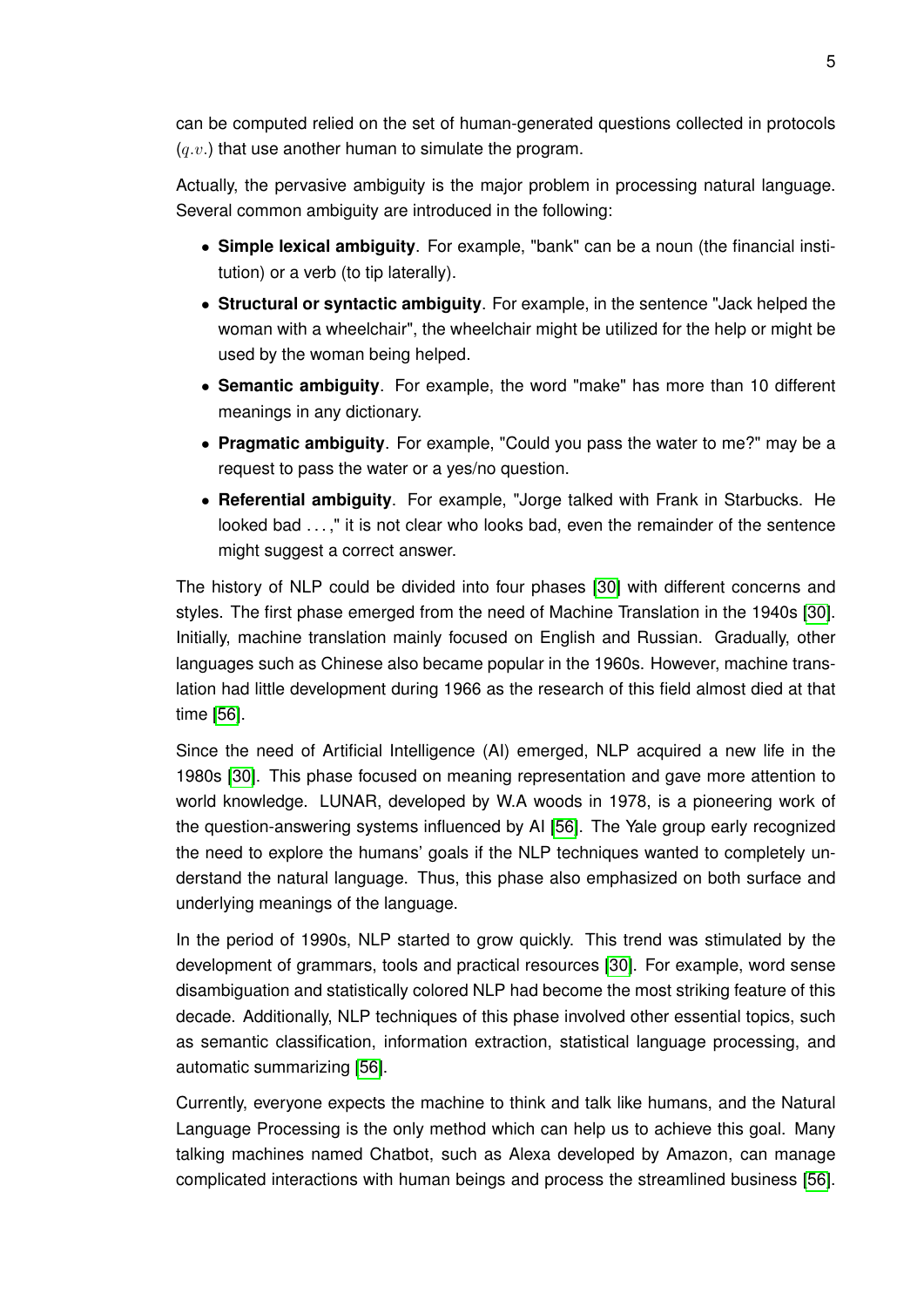Particularly, the integration with Machine Learning and Deep Learning greatly expands the capabilities of NLP technology. Nowadays NLP techniques can be used to handle many different areas, such as health care, sentiment analysis, cognitive analytics, spam detection, human resources and conversational framework.

Text mining is the process to discover and extract useful and nontrivial information from unstructured text. This process involves the disciplines of information retrieval, text classification and clustering, and event extraction. NLP is the technique that attempts to explore the patterns to represent a full meaning of the unstructured text. NLP typically utilizes syntax techniques such as lemmatization, morphological segmentation, word segmentation, part-of-speech tagging, parsing, sentence breaking and stemming; semantics such as named entity recognition, word sense disambiguation and natural language generation; grammatical structure such as noun phrase, prepositional phrase, and dependency relations [\[31\]](#page-75-9).

Modern NLP includes machine learning, machine translation, speech recognition, and machine text reading. Combining these branches together means that AI has the ability to acquire real knowledge from the world, not just learning the experience from humans. In the future, computers will have the capability of gaining information online and learn from it. With the continuous research, NLP will reach at a human level of understanding and awareness [\[35\]](#page-75-10).

#### <span id="page-16-0"></span>**2.2 Text mining**

Text mining is a young subject which focuses on detecting useful patterns from large database [\[3\]](#page-74-12). It combines the fields of information retrieval, data mining, machine learning, statistics and computational linguistics together, and extracts new pieces of knowledge from textual data. Although the sources of new knowledge are diverse, unstructured texts, such as webpages, e-mail messages, and many business documents etc., are still the largest readily accessible source of discovery [\[27\]](#page-75-3). Thus, the obvious distinction between text mining and regular data mining is that the patterns of data mining are extracted from structured database of facts [\[26\]](#page-75-11).

With electronic files becoming the main method of sorting, storing and accessing written information, managing electronic information is changing the world greatly. Many other fields, like manufacturing, education, business, health care and government, can benefit from text-mining techniques. As a result, text mining technology and solutions are considered to have a high potential worth.

The main problem of text mining is machine intelligence [\[17\]](#page-75-0). It is easy for humans to identify and employ linguistic patterns to text and overcome obstacles like spelling variations, a slang and contextual meaning, while computers cannot manage them easily. On the other hand, humans are not able to handle texts in large volumes or at high speeds [\[17\]](#page-75-0), though they are capable of comprehending unstructured data. Therefore,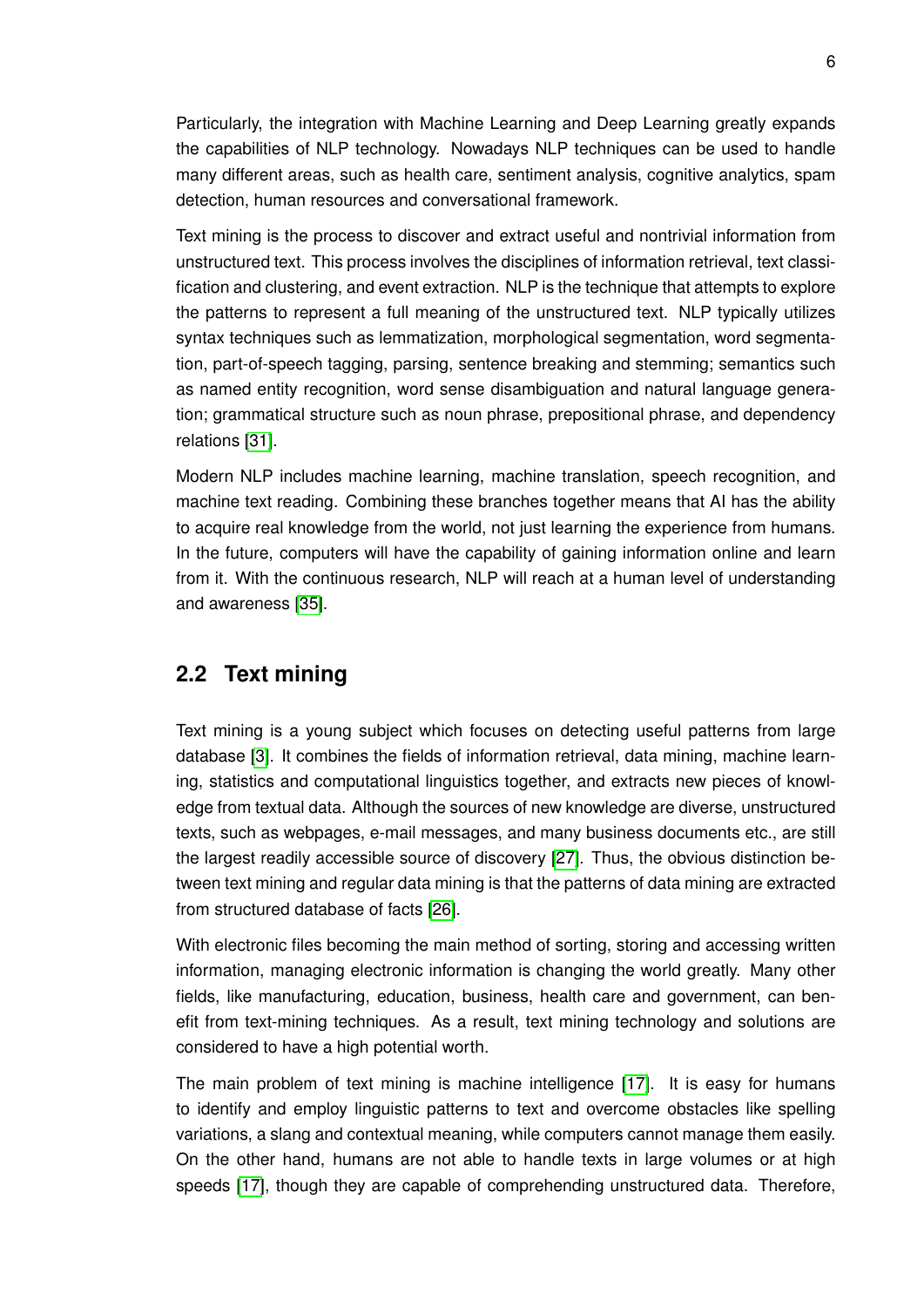creating a technique with both a computer's speed and accuracy and a human's linguistic capabilities is the key to text mining.

<span id="page-17-2"></span>

*Figure 2.1. A simple procedure of Text Mining [\[17\]](#page-75-0).*

Figure [2.1](#page-17-2) exhibits a simple example of the text mining procedure. It starts with a group of documents, and then checks the format and word lists of the retrieved particular document. After that, it implements text analysis, repeating a combinations of techniques, such as information extraction, clustering and summarization, to extract the targeted information. Finally, the management information system can process the resulting information to generate knowledge for its users.

In order to narrow the gap between humans and computers, various technologies that teach computers to analyze and understand natural languages have been produced. They consist of topic tracking, categorization, information extraction, information visualization, summarization, question answering, clustering, and concept linkage [\[17\]](#page-75-0). With these techniques, text mining has been demonstrated to be helpful in telecommunications, biomedical engineering, climate data, and geospatial data sets.

### <span id="page-17-0"></span>**2.3 Text encoding**

Preprocessing the text files and storing the contents in a data structure is a necessary step for text mining, which is convenient for further processing. Although exploring the syntactic structure and semantics is a key point in some methods, many text mining techniques rely on the concept that a set of words can describe a text document (bagof-words representation). Due to the importance of bag-of-words representation, we will briefly describe how it can be obtained in the following.

#### <span id="page-17-1"></span>**2.3.1 Tokenization**

The tokenization step is necessary to obtain all contained words for a given sentence. A token is a unit of text that is meaningful for analysis, such as a phrase or a word. Tokenization removes all punctuation marks and replaces other characters with white spaces, and then splits a text document into tokens. For text mining, it is easier and more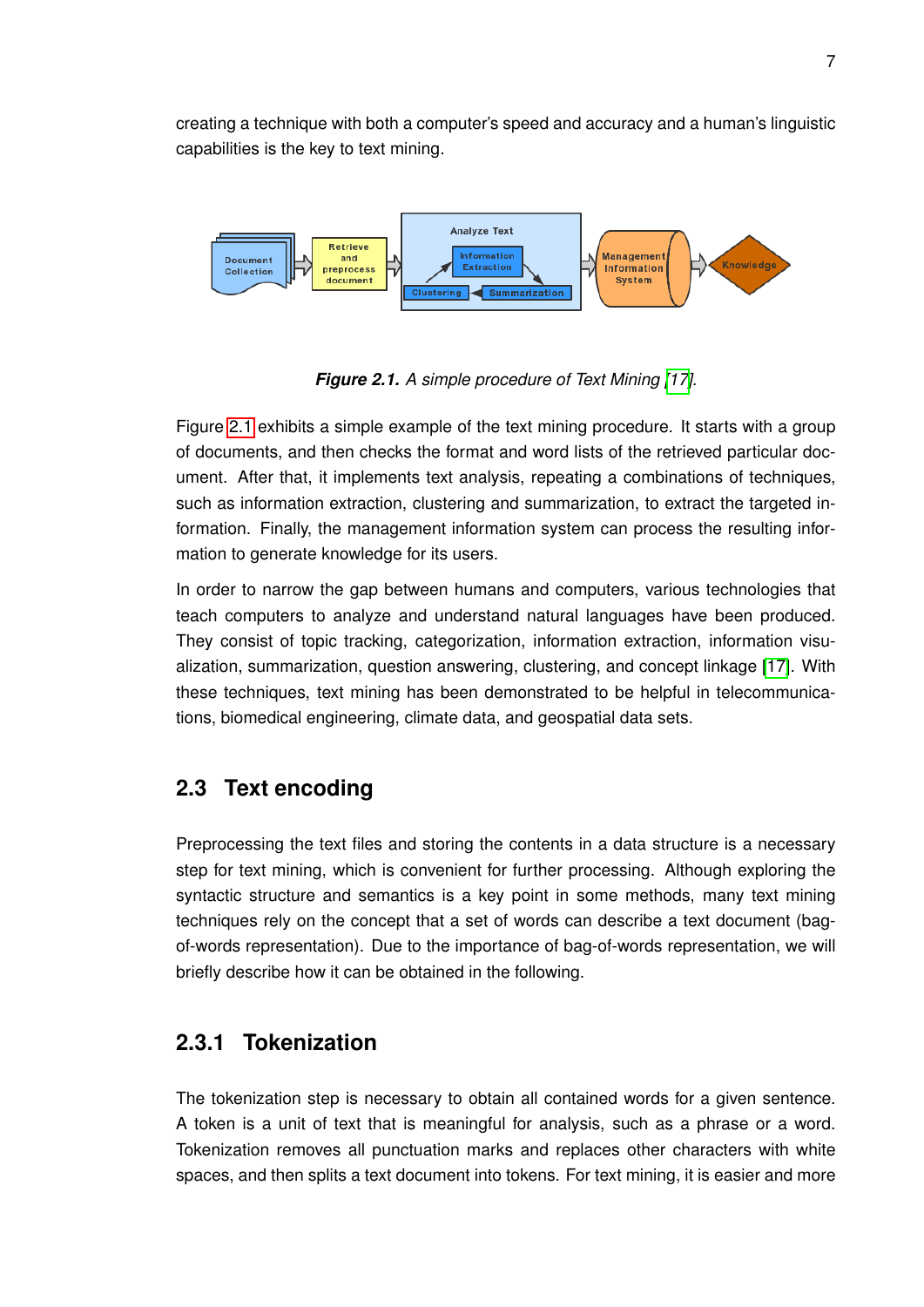effective to use the specific tidy text format which is defined as a table with one-token-perrow [\[60\]](#page-77-8). In this one-token-per-row structure, the token can be a single word, an n-gram, a sentence or a paragraph. This tidy-text structure is then used for further processing.

For example, we have a sentence " $Because I could not stop for Death$ ". The process of tokenization needs to break the text into individual tokens " $because$ ", " $i$ ", " $could$ ", " $not$ ", "stop", "for", "death". For another example, the phrases "new york university", right direction, and green gas can also be considered as tokens.

#### <span id="page-18-0"></span>**2.3.2 Filtering**

Filtering approaches can filter words from the tidy text structure and thereby from the text document. A well known filtering approach is the removal of stop words [\[57\]](#page-77-9). Stop words, such as articles, conjunctions, prepositions etc., represent the items bearing little or no information of the contents. Moreover, words occurring extremely often are likely to bearing little knowledge, and also words occurring very seldom can be said to be no statistical relevance. Thus, all of these words belong to stop words. Stop-word filtering relies on the concept that removing non-discriminative words decreases the feature space of the classifier and assists them to generate more correct results [\[61\]](#page-77-10). For this reason, a stop dictionary includes the words that should be removed in the bag-of-words representation procedure. Although a set of general words, like  $and$  and  $or$ , can be seen as stop words in almost all cases, words of the stop dictionary are dependent in languages and tasks.

#### <span id="page-18-1"></span>**2.3.3 Lemmatization**

For many applications of text mining, lemmatization is a significant preprocessing step. It is also extensively applied in NLP and other domains related to linguistics [\[49\]](#page-76-6). Lemmatization attempts to replace nouns with the singular form and verb forms with the infinite tense. In other words, lemmatization always looks for a transformation which can be applied to a word to obtain its normalized form. The lemmatization methods are similar to word stemming, except that lemmatization only requires to find the normalized form of a word but not to generate the word stem [\[49\]](#page-76-6).

<span id="page-18-2"></span>For example, the normalized form of the words  $working, works, worked$  is  $work;$  and the word stem of them is also  $work$ . In this context, lemmatization is equal to word stemming. However, sometimes the normalized form is different with the stem of the word [\[49\]](#page-76-6). For instance, the words *computes, computing, computed* would change to the normalized form *compute* standing for the infinitive, but their stem word is *comput*.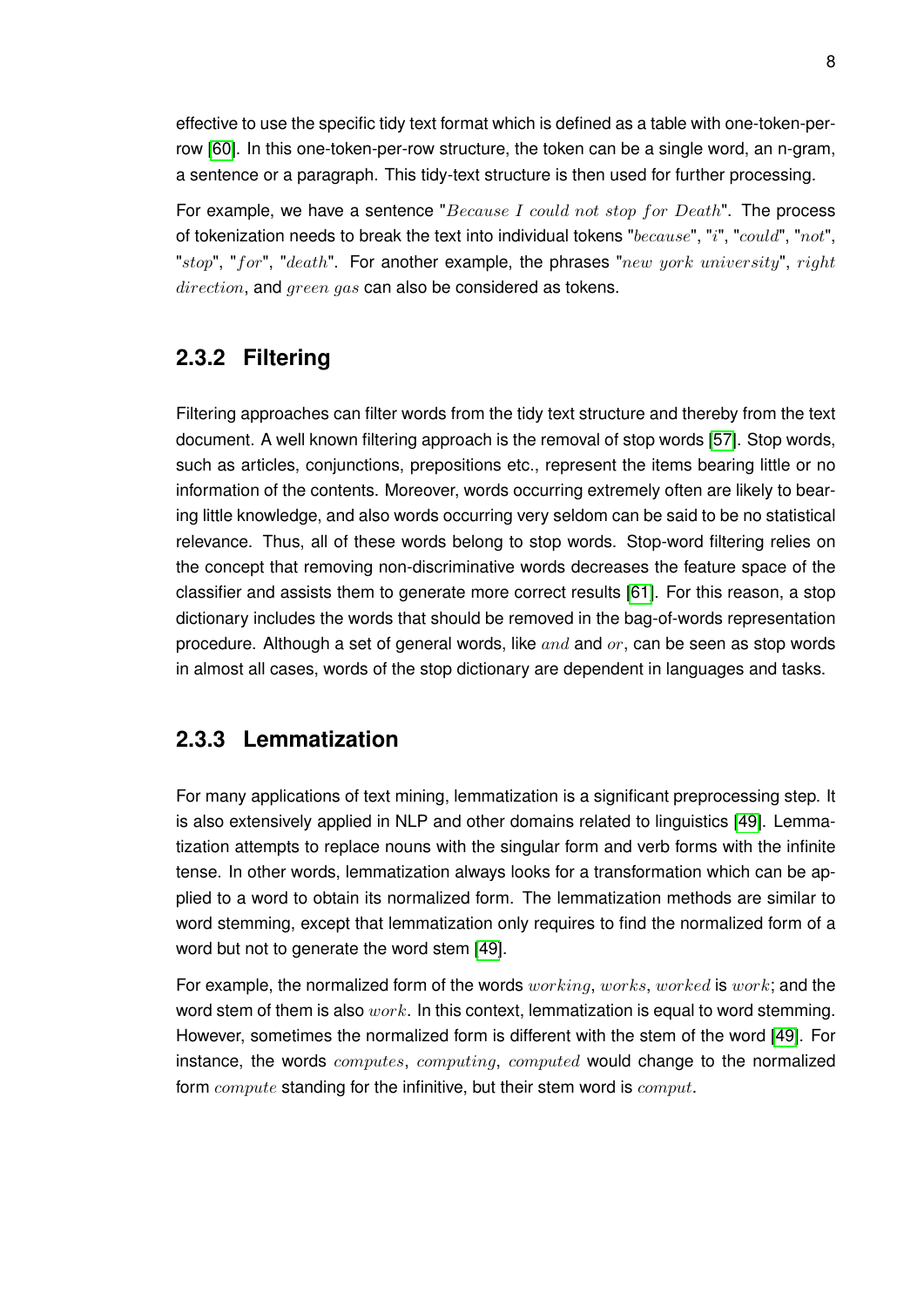#### **2.3.4 Stemming**

Generally, the morphological variants of words express the similar semantic meaning, and it consumes much time if each word form is considered different. Hence, it is essential to distinguish every word form with its basic form [\[29\]](#page-75-12). Stemming is also a preprocessing step in text-mining applications. It attempts to retrieve the base forms of words, i.e. remove the 's' from nouns, the 'ed' from verbs, or other affixes. In a word, stemming means a process to normalize all words that have the same stem to a basic form [\[37\]](#page-76-7). Stemming:

introduction, introducing, introduces – introduc walked, walking, walks  $-$  walk

As explained in Lemmatization part, lemmatization requires to find the normalized form of a word (examples are showed in Lemmatization part). But stemming works by cutting off the common prefixes and suffixes of the word. This indiscriminate cutting offers limitations in some occasions. For example, the stem word of studies would be studi which is not so meaningful for our analysis. However, a lemma word is always the base form of all its inflectional forms. For the same example  $studies$ , its lemma word is  $studu$ .

#### <span id="page-19-0"></span>**2.3.5 Linguistic processing**

In addition to basic text-mining preprocessing, usually linguistic processing methods are also utilized to explore more information about text. For this reason, some frequently applied approaches are introduced in the following.

Part of speech (POS) is the conventional term that classifies words in a language [\[58\]](#page-77-11). The grammatical property of a word is the primary criteria for part-of-speech classification. In text mining, POS tagging is usually used to determine the part-of-speech tag, such as verb, noun, and adjective, for each item.

The textual unit of adjacent tokens is named as chunk [\[18\]](#page-75-13), and text chunking means grouping an unstructured sequence of adjacent text units in a piece of text. Each chunk includes a set of adjacent words which are mutually linked through dependency chains of some specifiable kinds [\[18\]](#page-75-13).

Human language is ambiguous and many words bear different interpretation based on the context. Word sense disambiguation (WSD) is a technique that attempts to recognize the interpretation of single word or phrase in the context [\[41\]](#page-76-8). For example, the word  $bank$  clearly denotes meanings: a financial institution that accepts deposits or the slope beside a body of water. Although WSD causes a more complex dictionary, the core idea of considering many semantics of a term is close to human comprehension.

Parsing, also known as syntactic analysis, refers to the procedure that analyzes sentence structure and generates a full parse tree of a sentence [\[38\]](#page-76-9). With parsing, the relation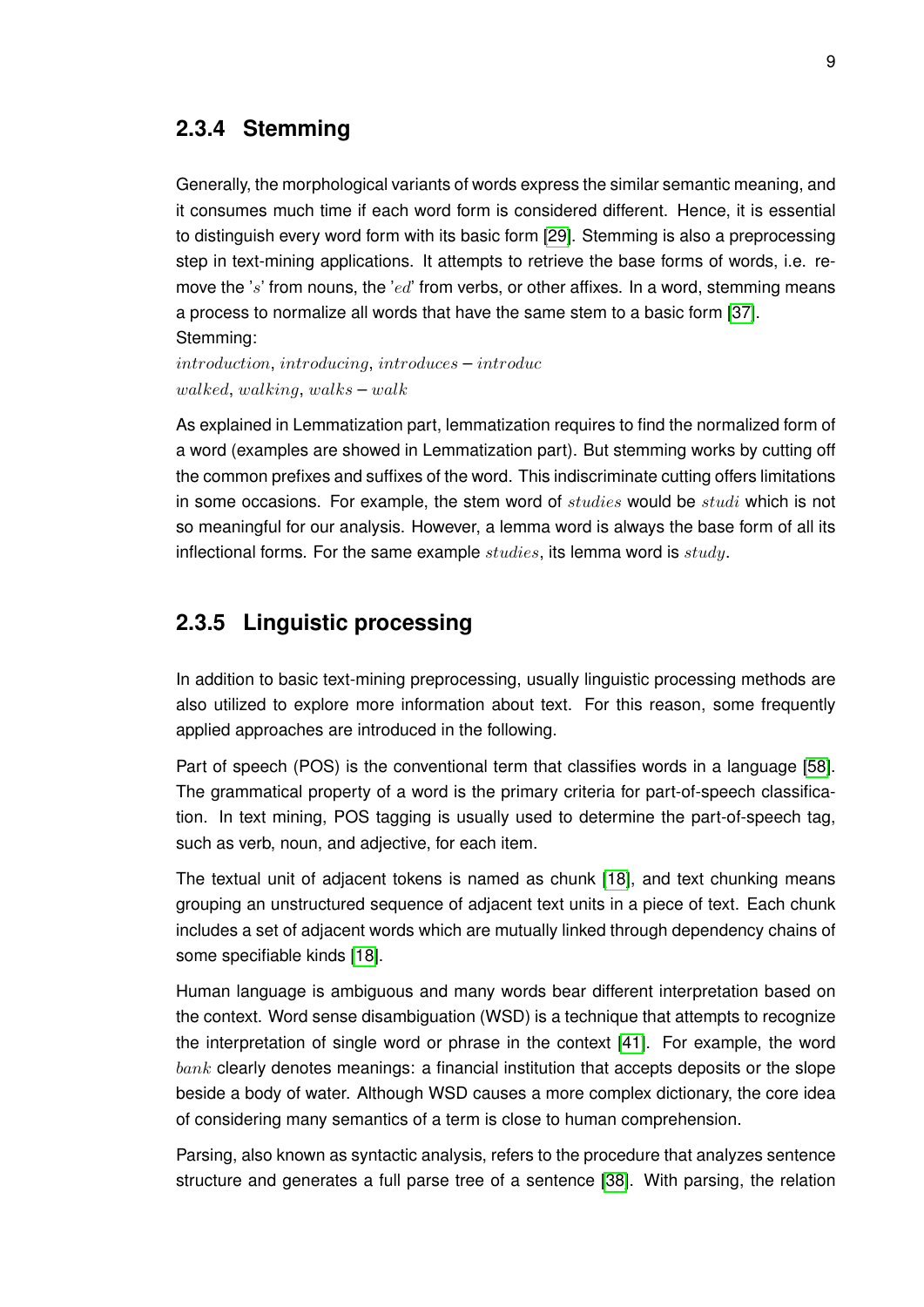<span id="page-20-0"></span>between every word and all the others can be easily explored.

#### **2.4 Machine learning classifiers**

<span id="page-20-1"></span>In this section, we briefly review six machine-learning classifiers [\[11,](#page-74-13) [21,](#page-75-14) [34,](#page-75-15) [51,](#page-76-10) [54,](#page-77-12) [59\]](#page-77-13) which are extensively applied in the field of sentiment analysis.

#### **2.4.1 Naive Bayes classifier**

The Naive Bayes classifier is dependent on the Bayes theorem with an assumption of independent predictors [\[54\]](#page-77-12). Despite its simplicity, Naive Bayes classifier works well on sentiment analysis. With Bayesian theorem, we can calculate posterior probability  $P(c|X)$ from  $P(c)$ ,  $P(X)$  and  $P(X|c)$  [\[54\]](#page-77-12):

$$
P(c|x) = \frac{P(x|c)P(c)}{P(x)}
$$
\n
$$
(2.1)
$$

$$
P(c|X) = P(x_1|c) \times P(x_2|c) \times \cdots \times P(x_n|c) \times P(c)
$$
\n(2.2)

where  $P(X)$  is the prior probability of predictor,  $P(X|c)$  is the probability of predictor given class, and  $P(c)$  is the prior probability of class [\[54\]](#page-77-12).

Naive Bayes classifier is simple and fast to classify the target data and it also performs outstanding in multiclass classification. Especially, Naive Bayes classifier needs less training data and performs better compared to other classifiers when holding independent assumption. However, its assumption also gives an obvious limitation, where independent predictors are almost impossible in real life.

#### <span id="page-20-2"></span>**2.4.2 Nearest Neighbor classifier**

In text mining, the sentiment of the given sentence may be predicted from the sentiments of other similar sentences. Thus, this method is called as nearest neighbor classifier, where k-nearest neighbor classification ( $kNN$ ) is the most frequently useful one [\[11\]](#page-74-13).  $kNN$ includes a training dataset of both positive and negative classes, and a target sentence is classified by computing the distance to the  $k$  nearest points and assigning the label of the majority [\[11\]](#page-74-13). To find out the best  $k$ , a cross validation method is often carried out. We generally create a list of  $k$  varying among some range and then the testing accuracy is given based on the validation set. Finally, a graph k vs  $accuracy$  is plotted, and we can determine the best  $k$  among the range using the plot.

Nearest Neighbor classifier is quite simple and easy to implement. Its drawback is the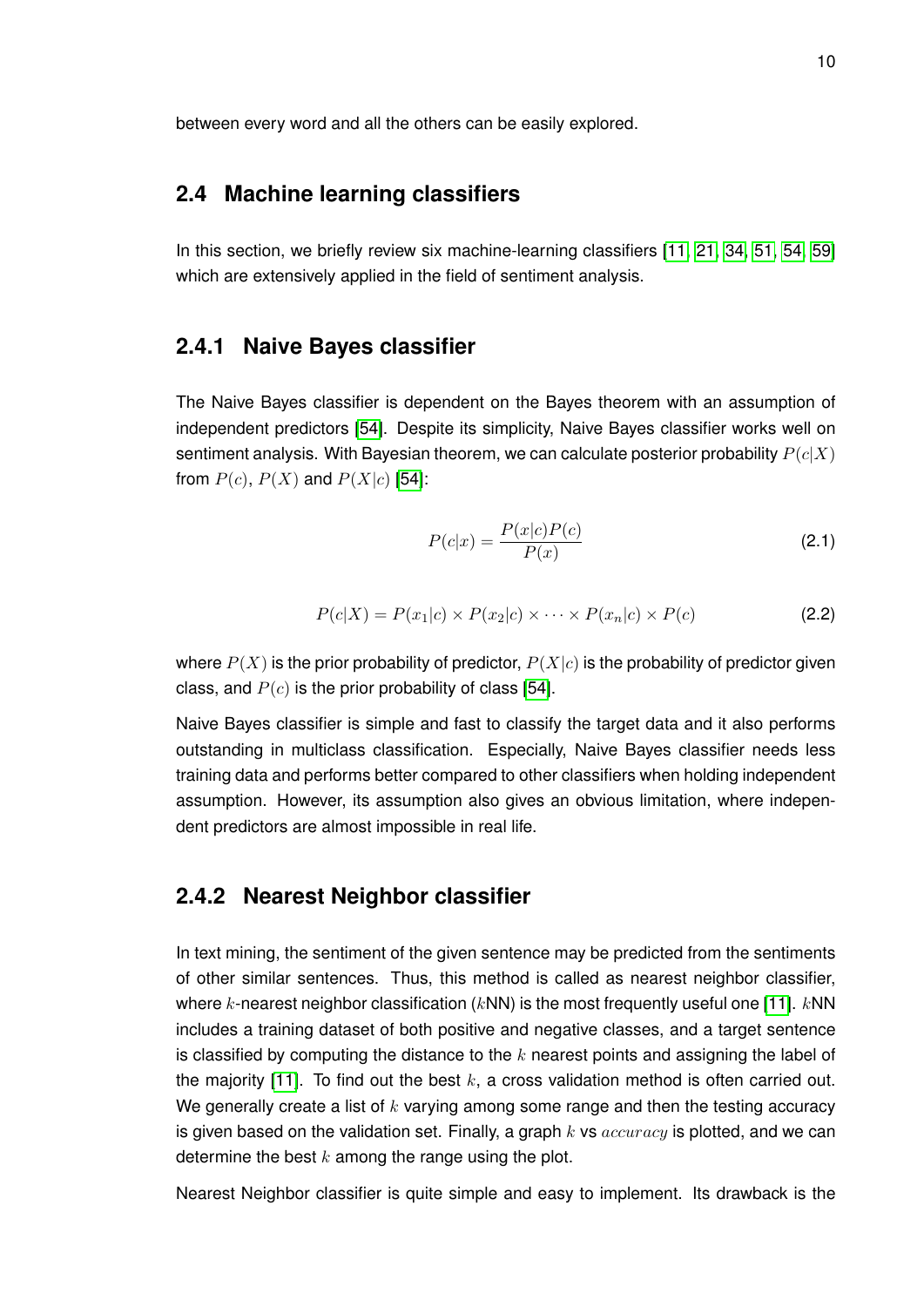computational effort during classification. In another term, it is not practical enough and takes much time to test the data, where we tend to have fast testing to have real-time results.

#### <span id="page-21-0"></span>**2.4.3 Maximum Entropy**

Maximum Entropy (MaxEnt) principle arises in statistical mechanics. Unlike Naive Bayes, MaxEnt has no assumptions of independence for its attributes. To model a given data set, it indicates that the most appropriate distribution is the one with highest entropy among all those satisfying the constrains of prior knowledge [\[21\]](#page-75-14). Because maximizing entropy minimizes the amount of prior information built into the distribution. The MaxEnt can be represented as the following:

$$
P_{ME}(c|d,\lambda) = \frac{exp[\sum_{i} \lambda_{i}f_{i}(c,d)]}{\sum_{c} exp[\sum_{i} \lambda_{i}f_{i}(c,d)]}
$$
(2.3)

Here c means the class, d describes the sentence, and  $\lambda$  indicates a weight vector. The weight vectors are optimized by numerical optimization of  $\lambda$  to maximize the conditional probability [\[21\]](#page-75-14).

In text mining practice, the features to model MaxEnt are linguistically simple, but yet outperform many of learning algorithms under similar circumstances. The major disadvantage is that the exact maximum entropy solution does not exist in some cases, where the probability distribution may lead to poor testing accuracy [\[52\]](#page-77-14).

#### <span id="page-21-1"></span>**2.4.4 Decision trees**

Decision tree classifier, which involves decision nodes and leaf nodes, yields a final decision by repetitively dividing a dataset into gradually smaller subsets [\[51\]](#page-76-10). A decision node includes two or more branches, while a leaf node states a decision. Once the decision tree has been constructed, classifying a sentence is straightforward. Hence, constructing an optimal decision tree is the key aspect in the decision tree classifier. Let  $Dt$  be the training dataset and the attribute  $t_i$  is selected. Then  $Dt$  is split into two subsets. The subset  $Dt_i^+$  contains the sentences including  $t_i$ , and the subset  $Dt_i^-$  includes the sentences without  $t_i.$  This process is recursively applied to  $Dt_i^+$  and  $Dt_i^-$  until all sentences in a subset are classified as the same class.

<span id="page-21-2"></span>Decision trees can easily handle irrelevant attributes and missing data, and they are also quite fast at testing time [\[51\]](#page-76-10). Nevertheless, the disadvantage is that the final decision is determined only on relatively few features in sentiment analysis. And also, sometimes they may not find the best tree in real world.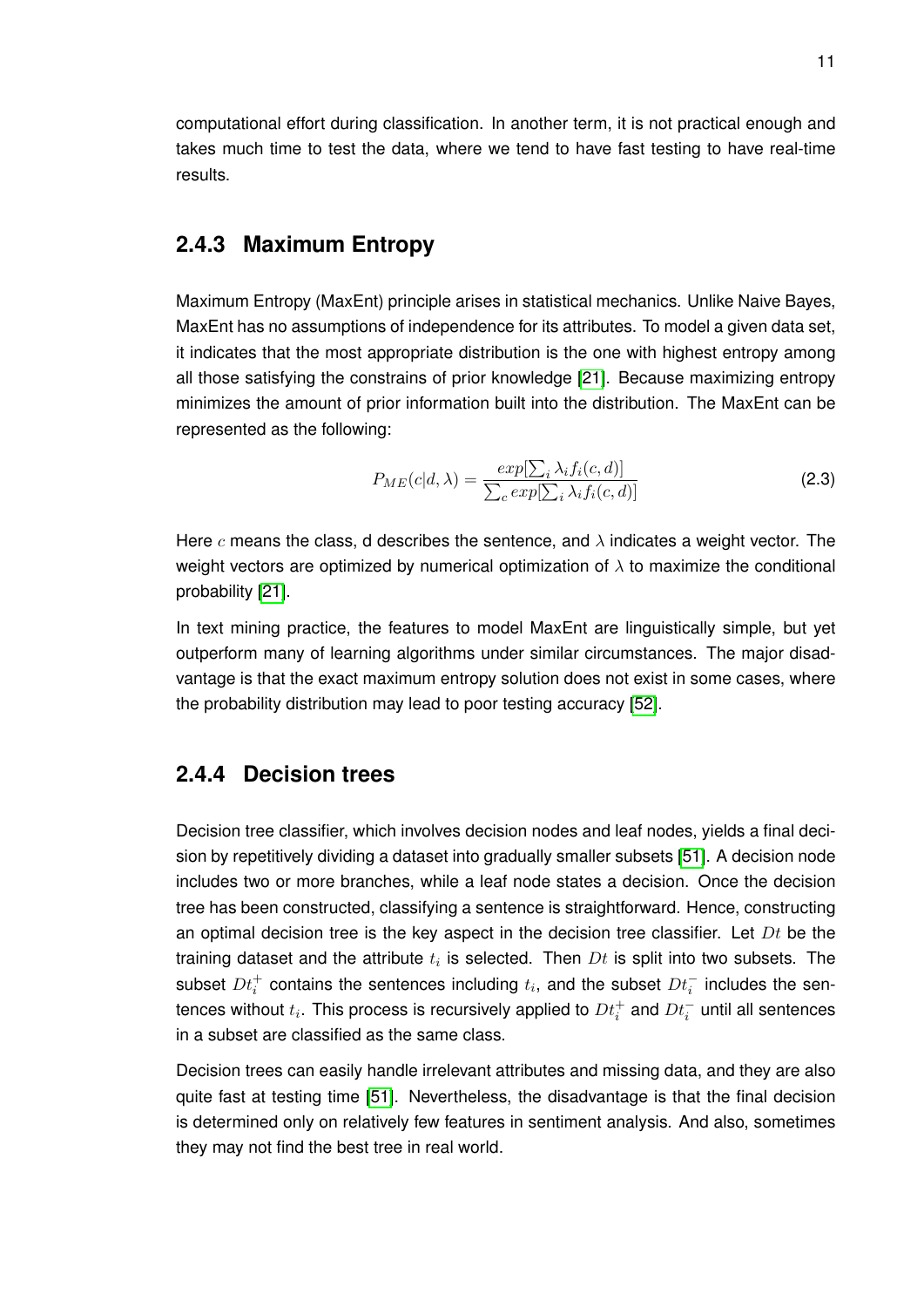#### **2.4.5 Support Vector Machines**

The Support Vector Machine (SVM) means a discriminative classifier which attempts to find a separating hyperplane that distinctly classifies the data points in an  $n$ -dimensional space [\[59\]](#page-77-13). In other terms, SVMs output an optimal decision surface that categorizes new samples dependent on labeled training data. In sentiment analysis, the SVM classifier decides a hyperplane that is settled between the positive and negative categories of the dataset, where the margin is particularly maximized.

The learning of SVMs is almost regardless of the dimensionality of its feature space. Because feature selection is rarely required in SVM, SVM classifier is particularly suitable for text classification which usually involves a large amount of features. In addition, the kernel function does not have an important effect on the performance of text classification, since kernels are subject to overfitting [\[27\]](#page-75-3).

### <span id="page-22-0"></span>**2.4.6 Deep learning**

In representation learning, the raw data is fed into a computer and the computer would automatically explore the needed representations for classification or detection [\[34\]](#page-75-15). Deep learning classifiers belong to representation learning approaches, which involve multiple levels of representation. As the non-linear modules of deep learning transform the representation between different levels, the classifier will learn quite complex functions during this process. For sentiment classification in text, the features that are significant for identification are amplified and the irrelevant parameters are suppressed by deeper layers of representation. Particularly, deep learning can use their purposed learning process to learn these layers of features, instead of designed by human engineers [\[34\]](#page-75-15).

In recent years, deep learning has demonstrated outstanding performance in solving problems. It shows great capability in discovering intricate patterns for high-dimensional data, and it has been widely used in science, business and government [\[34\]](#page-75-15). However, there are a few challenges that have to be tackled to develop it. First, large amounts of data are required to train deep learning algorithms – as they learn progressively. Moreover, data availability for some sectors may be sparse and thus hamper deep learning in practice. Additionally, the high performing graphics processing units of deep learning require and consume a lot of power and are thereby a costly affair.

#### <span id="page-22-1"></span>**2.5 Lexicon-based methods**

<span id="page-22-2"></span>In this part, we briefly introduce six Lexicon-based approaches [\[7,](#page-74-2) [12,](#page-74-14) [16,](#page-74-1) [22,](#page-75-1) [63,](#page-77-1) [65\]](#page-77-2) that are widely applied in the field of sentiment analysis.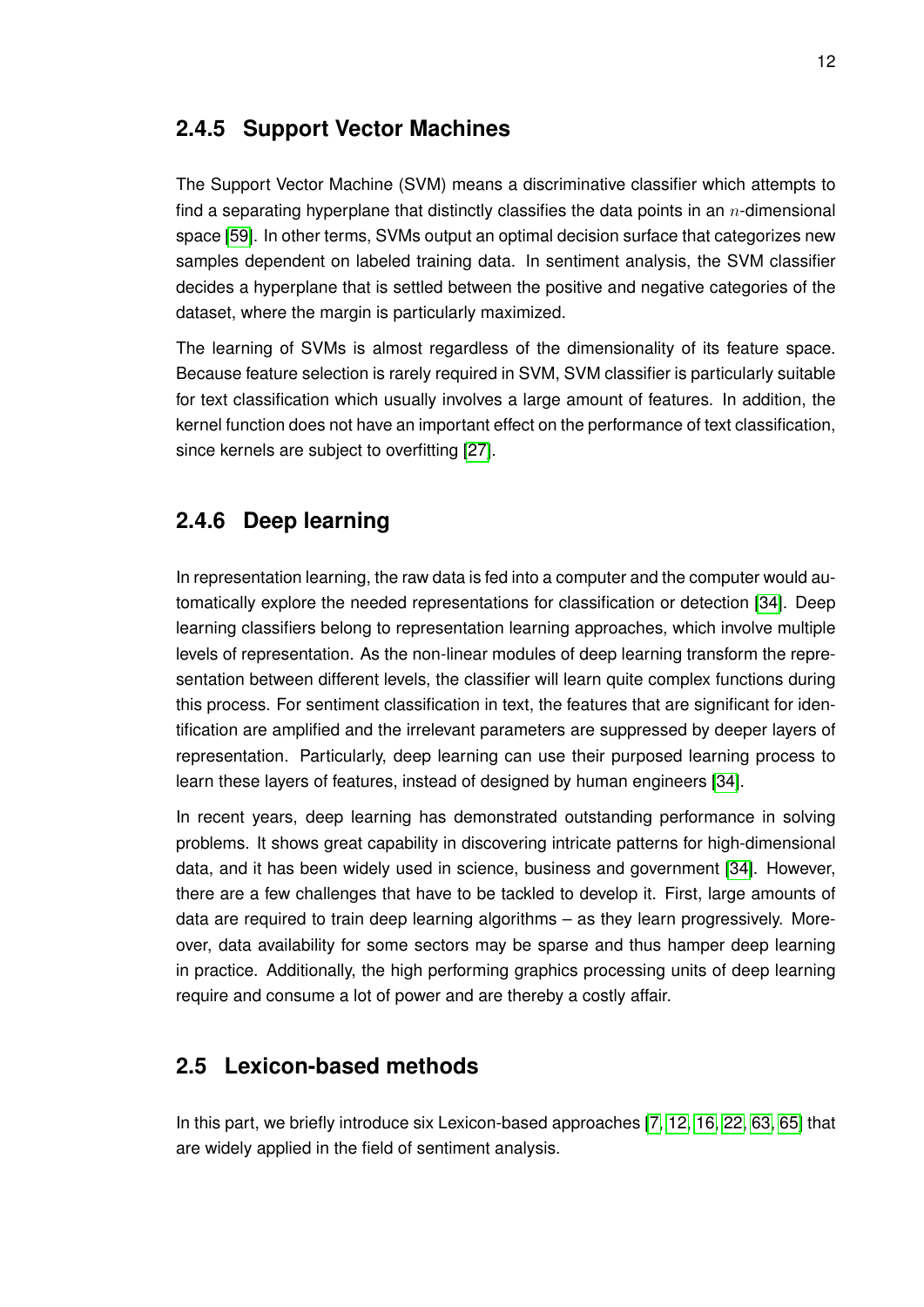#### **2.5.1 Emoticons**

Recently, Emoticons have become increasingly popular. Detecting the emoticons contained in the sentences is the simplest way for sentiment classification [\[22\]](#page-75-1). Because emoticons can represent happy or sad feelings, a set of common emoticons are utilized to extract polarity, such as exhibited in Table [2.1.](#page-23-2) This table consists of most popular emoticons and also their variations, which express positive, negative, and neutral polarities. If some sentences have more than one emoticon, then the polarity is determined with the first appeared emoticon in the text [\[22\]](#page-75-1). However, compared to total subjective sentences, the rate of online-social-network texts which contained at least one emoticon is less than 10% [\[22\]](#page-75-1). Hence, emoticons are usually used in combination with other methods for sentiment analysis.

<span id="page-23-2"></span>

| Polarity | Positive                                                                                                                                                                                                                                                                                                                                                                                                                     | Negative                                                                                                                                                                                                                                                                                                                                                                                                                                                                                                                                                        | Neutral                                                                                                                     |
|----------|------------------------------------------------------------------------------------------------------------------------------------------------------------------------------------------------------------------------------------------------------------------------------------------------------------------------------------------------------------------------------------------------------------------------------|-----------------------------------------------------------------------------------------------------------------------------------------------------------------------------------------------------------------------------------------------------------------------------------------------------------------------------------------------------------------------------------------------------------------------------------------------------------------------------------------------------------------------------------------------------------------|-----------------------------------------------------------------------------------------------------------------------------|
| Symbols  | $\{0: [0: (0: ]: ]\}$<br>$: \cdot$ $  \cdot \cdot \cdot \cdot \cdot   =   =   =$<br>$=$ ^] =^) =^} :B :-D :-B<br>:^D :^B =B =^B =^D :')<br>:''  :'} =') ='] ='} <3<br>$\wedge$ $\wedge \wedge$ $\wedge \wedge$ $\wedge \wedge \wedge \cdot^* =$ *<br>$:$ $^*$ ;) ;] ;} :-p :-P<br>:-b :^p :^P :^b =P<br>$= p \cdot o \vee o'$ : P : p : b = b<br>$=$ <sup><math>\wedge</math></sup> $p =$ $\wedge$ $P =$ $\wedge$ $b \wedge$ | D: D= D-: D^: D^= :( :[<br>$\cdot$  ^: )^:  o: )o: }:<br>$=$ $\wedge$ $($ $=$ $\wedge$ $\wedge$ $=$ $($ $>$ $=$ $\wedge$ $=$ $\wedge$ $=$ $\wedge$ $=$ $\wedge$<br>$>$ $\cdot$ { $>$ $\cdot$ { $>$ $\cdot$ { $>$ =^{  $>$ $\cdot$ (<br>$\left  \cdot \right  = \left  \right  = \left  \right  = \left  \right  = \left  \right  = \left  \right $<br>$>:=$ $  \cdot   \cdot   \cdot  $ $  \cdot   =$ $  \cdot   \cdot   \cdot  $<br>$\binom{1}{3} = \binom{3}{3} = \binom{3}{3} = \binom{3}{3}$<br>$=$ / / 0.0 0 0 0 = \$<br>$\cdot$ : { >: { >= ^{ : < } : \; | $  =  $ : $  > \ll > \ll >$ $\ll 0$<br>$:0 = 0$ : $@ = @ : \neg \circ \neg \circ @ \neg \circ$<br>$=$ # :-x :-@ :-# :^x :^# |

| Table 2.1. Sample emoticons and their variations [22]. |  |  |  |  |  |
|--------------------------------------------------------|--|--|--|--|--|
|--------------------------------------------------------|--|--|--|--|--|

#### <span id="page-23-0"></span>**2.5.2 LIWC**

LIWC is a dictionary-based analysis tool, evaluating emotional, cognitive, and structural items of a given sentence [\[63\]](#page-77-1). Besides negative and positive categories, LIWC also detects other classes of sentiment. For instance, the term "agree" can be categorized into six word groups: affective, assent, positive feeling, positive emotion, and cognitive process. The LIWC2007 version contains labels for 100 word categories and more than 4500 English words, and Table [2.2](#page-24-2) lists a simple example of LIWC2007 lexicon [\[63\]](#page-77-1).

<span id="page-23-1"></span>Currently, LIWC provides a commercial software and optimization option which allows users to create customized dictionaries rather than the standard ones. The LIWC software is accessible at <http://www.liwc.net/>.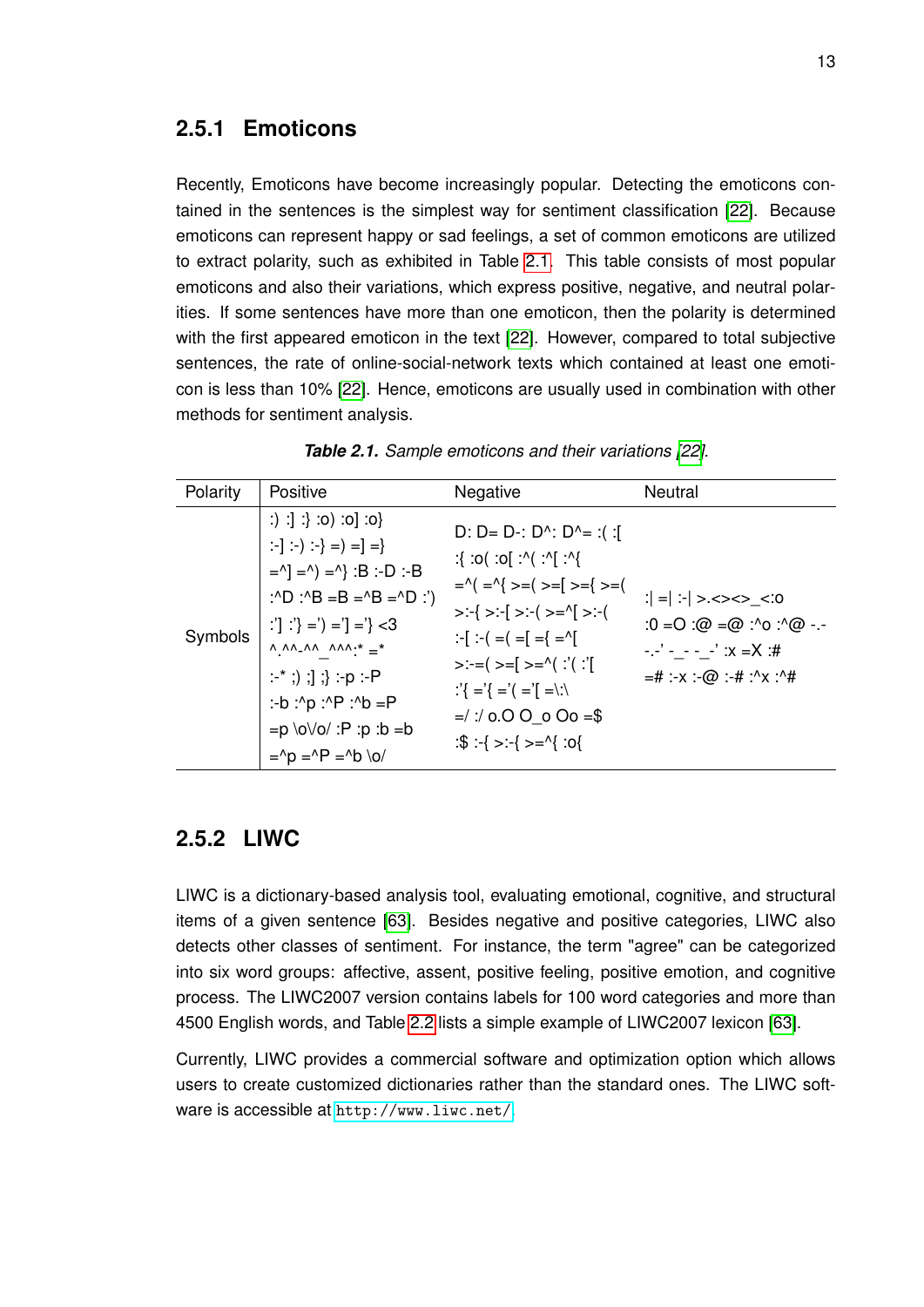<span id="page-24-2"></span>

| Category | Affective process          | Cognitive process                                                       | Perceptual process         |
|----------|----------------------------|-------------------------------------------------------------------------|----------------------------|
|          | happy, cried, abandon,     |                                                                         |                            |
|          | love, nice, sweet,         | cause, know, ought,<br>think, know, consider,<br>because, effect, hence | observing, heard, feeling, |
| Examples | hurt, ugly, nasty,         |                                                                         | view, saw, seen,           |
|          | worried, fearful, nervous, |                                                                         | listen, hearing,           |
|          | hate, kill, annoyed,       |                                                                         | feels, touch               |
|          | crying, grief, sad         |                                                                         |                            |

**Table 2.2.** A simple example of LIWC2007 lexicon [\[63\]](#page-77-1).

#### **2.5.3 SentiStrength**

The core idea of SentiStrength depends on the list of words from the LIWC lexicon. The authors added some new features, including a set of positive and negative words, the words to weaken (e.g., "a bit") or strengthen (e.g., "too") sentiments, emoticons, and repeated punctuation (e.g., "Good!!!!") to strengthen sentiments, to expand the baseline for the online-social-network context [\[65\]](#page-77-2). In the experiments, the authors evaluated six different datasets from Web 2.0: MySpace, BBC Forum, Twitter, Digg, YouTube Comments, and Runners World Forum [\[65\]](#page-77-2). Now, the authors also provides a useful tool to produce almost state-of-the-art results. Table [2.3](#page-24-3) illustrates some sample words from the lexicon of SentiStrength.

*Table 2.3. Sample words from the lexicon of SentiStrength [\[65\]](#page-77-2).*

<span id="page-24-3"></span>

| List Name                | Sentiment word list | Booster word list | Idiom list                       |             | Negation word list Emoticon word list |
|--------------------------|---------------------|-------------------|----------------------------------|-------------|---------------------------------------|
| Sample Word   Awful (-4) |                     | Slightly (-1)     | Shocker horror $(-2)$ Cant $(-)$ |             | :'( $(-1)$                            |
| and Score                | Blissful (+5)       | Extremely $(+2)$  | Whats good $(+2)$                | Never $(-)$ | $:D (+1)$                             |

#### <span id="page-24-0"></span>**2.5.4 SentiWordNet**

SentiWordNet relies on an English lexicon named WordNet. WordNet classifies nouns, verbs, adjectives and other grammatical groups into synsets [\[16\]](#page-74-1). The SentiWordNet using three values with synsets to state the polarity of the sentence: negative, positive, and neutral. The values are in the range of [0, 1] and the total sum is 1 [\[16\]](#page-74-1). For example, we have a given synset  $s = [bad, wicked, terrible]$ , and then SentiWordNet will score negative sentiment with 0.850, positive sentiment with 0.0, and neutral sentiment with 0.150, respectively.

<span id="page-24-1"></span>Generally, scores from neutral sentiment have no effect on final sentiment decision. If the average positive score of all associated synsets of a target sentence is higher than that of the negative score, the polarity would be considered to be positive. Table [2.4](#page-25-1) lists the 5 top-ranked positive and negative synsets in SentiWordNet 3.0.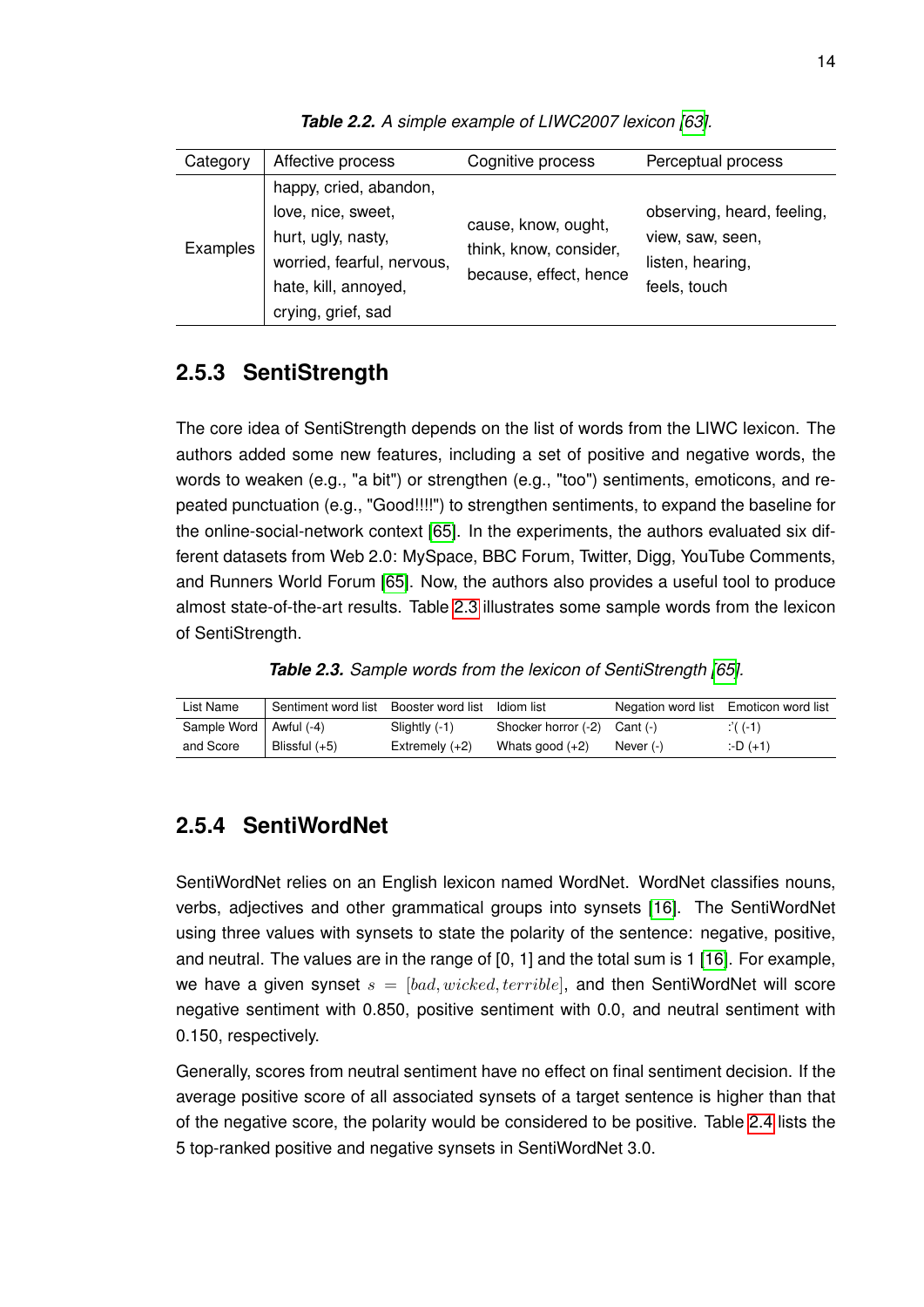| Rank     |              | 2               | 3               | 4               | 5             |  |
|----------|--------------|-----------------|-----------------|-----------------|---------------|--|
| Positive | good#n#2     | better_off#a#1  | divine#a#6      | good enough#a#1 | solid#a#1     |  |
|          | goodness#n#2 |                 | elysian#a#2     |                 |               |  |
|          |              |                 | inspired#a#1    |                 |               |  |
| Negative | abject#a#2   | deplorable#a#1  | $bad\#a\#10$    | scrimy#a#1      | cheapjack#a#1 |  |
|          |              | distressing#a#2 | unfit#a#3       |                 | shoddy#a#1    |  |
|          |              | lamentable#a#1  | unsound# $a$ #5 |                 | tawdry#a#2    |  |
|          |              | pitiful#a#2     |                 |                 |               |  |
|          |              | sad#a# $3$      |                 |                 |               |  |
|          |              | sorry#a#2       |                 |                 |               |  |

<span id="page-25-1"></span>*Table 2.4. The 5 top-ranked positive and negative synsets in SentiWordNet 3.0 [\[16\]](#page-74-1).*

### **2.5.5 SenticNet**

SenticNet is a tool extensively utilized in opinion mining, and its goal is to infer the polarity at a semantic level instead of the syntactic level [\[7\]](#page-74-2). SenticNet utilizes NLP approaches to create a polarity for almost 14000 concepts [\[7\]](#page-74-2) which are defined as common sense – obvious things we normally know and usually leave unstated . For example, suppose that a given sentence "Great, it is Friday evening" is ready for sentiment classification, SenticNet first identifies concepts, which are "great" and "Friday evening" in this task. Then it produces sentiment score, between the values of -1 and 1, to every concept. In this task, "great" gets +0.383 and "Friday evening" gets +0.228, thereby the final sentiment score +0.3055 which is the average of the total values.

<span id="page-25-2"></span>The authors of SenticNet evaluated it with the data of patients' opinions about the National Health Service in England and posts with over 130 moods from LiveJournal blogs [\[7\]](#page-74-2). Table [2.5](#page-25-2) exhibits some sample concepts with sentiment scores in SenticNet.

<span id="page-25-0"></span>

| Concept       | <b>Sentiment Score</b> | Concept   | <b>Sentiment Score</b> |  |
|---------------|------------------------|-----------|------------------------|--|
| Want degree   | 0.020                  | A lot     | $+0.970$               |  |
| Child play    | 0.023                  | A way of  | $+0.303$               |  |
| Grow up       | 0.290                  | Abandon   | $-0.858$               |  |
| Birthday cake | 0.292                  | Abash     | $-0.130$               |  |
| Enough food   | 0.580                  | Abhor     | $-0.376$               |  |
| Wood spoon    | $-0.023$               | Able use  | $+0.941$               |  |
| Death row     | $-0.290$               | Abhorrent | $-0.396$               |  |
| Break arm     | $-0.580$               | Mess up   | $-0.581$               |  |

*Table 2.5. Sample concepts with sentiment scores in SenticNet [\[7\]](#page-74-2).*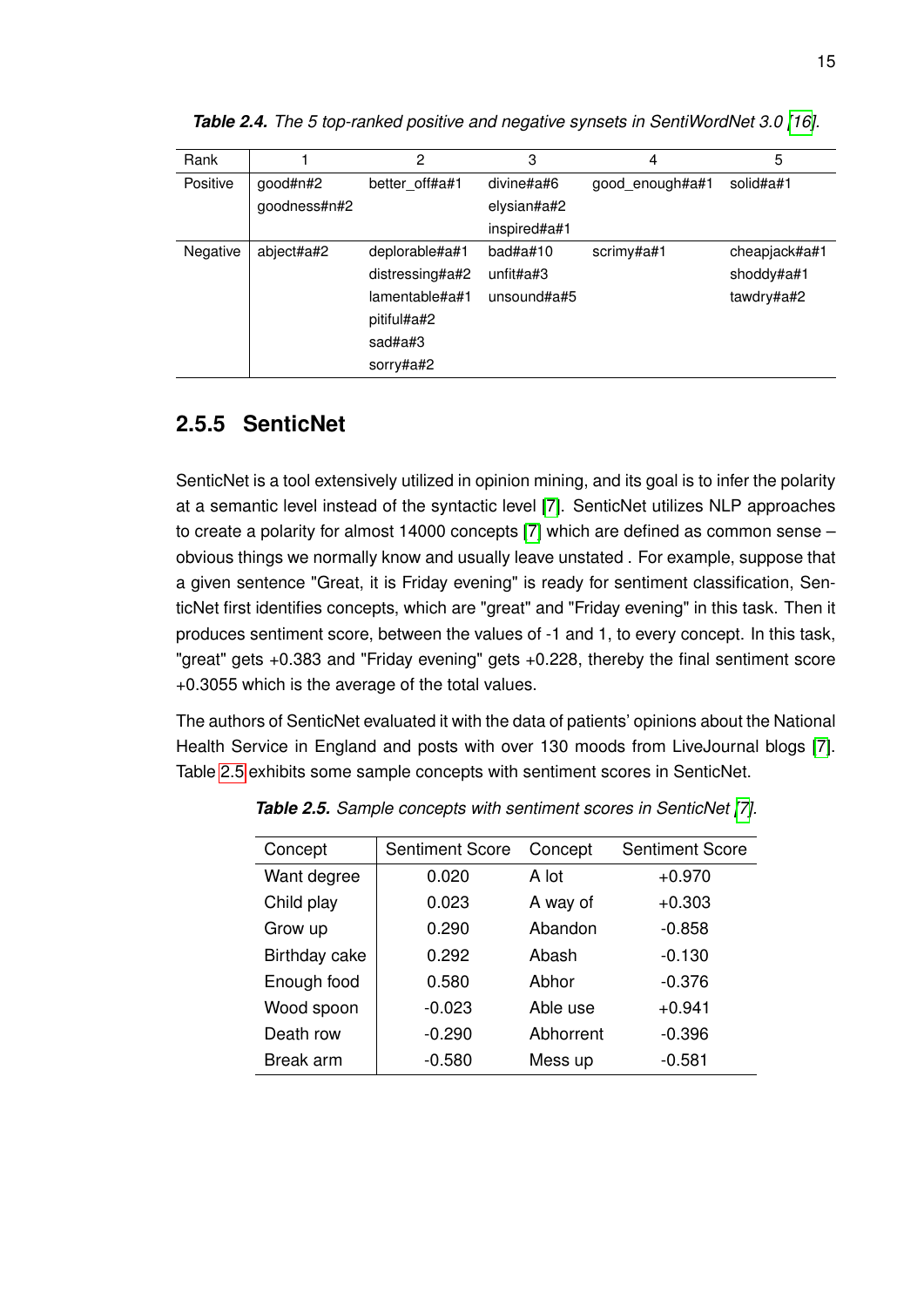#### **2.5.6 Happiness Index**

The method of Happiness Index bases on the Affective Norms for English Words (ANEW) [\[12\]](#page-74-14). ANEW involves a list of 1034 unique words which are widely associated with their valence (ranging from pleasant to unpleasant), arousal (ranging from calm to excited)), and dominance [\[6\]](#page-74-3). Osgood's [\[44\]](#page-76-11) seminal work indicates that these three dimensions can account for the variance in emotional assessments. Happiness Index indicating the quantity of happiness present in the message by giving scores for given terms between the values of 1 and 9. To increase the accuracy, the authors computed the appearing frequency of ANEW words in the sentences and calculated a weighted valence. When the weighted valence is evaluated on the song titles, song lyrics, and micro-blogs, the authors explored that the happiness value had decreased from 1961 to 2007 for song lyrics, while the value for blogs had increased during the same time [\[12\]](#page-74-14).

To adapt this method for polarity classification, sentence that is categorized with Happiness Index in the spanning of [1, 5) is considered to be negative and in the spanning of [5, 9] is considered to be positive [\[12\]](#page-74-14). Table [2.6](#page-26-0) presents some sample words from the lexicon of Happiness Index.

| Words          | Valence | Arousal | Dominance |  |  |
|----------------|---------|---------|-----------|--|--|
| Abduction      | 2.76    | 5.53    | 3.49      |  |  |
| Bench          | 4.61    | 3.59    | 4.68      |  |  |
| Carcass        | 3.34    | 4.83    | 4.90      |  |  |
| Dawn           | 6.16    | 4.39    | 5.16      |  |  |
| Ecstasy        | 7.98    | 7.38    | 6.68      |  |  |
| False          | 3.27    | 3.43    | 4.10      |  |  |
| Game           | 6.98    | 5.89    | 5.70      |  |  |
| Happy          | 8.21    | 6.49    | 6.63      |  |  |
| <b>Illness</b> | 2.48    | 4.71    | 3.21      |  |  |

<span id="page-26-0"></span>*Table 2.6. Sample words from the lexicon of Happiness Index [\[6\]](#page-74-3).*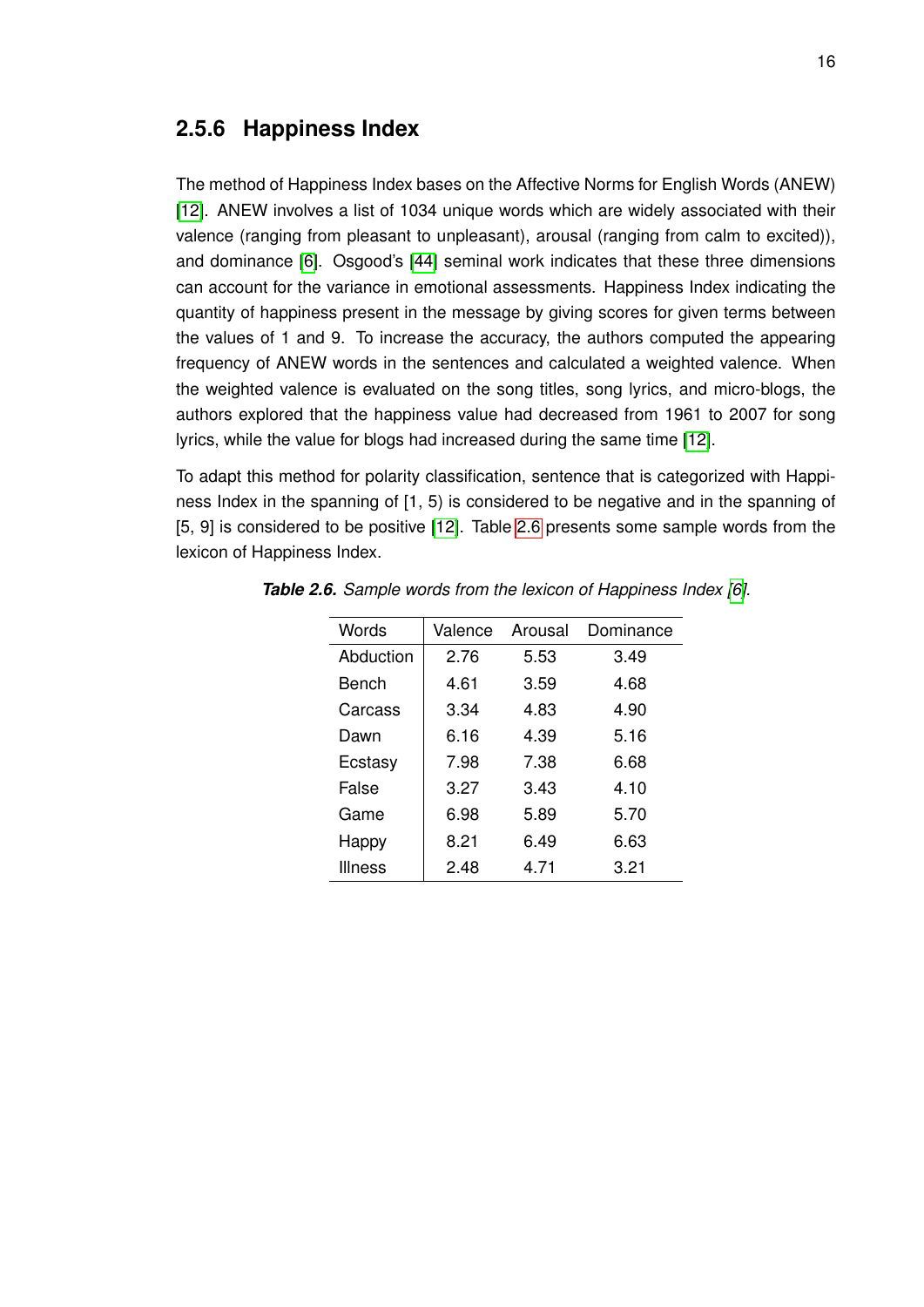## <span id="page-27-0"></span>**3 RESEARCH METHODOLOGY AND MATERIALS**

<span id="page-27-1"></span>The software and hardware resources, sentiment analysis techniques, datasets and performance assessment approaches are introduced in this section.

#### **3.1 Software and hardware**

All calculations were carried out in R. The R library  $tidytext$  (version 0.2.0) [\[64\]](#page-77-15) provided the text mining methods, i.e. word processing and sentiment analysis.

To accelerate parallel computing, we used the local grid computing resources (TUTGrid) provided by Tampere Center for Scientific Computing (TCSC), since the bootstrap and cross-validation parts could be evaluated independently at the same time.

#### <span id="page-27-2"></span>**3.2 A Lexicon-based method for sentiment analysis (AFINN)**

The assumption of a lexicon-based method is that the sum of sentiment orientation of each word or phrase predicts the contextual sentiment orientation [\[68\]](#page-77-16). This approach creates a sentiment lexicon and rates the sentence according to the function that evaluates how the words and phrases of the sentence matches the lexicon. Sentiment analysis on web messages is challenging, which needs to process emoticons, informal words, word shortening, and spelling variation.

<span id="page-27-3"></span>In different lexicon-based approaches, e.g., ANEW, SentiWordNet, and SentiStrength, the word dictionaries differ by the words they contain. Some word lists do not contain Internet slang acronyms and strong obscene words, such as "ROFL" and "WTF" [\[42\]](#page-76-0). However, such terms could play an important role in reaching outstanding performance while working with short informal texts from social networks. Another significant difference between word lists is that some word lists are scored with sentiment strength (e.g. specific scores) and the others are rated with positive/negative polarity (e.g. negative, positive or very positive) [\[42\]](#page-76-0).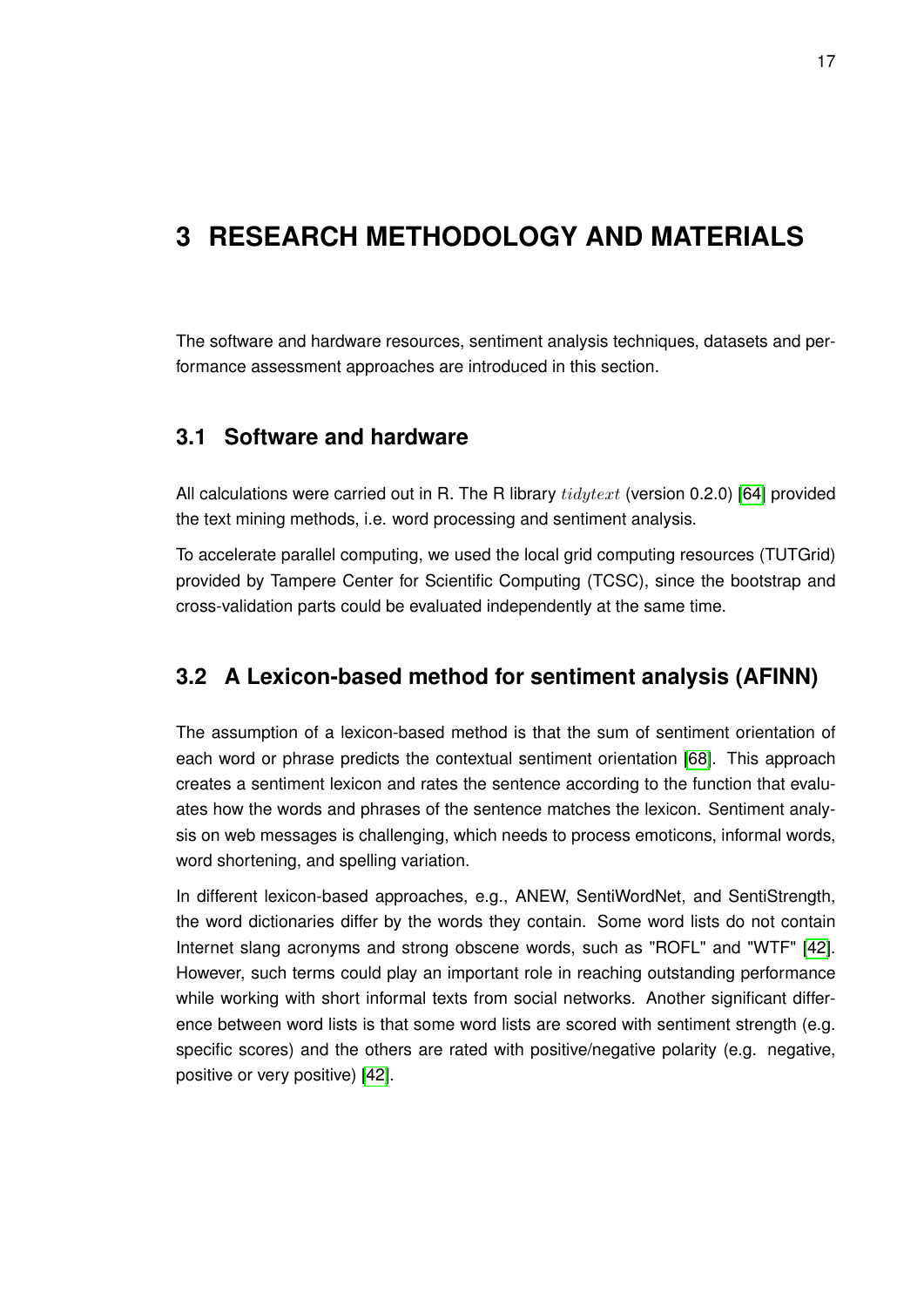#### **3.2.1 Construction of AFINN**

Many lexicons have been developed for sentiment analysis, such as ANEW, SenticNet, and SentiWordNet. To analyze the sentiment of microblogs (e.g. Twitter), the need for novel word lists has obtained lots of attention. A New ANEW, which is termed as AFINN, is one of the simplest sentiment analysis methods [\[42\]](#page-76-0). AFINN is a word list with sentiment strength, which was constructed with the inclusion of Internet slang and obscene words. Initially, it was built up for sentiment analysis of tweets in relation to the United Nation Climate Conference in 2009 [\[42\]](#page-76-0). Since then AFINN has been gradually developed for various activities. The version named AFINN-96 is consist of 1468 different words, including a few phrases (i.e.  $right direction$  and  $not$  working). The improved version named AFINN-111 includes 2477 unique words, including 15 phrases (i.e. does not work, dont like, green washing, and not good). Currently, the size of AFINN has been extended into 3383 English words [\[42\]](#page-76-0).

AFINN initiates from a set of obscene words as well as a few positive words. Gradually, it was expanded with tweets collected for the United Nation Climate Conference, the public dictionary *Original Balanced Affective Word List* by Greg Siegle, Internet slang acronyms such as WTF, LOL and ROFL, and the word list *The Compass DeRose Guide to Emotion Words* by Steven J. DeRose [\[42\]](#page-76-0). The author determined in which contexts the word appeared by using Twitter, and he also discovered relevant words by using the Microsoft Web n-gram similarity Web service. To avoid ambiguities, the author excluded words like power, firm, patient, mean and frank. And also the words with high arousal but with variable sentiment, such as "surprise", were excluded from AFINN.

Like SentiStrength [\[65\]](#page-77-2) rating range from  $-5$  to  $+5$ , the author also scored AFINN from  $-5$  to  $+5$  for ease of labeling. Figure [3.1](#page-29-0) exhibits the histogram of sentiment scores for AFINN. As illustrated in Figure [3.1,](#page-29-0) the majority of the negative words were labeled by  $-2$  and most of the positive words by  $+2$  in AFINN. But some strong obscene words were scored with either  $-4$  or  $-5$ , such as asshole  $(-4)$ , bastard  $(-5)$ , bitch  $(-5)$ , and bullshit  $(-4)$ . Compared to the number of positive words (878), AFINN has a bias towards negative words (1598), which also occurs similarly in the OpinionFinder sentiment lexicon (2718 positive and 4911 negative words) [\[42\]](#page-76-0).

<span id="page-28-0"></span>Table [3.1](#page-29-1) shows a simple example of AFINN lexicon. Definitely, AFINN is one of the most popular word lists that could be utilized widely for sentiment analysis. Although AFINN was initially constructed for sentiment analysis on Twitter, we can get a good idea of general sentiment statistics across different text categories with it. The author has also created nice wrapper libraries in both *R* and *Python*, which could be used directly for analysis. All versions of this lexicon can be found at the author's official GitHub repository.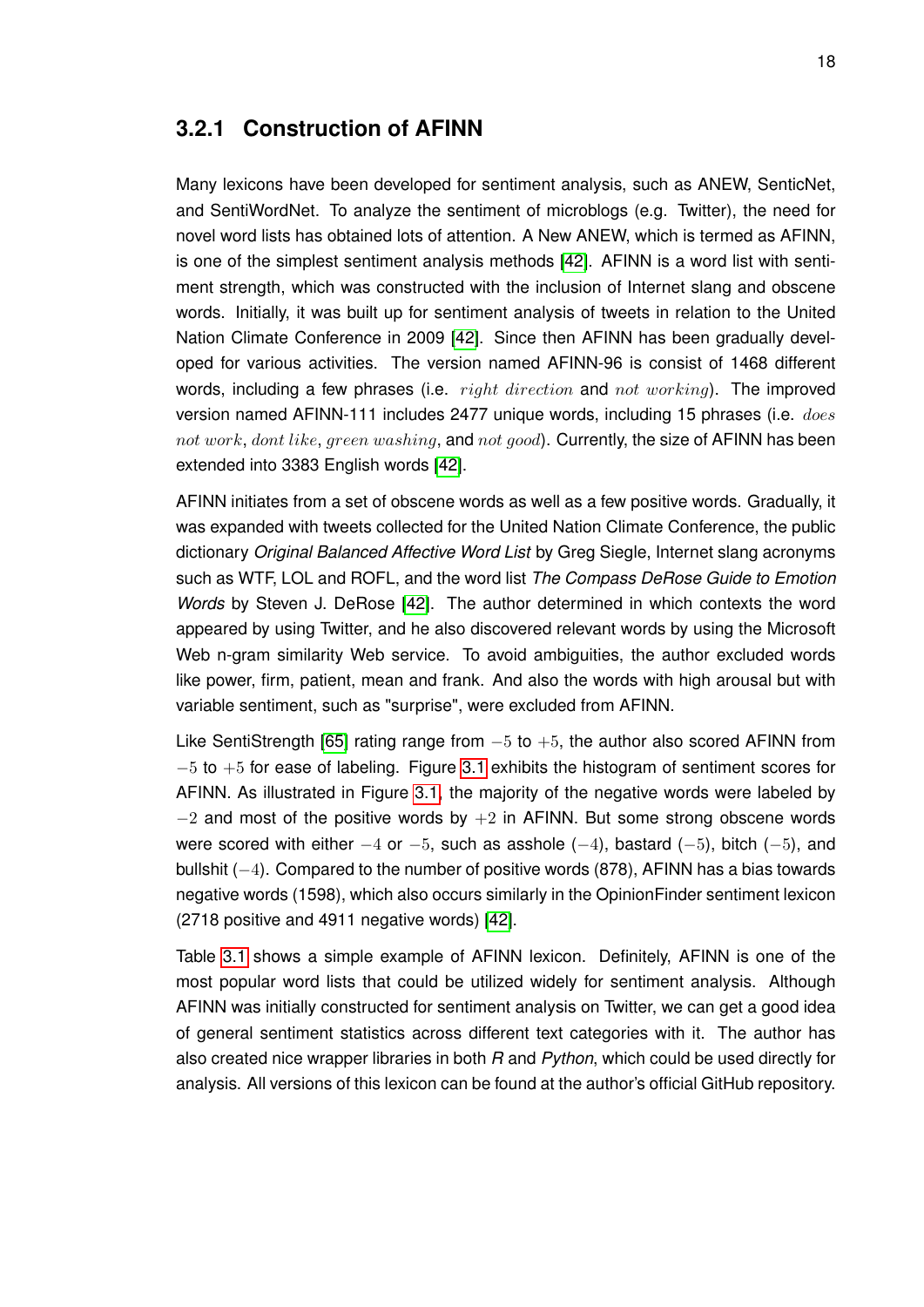<span id="page-29-1"></span>

| Scores | $-5$    | $-4$         | -3          | $-2$       | $-1$       |            | 2          | 3         | 4         | 5            |
|--------|---------|--------------|-------------|------------|------------|------------|------------|-----------|-----------|--------------|
| Words  | bastard | bullshit     | abhor       | abandon    | absentee   | aboard     | ability    | admire    | amazing   | breathtaking |
|        | bitch   | catastrophic | abuse       | abduction  | admit      | absorbed   | absolve    | adorable  | awesome   | hurrah       |
|        | cock    | damn         | acrimonious | accident   | affected   | accept     | accomplish | affection | brilliant | outstanding  |
|        | cunt    | dick         | agonize     | accusation | afflicted  | achievable | acquit     | amuse     | ecstatic  |              |
|        | prick   | fraud        | anger       | accuse     | affronted  | active     | advantage  | astound   | overjoyed |              |
|        |         | fuck         | angry       | ache       | alas       | adequate   | adventure  | audacious |           |              |
|        |         | jackass      | anguish     | admonish   | alert      | adopt      | agog       | award     |           |              |
|        |         | motherfucker | bad         | afraid     | ambivalent | advanced   | agreeable  | beautiful |           |              |
|        |         | nigger       | betray      | aggravate  | apology    | agree      | amaze      | best      |           |              |
|        |         |              | disastrous  | aggression | empty      | backs      | ambitious  |           |           |              |
|        |         |              | disqusted   | aghast     | envy       |            | defender   |           |           |              |
|        |         |              | distrust    | alarm      | escape     |            |            |           |           |              |
|        |         |              | douche      | degrade    | eviction   |            |            |           |           |              |
|        |         |              | dreadful    | distort    |            |            |            |           |           |              |
|        |         |              |             | embarrass  |            |            |            |           |           |              |
|        |         |              |             | emergency  |            |            |            |           |           |              |

*Table 3.1. An example of AFINN lexicon [\[42\]](#page-76-0).*

<span id="page-29-0"></span>

*Figure 3.1. Histogram of sentiment scores for AFINN [\[42\]](#page-76-0).*

#### **3.2.2 Sentiment prediction**

A typical sentence includes word variations, emoticons, hashtags etc. Therefore, we need the preprocessing steps to normalize the sentence before sentiment prediction.

• **POS Tagging:** POS tagging indicates the procedure of identifying a particular part of speech of a word, given both its definition and context. The process is complicated because a single word possibly has an unique part of speech tag in different sentences given different contexts. POS Tagger could give part-of-speech tag associated with words.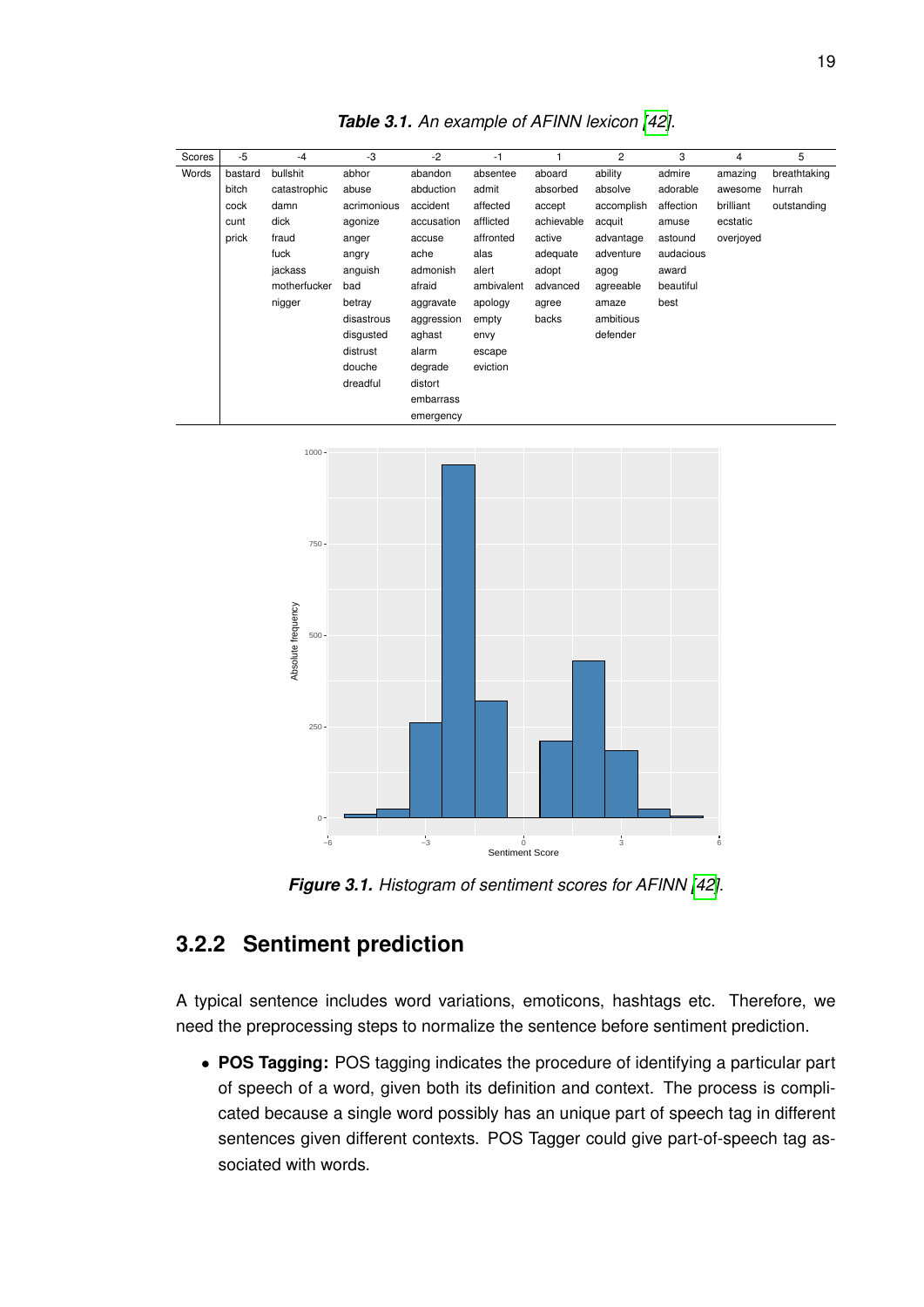- **Stemming:** As explained in previous part, stemming means a process to normalize all words that have the same stem to a basic form. And this process could help the computer to match the word in the sentence to the lexicon.
- **Exaggerated word shortening:** AFINN lexicon contains normal English words only. Thus, if words have same letter more than twice but not existing in AFINN, the words will be simplified to the word with the repeating letter just once [\[68\]](#page-77-16). For instance, the exaggerated word "Yessssss" is reduced to "Yes".
- Hashtag detection: Hashtag is a phrase which starts with # with no space between them. If a sentence contains a hashtag, the hashtag will be a topic or a keyword of the sentence. Hashtags could provide important information for sentiment analysis.

Sentiment prediction indicates the aggregation of the sentiment bearing words of the sentence. We extract sentiment words from sentences and sentiment scores are then assigned to these words. The final polarity of a sentence bases on the sum of scores from all its words. Algorithm [1](#page-30-1) shows the sentiment prediction algorithm.

<span id="page-30-1"></span>**Algorithm 1** Sentiment Prediction

| <b>Require:</b> Preprocessed sentences                                |
|-----------------------------------------------------------------------|
| <b>Ensure:</b> Results: Positive, Negative, Neutral                   |
| Build up the table of sentiment words SentiWords;                     |
| $Sentiscore = 0$                                                      |
| <b>for</b> each word in the SentiWords <b>do</b>                      |
| $SentiScore = SentiScore +$ sentiment of $word$ ;                     |
| end for                                                               |
| <b>if</b> Hashtag is existing <b>then</b>                             |
| Extract all the sentiment words in hashtag and add them to SentiWords |
| end if                                                                |
| $SentiClass = "Neutral".$                                             |
| if $SentiScore>0$ then                                                |
| $SentiClass = "Positive".$                                            |
| end if                                                                |
| if $SentiScore < 0$ then                                              |
| $SentiClass = "Negative";$                                            |
| end if                                                                |
| <b>return</b> SentiClass                                              |

#### <span id="page-30-0"></span>**3.3 Stanford Recursive Neural Tensor Network (RNTN)**

Although semantic vector spaces have been used widely to represent single words, they cannot represent longer phrases appropriately. The problem is that capturing such pattern in the sentences requires powerful models and large training resources. To remedy this, the Stanford Sentiment Treebank and the Recursive Neural Tensor Network (RNTN) [\[62\]](#page-77-0) are used to predict the compositional semantic effects. Figure [3.2](#page-31-1) shows one example of RNTN with clear compositional structure. In Figure [3.2,](#page-31-1) RNTN can capture the negation and its scope in the sentence and predict 5 sentiment classes (--, -, 0, +,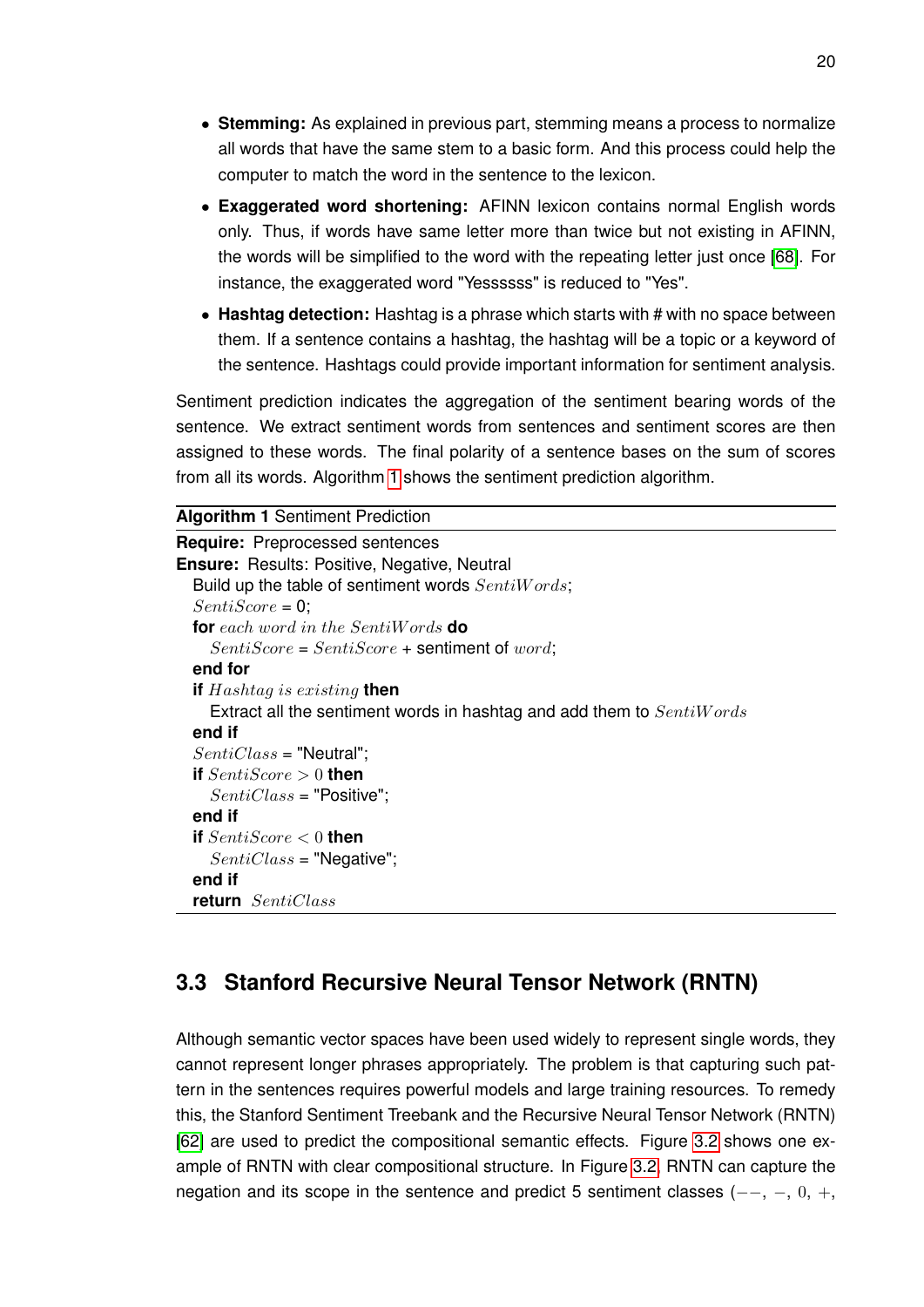<span id="page-31-1"></span> $++$ ) at each node of a parse tree.



*Figure 3.2. An example of RNTN [\[62\]](#page-77-0).*

#### <span id="page-31-0"></span>**3.3.1 Stanford Sentiment Treebank**

The Stanford Sentiment Treebank is a corpus with labeled parse trees, which allowing us to analyze completely the sentiment in a language [\[62\]](#page-77-0). The original dataset of movie reviews, including 10,662 single sentences, was initially collected by Pang and Lee [\[45\]](#page-76-12). Moreover, half sentences of this dataset were considered negative and the other half positive. All these sentences were parsed with the Stanford Parser [\[32\]](#page-75-16), thereby resulting 215,154 unique phrases from these parse trees [\[62\]](#page-77-0). These phrases are labeled with Amazon Mechanical Turk, forming the corpus of Stanford Sentiment Treebank. This new corpus provides the community with the possibility to train compositional models by machine learning techniques [\[62\]](#page-77-0).

<span id="page-31-2"></span>

*Figure 3.3. The normalized histogram of sentiment labels at each* n*-gram length [\[62\]](#page-77-0).*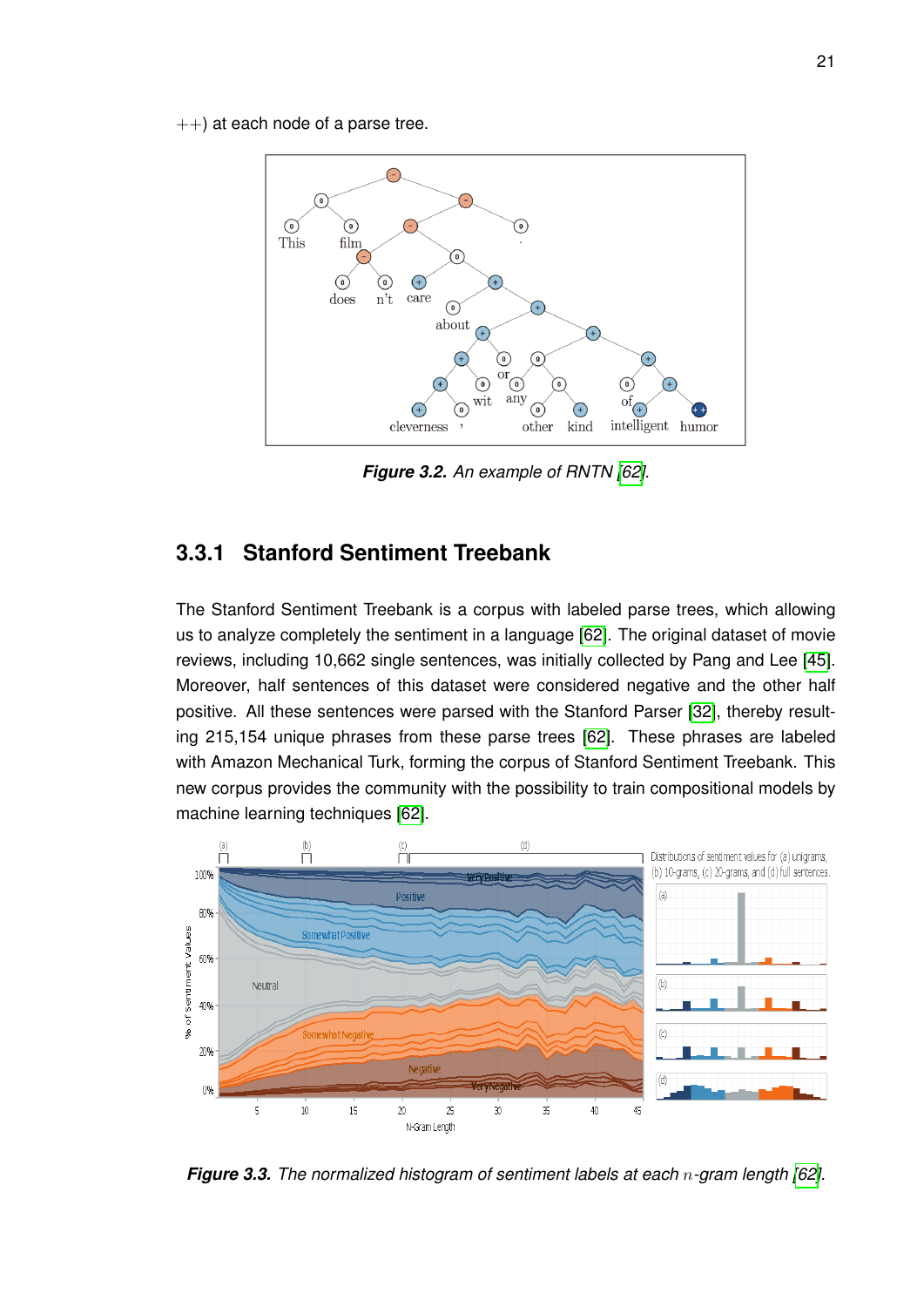<span id="page-32-1"></span>Figure [3.3](#page-31-2) illustrates the normalized histogram of sentiment labels at each  $n$ -gram length. The authors noticed that longer phrases often represented stronger sentiment and the majority of the shorter phrases were neutral [\[62\]](#page-77-0). Since the extreme values were quite rare, the labels of the Stanford Sentiment Treebank only covered 5 classes: negative, somewhat negative, neutral, somewhat positive and positive [\[62\]](#page-77-0).



<span id="page-32-0"></span>*Figure 3.4. Approach of computing compositional vector representations for phrases [\[62\]](#page-77-0).*

#### **3.3.2 Recursive Neural Models**

Figure [3.4](#page-32-1) displays the approach of computing compositional vector representations for phrases. When an  $n$ -gram is given as an input, a binary tree is built up by parsing the input into separate words which are corresponding to each leaf node. The recursive neutral model will then use various functions  $q$  to compute parent vectors in a bottom up fashion. And the parent vectors will work as features for classification.

A  $d$ -dimensional vector is utilized to represent each word. And the word vector is initialized by randomly sampling from a uniform distribution:  $U(-r, r)$ , where  $r = 0.0001$  [\[62\]](#page-77-0). The embedding matrix  $L \in \mathbb{R}^{d \times |V|}$  stacks all the word vectors, and |V| indicates the size of the vocabulary. Moreover, the word vectors can work as features and also parameters to optimize a  $softmax$  classifier [\[62\]](#page-77-0). For five-class classification, the posterior probability with labels is computed based on the word vector:

<span id="page-32-2"></span>
$$
y^a = softmax(W_s a) \tag{3.1}
$$

where  $W_s \in \Re^{5 \times d}$  is the sentiment classification matrix. Similarly, we can get the posterior probability for the vectors  $b$  and  $c$  in Figure [3.4](#page-32-1) using the same step.

The standard recursive neural network (RNN) is one of the most popular techniques for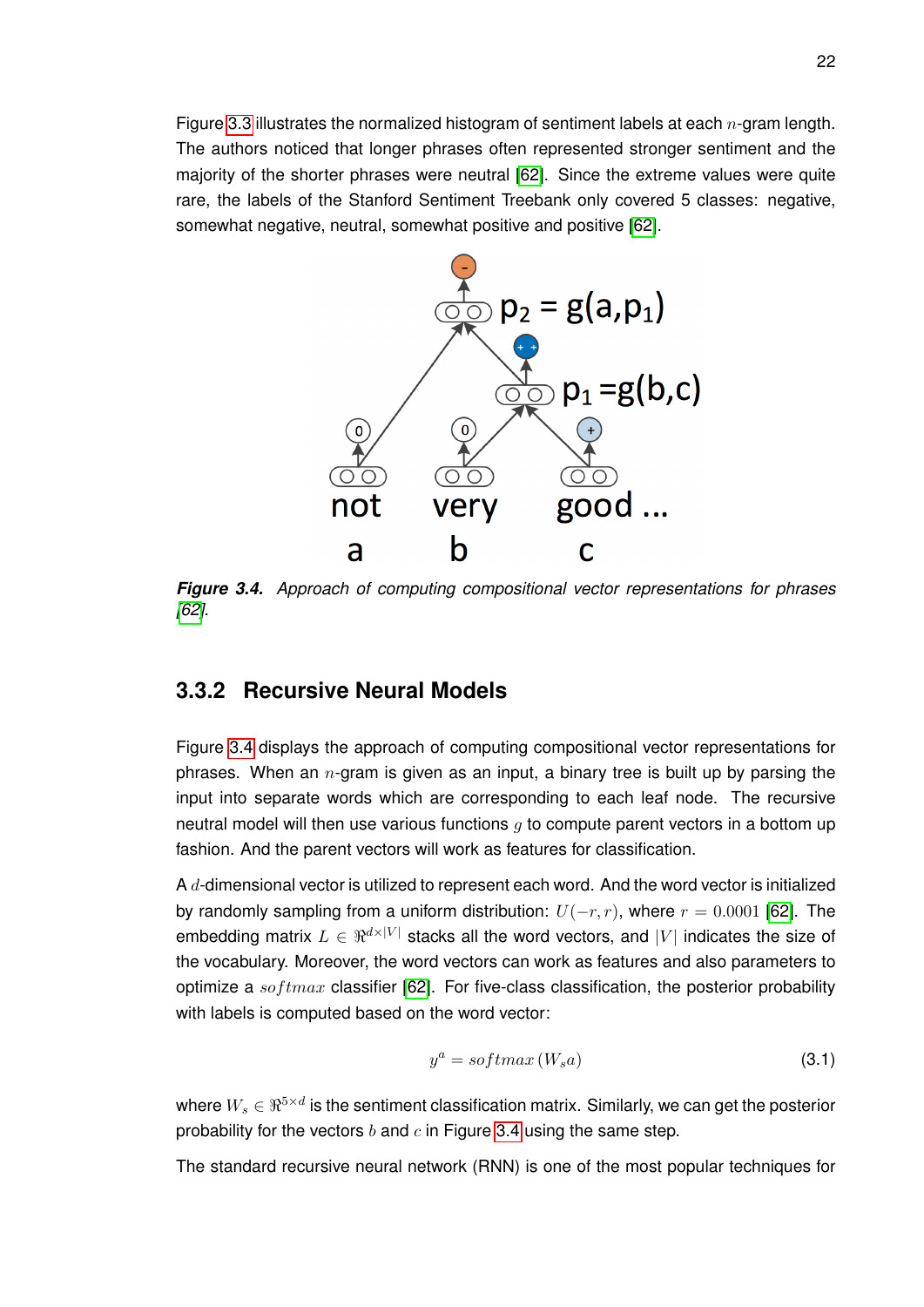text mining. The Equations [3.2](#page-33-1) represent that how RNNs compute the parent vectors:

<span id="page-33-1"></span>
$$
p_1 = f\left(W\begin{bmatrix} b \\ c \end{bmatrix}\right), p_2 = f\left(W\begin{bmatrix} a \\ p_1 \end{bmatrix}\right)
$$
 (3.2)

where  $f=tanh$  denotes a standard element-wise nonlinearity,  $W\in\real^{d\times 2d}$  indicates the main parameters, and the bias is omitted for simplicity. The parent vectors must have the same dimensionality and each parent vector  $p_i$  uses the same softmax function of Equation [3.1](#page-32-2) to compute its label probability.

Most parameters of Matrix-Vector RNN (MV-RNN) are associated with words. The MV-RNN uses both a vector and a matrix to represent each word or phrase in a parse tree [\[62\]](#page-77-0). The matrix of every word is initialized as a  $d \times d$  identity matrix with a minor number of Gaussian noise. For the parse tree containing vector and matrix nodes, the MV-RNN computes the first parent vector and its matrix:

$$
p_1 = f\left(W\left[\begin{array}{c}Cb\\Bc\end{array}\right]\right), P_1 = f\left(W_M\left[\begin{array}{c}B\\C\end{array}\right]\right)
$$
(3.3)

<span id="page-33-0"></span>where  $W_M \in \Re^{d \times 2d}$  is a  $d \times d$  matrix. Similarly, we can compute the second parent node using the previous (vector, matrix) pair  $(p_1, P_1)$ .

#### **3.3.3 Recursive Neural Tensor Network**

However, both RNN and MV-RNN have their own problems. The problem of RNN is that the input vectors only implicitly interact through the non-linearity function, and the number of parameters in MV-RNN is too large for processing. In order to address these problems, the authors proposed a more powerful single composition model: the Recursive Neural Tensor Network (RNTN). For all nodes in the parse tree, RNTN attempts to use the same and tensor-based composition function, which is also the core idea of RNTN [\[62\]](#page-77-0).

For each slice  $V^{[i]} \in \Re^{d \times d},$  the output of a tensor product  $h \in \Re^d$  is defined as:

$$
h = \begin{bmatrix} b \\ c \end{bmatrix}^T V^{[1:d]} \begin{bmatrix} b \\ c \end{bmatrix}; h_i = \begin{bmatrix} b \\ c \end{bmatrix}^T V^{[i]} \begin{bmatrix} b \\ c \end{bmatrix}
$$
 (3.4)

where  $V^{[1:d]}\in\real^{2d\times 2d\times d}$  is the tensor that defines multiple bi-linear forms.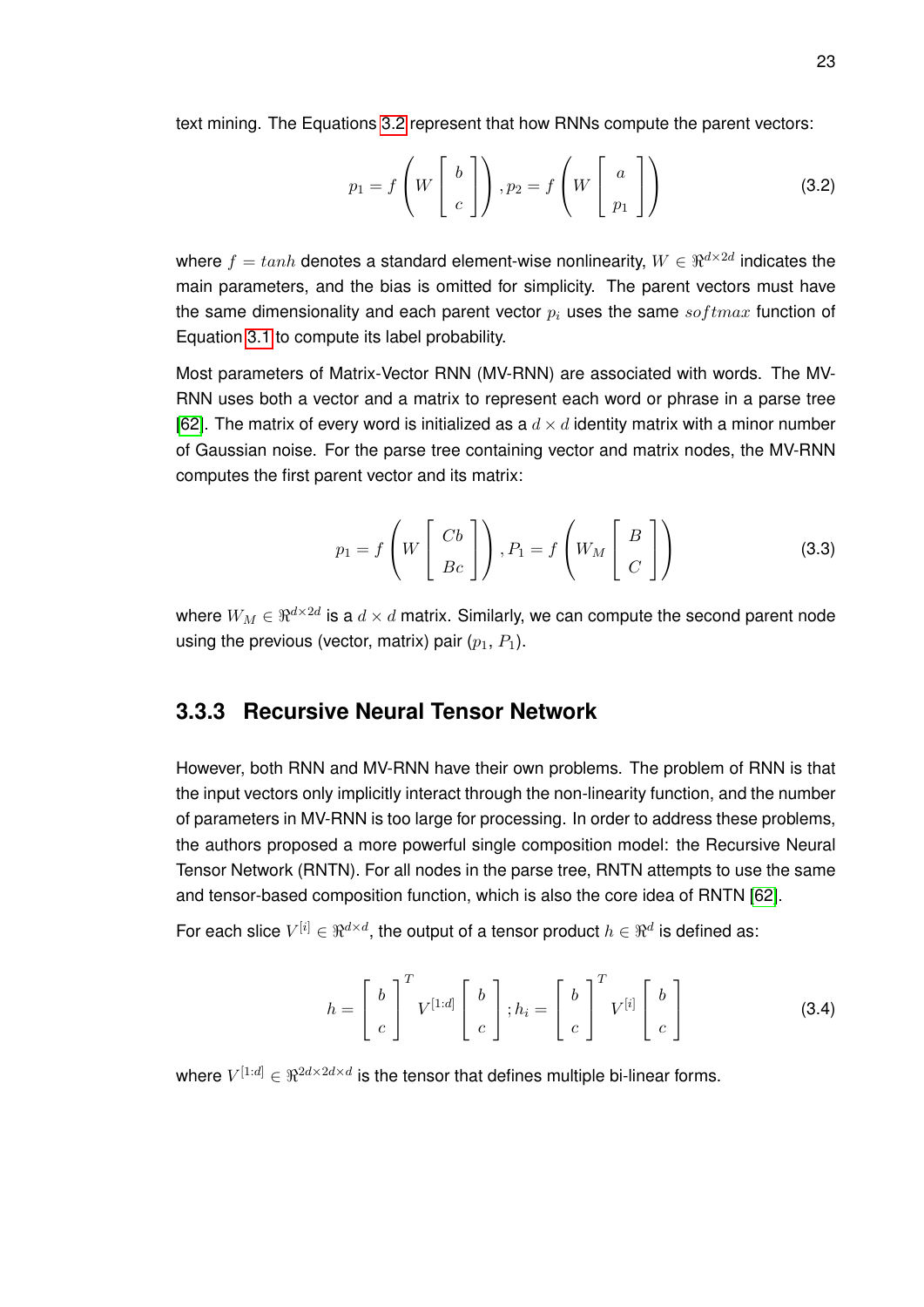The RNTN uses this definition to compute  $p_1$ :

$$
p_1 = f\left(\left[\begin{array}{c}b\\c\end{array}\right]^T V^{[1:d]}\left[\begin{array}{c}b\\c\end{array}\right]+W\left[\begin{array}{c}b\\c\end{array}\right]\right) \tag{3.5}
$$

where  $W$  is the same with that defined in the previous models. The same weights can be used to compute the next parent vector  $p_2$  in Figure [3.4:](#page-32-1)

$$
p_2 = f\left(\left[\begin{array}{c} a \\ p_1 \end{array}\right]^T V^{[1:d]} \left[\begin{array}{c} a \\ p_1 \end{array}\right] + W \left[\begin{array}{c} a \\ p_1 \end{array}\right]\right)
$$
(3.6)

The following part describes the training step for the RNTN model. As explained above, each node predicts the target vector  $t$  via a  $softmax$  classifier which is trained on its vector representation. It is assumed that the target distribution vector at each node has a 0-1 encoding [\[62\]](#page-77-0). If there are  $C$  classes, the assumption is that the target vector has length  $C$  and all other entries are 0 except a 1 at the correct label.

The error function of the RNTN parameters  $\theta = (V, W, W_s, L)$  for a sentence is:

$$
E(\theta) = \sum_{i} \sum_{j} t_j^i log y_j^i + \lambda ||\theta||^2
$$
\n(3.7)

 $x^i$  denotes the vector at node i. Each node back-propagates its error to the recursively used weights  $V,$   $W.$  Then  $\delta^{i,s} \in \Re^{d \times 1}$  will be the  $softmax$  error vector at node  $i:$ 

$$
\delta^{i,s} = \left(W_s^T \left(y^i - t^i\right)\right) \otimes f'\left(x^i\right) \tag{3.8}
$$

where  $\otimes$  is the Hadamard product between the two vectors.  $f^{'}$  is the element-wise derivative of  $f = \tanh$ .

For the derivative of each slice  $k = 1, \ldots, d$ :

$$
\frac{\partial E^{p_2}}{\partial V^{[k]}} = \delta_k^{p_2, com} \left[ \begin{array}{c} a \\ p_1 \end{array} \right] \left[ \begin{array}{c} a \\ p_1 \end{array} \right]^T \tag{3.9}
$$

where  $\delta_k^{p_2,com}$  $k_{k}^{p_{2},com}$  is the  $k$ 'th element. Next, the error message for the two children of  $p_{2}$  can be computed:

$$
\delta^{p_2, down} = \left( W^T \delta^{p_2, com} + S \right) \otimes f' \left( \left[ \begin{array}{c} a \\ p_1 \end{array} \right] \right) \tag{3.10}
$$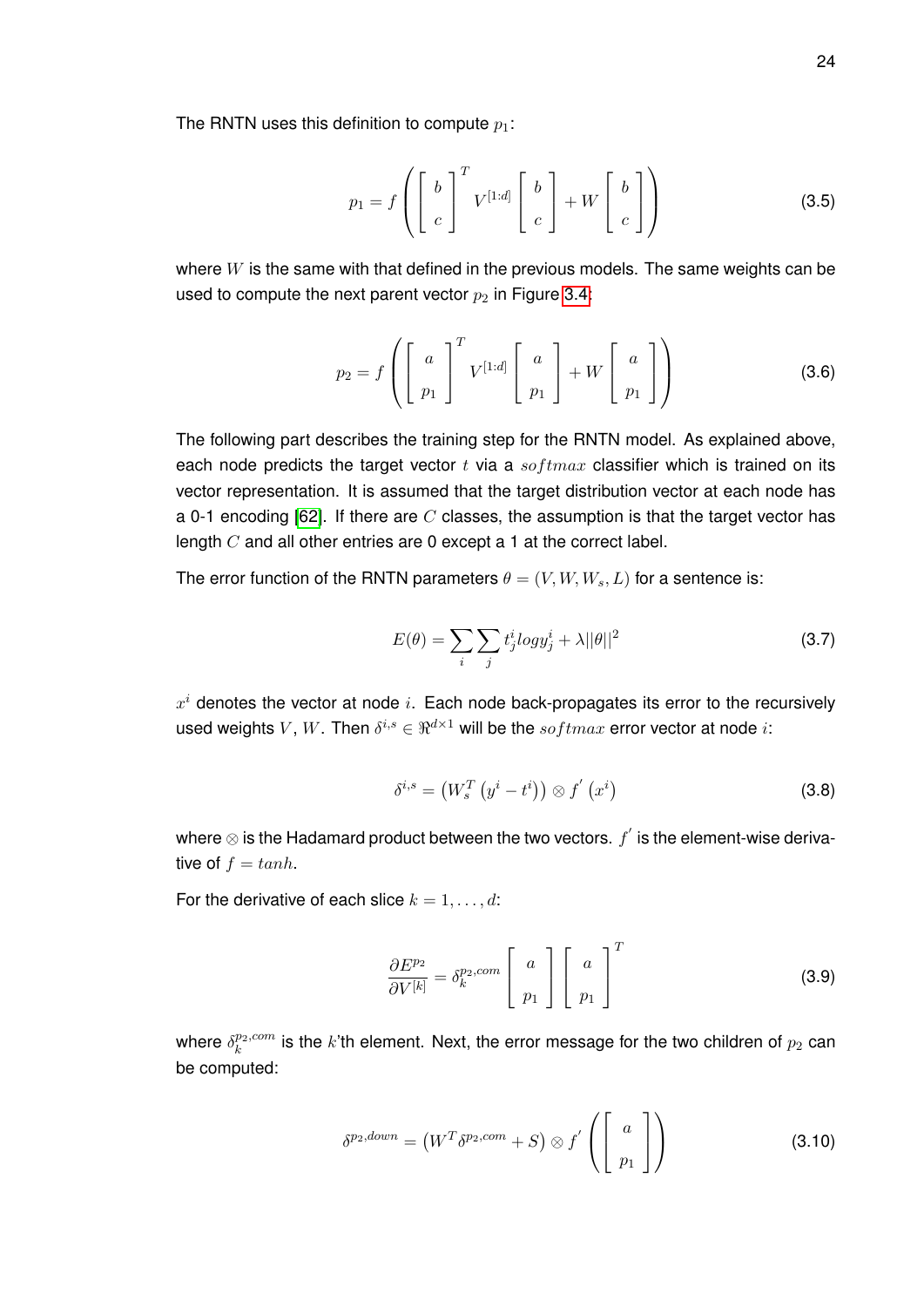where

$$
S = \sum_{k=1}^{d} \delta_k^{p2,com} \left( V^{[k]} + \left( v^{[k]} \right)^T \right) \begin{bmatrix} a \\ p_1 \end{bmatrix}
$$
 (3.11)

The complete  $\delta$  comes from two parts. One is that the children of  $p_2$  each take half of this vector and the other is their own  $softmax$  error message [\[62\]](#page-77-0). Then we have:

$$
\delta^{p_1, com} = \delta^{p_1, s} + \delta^{p_2, down}[d+1:2d] \tag{3.12}
$$

where  $p_1$  is the right child of  $p_2$  and hence takes the  $2^{nd}$  half of the error of  $p_2.$ 

For the tri-gram tree in Figure [3.4,](#page-32-1) the full derivative for slice  $V^{[k]}$  is calculated:

$$
\frac{\partial E}{\partial V^{[k]}} = \frac{E^{p_2}}{\partial V^{[k]}} + \delta_k^{p_1, com} \begin{bmatrix} b \\ c \end{bmatrix} \begin{bmatrix} b \\ c \end{bmatrix}^T
$$
 (3.13)

<span id="page-35-0"></span>and similarly for W.

#### **3.4 Data**

Using gold standard labeled datasets is a key aspect in comparing sentiment analysis methods. Table [3.2](#page-37-1) presents the main characteristics of seven datasets covering a wide range of sources. For example, the number of messages, the number of messages in each sentiment class, and the average number of words per message are summarized in Table [3.2.](#page-37-1) "#Pos" indicates the positive class, "#Neg" means the negative class, and "#Neu" states the neutral class. Additionally, Table [3.2](#page-37-1) also states the methodology applied in the sentiment classification. Labeling with Amazon Mechanical Turk (AMT) was carried out in three out of the seven datasets, while the left datasets use volunteers and other strategies which contain non-expert annotators. Generally, an agreement strategy, such as majority voting, ensures that each sentence has an agreed-upon polarity in each dataset. Table [3.2](#page-37-1) also shows the number of evaluators who labeled the datasets.

The New York Times (NYT) is an American newspaper which has significant worldwide influence and readership. The NYT provides its readers with different sections on various topics, such as sports, arts, science, home, and travel. Comments\_NYT includes 5190 sentence-level snippets from 500 New York Times opinion editorials [\[20\]](#page-75-17). This dataset was labeled with AMT, and there are 2204 positive messages, 2742 negative messages and 244 neutral messages.

TED (<www.ted.com>) is a popular media organization which posts public talks and usercontributed material (favorites, comments) [\[48\]](#page-76-13). It is an online repository that includes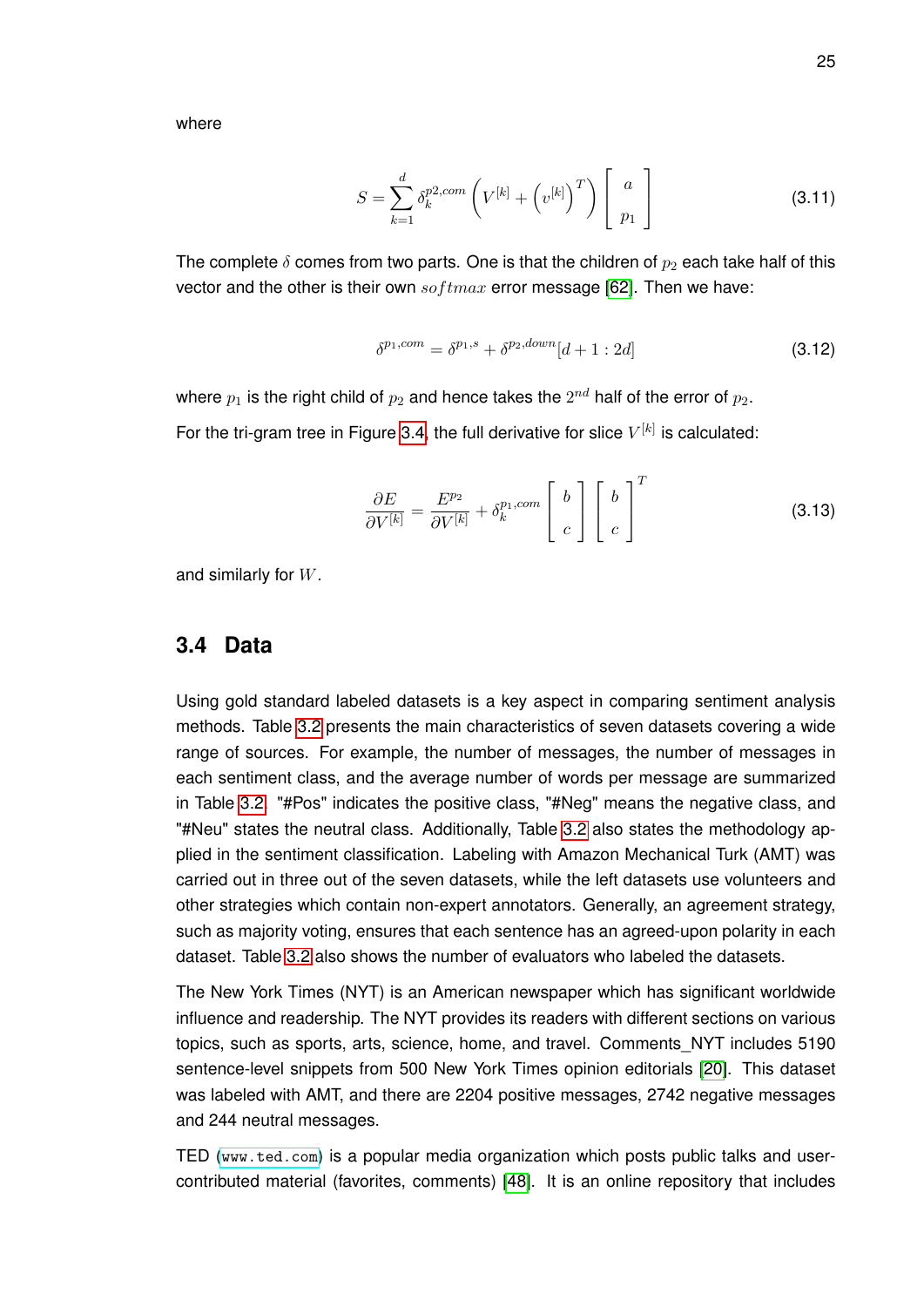talks on many political, scientific, academic, and cultural topics under a Creative Commons license. The authors of Comments TED crawled the TED website in September 2012, and they collected sentences from 74,760 users and 1,203 talks, with 134,533 favorites and 209,566 comments [\[48\]](#page-76-0). Comments\_TED, including 839 comments, is a subset of original dataset with 839 positive sentences, 318 negative sentences and 409 neutral sentences.

YouTube is a popular American video-sharing website, allowing its users to watch, share, and comment on videos. YouTube provides a wide range of contents, such as movie trailers, music videos, documentary films, and TV shows. Comments\_YTB includes 3407 text comments posted to videos on the YouTube website [\[65\]](#page-77-0). In Comments\_YTB, there are 1665 positive comments, 767 negative comments and 975 neutral comments.

Myspace is a social networking website, offering an interactive network of friends, blogs, photos, personal profiles, groups, videos, and music. Myspace was the most common social networking from 2005 to 2009 in the world [\[65\]](#page-77-0). In this thesis, Myspace is a corpus of 1041 comments from the social network site MySpace, including 702 positive comments, 132 negative comments and 207 neutral comments [\[65\]](#page-77-0).

Twitter is a microblogging site in the Web. Furthermore, we usually gather tweets which express sentiment on popular topics from Twitter. Tweets\_Semeval is the dataset used in SemEval-2013 task 2, and the authors first used a Twitter-tuned NER system to extract name entities from millions of tweets, which they gathered over a one-year period ranging from January 2012 to January 2013 [\[39\]](#page-76-1). Here, Tweets\_Semeval is just a subset of the original dataset with 6087 tweets, including 2223 positive tweets, 837 negative tweets and 3027 neutral tweets.

Tweets\_RND\_I comes from Thewall's study that attempted to explore the representative patterns of sentiment changes in an event. In addition, the data was used to determine whether sentiment changes could indicate the amount of interest in an event during the early stages of its evolution [\[65\]](#page-77-0). The raw dataset is consist of 35 million tweets spanning from February 9, 2010 to March 9, 2010 [\[65\]](#page-77-0). Here, Tweets\_RND\_I only includes 4242 tweets, where 1340 tweets are positive, 949 tweets are negative and 1953 tweets are neutral.

Tweets RND III is a training dataset of 3771 tweets. Tweets were collected from timelines of randomly selected Twitter users [\[40\]](#page-76-2). In Tweets\_RND\_III, 739 tweets are positive, 488 tweets are negative and 2536 tweets are neutral.

Cohen's Kappa is a common metric to compute inter-annotator agreement [\[53\]](#page-77-1). In Table [3.2,](#page-37-0) this approach is used to calculate column CK, exhibiting the level of agreement of each dataset. The given sentences with mixed polarity could be the possible reasons for the disagreement with the evaluations. Indeed, some of them are quite tricky to annotate because they are strongly related to original context. Landis and Koch suggest that Kappa values mean moderate agreement if they amid 0.4 and 0.6, and values between 0.6 and 0.8 indicate substantial agreements [\[33\]](#page-75-0).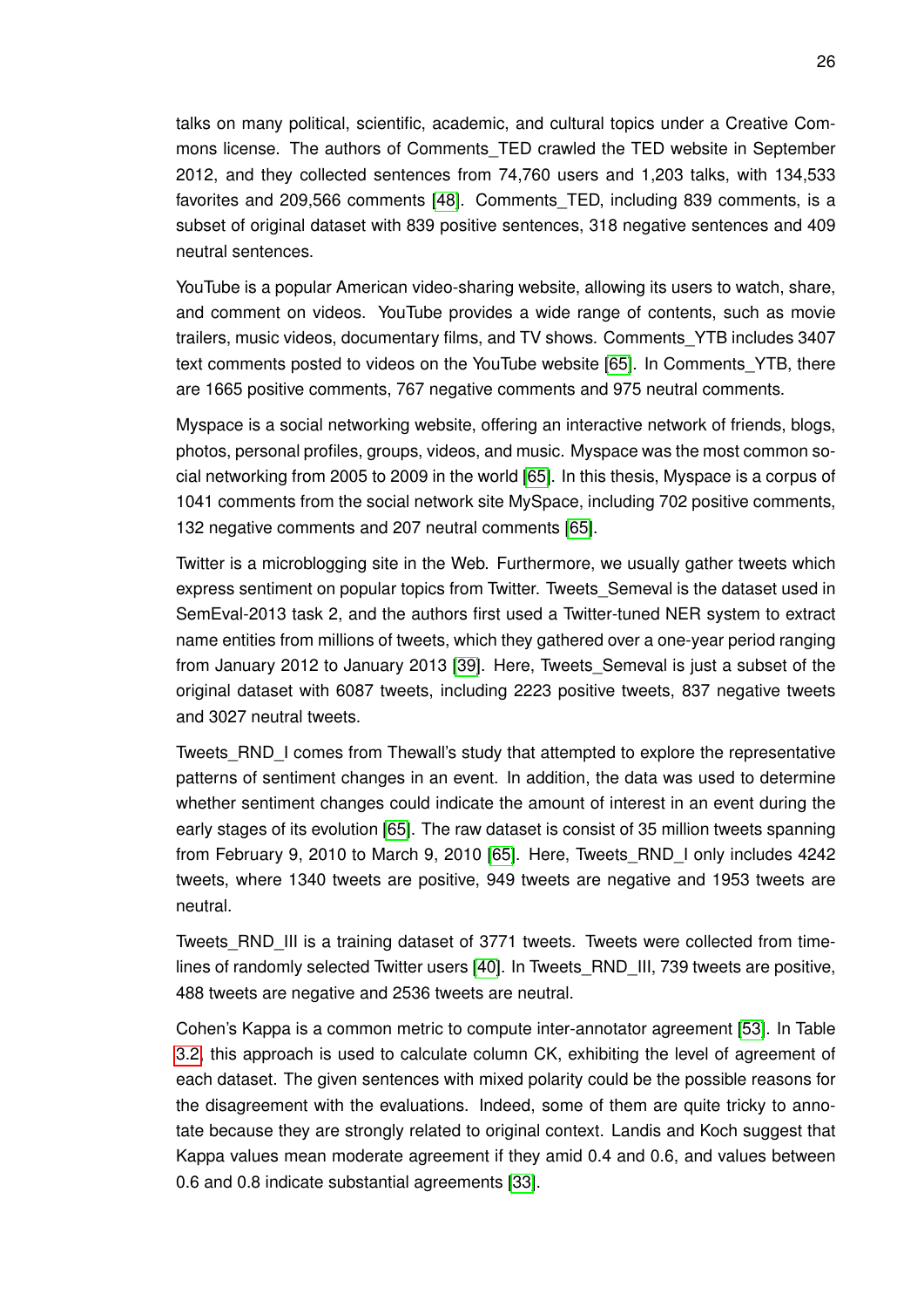<span id="page-37-0"></span>

| Dataset        | # Msgs | # Pos | # Neg | #Neu | Average #  | Average # | Annotators   | # of       | СK    |
|----------------|--------|-------|-------|------|------------|-----------|--------------|------------|-------|
|                |        |       |       |      | of phrases | of words  | expertise    | annotators |       |
| Comments NYT   | 5190   | 2204  | 2742  | 244  | 1.01       | 17.76     | AMT          | 20         | 0.628 |
| Comments TED   | 839    | 318   | 409   | 112  |            | 16.95     | Non expert   | 6          | 0.617 |
| Comments YTB   | 3407   | 1665  | 767   | 975  | 1.78       | 17.68     | Non expert 3 |            | 0.724 |
| Myspace        | 1041   | 702   | 132   | 207  | 2.22       | 21.12     | Non expert 3 |            | 0.647 |
| Tweets RND I   | 4242   | 1340  | 949   | 1953 | 1.77       | 15.81     | Non expert   | - 3        | 0.683 |
| Tweets RND III | 3771   | 739   | 488   | 2536 | 1.54       | 14.32     | AMT          | 3          | 0.824 |
| Tweets Semeval | 6087   | 2223  | 837   | 3027 | 1.86       | 20.05     | AMT          | 5          | 0.617 |
|                |        |       |       |      |            |           |              |            |       |

*Table 3.2. Overview of our datasets for sentiment analysis.*

#### **3.5 Performance assessment**

To provide a more thorough comparison among AFINN and Stanford RNTN, two tests are performed in this thesis. In the first test, we consider 3-class (positive, negative and neutral) identification of these two methods. In the second test, we remove the neural messages firstly and then only consider two classes: positive and negative class. All these experiments were carried out with the datasets described in Table [3.2.](#page-37-0)

<span id="page-37-1"></span>Table [3.3](#page-37-1) exhibits a  $3 \times 3$  confusion matrix for the possible classification outcomes.

**Table 3.3.** A  $3 \times 3$  confusion matrix for 3-class classification [\[53\]](#page-77-1).

|            |          | <b>Predicted class</b> |   |                           |
|------------|----------|------------------------|---|---------------------------|
|            |          |                        |   | Positive Neutral Negative |
| True class | Positive | a                      |   |                           |
|            | Neutral  |                        | е |                           |
|            | Negative |                        |   |                           |

In Table [3.3,](#page-37-1) each letter describes the number of samples. The recall  $R$  of a class is the fraction of the known elements that are correctly classified in the classification. Precision  $P$  of a class is the ratio of the number of instances classified correctly to the total class with same label in prediction [\[53\]](#page-77-1). For instance, the precision of the negative class is:

$$
P(neg) = \frac{i}{c+f+i} \tag{3.14}
$$

its recall:

$$
R(neg) = \frac{i}{g + h + i}
$$
\n(3.15)

 $F1$  score [\[53\]](#page-77-1) is the harmonic average of precision P and recall R:

$$
F1(neg) = \frac{2P(neg) \times R(neg)}{P(neg) + R(neg)}\tag{3.16}
$$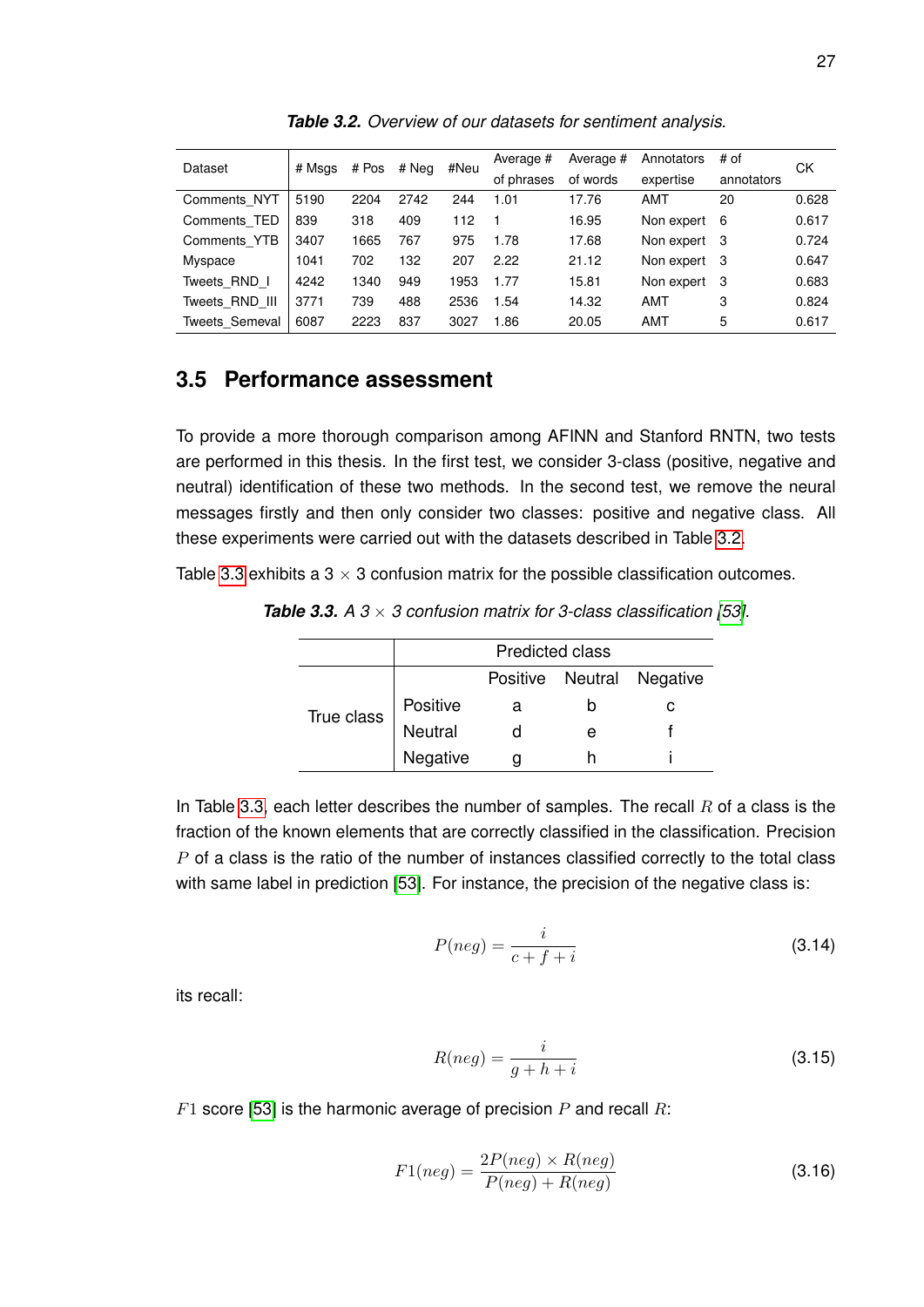The overall accuracy  $A$  is computed as:

$$
A = \frac{a + e + i}{a + b + c + d + e + f + g + h + i}
$$
 (3.17)

The correct prediction of each sentence is considered equally important in the overall accuracy A. And it also generally measures the ability of the approach to produce the correct result.  $Macro-F1$  scores are calculated by first computing  $F1$  scores for each class independently, and then averaging over all classes [\[53\]](#page-77-1).

$$
Macro - F1 = \frac{F1(pos) + F1(neg) + F1(neu)}{3}
$$
\n(3.18)

Accuracy A and  $Macro-F1$  can offer complementary evaluation of the classification effectiveness.  $Macro-F1$  is especially significant to verify the ability of the approach to perform well in very skewed classes [\[53\]](#page-77-1).

Table [3.4](#page-38-0) presents a  $2 \times 2$  confusion matrix for the possible classification outputs. For example, the precision  $P$  of positive class is calculated as:

$$
P(pos) = \frac{a}{a+c} \tag{3.19}
$$

its recall:

$$
R(pos) = \frac{a}{a+b} \tag{3.20}
$$

while its  $F1$  score is:

$$
F1(pos) = \frac{2P(pos) \times R(pos)}{P(pos) + R(pos)}
$$
\n(3.21)

<span id="page-38-0"></span>**Table 3.4.**  $A \, 2 \times 2$  confusion matrix for 2-class classification [\[15\]](#page-74-0).

|                             | <b>Predicted class</b> |   |                   |  |  |
|-----------------------------|------------------------|---|-------------------|--|--|
|                             |                        |   | Positive Negative |  |  |
| True class $\vert$ Positive |                        | a | n                 |  |  |
|                             | Negative               |   |                   |  |  |

#### **3.5.1 Cross validation**

Cross validation is a popular methodology to assess how well the classifier generalizes. The core idea of cross validation is to divide dataset, once or several times, into subsets. And every subset (the validation samples) is then used for testing, while the remaining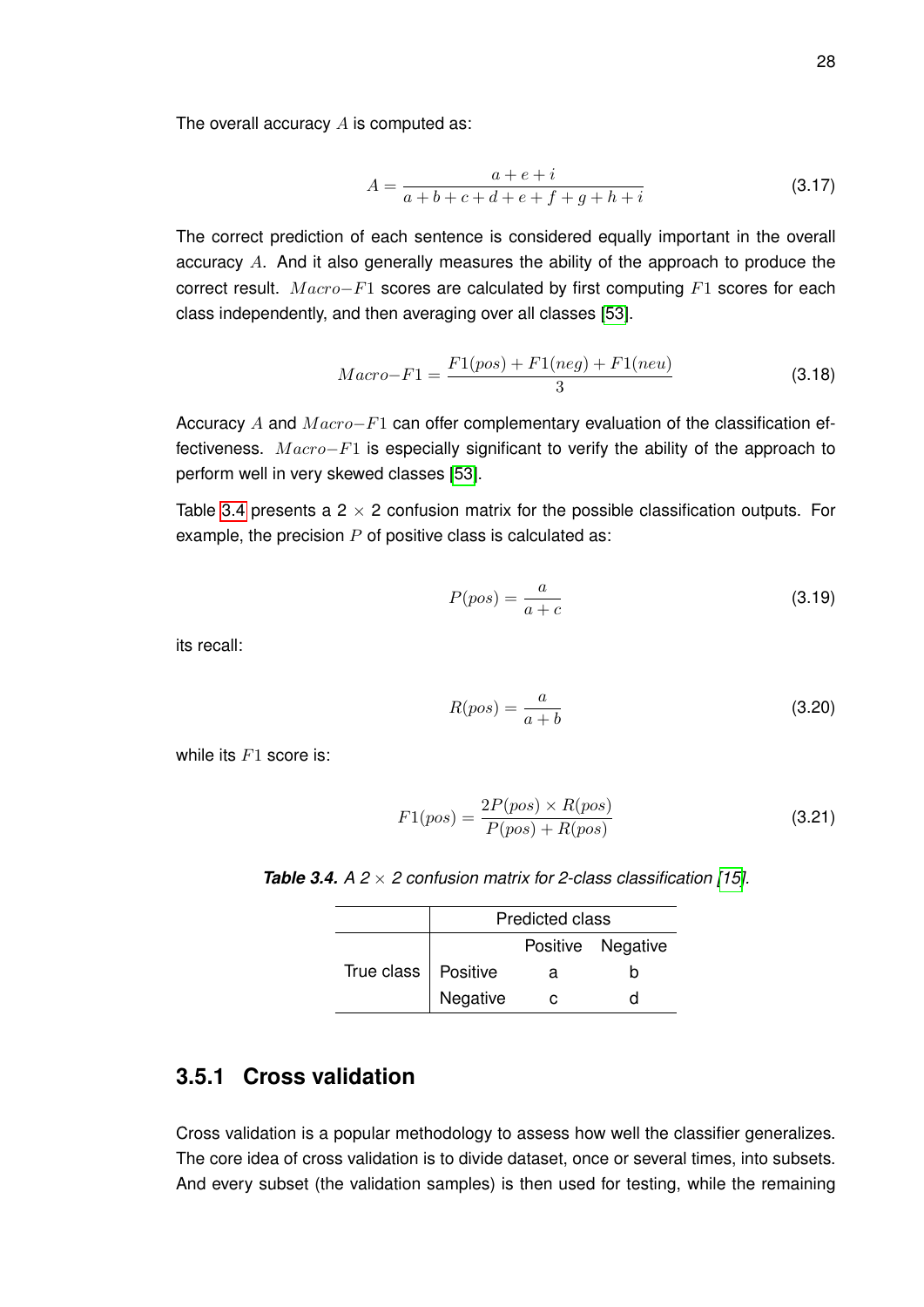subsets (the training samples) are used for training the classifier. Let's assume our data set named D, and the dataset D would be randomly divided into k disjoint subsets  $D_1$ ,  $D_2, \dots, D_k$  in k-fold cross-validation. If  $|D| = n$ , then the size of each subset is  $n/k$ . Then the classifier is trained and tested k times; each time it is trained on  $k - 1$  subsets and tested on the remaining one subset [\[2\]](#page-74-1). The accuracy  $A_{cv}$  of the cross validation is the mean of the accuracy derived in all the  $k$  cases of cross validation:

$$
A_{cv} = \frac{1}{k} \sum_{i=1}^{k} A'_i
$$
 (3.22)

where  $A_i^i$  is the  $i^{th}$  accuracy. The estimated error  $E_{cv}$  is then the average of the  $k$  errors:

$$
E_{cv} = \frac{1}{k} \sum_{i=1}^{k} E_i'
$$
 (3.23)

where  $E_{i}^{^{\prime}}$  $i_{i}^{'}$  is the  $i^{th}$  error.

Leave-one-out cross validation (LOOCV) is the specific case of  $k$ -fold cross validation, where  $k = n$  [\[2\]](#page-74-1). That means each subset only contains a single sample. Especially, LOOCV is usually used in the tasks where the samples are less than one hundred with very small number of features.

#### **3.5.2 Bootstrap**

Bootstrap is a recently developed non-parametric technique for making certain kinds of statistical inferences [\[13\]](#page-74-2). For our dataset D ( $|D| = n$ ), sampling n elements uniformly from the dataset with replacement builds a proper bootstrap set. Since the sampling process is performed with replacement, the probability of any element being chosen after  $n$  times is  $1-(1-1/n)^n\approx 1-e^{-1}\approx 0.632.$  The accuracy  $A_{boot}$  is obtained by using the bootstrap set for training and the rest of the original dataset for testing.

Although the training datasets and the testing datasets are the same, some models are not entirely stable in some cases. In addition, the result is most likely to change if we randomly balance the dataset before training. Thus, we have to calculate the standard error to better compare the resulting performance statistics. For instance, the standard error of a sample mean  $\overline{x}$  is

$$
SE(\overline{x}) = \frac{s}{\sqrt{n}} \tag{3.24}
$$

where  $s$  is the standard deviation of the sample mean.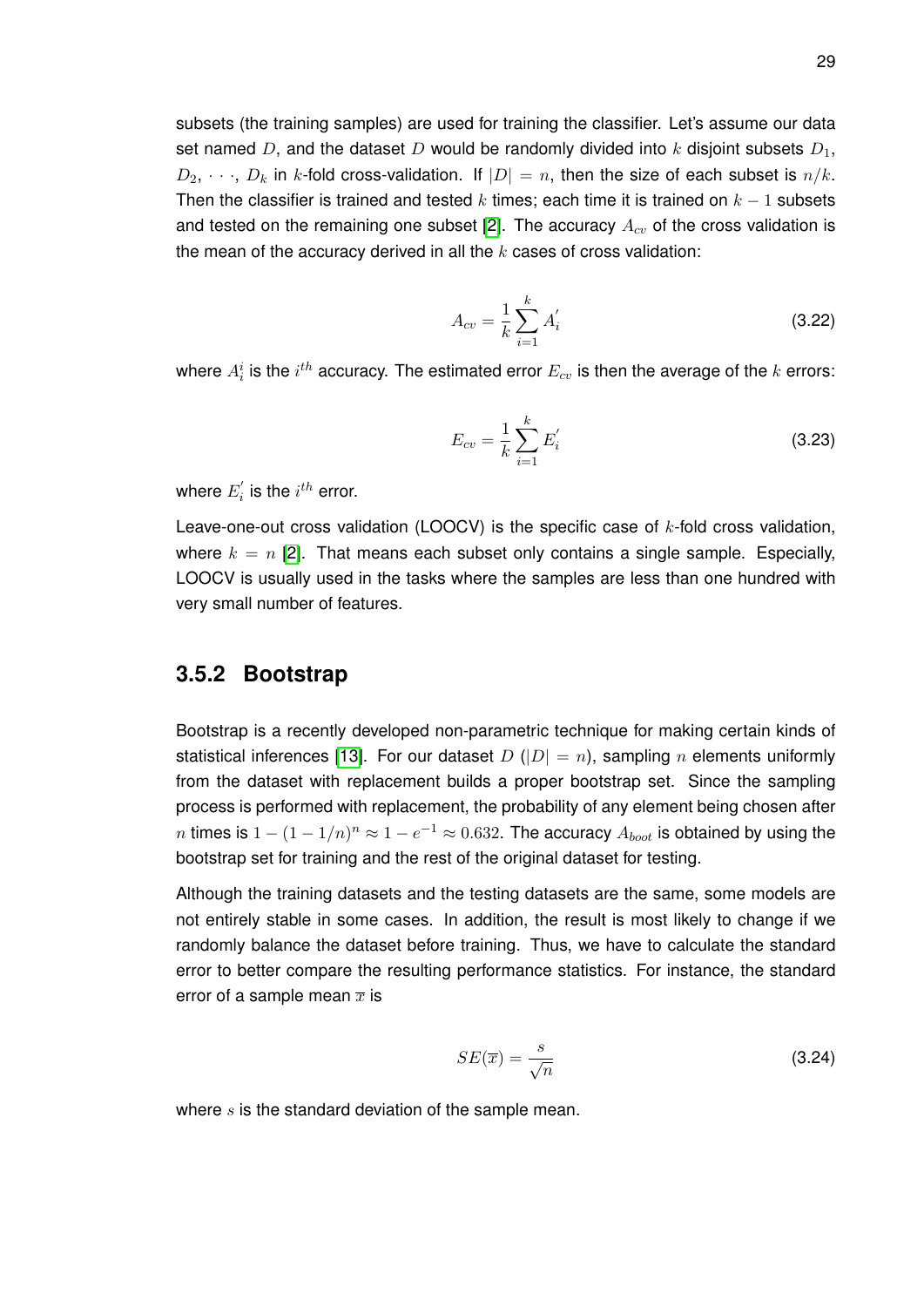# **4 RESULTS AND DISCUSSION**

This chapter contains the results of the computational research conducted in this thesis. We have classified each dataset with the help of two different sentiment analysis approaches namely AFINN and Stanford Recursive Neural Tensor Network (RNTN). The results of 2-class and 3-class comparisons could provide a more thorough comparison among AFINN and RNTN. Then the discussions on our results are also presented.

To make more robust comparison among AFINN and RNTN, the hypothesis test is needed in each experiment. Table [4.1](#page-40-0) shows the null hypothesis  $H_0$  and alternative hypothesis  $H_1$  of the hypothesis test. If p-value > 0.05, we cannot reject  $H_0$ ; if p-value < 0.05, we can reject  $H_0$  and accept  $H_1$ .

|  | Table 4.1. The hypothesis test in each experiment. |  |  |
|--|----------------------------------------------------|--|--|
|--|----------------------------------------------------|--|--|

<span id="page-40-0"></span>

| Test | Hypothesis                                                                                                              |
|------|-------------------------------------------------------------------------------------------------------------------------|
|      | $+$ $H_0$ : The LS regression line has the same performance with the diagonal line for representing our datasets.       |
|      | $H_1$ : The LS regression line does not have the same performance with the diagonal line for representing our datasets. |

# **4.1 2-Class comparisons**

In 2-class comparisons, there are no results of the neutral class because they can only detect the positivity or negativity of a sentence. Additionally, the comparisons include all datasets namely Comments\_NYT, Comments\_TED, Comments\_YTB, Myspace, Tweets RND I, Tweets RND III and Tweets Semeval but excluding the neutral sentences. In the following section, the results of bootstrap and cross-validation tests are separately illustrated.

# **4.1.1 Bootstrap**

Table [4.2](#page-41-0) shows the fundamental errors and their corresponding standard errors (SE) for AFINN, and Table [4.3](#page-41-1) presents the fundamental errors and their corresponding standard errors for RNTN.

The diagonal model denotes a model with slope  $= 1$  and intercept  $= 0$ , which means RNTN and AFINN have the same performance under the evaluated metric. The Least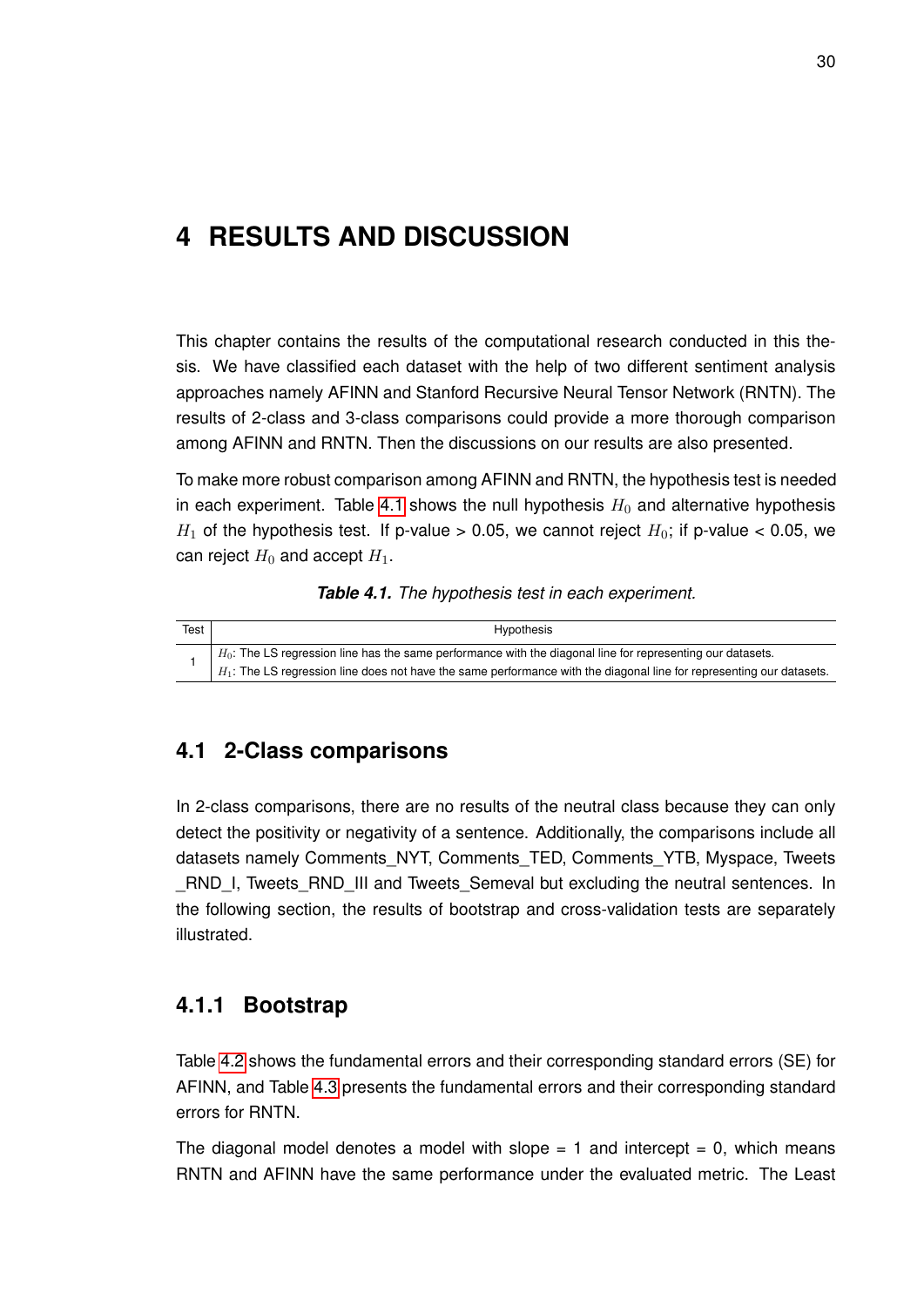<span id="page-41-0"></span>*Table 4.2. The fundamental errors of 2-class bootstrap with seven datasets for sentiment analysis, classifier* = *AFINN.*

| <b>Metrics</b> | Comments NYT     | Comments TED     | Comments YTB   | Myspace       | Tweets RND I   | Tweets RND III | Tweets Semeval  |
|----------------|------------------|------------------|----------------|---------------|----------------|----------------|-----------------|
| TPR $(%)$      | $41.03 \pm 0.64$ | $40.14 \pm 1.32$ | $65.98 + 0.81$ | $78.33 + 1.6$ | $54.5 + 1.58$  | $56.83 + 1.72$ | $68.07\pm0.93$  |
| TNR (%)        | $16.2 \pm 0.52$  | $15.89 \pm 1.37$ | $11.27 + 0.78$ | $7.5 + 0.81$  | $14.85 + 0.73$ | $19.43 + 1.66$ | $11.34 + 0.36$  |
| $FPR(\% )$     | $39.33\pm0.78$   | $40.96 + 2.01$   | $20.04 + 0.61$ | $8.81 + 1.04$ | $27.42 + 1.05$ | $20.98 + 0.99$ | $16.7 + 0.62$   |
| FNR (%)        | $3.43 \pm 0.2$   | $3.01 \pm 0.45$  | $2.7 \pm 0.31$ | $5.36 + 0.57$ | $3.23\pm0.36$  | $2.76 + 0.52$  | $3.89 \pm 0.26$ |

<span id="page-41-1"></span>*Table 4.3. The fundamental errors of 2-class bootstrap with seven datasets for sentiment analysis, classifier* = *RNTN.*

| <b>Metrics</b> | Comments NYT     | Comments TED     | Comments YTB     | Myspace          | Tweets RND I   | Tweets RND III | Tweets Semeval |
|----------------|------------------|------------------|------------------|------------------|----------------|----------------|----------------|
| TPR (%)        | $17.9 \pm 0.51$  | $27.67 \pm 1.19$ | $44.92 + 1.1$    | $41.07 + 1.69$   | $18.25 + 0.64$ | $32.28 + 1.36$ | $20.07 + 0.64$ |
| TNR (%)        | $43.37 \pm 0.61$ | $38.9 + 1.64$    | $22.09 + 0.59$   | $11.67 + 0.94$   | $35.72 + 1.19$ | $34.23 + 1.89$ | $24.64 + 0.85$ |
| FPR(%)         | $12.16 \pm 0.37$ | $17.95 + 1.53$   | $9.22 + 0.74$    | $4.64 + 0.9$     | $6.55 + 0.54$  | $6.18 + 0.64$  | $3.4 + 0.22$   |
| <b>FNR (%)</b> | $26.57 + 0.66$   | $15.48 + 1.23$   | $23.77 \pm 1.04$ | $42.62 \pm 1.66$ | $39.48 + 1.22$ | $27.32 + 0.84$ | $51.9 + 0.92$  |

Squares (LS) regression model and the diagonal model for the standard errors of fundamental errors of AFINN and RNTN are exhibited in Figure [4.1,](#page-42-0) and Figure [4.2](#page-43-0) exhibits the LS regression model and the diagonal model for the fundamental errors of AFINN and RNTN.

Table [4.4](#page-41-2) provides the hypothesis testing results for Figure [4.1](#page-42-0) and Table [4.5](#page-42-1) shows the hypothesis testing results for Figure [4.2.](#page-43-0) The p-value (Comparison) indicate the results of our hypothesis test in Table [4.1.](#page-40-0)

<span id="page-41-2"></span>

| <b>Metrics</b> | Intercept | p-value     | Slope  | p-value | $R^2$  | p-value      |
|----------------|-----------|-------------|--------|---------|--------|--------------|
|                | $(\% )$   | (Intercept) | (%)    | (Slope) |        | (Comparison) |
| SE TPR         | 0.2761    | 0.5816      | 0.6043 | 0.1568  | 0.3567 | 0.2976       |
| <b>SE TNR</b>  | 0.2456    | 0.3184      | 0.9616 | 0.0078  | 0.7859 | 0.4007       |
| SE FPR         | $-0.0935$ | 0.6767      | 0.7879 | 0.0091  | 0.7729 | 0.2054       |
| <b>SE FNR</b>  | 0.4658    | 0.1994      | 1.6141 | 0.0945  | 0.4589 | 0            |

*Table 4.4. The hypothesis testing results for Figure [4.1.](#page-42-0)*

By analyzing the p-value (Comparison) in Table [4.4,](#page-41-2) we can conclude that:  $H_0$  cannot be rejected for (a) AFINN-RNTN SE of TPR in Figure [4.1;](#page-42-0)  $H_0$  cannot be rejected for (b) AFINN-RNTN SE of TNR in Figure [4.1;](#page-42-0)  $H_0$  cannot be rejected for (c) AFINN-RNTN SE of FPR in Figure [4.1;](#page-42-0)  $H_0$  can be rejected for (d) AFINN-RNTN SE of FNR in Figure [4.1.](#page-42-0)

By analyzing the p-value (Comparison) in Table [4.5,](#page-42-1) we can conclude that:  $H_0$  can be rejected for (a) AFINN-RNTN TPR in Figure [4.2;](#page-43-0)  $H_0$  can be rejected for (b) AFINN-RNTN TNR in Figure [4.2;](#page-43-0)  $H_0$  can be rejected for (c) AFINN-RNTN FPR in Figure 4.2;  $H_0$  can be rejected for (d) AFINN-RNTN FNR in Figure [4.2.](#page-43-0)

Table [4.6](#page-43-1) and Table [4.7](#page-44-0) indicate the overall performance assessment results for AFINN and RNTN, respectively.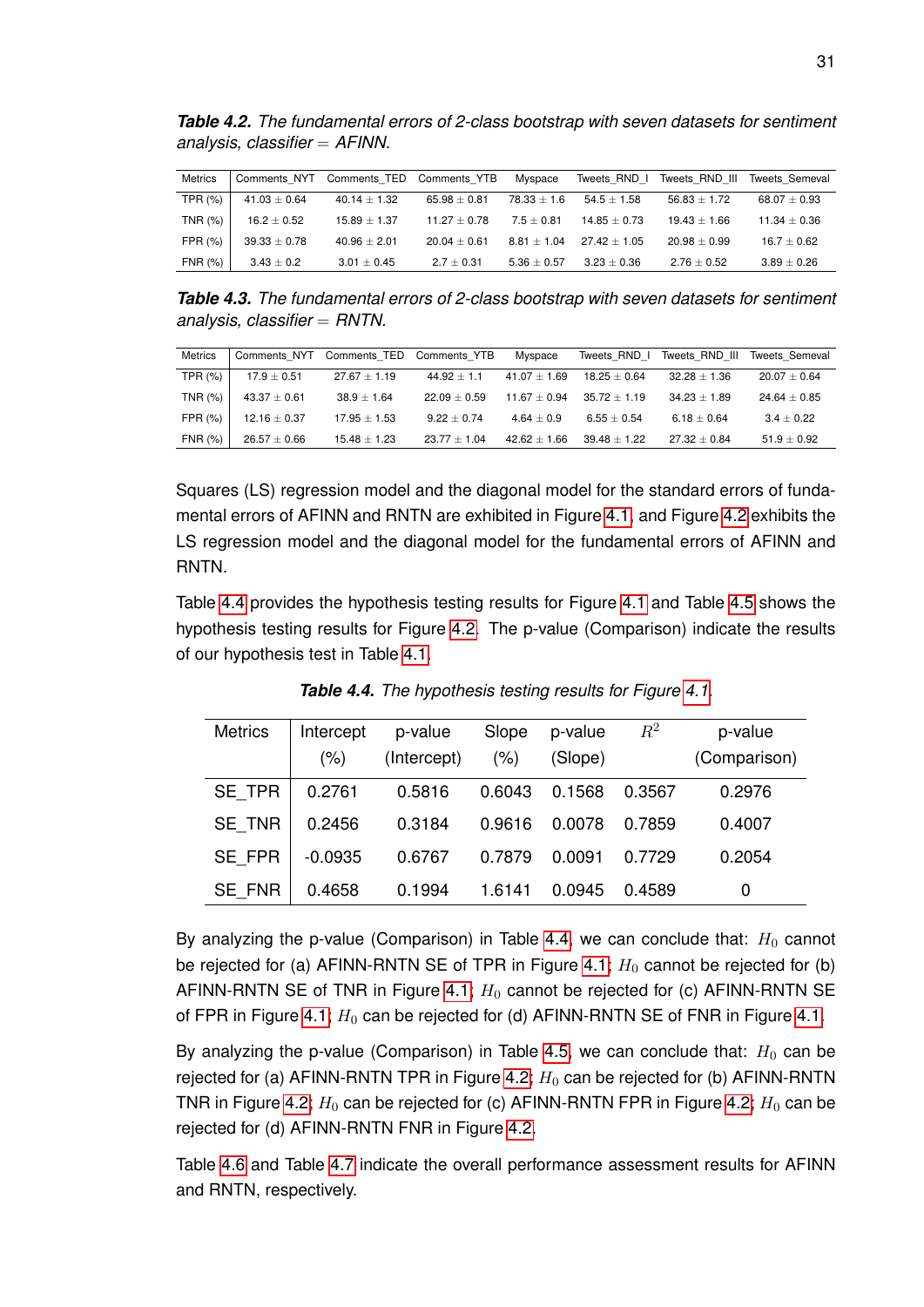<span id="page-42-0"></span>

*Figure 4.1. The LS regression model (the red line) and the diagonal model (the black line) for the standard errors of fundamental errors of AFINN and RNTN in 2-class bootstrap.*

<span id="page-42-1"></span>

| <b>Metrics</b> | Intercept<br>(%) | p-value<br>(Intercept) | Slope<br>(% ) | p-value<br>(Slope) | $R^2$  | p-value<br>(Comparison) |
|----------------|------------------|------------------------|---------------|--------------------|--------|-------------------------|
| <b>TPR</b>     | 3.3916           | 0.8504                 | 0.4407        | 0.1866             | 0.3189 | 0.001                   |
| <b>TNR</b>     | $-3.1402$        | 0.7374                 | 2.4109        | 0.0116             | 0.751  | 0.0032                  |
| <b>FPR</b>     | $-0.6027$        | 0.8277                 | 0.3691        | 0.0124             | 0.7447 | 0.0097                  |
| <b>FNR</b>     | 2.4413           | 0.8915                 | 8.6157        | 0.1291             | 0.3974 | 1e-04                   |

|  | Table 4.5. The hypothesis testing results for Figure 4.2 |  |  |
|--|----------------------------------------------------------|--|--|
|--|----------------------------------------------------------|--|--|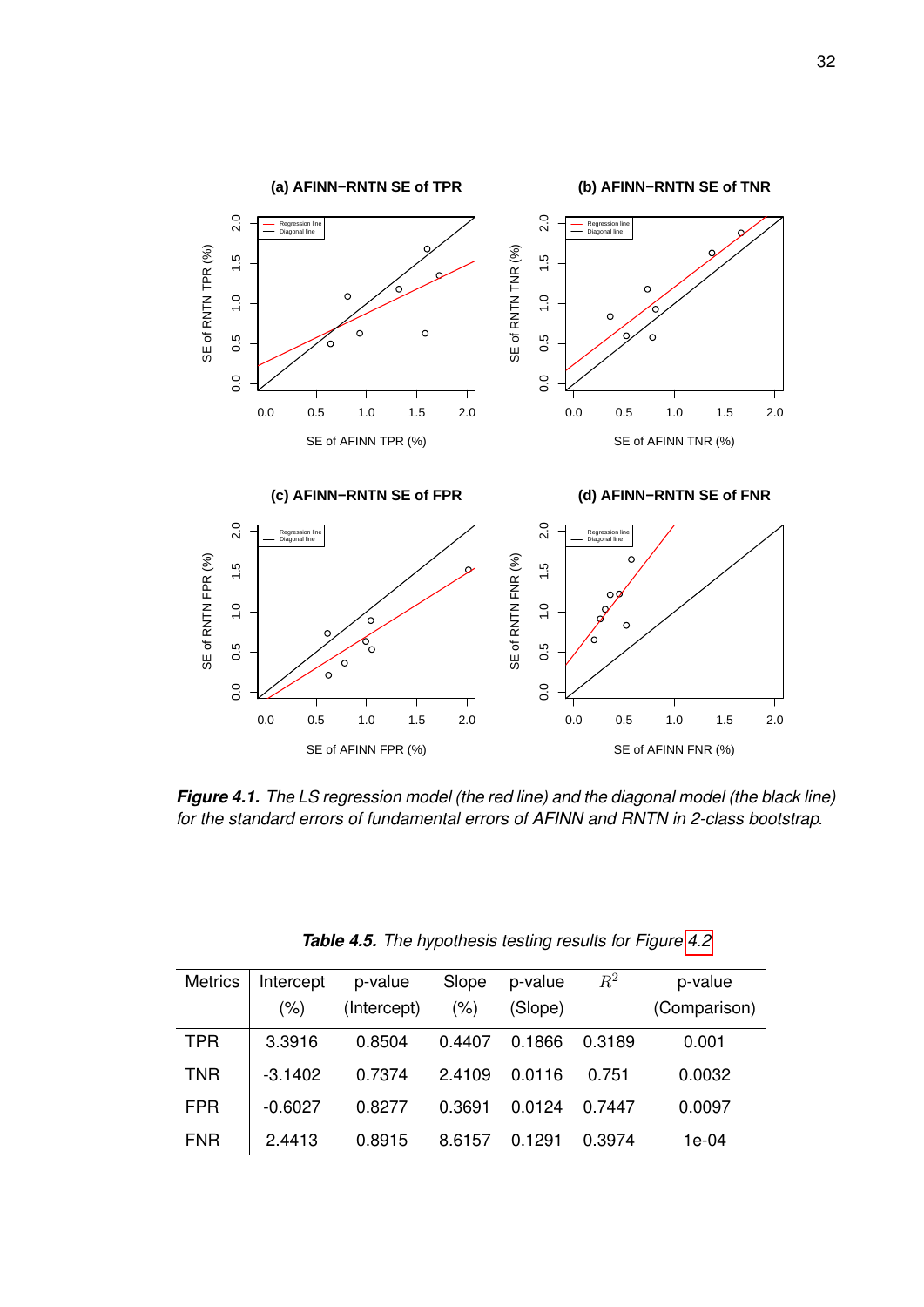<span id="page-43-0"></span>

*Figure 4.2. The LS regression model (the red line) and the diagonal model (the black line) for the fundamental errors of AFINN and RNTN in 2-class bootstrap.*

<span id="page-43-1"></span>*Table 4.6. The performance assessment results of 2-class bootstrap with seven datasets for sentiment analysis, classifier* = *AFINN.*

| <b>Metrics</b>    | Comments NYT     | Comments TED     | Comments YTB     | Myspace          | Tweets RND I     | Tweets RND III | Tweets Semeval   |
|-------------------|------------------|------------------|------------------|------------------|------------------|----------------|------------------|
| Accuracy (%)      | $57.23 \pm 0.72$ | $56.03 + 2.14$   | $77.25 \pm 0.47$ | $85.83 \pm 1.38$ | $69.34 + 1.2$    | $76.26 + 0.78$ | $79.41 \pm 0.69$ |
| Precision Pos (%) | $51.07 + 0.81$   | $49.65 \pm 1.89$ | $76.7 + 0.68$    | $89.85 \pm 1.22$ | $66.45 + 1.43$   | $73.03 + 1.17$ | $80.28 + 0.79$   |
| Recall Pos (%)    | $92.27 + 0.46$   | $92.94 \pm 1.09$ | $96.09 + 0.42$   | $93.56 \pm 0.7$  | $94.33 + 0.72$   | $95.33 + 0.87$ | $94.59 \pm 0.36$ |
| $F1$ Pos $(\%)$   | 65.71 $\pm$ 0.69 | $64.57 \pm 1.76$ | $85.28 + 0.35$   | $91.64 + 0.88$   | $77.92 + 1.14$   | $82.62 + 0.74$ | $86.83 \pm 0.53$ |
| Precision Neg (%) | $82.55 \pm 0.75$ | $83.82 + 2.47$   | $80.37 + 2.17$   | $58.04 + 4.23$   | $82.17 + 1.68$   | $87.72 + 1.97$ | $74.47 + 1.58$   |
| Recall Neg (%)    | $29.2 + 0.99$    | $28.16 \pm 2.58$ | $35.81 + 1.7$    | $46.46 + 3.56$   | $35.07 + 1.27$   | $47.51 + 2.86$ | $20.49 \pm 0.67$ |
| $F1$ Neg $(%)$    | $43.05 \pm 1.08$ | $41.71 \pm 3$    | $49.33 \pm 1.86$ | $51.25 \pm 3.64$ | $49.05 \pm 1.38$ | $61.09 + 2.42$ | $52.41 \pm 0.8$  |
| Macro $F1$ (%)    | $54.38 \pm 0.76$ | $53.14 + 2.27$   | $67.31 + 0.97$   | $71.44 + 2.13$   | $63.48 + 0.98$   | $71.86 + 1.21$ | $69.62 \pm 0.56$ |
| Absolute Error    | 4232             | 642              | 1110             | 238              | 1404             | 584            | 1260             |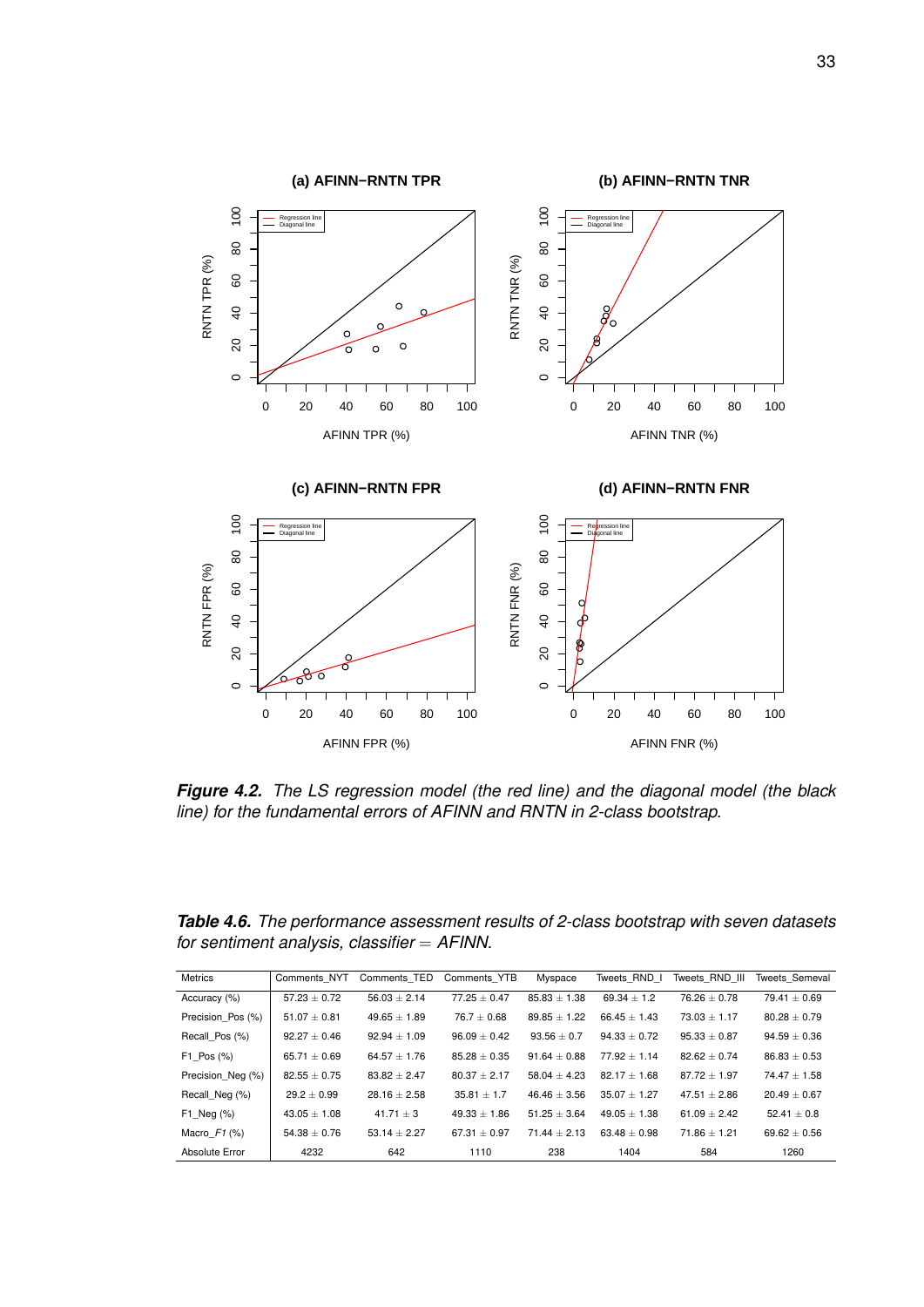<span id="page-44-0"></span>*Table 4.7. The performance assessment results of 2-class bootstrap with seven datasets for sentiment analysis, classifier* = *RNTN.*

| <b>Metrics</b>    | Comments NYT     | Comments TED     | Comments YTB     | Myspace          | Tweets RND I     | Tweets RND III   | <b>Tweets Semeval</b> |
|-------------------|------------------|------------------|------------------|------------------|------------------|------------------|-----------------------|
| Accuracy (%)      | $61.27 + 0.71$   | $66.58 \pm 1.93$ | $67.01 + 1.03$   | $52.74 + 1.58$   | $53.97 \pm 0.89$ | $66.5 + 0.82$    | $44.71 + 0.87$        |
| Precision Pos (%) | $59.51 \pm 1.15$ | $61.02 + 2.49$   | $82.98 + 1.29$   | $89.94 \pm 1.78$ | $73.72 + 1.57$   | $84.14 + 1.16$   | $85.47 \pm 0.92$      |
| Recall Pos (%)    | $40.28 \pm 1.11$ | $64.26 \pm 2.46$ | $65.41 \pm 1.37$ | $49.07 + 1.77$   | $31.65 + 0.94$   | $54.04 \pm 1.29$ | $27.89 \pm 0.86$      |
| $F1$ Pos $(\%)$   | $47.99 + 1.05$   | $62.31 + 2$      | $73.05 + 1.07$   | $63.29 + 1.54$   | $44.15 \pm 0.89$ | $65.67 + 0.88$   | $42 + 1.01$           |
| Precision Neg (%) | $62.03 + 0.84$   | $71.57 + 2.08$   | $48.3 \pm 1.37$  | $21.52 + 1.6$    | $47.51 + 1.48$   | $55.33 + 1.75$   | $32.19 \pm 1.08$      |
| Recall Neg (%)    | $78.1 \pm 0.61$  | $68.47 \pm 2.6$  | $70.81 + 1.7$    | $72.54 + 3.82$   | $84.58 + 0.99$   | $84.38 + 1.79$   | $87.86 \pm 0.7$       |
| $F1$ Neg $(%)$    | $69.12 + 0.64$   | 69.77 $\pm$ 1.98 | $57.25 + 1.08$   | $32.83 + 2.01$   | $60.68 + 1.26$   | $66.71 + 1.65$   | $47.03 + 1.18$        |
| Macro $F1$ (%)    | $58.55 + 0.76$   | $66.04 + 1.89$   | $65.1 + 0.97$    | $48.06 + 1.41$   | $52.41 \pm 0.77$ | $66.19 + 0.79$   | $44.52 + 0.87$        |
| Absolute Error    | 3834             | 488              | 1610             | 794              | 2108             | 824              | 3384                  |

Figure [4.3](#page-45-0) shows the LS regression model and the diagonal model for the standard errors of performance assessment results, and Table [4.8](#page-44-1) provides the hypothesis testing results for Figure [4.3.](#page-45-0) Figure [4.4](#page-46-0) exhibits the same models for the absolute values of performance assessment results, and Table [4.9](#page-46-1) provides the hypothesis testing results for Figure [4.4.](#page-46-0)

<span id="page-44-1"></span>

| <b>Metrics</b>     | Intercept | p-value     | Slope  | p-value | $R^2$  | p-value      |
|--------------------|-----------|-------------|--------|---------|--------|--------------|
|                    | (% )      | (Intercept) | (% )   | (Slope) |        | (Comparison) |
| <b>SE</b> Accuracy | 0.3904    | 0.1218      | 0.6907 | 0.0116  | 0.7512 | 0.8116       |
| SE Precision (Pos) | 0.2414    | 0.4862      | 1.0852 | 0.0095  | 0.7692 | 0.1813       |
| SE Recall (Pos)    | 0.3875    | 0.4303      | 1.5341 | 0.0623  | 0.5335 | 0.0022       |
| SE F1 (Pos)        | 0.6488    | 0.0602      | 0.6402 | 0.0683  | 0.5177 | 0.1385       |
| SE Precision (Neg) | 0.9969    | 0.03        | 0.2169 | 0.186   | 0.3195 | 0.1577       |
| SE Recall (Neg)    | $-0.1945$ | 0.6464      | 0.9957 | 0.0028  | 0.8563 | 0.729        |
| SE F1 (Neg)        | 0.5404    | 0.0643      | 0.4243 | 0.0087  | 0.7767 | 0.1824       |
| SE Macro F1        | 0.3342    | 0.1176      | 0.5766 | 0.0058  | 0.8088 | 0.5032       |
| Absolute Error     | 2.4327    | 0.1892      | 0.7069 | 0.0284  | 0.6507 | 0.332        |

*Table 4.8. The hypothesis testing results for Figure [4.3.](#page-45-0)*

By analyzing the p-value (Comparison) in Table [4.8,](#page-44-1) these conclusions can be obtained:  $H_0$  cannot be rejected for (a) AFINN-RNTN SE of Accuracy in Figure [4.3;](#page-45-0)  $H_0$  cannot be rejected for (b) AFINN-RNTN SE of Macro $F1$  in Figure [4.3;](#page-45-0)  $H_0$  cannot be rejected for (c) AFINN-RNTN SE of Precision Pos in Figure [4.3;](#page-45-0)  $H_0$  can be rejected for (d) AFINN-RNTN SE of Recall\_Pos in Figure [4.3;](#page-45-0)  $H_0$  cannot be rejected for (e) AFINN-RNTN SE of F1\_Pos in Figure [4.3;](#page-45-0)  $H_0$  cannot be rejected for (f) AFINN-RNTN SE of Precision\_Neg in Figure [4.3;](#page-45-0)  $H_0$  cannot be rejected for (g) AFINN-RNTN SE of Recall\_Neg in Figure 4.3;  $H_0$  cannot be rejected for (h) AFINN-RNTN SE of F1 Neg in Figure [4.3;](#page-45-0)  $H_0$  cannot be rejected for (i) AFINN-RNTN SE of Absolute Error in Figure [4.3.](#page-45-0)

By analyzing the p-value (Comparison) in Table [4.9,](#page-46-1) these conclusions can be obtained:  $H_0$  can be rejected for (a) AFINN-RNTN Accuracy in Figure [4.4;](#page-46-0)  $H_0$  cannot be rejected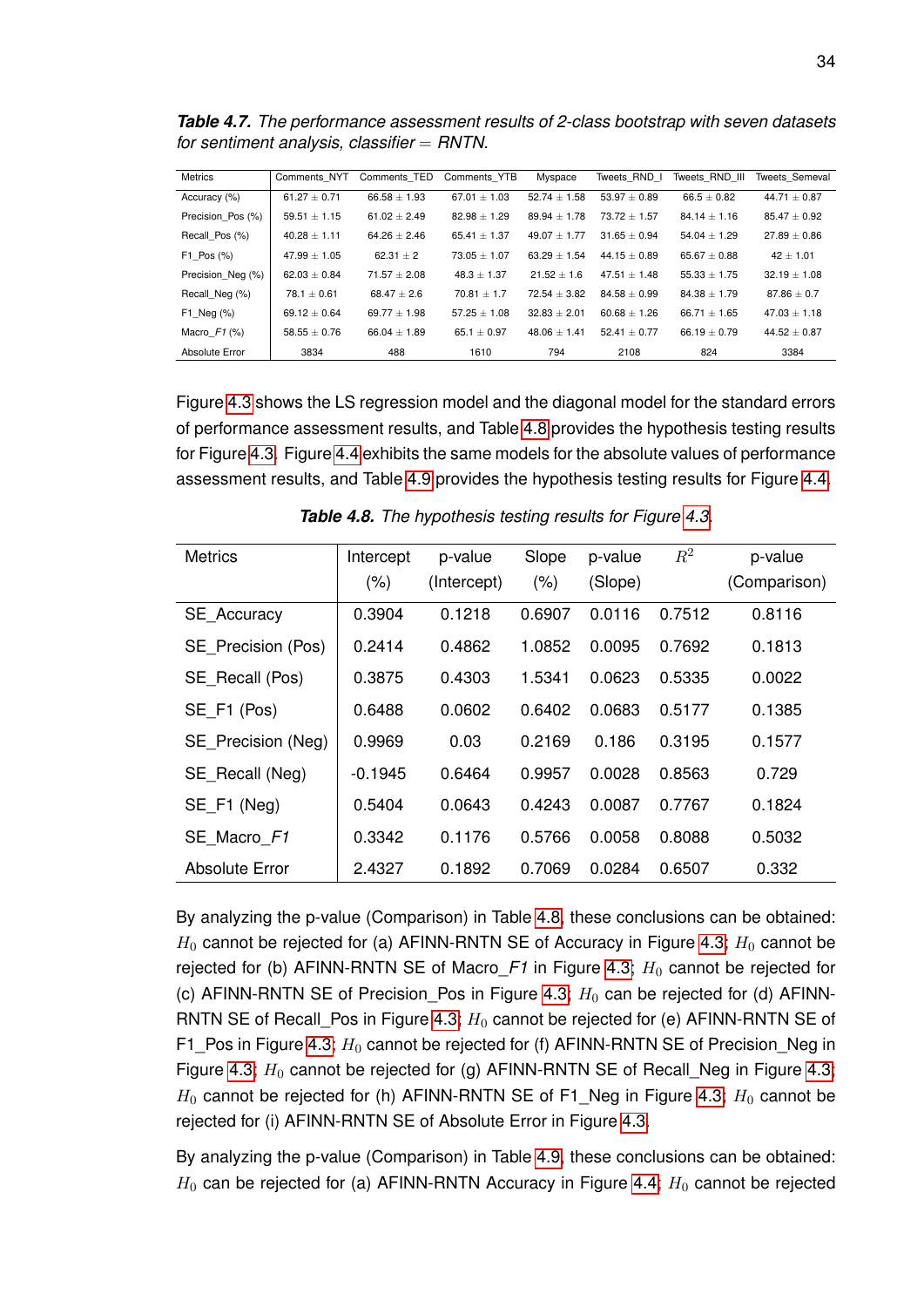<span id="page-45-0"></span>

*Figure 4.3. The LS regression model (the red line) and the diagonal model (the black line) for the standard errors of performance assessment results of AFINN and RNTN in 2-class bootstrap.*

for (b) AFINN-RNTN Macro $F1$  in Figure [4.4;](#page-46-0)  $H_0$  cannot be rejected for (c) AFINN-RNTN Precision\_Pos in Figure [4.4;](#page-46-0)  $H_0$  can be rejected for (d) AFINN-RNTN Recall\_Pos in Fig-ure [4.4;](#page-46-0)  $H_0$  can be rejected for (e) AFINN-RNTN F1\_Pos in Figure 4.4;  $H_0$  can be rejected for (f) AFINN-RNTN Precision\_Neg in Figure [4.4;](#page-46-0)  $H_0$  can be rejected for (g) AFINN-RNTN Recall\_Neg in Figure [4.4;](#page-46-0)  $H_0$  can be rejected for (h) AFINN-RNTN F1\_Neg in Figure 4.4;  $H_0$  cannot be rejected for (i) AFINN-RNTN Absolute Error in Figure [4.4.](#page-46-0)

#### **4.1.2 Cross validation**

Table [4.10](#page-47-0) shows the fundamental errors and their corresponding standard errors for AFINN, and Table [4.11](#page-47-1) presents the fundamental errors and their corresponding standard errors for RNTN.

Figure [4.5](#page-48-0) and Figure [4.6](#page-49-0) exhibit the LS regression model and the diagonal model for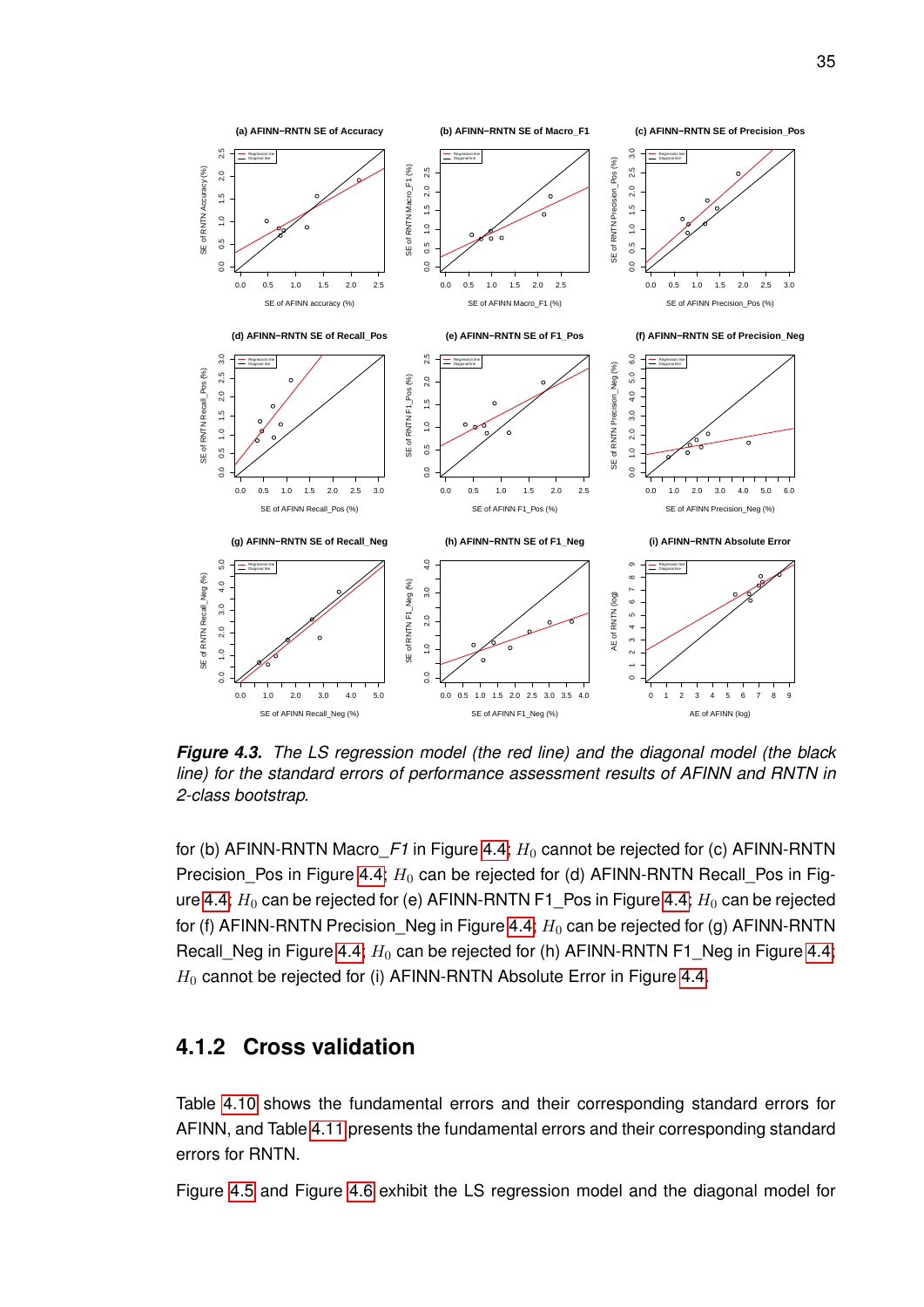<span id="page-46-0"></span>

*Figure 4.4. The LS regression model (the red line) and the diagonal model (the black line) for the performance assessment results of AFINN and RNTN in 2-class bootstrap.*

<span id="page-46-1"></span>

| <b>Metrics</b>        | Intercept<br>(% ) | p-value<br>(Intercept) | Slope<br>(% ) | p-value<br>(Slope) | $R^2$  | p-value<br>(Comparison) |
|-----------------------|-------------------|------------------------|---------------|--------------------|--------|-------------------------|
| Accuracy              | 83.0927           | 0.0135                 | $-0.3368$     | 0.3231             | 0.1937 | 0.0253                  |
| Precision Pos         | 20.8898           | 0.0108                 | 0.8019        | 1e-04              | 0.9586 | 0.3461                  |
| Recall Pos            | $-157.4075$       | 0.7465                 | 2.1763        | 0.675              | 0.0381 | 0                       |
| F1_Pos                | 38.7351           | 0.3797                 | 0.2296        | 0.6678             | 0.0399 | 0.0011                  |
| Precision Neg         | $-66.8825$        | 0.0971                 | 1.4689        | 0.0167             | 0.7142 | $9e-04$                 |
| Recall_Neg            | 64.4688           | 0.0098                 | 0.3634        | 0.4224             | 0.1323 | 0                       |
| F1 Neg                | 85.4698           | 0.1185                 | $-0.5602$     | 0.5639             | 0.0709 | 0.0184                  |
| Macro F1              | 83.3123           | 0.045                  | $-0.4039$     | 0.4414             | 0.1225 | 0.0551                  |
| <b>Absolute Error</b> | 2.4327            | 0.1892                 | 0.7069        | 0.0284             | 0.6507 | 0.332                   |

*Table 4.9. The hypothesis testing results for Figure [4.4.](#page-46-0)*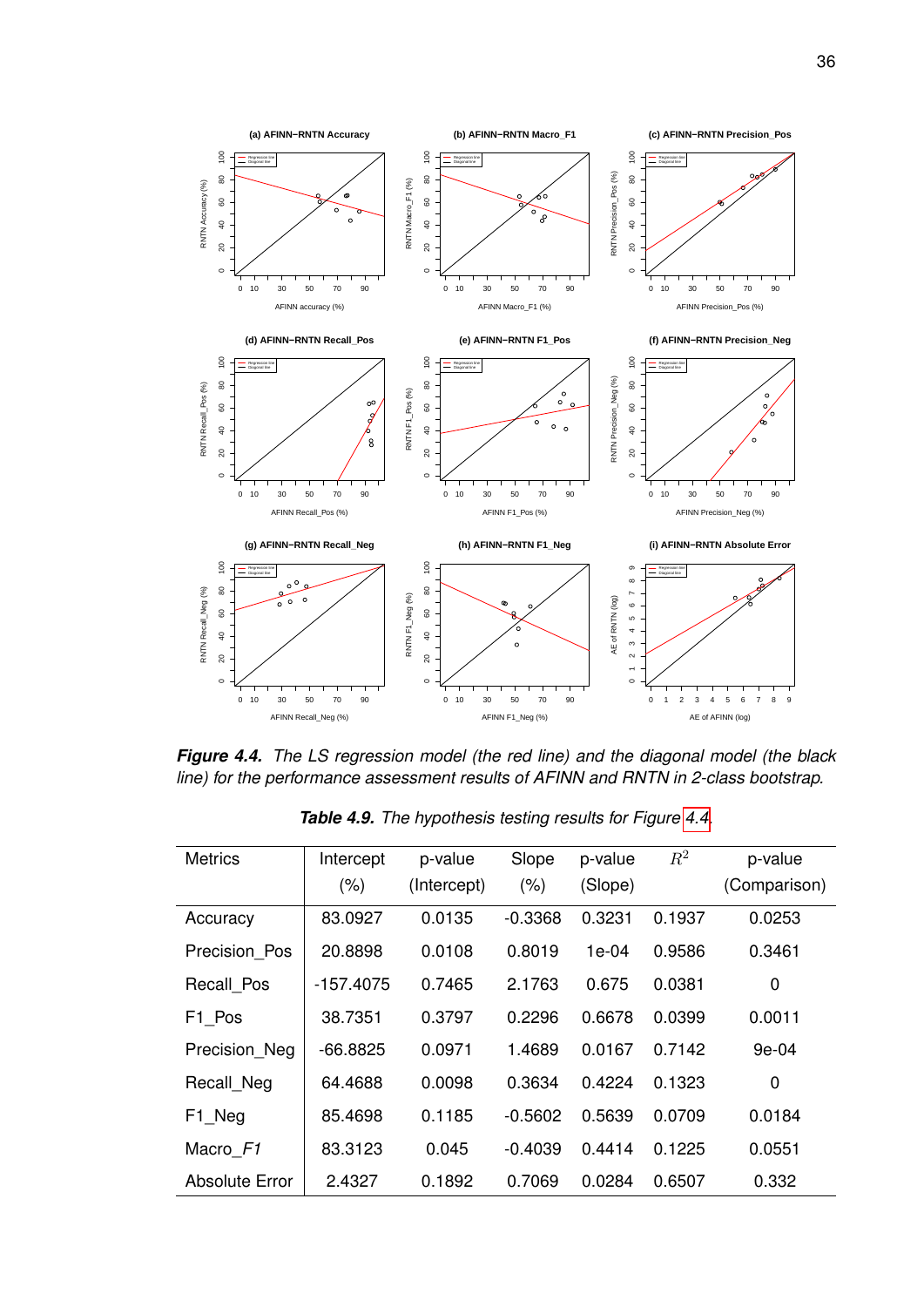<span id="page-47-0"></span>*Table 4.10. The fundamental errors of 2-class cross-validation with seven datasets for sentiment analysis, classifier* = *AFINN.*

| <b>Metrics</b> | Comments NYT     | Comments TED    | Comments YTB   | Myspace          | Tweets RND I   | Tweets RND III | Tweets Semeval   |
|----------------|------------------|-----------------|----------------|------------------|----------------|----------------|------------------|
| TPR (%)        | $42.02 \pm 0.37$ | $41.64 \pm 1.6$ | $66.6 + 0.98$  | $80.24 \pm 1.17$ | $55.28 + 1$    | $55.37 + 1.21$ | $67.84 \pm 0.47$ |
| TNR (%)        | $16.51 \pm 0.44$ | $12.88 + 1.57$  | $11.23 + 0.73$ | $7.26 + 0.67$    | $15.24 + 0.74$ | $19.92 + 0.63$ | $11.9 + 0.73$    |
| FPR (%)        | $38.12 \pm 0.37$ | $42.47 + 2.03$  | $19.51 + 0.69$ | $8.45 + 0.9$     | $25.76 + 0.58$ | $21.71 + 1.13$ | $16.86 + 0.57$   |
| FNR (%)        | $3.35\pm0.28$    | $3.01 \pm 0.79$ | $2.66 + 0.25$  | $4.05 + 0.85$    | $3.71 + 0.36$  | $3.01 + 0.44$  | $3.4 + 0.4$      |

<span id="page-47-1"></span>*Table 4.11. The fundamental errors of 2-class cross-validation with seven datasets for sentiment analysis, classifier* = *RNTN.*

| <b>Metrics</b> | Comments NYT     | Comments TED     | Comments YTB   | Myspace          | Tweets RND I    | Tweets RND III | Tweets Semeval   |
|----------------|------------------|------------------|----------------|------------------|-----------------|----------------|------------------|
| TPR (%)        | $17.72 \pm 0.58$ | $26.99 + 1.6$    | $44.8 + 0.95$  | $40.48 + 1.36$   | $19.3 + 0.68$   | $30.24 + 1.12$ | $18.95 + 0.85$   |
| TNR (%)        | $41.49 \pm 0.51$ | $38.9 + 1.29$    | $21.72 + 1.04$ | $12.38 + 1.11$   | $35.59 + 1.21$  | $35.12 + 1.14$ | $25.29 + 0.57$   |
| FPR(%)         | $13.13 \pm 0.25$ | $16.44 + 1.14$   | $9.02 + 0.42$  | $3.33 + 0.73$    | $5.41 \pm 0.73$ | $6.5 + 0.61$   | $3.46 \pm 0.22$  |
| <b>FNR (%)</b> | $27.66 + 0.51$   | $17.67 \pm 1.16$ | $24.47 + 0.9$  | $43.81 \pm 0.98$ | $39.69 + 0.46$  | $28.13 + 1.11$ | $52.29 \pm 1.06$ |

the standard errors and absolute values of fundamental errors of AFINN and RNTN, respectively.

Table [4.12](#page-47-2) provides the hypothesis testing results for Figure [4.5](#page-48-0) and Table [4.13](#page-48-1) shows the hypothesis testing results for Figure [4.6.](#page-49-0)

<span id="page-47-2"></span>

| <b>Metrics</b> | Intercept | p-value     | Slope   | p-value | $R^2$  | p-value      |
|----------------|-----------|-------------|---------|---------|--------|--------------|
|                | $(\% )$   | (Intercept) | $(\% )$ | (Slope) |        | (Comparison) |
| SE TPR         | 0.321     | 0.1962      | 0.7196  | 0.0171  | 0.7111 | 0.8125       |
| <b>SE TNR</b>  | 0.6036    | 0.0797      | 0.48    | 0.1961  | 0.3078 | 0.2323       |
| SE FPR         | 0.1445    | 0.3487      | 0.4926  | 0.0149  | 0.7263 | 0.2205       |
| <b>SE FNR</b>  | 0.5788    | 0.0587      | 0.6316  | 0.217   | 0.2851 | 0.0038       |

*Table 4.12. The hypothesis testing results for Figure [4.5.](#page-48-0)*

By analyzing the p-value (Comparison) in Table [4.12,](#page-47-2) we can conclude that:  $H_0$  cannot be rejected for (a) AFINN-RNTN SE of TPR in Figure [4.5;](#page-48-0)  $H_0$  cannot be rejected for (b) AFINN-RNTN SE of TNR in Figure [4.5;](#page-48-0)  $H_0$  cannot be rejected for (c) AFINN-RNTN SE of FPR in Figure [4.5;](#page-48-0)  $H_0$  can be rejected for (d) AFINN-RNTN SE of FNR in Figure [4.5.](#page-48-0)

By analyzing the p-value (Comparison) in Table [4.13,](#page-48-1) we can conclude that:  $H_0$  can be rejected for (a) AFINN-RNTN TPR in Figure [4.6;](#page-49-0)  $H_0$  can be rejected for (b) AFINN-RNTN TNR in Figure [4.6;](#page-49-0)  $H_0$  can be rejected for (c) AFINN-RNTN FPR in Figure 4.6;  $H_0$  can be rejected for (d) AFINN-RNTN FNR in Figure [4.6.](#page-49-0)

Table [4.14](#page-49-1) and Table [4.15](#page-50-0) indicate the performance assessment results for AFINN and RNTN, respectively.

Figure [4.7](#page-51-0) shows the LS regression model and the diagonal model for the standard errors of performance assessment results, and Table [4.16](#page-50-1) provides the hypothesis testing results for Figure [4.7.](#page-51-0) Figure [4.8](#page-52-0) exhibits the same models for the absolute values of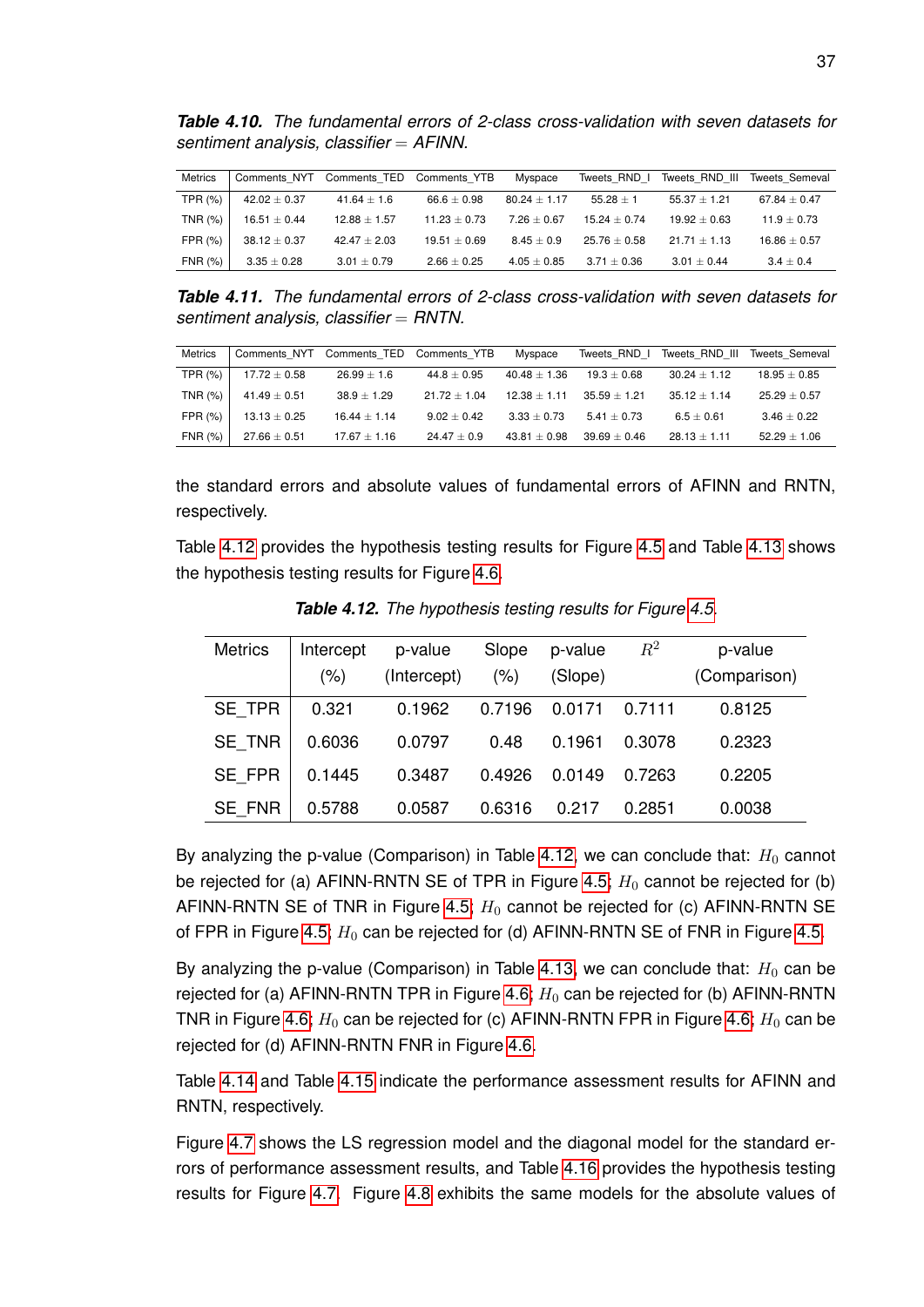<span id="page-48-0"></span>

*Figure 4.5. The LS regression model (the red line) and the diagonal model (the black line) for the standard errors of fundamental errors of AFINN and RNTN in 2-class crossvalidation.*

<span id="page-48-1"></span>

| <b>Metrics</b> | Intercept | p-value     | Slope   | p-value | $\,R^2$ | p-value      |
|----------------|-----------|-------------|---------|---------|---------|--------------|
|                | (%)       | (Intercept) | $(\% )$ | (Slope) |         | (Comparison) |
| <b>TPR</b>     | 2.5561    | 0.8849      | 0.4415  | 0.1761  | 0.3316  | 8e-04        |
| <b>TNR</b>     | 1.9585    | 0.8482      | 2.0727  | 0.03    | 0.6433  | 0.0014       |
| <b>FPR</b>     | $-1.2168$ | 0.584       | 0.3807  | 0.0043  | 0.8307  | 0.0097       |
| <b>FNR</b>     | -26.3414  | 0.3901      | 18.0297 | 0.0841  | 0.4806  | 1e-04        |

*Table 4.13. The hypothesis testing results for Figure [4.6.](#page-49-0)*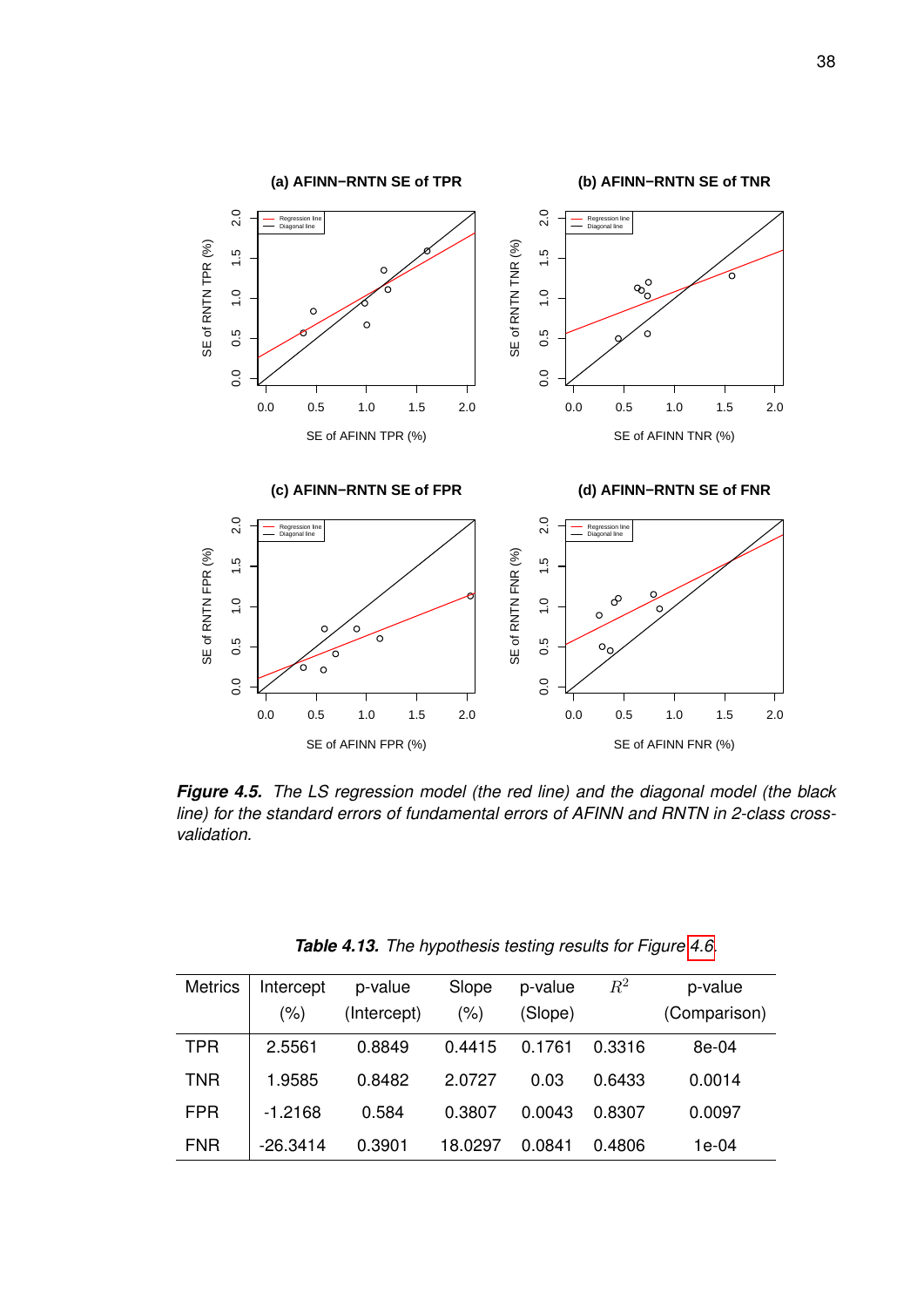<span id="page-49-0"></span>

*Figure 4.6. The LS regression model (the red line) and the diagonal model (the black line) for the fundamental errors of AFINN and RNTN in 2-class cross-validation.*

<span id="page-49-1"></span>*Table 4.14. The performance assessment results of 2-class cross-validation with seven datasets for sentiment analysis, classifier* = *AFINN.*

| Metrics           | Comments NYT     | Comments TED     | Comments YTB     | Myspace          | Tweets RND I     | Tweets RND III   | <b>Tweets Semeval</b> |
|-------------------|------------------|------------------|------------------|------------------|------------------|------------------|-----------------------|
| Accuracy (%)      | $58.53 \pm 0.4$  | $54.52 \pm 2.31$ | $77.83 \pm 0.56$ | $87.5 + 1.15$    | $70.52 + 0.78$   | $75.28 + 1.14$   | $79.74 \pm 0.6$       |
| Precision Pos (%) | $52.43 \pm 0.36$ | $49.62 \pm 1.99$ | $77.33 \pm 0.83$ | $90.49 \pm 0.98$ | $68.18 \pm 0.78$ | $71.85 \pm 1.41$ | $80.12 \pm 0.57$      |
| Recall Pos (%)    | $92.63 + 0.59$   | $93.29 \pm 1.79$ | $96.18 + 0.33$   | $95.21 + 0.99$   | $93.67 + 0.66$   | $94.83 + 0.77$   | $95.26 + 0.5$         |
| $F1$ Pos $(\%)$   | $66.95 \pm 0.34$ | $64.59 \pm 1.87$ | $85.7 \pm 0.46$  | $92.74 \pm 0.7$  | $78.91 \pm 0.7$  | $81.68 \pm 0.99$ | $87.01 \pm 0.35$      |
| Precision Neg (%) | $83.16 \pm 1.32$ | $79.75 \pm 5.81$ | $80.41 \pm 2.03$ | $65.79 + 4.45$   | $80.42 + 1.55$   | $87.27 + 1.79$   | $77.5 + 2.46$         |
| Recall Neg (%)    | $30.2 \pm 0.69$  | $23.34 \pm 2.86$ | $36.35 \pm 1.55$ | $47.03 \pm 4.16$ | $37.07 + 1.34$   | $48.06 \pm 1.71$ | $41.22 + 2$           |
| $F1$ Neg $(%)$    | $44.26 + 0.83$   | $35.61 \pm 3.84$ | $49.92 + 1.66$   | $53.7 + 3.82$    | $50.65 \pm 1.44$ | $61.73 \pm 1.38$ | $53.62 \pm 2.15$      |
| Macro $F1$ (%)    | 55.61 $\pm$ 0.49 | $50.1 \pm 2.62$  | $67.81 + 0.85$   | $73.22 + 2.19$   | $64.78 + 0.88$   | $71.71 + 1.11$   | $70.32 \pm 1.21$      |
| Absolute Error    | 4106             | 664              | 1082             | 210              | 1350             | 608              | 1240                  |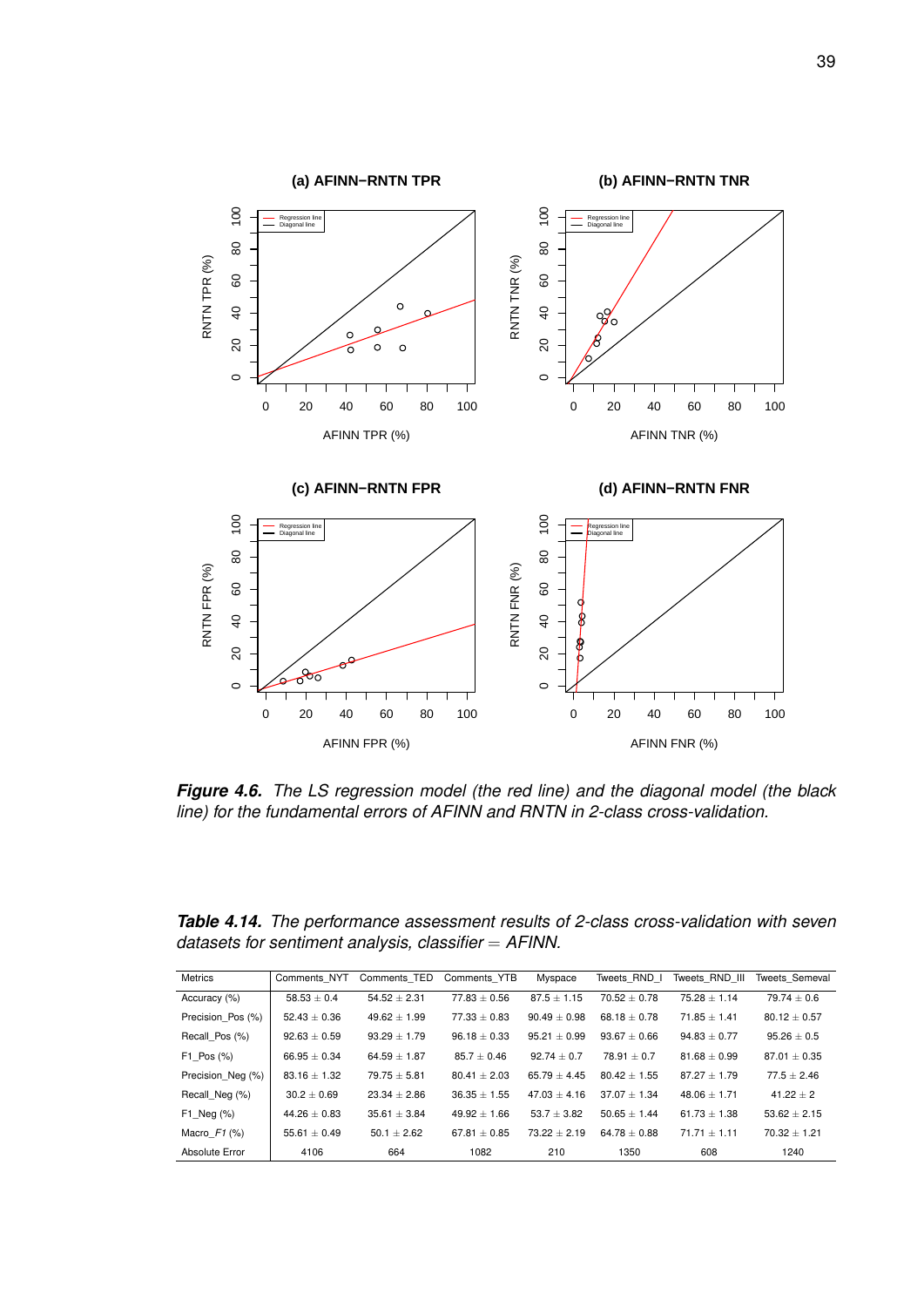<span id="page-50-0"></span>*Table 4.15. The performance assessment results of 2-class cross-validation with seven datasets for sentiment analysis, classifier* = *RNTN.*

| <b>Metrics</b>    | Comments NYT     | Comments TED     | Comments YTB    | Myspace          | Tweets RND I     | Tweets RND III   | <b>Tweets Semeval</b> |
|-------------------|------------------|------------------|-----------------|------------------|------------------|------------------|-----------------------|
| Accuracy (%)      | $59.21 \pm 0.59$ | $65.89 \pm 1.79$ | $66.52 + 0.82$  | $52.86 \pm 1.58$ | $54.89 + 0.86$   | $65.37 + 1.25$   | $44.25 \pm 1.05$      |
| Precision Pos (%) | $57.34 \pm 0.91$ | $61.92 + 2.74$   | $83.24 + 0.73$  | $92.31 + 1.68$   | $78.64 \pm 2.11$ | $82.31 \pm 1.62$ | $84.33 \pm 1.32$      |
| Recall Pos (%)    | $39.02 \pm 1.14$ | $60.27 \pm 2.61$ | $64.7 + 1.04$   | $47.97 + 1.28$   | $32.65 \pm 0.82$ | $51.82 \pm 1.58$ | $26.62 \pm 1.23$      |
| $F1$ Pos $(\%)$   | $46.41 \pm 1.05$ | $60.93 + 2.44$   | $72.75 + 0.72$  | $63.09 + 1.44$   | $46.02 + 0.9$    | $63.49 \pm 1.43$ | $40.37 + 1.51$        |
| Precision Neg (%) | $60.01 \pm 0.6$  | $68.8 \pm 1.95$  | $46.95 + 1.72$  | $21.91 + 1.71$   | $47.17 + 0.99$   | $55.53 \pm 1.5$  | $32.65 \pm 0.86$      |
| Recall Neg (%)    | $75.94 \pm 0.51$ | $70.39 \pm 1.73$ | $70.5 \pm 1.36$ | $78.85 + 4.71$   | $86.68 + 1.84$   | $84.35 + 1.41$   | $87.99 \pm 0.68$      |
| F1 Neg $(\%)$     | $67.04 \pm 0.51$ | $69.48 \pm 1.58$ | $56.24 \pm 1.5$ | $34.15 \pm 2.38$ | $61.06 \pm 1.21$ | $66.87 \pm 1.33$ | $47.56 \pm 0.93$      |
| Macro $F1$ (%)    | $56.72 + 0.68$   | $65.2 \pm 1.86$  | $64.5 + 0.93$   | $48.62 + 1.64$   | $53.54 + 0.73$   | $65.18 + 1.24$   | $43.97 \pm 1.09$      |
| Absolute Error    | 4038             | 498              | 1634            | 792              | 2066             | 852              | 3412                  |

performance assessment results, and Table [4.17](#page-52-1) provides the hypothesis testing results for Figure [4.8.](#page-52-0)

<span id="page-50-1"></span>

| Intercept | p-value     | Slope   | p-value | $R^2$  | p-value      |
|-----------|-------------|---------|---------|--------|--------------|
| (% )      | (Intercept) | $(\% )$ | (Slope) |        | (Comparison) |
| 0.5437    | 0.0171      | 0.5957  | 0.0067  | 0.7988 | 0.6274       |
| 0.6462    | 0.1747      | 0.9518  | 0.0488  | 0.573  | 0.0594       |
| 0.5037    | 0.0707      | 1.0967  | 0.0059  | 0.8078 | 0.0526       |
| 0.6844    | 0.0385      | 0.8686  | 0.0226  | 0.679  | 0.0511       |
| 0.7405    | 0.0596      | 0.2136  | 0.0761  | 0.4988 | 0.0667       |
| $-0.3965$ | 0.5671      | 1.0493  | 0.0136  | 0.7356 | 0.6451       |
| 0.5416    | 0.1653      | 0.3736  | 0.0416  | 0.5973 | 0.1357       |
| 0.4211    | 0.0077      | 0.5585  | $3e-04$ | 0.9375 | 0.627        |
| 2.6057    | 0.1693      | 0.6862  | 0.0332  | 0.6295 | 0.2954       |
|           |             |         |         |        |              |

*Table 4.16. The hypothesis testing results for Figure [4.7.](#page-51-0)*

By analyzing the p-value (Comparison) in Table [4.16,](#page-50-1) these conclusions can be obtained:  $H_0$  cannot be rejected for (a) AFINN-RNTN SE of Accuracy in Figure [4.7;](#page-51-0)  $H_0$  cannot be rejected for (b) AFINN-RNTN SE of Macro $F1$  in Figure [4.7;](#page-51-0)  $H_0$  cannot be rejected for (c) AFINN-RNTN SE of Precision Pos in Figure [4.7;](#page-51-0)  $H_0$  can be rejected for (d) AFINN-RNTN SE of Recall\_Pos in Figure [4.7;](#page-51-0)  $H_0$  cannot be rejected for (e) AFINN-RNTN SE of F1 Pos in Figure [4.7;](#page-51-0)  $H_0$  cannot be rejected for (f) AFINN-RNTN SE of Precision Neg in Figure [4.7;](#page-51-0)  $H_0$  cannot be rejected for (g) AFINN-RNTN SE of Recall\_Neg in Figure 4.7;  $H_0$  cannot be rejected for (h) AFINN-RNTN SE of F1\_Neg in Figure [4.7;](#page-51-0)  $H_0$  cannot be rejected for (i) AFINN-RNTN SE of Absolute Error in Figure [4.7.](#page-51-0)

By analyzing the p-value (Comparison) in Table [4.17,](#page-52-1) these conclusions can be obtained:  $H_0$  can be rejected for (a) AFINN-RNTN Accuracy in Figure [4.8;](#page-52-0)  $H_0$  cannot be rejected for (b) AFINN-RNTN Macro $F1$  in Figure [4.8;](#page-52-0)  $H_0$  cannot be rejected for (c) AFINN-RNTN Precision Pos in Figure [4.8;](#page-52-0)  $H_0$  can be rejected for (d) AFINN-RNTN Recall Pos in Fig-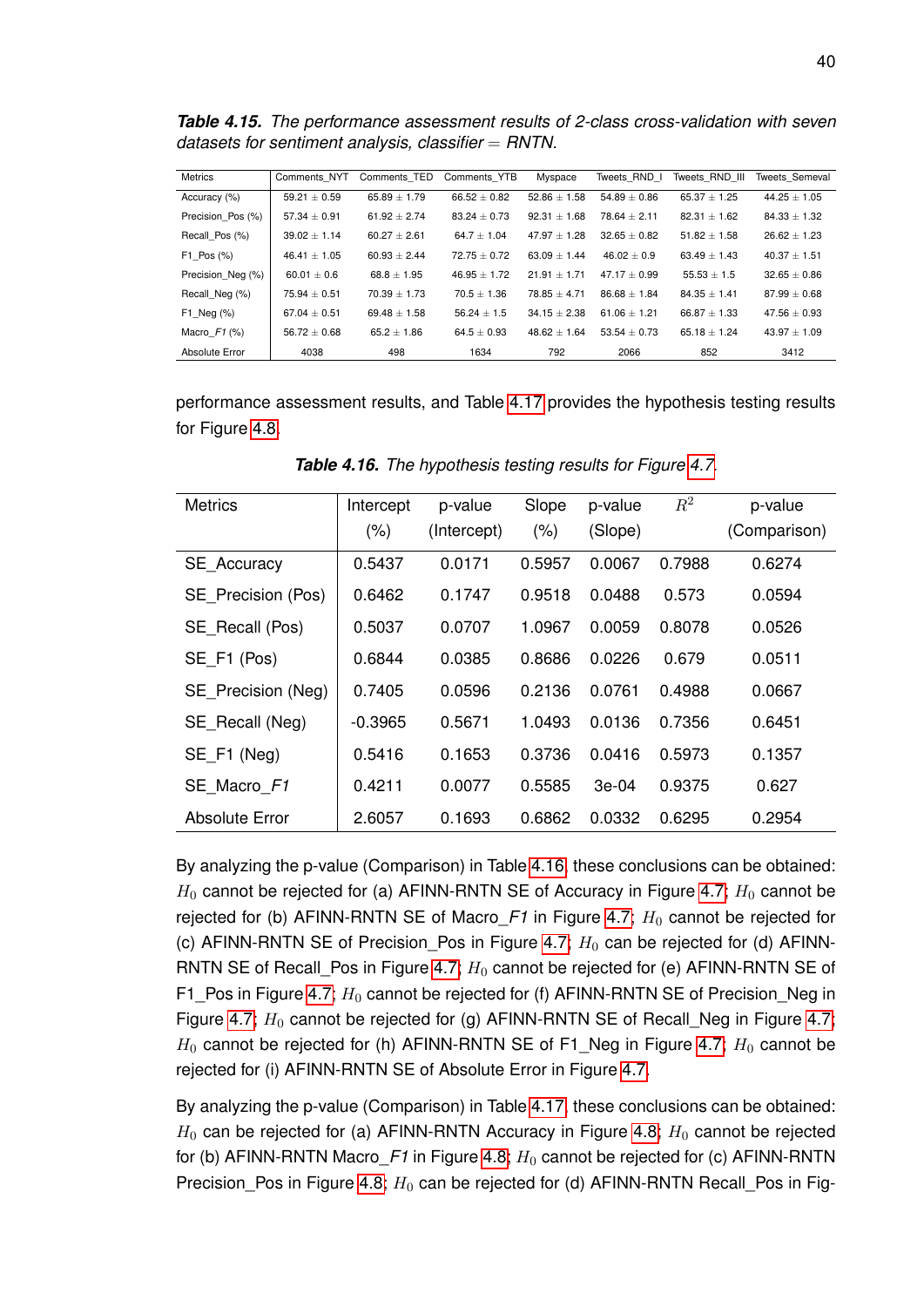<span id="page-51-0"></span>

*Figure 4.7. The LS regression model (the red line) and the diagonal model (the black line) for the standard errors of performance assessment results of AFINN and RNTN in 2-class cross-validation.*

ure [4.8;](#page-52-0)  $H_0$  can be rejected for (e) AFINN-RNTN F1\_Pos in Figure 4.8;  $H_0$  can be rejected for (f) AFINN-RNTN Precision\_Neg in Figure [4.8;](#page-52-0)  $H_0$  can be rejected for (g) AFINN-RNTN Recall\_Neg in Figure [4.8;](#page-52-0)  $H_0$  can be rejected for (h) AFINN-RNTN F1\_Neg in Figure 4.8;  $H_0$  cannot be rejected for (i) AFINN-RNTN Absolute Error in Figure [4.8.](#page-52-0)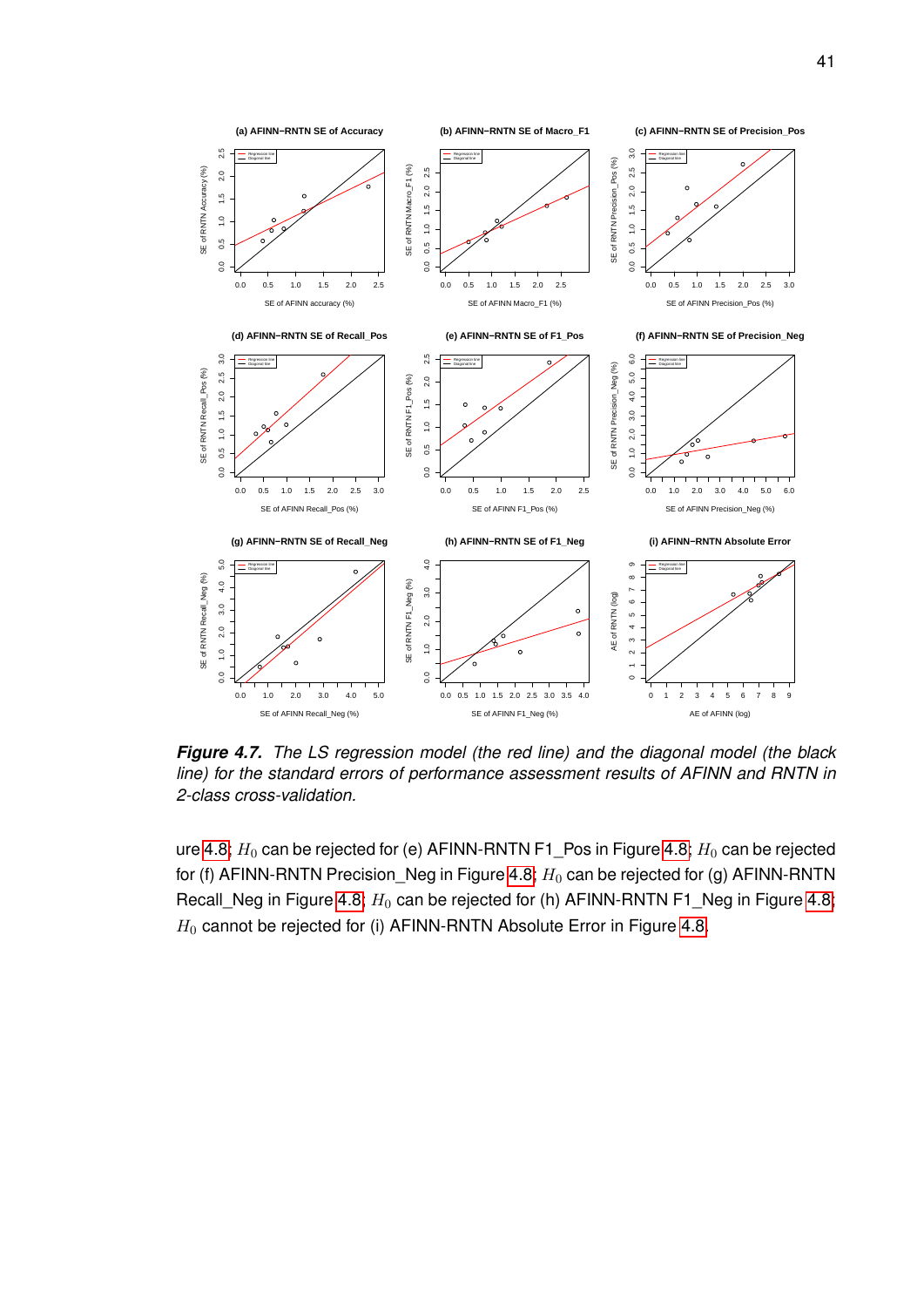<span id="page-52-0"></span>

*Figure 4.8. The LS regression model (the red line) and the diagonal model (the black line) for the performance assessment results of AFINN and RNTN in 2-class cross-validation.*

<span id="page-52-1"></span>

| <b>Metrics</b>        | Intercept<br>(% ) | p-value<br>(Intercept) | Slope<br>(% ) | p-value<br>(Slope) | $R^2$  | p-value<br>(Comparison) |
|-----------------------|-------------------|------------------------|---------------|--------------------|--------|-------------------------|
| Accuracy              | 81.0252           | 0.0109                 | $-0.3139$     | 0.3167             | 0.1983 | 0.0223                  |
| Precision Pos         | 18.5929           | 0.0386                 | 0.8366        | $3e-04$            | 0.9412 | 0.3453                  |
| Recall Pos            | $-217.8393$       | 0.6523                 | 2.7954        | 0.5869             | 0.0631 | $\mathbf 0$             |
| F1_Pos                | 37.999            | 0.3855                 | 0.2279        | 0.6666             | 0.0402 | 8e-04                   |
| Precision Neg         | -98.8787          | 0.1317                 | 1.8495        | 0.0441             | 0.5886 | $2e-04$                 |
| Recall Neg            | 60.1702           | 0.0031                 | 0.5071        | 0.1442             | 0.3744 | 0                       |
| F1 Neg                | 86.743            | 0.0447                 | $-0.586$      | 0.4052             | 0.1418 | 0.0629                  |
| Macro F1              | 82.4256           | 0.0257                 | $-0.3952$     | 0.3707             | 0.162  | 0.0558                  |
| <b>Absolute Error</b> | 2.6057            | 0.1693                 | 0.6862        | 0.0332             | 0.6295 | 0.2954                  |

*Table 4.17. The hypothesis testing results for Figure [4.8.](#page-52-0)*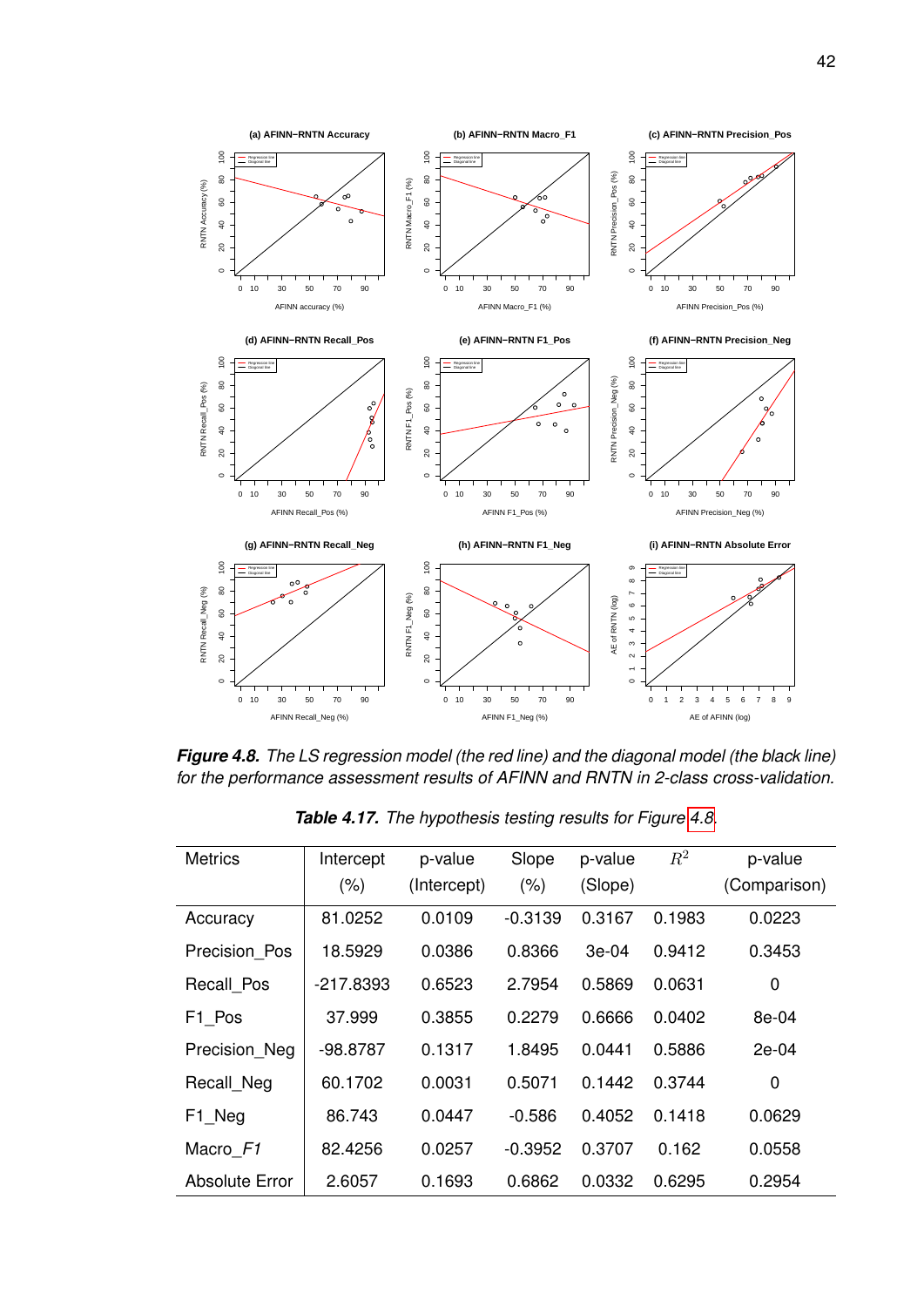#### **4.2 3-Class comparisons**

Different from 2-class comparisons, the datasets used in the 3-class comparisons contain a considerable number of neutral messages. In a word, the results of 3-class comparisons include neutral outputs. Therefore, the comparisons involve all sentences from the datasets namely Comments\_NYT, Comments\_TED, Comments\_YTB, Myspace, Tweets \_RND\_I, Tweets\_RND\_III and Tweets\_Semeval.

# **4.2.1 Bootstrap**

Table [4.18](#page-53-0) shows the fundamental errors and their corresponding standard errors for AFINN, and Table [4.19](#page-53-1) presents the fundamental errors and their corresponding standard errors for RNTN.

<span id="page-53-0"></span>*Table 4.18. The fundamental errors of 3-class bootstrap with seven datasets for sentiment analysis, classifier* = *AFINN.*

| <b>Metrics</b> | Comments NYT     | Comments TED    | Comments YTB     | Myspace          | Tweets RND I   | Tweets RND III | Tweets Semeval   |
|----------------|------------------|-----------------|------------------|------------------|----------------|----------------|------------------|
| TPR $(%)$      | $14.3 \pm 0.42$  | $24.4 + 1.75$   | $28.04 + 0.99$   | $41.71 + 1.5$    | $18.78 + 0.7$  | $11.9 + 0.34$  | $22.69 + 0.84$   |
| TNR (%)        | $15.14 \pm 0.3$  | $14.76 + 1.59$  | $7.6 + 0.48$     | $4.1 + 0.7$      | $7.95 + 0.43$  | $6.59 + 0.27$  | $5.91 + 0.22$    |
| TNeR $(%)$     | $3.7 \pm 0.25$   | $8.45 + 1.17$   | $17.21 + 0.49$   | $12.19 + 0.53$   | $29.62 + 0.63$ | $45.85 + 0.83$ | $31.87 + 0.9$    |
| FPR $(\%)$     | $8.54 + 0.44$    | $15.24 + 1.09$  | $14.34 + 0.69$   | $6.86 + 0.6$     | $16.49 + 0.59$ | $19.68 + 0.75$ | $14.43 + 0.57$   |
| <b>FNR (%)</b> | $4.07 + 0.22$    | $4.64 + 0.52$   | $5.07 + 0.36$    | $6.19 + 0.84$    | $6.38 + 0.39$  | $5.77 + 0.38$  | $7.36 + 0.46$    |
| $FNeR$ $(\%)$  | $54.26 \pm 0.56$ | $32.5 \pm 1.11$ | $27.74 \pm 0.74$ | $28.95 \pm 1.04$ | $20.78 + 0.59$ | $10.21 + 0.44$ | $17.73 \pm 0.56$ |

<span id="page-53-1"></span>*Table 4.19. The fundamental errors of 3-class bootstrap with seven datasets for sentiment analysis, classifier* = *RNTN.*

| <b>Metrics</b> | Comments NYT     | Comments TED     | Comments YTB    | Myspace          | Tweets RND I     | Tweets RND III  | Tweets Semeval  |
|----------------|------------------|------------------|-----------------|------------------|------------------|-----------------|-----------------|
| TPR $(%)$      | $8.73 \pm 0.46$  | $18.81 + 1.74$   | $21.58 \pm 0.6$ | $19.14 + 0.87$   | $7.44 + 0.33$    | $7.28 + 0.48$   | $6.03 \pm 0.21$ |
| TNR (%)        | $40.12 \pm 1.02$ | $37.62 + 1.97$   | $15.92 + 0.77$  | $9.62 + 1.29$    | $20.02 \pm 0.74$ | $10.53 + 0.52$  | $12.22 + 0.33$  |
| TNeR $(%)$     | $1.87 + 0.22$    | $2.5 + 0.72$     | $7.8 + 0.4$     | $6.48 + 0.85$    | $3.44 + 0.3$     | $14.07 + 0.68$  | $3.32 + 0.27$   |
| FPR (%)        | $3.22 \pm 0.3$   | $4.76 + 0.89$    | $5.13 + 0.4$    | $2.19 + 0.45$    | $4.21 + 0.37$    | $4.07 + 0.21$   | $2.68 + 0.15$   |
| FNR (%)        | $28.34 \pm 0.76$ | $22.38 + 1.45$   | $33.96 + 0.82$  | $47.24 + 1.85$   | $60.56 + 0.92$   | $59.5 + 1.06$   | $71.4 + 0.46$   |
| FNeR $(%)$     | $17.73 \pm 0.59$ | $13.93 \pm 0.97$ | $15.6 + 0.68$   | $15.33 \pm 1.02$ | $4.33 + 0.31$    | $4.55 \pm 0.36$ | $4.37 + 0.35$   |

Figure [4.9](#page-54-0) and Figure [4.10](#page-56-0) exhibit the LS regression model and the diagonal model for the standard errors and absolute values of fundamental errors of AFINN and RNTN, respectively.

Table [4.20](#page-55-0) provides the hypothesis testing results for Figure [4.9](#page-54-0) and Table [4.21](#page-55-1) shows the hypothesis testing results for Figure [4.10.](#page-56-0)

Considering the p-value (Comparison) in Table [4.20,](#page-55-0) we can conclude that:  $H_0$  cannot be rejected for (a) AFINN-RNTN SE of TPR in Figure [4.9;](#page-54-0)  $H_0$  cannot be rejected for (b) AFINN-RNTN SE of TNR in Figure [4.9;](#page-54-0)  $H_0$  cannot be rejected for (c) AFINN-RNTN SE of TNeR in Figure [4.9;](#page-54-0)  $H_0$  can be rejected for (d) AFINN-RNTN SE of FPR in Figure 4.9;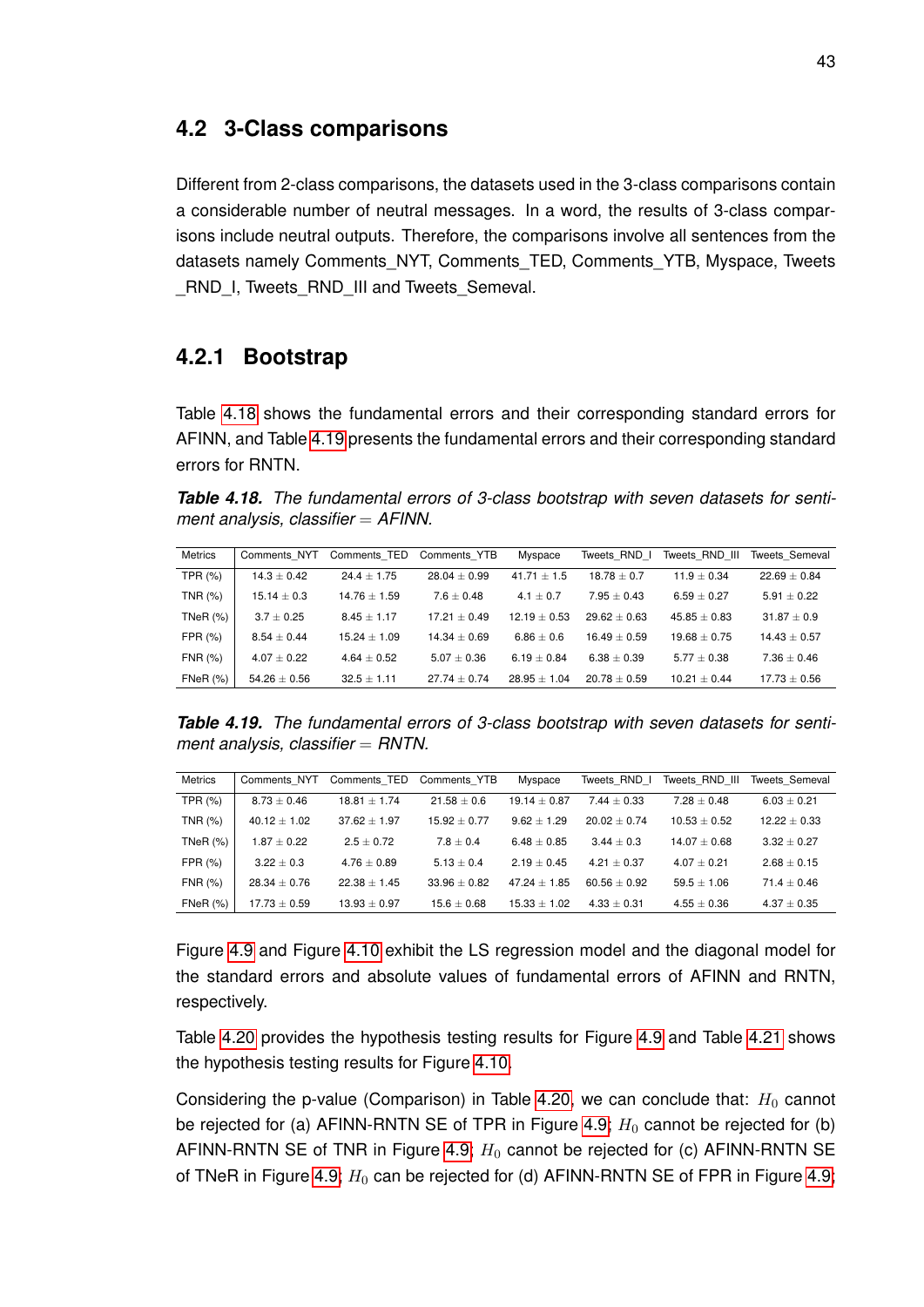<span id="page-54-0"></span>

*Figure 4.9. The LS regression model (the red line) and the diagonal model (the black line) for the standard errors of fundamental errors of AFINN and RNTN in 3-class bootstrap.*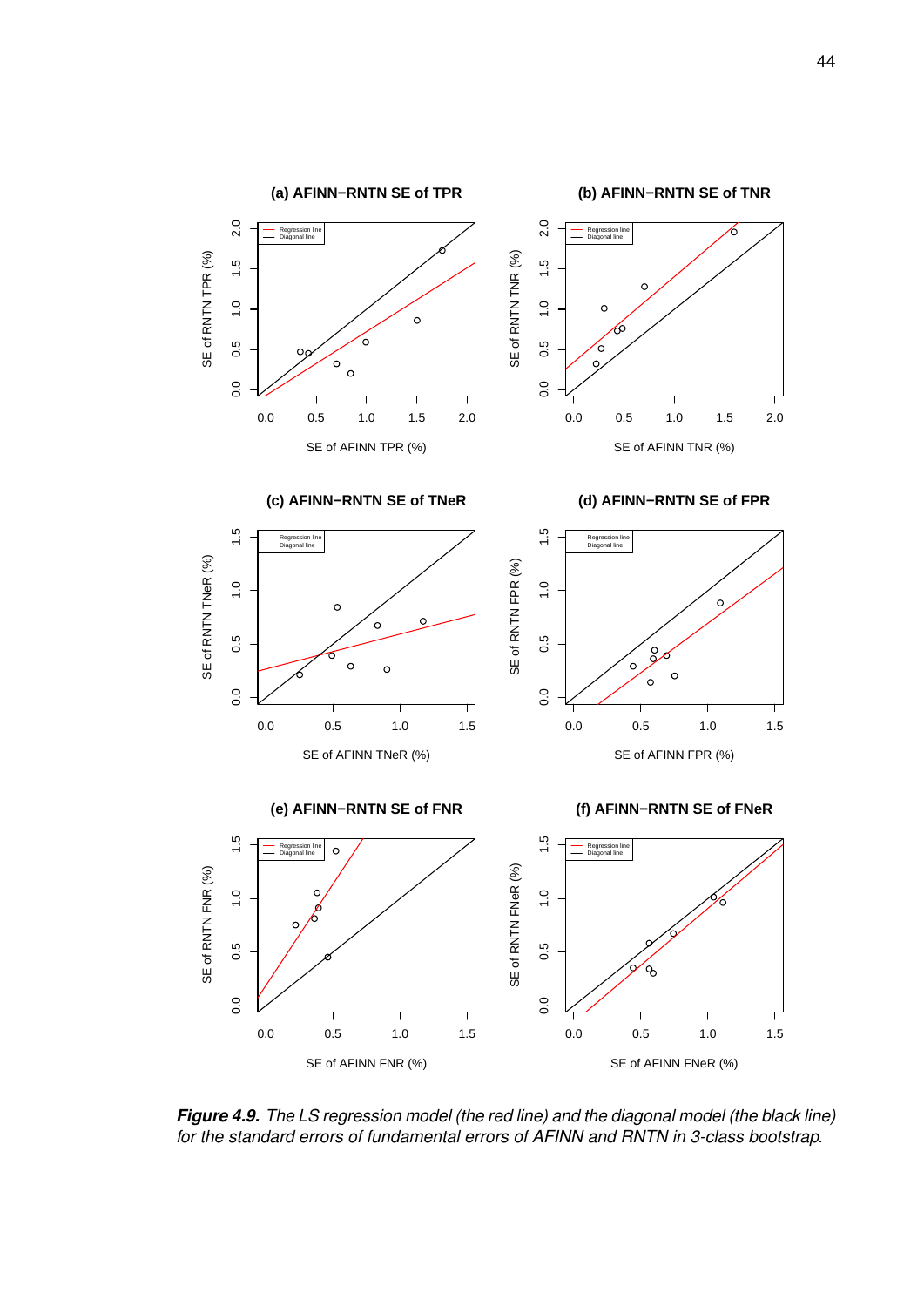<span id="page-55-0"></span>

| <b>Metrics</b> | Intercept<br>(% ) | p-value<br>(Intercept) | Slope<br>(% ) | p-value<br>(Slope) | $R^2$  | p-value<br>(Comparison) |
|----------------|-------------------|------------------------|---------------|--------------------|--------|-------------------------|
| SE TPR         | $-0.0718$         | 0.8002                 | 0.794         | 0.0266             | 0.6592 | 0.3208                  |
| SE TNR         | 0.3424            | 0.0579                 | 1.0634        | 0.0027             | 0.8578 | 0.1767                  |
| <b>SE TNeR</b> | 0.268             | 0.3385                 | 0.3259        | 0.384              | 0.1539 | 0.1511                  |
| SE_FPR         | $-0.2288$         | 0.3565                 | 0.9242        | 0.0345             | 0.6241 | 0.0222                  |
| SE FNR         | 0.1888            | 0.5817                 | 1.8923        | 0.0348             | 0.6231 | 0.0043                  |
| <b>SE FNeR</b> | $-0.1541$         | 0.3241                 | 1.0633        | 0.0023             | 0.8676 | 0.4615                  |

*Table 4.20. The hypothesis testing results for Figure [4.9.](#page-54-0)*

<span id="page-55-1"></span> $H_0$  can be rejected for (e) AFINN-RNTN SE of FNR in Figure [4.9;](#page-54-0)  $H_0$  cannot be rejected for (f) AFINN-RNTN SE of FNeR in Figure [4.9.](#page-54-0)

| <b>Metrics</b> | Intercept<br>(%) | p-value<br>(Intercept) | Slope<br>(% ) | p-value<br>(Slope) | $R^2$  | p-value<br>(Comparison) |
|----------------|------------------|------------------------|---------------|--------------------|--------|-------------------------|
| <b>TPR</b>     | 1.3249           | 0.8097                 | 0.4927        | 0.0656             | 0.5246 | 0.0357                  |
| <b>TNR</b>     | $-4.9245$        | 0.0674                 | 2.9093        | 0                  | 0.9729 | 0.0473                  |
| <b>TNeR</b>    | 1.657            | 0.529                  | 0.1873        | 0.1097             | 0.4301 | 0.0332                  |
| FPR            | 1.6781           | 0.2242                 | 0.1518        | 0.1334             | 0.3906 | 0.001                   |
| <b>FNR</b>     | $-39.0549$       | 0.0643                 | 15.1156       | 0.0033             | 0.8465 | 7e-04                   |
| <b>FNeR</b>    | 1.012            | 0.7752                 | 0.3578        | 0.023              | 0.677  | 0.0198                  |

*Table 4.21. The hypothesis testing results for Figure [4.10.](#page-56-0)*

Considering the p-value (Comparison) in Table [4.21,](#page-55-1) we can conclude that:  $H_0$  can be rejected for (a) AFINN-RNTN TPR in Figure [4.10;](#page-56-0)  $H_0$  can be rejected for (b) AFINN-RNTN TNR in Figure [4.10;](#page-56-0)  $H_0$  can be rejected for (c) AFINN-RNTN TNeR in Figure 4.10;  $H_0$  can be rejected for (d) AFINN-RNTN FPR in Figure [4.10;](#page-56-0)  $H_0$  can be rejected for (e) AFINN-RNTN FNR in Figure [4.10;](#page-56-0)  $H_0$  can be rejected for (f) AFINN-RNTN FNeR in Figure [4.10.](#page-56-0)

Table [4.22](#page-58-0) and Table [4.23](#page-58-1) indicate the performance assessment results for AFINN and RNTN, respectively.

Figure [4.11](#page-57-0) shows the LS regression model and the diagonal model for the standard errors of performance assessment results, and Table [4.24](#page-59-0) provides the hypothesis testing results for Figure [4.11.](#page-57-0) Figure [4.12](#page-60-0) exhibits the same models for the absolute values of performance assessment results, and Table [4.25](#page-59-1) provides the hypothesis testing results for Figure [4.12.](#page-60-0)

Considering the p-value (Comparison) in Table [4.24,](#page-59-0) these conclusions can be obtained: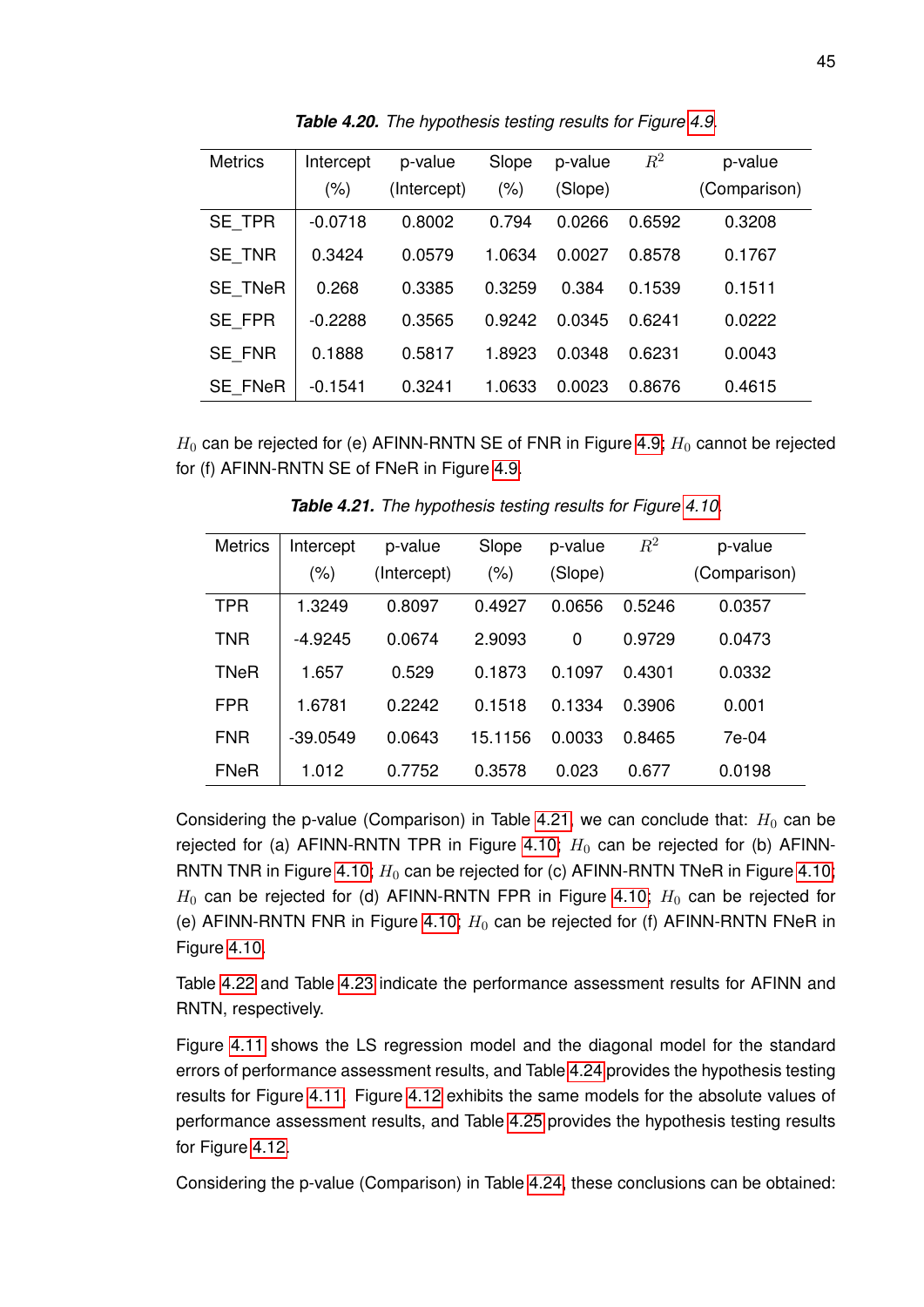<span id="page-56-0"></span>

*Figure 4.10. The LS regression model (the red line) and the diagonal model (the black line) for the fundamental errors of AFINN and RNTN in 3-class bootstrap.*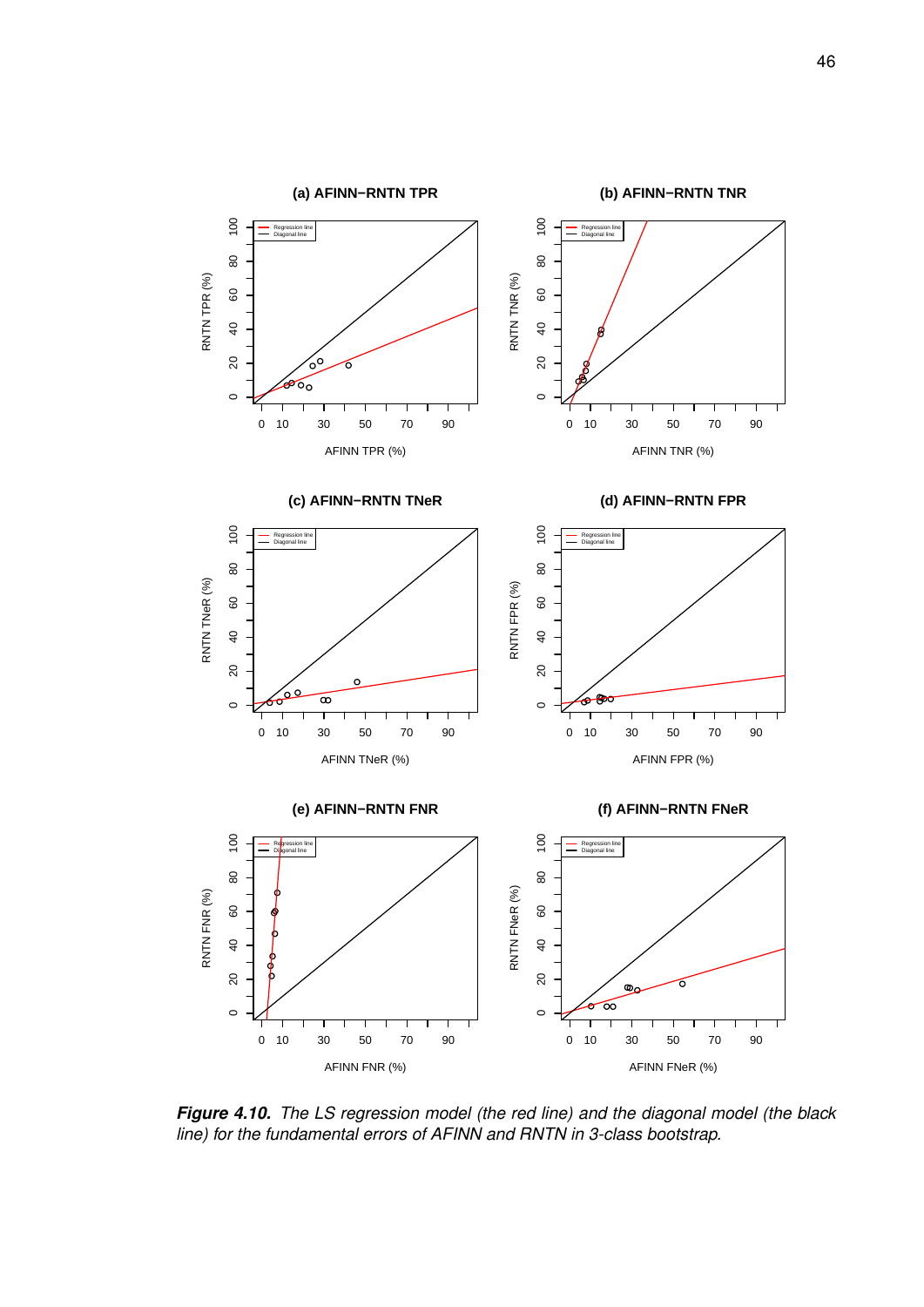<span id="page-57-0"></span>

*Figure 4.11. The LS regression model (the red line) and the diagonal model (the black line) for the standard errors of performance assessment results of AFINN and RNTN in 3-class bootstrap.*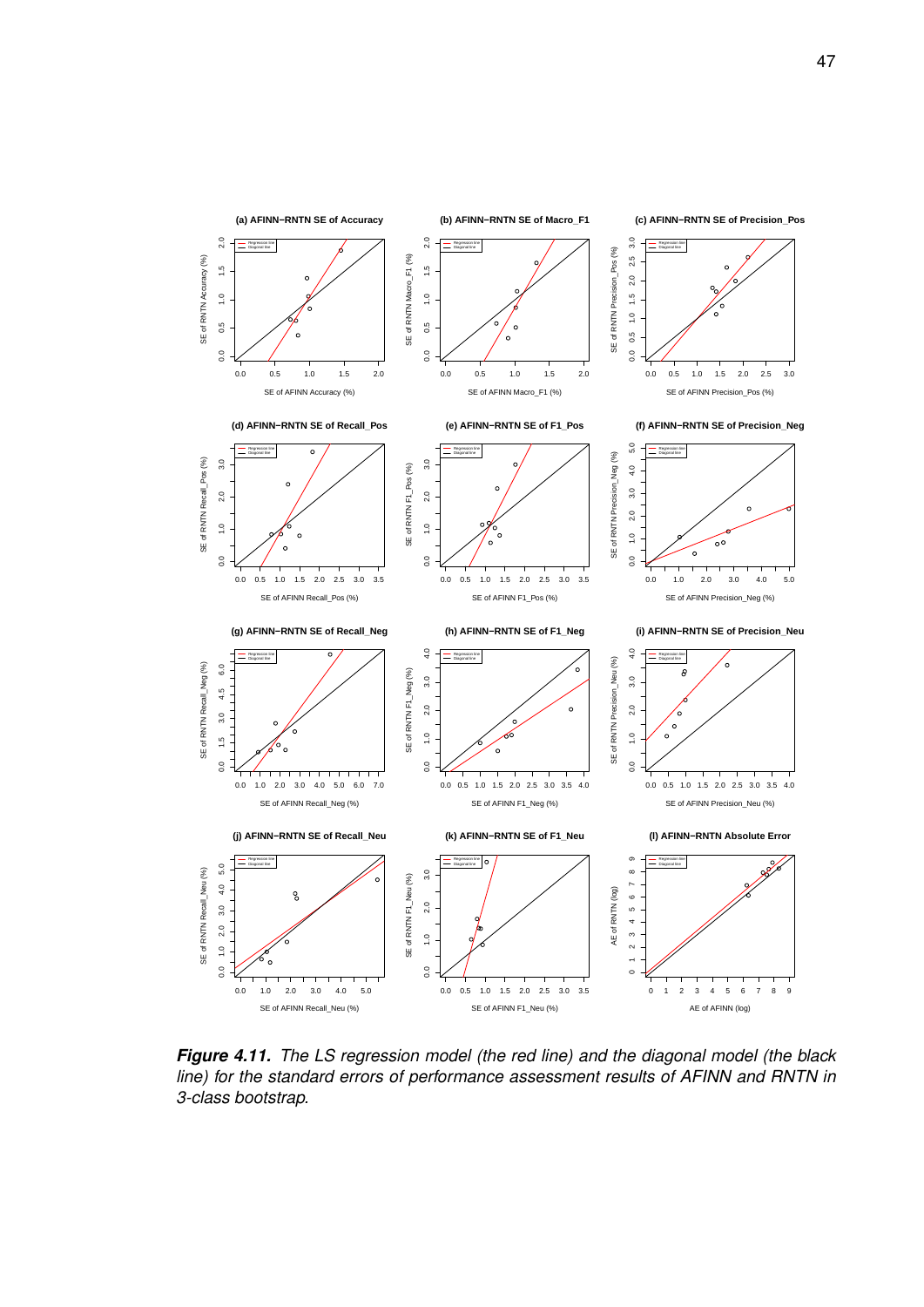| <b>Metrics</b>    | Comments NYT     | Comments TED     | Comments YTB     | Myspace          | Tweets RND I     | Tweets RND III   | Tweets Semeval   |
|-------------------|------------------|------------------|------------------|------------------|------------------|------------------|------------------|
| Accuracy (%)      | $33.14 \pm 0.72$ | $47.62 \pm 1.45$ | 52.84 $\pm$ 1    | $58 \pm 0.96$    | $56.35 \pm 0.8$  | $64.34 \pm 0.98$ | $60.48 \pm 0.83$ |
| Precision Pos (%) | $62.65 \pm 1.83$ | 61.32 $\pm$ 2.1  | 66.11 $\pm$ 1.54 | $85.74 \pm 1.33$ | $53.19 \pm 1.64$ | $37.85 \pm 1.41$ | $61.06 \pm 1.41$ |
| Recall Pos (%)    | $33.32 \pm 0.78$ | $67.63 \pm 1.82$ | $59.13 \pm 1.49$ | $61 \pm 1.23$    | $61.54 \pm 1.02$ | $63.93 \pm 1.2$  | $60.96 \pm 1.13$ |
| $F1$ Pos $(\%)$   | $43.42 \pm 0.92$ | 64.2 $\pm$ 1.76  | $62.35 \pm 1.36$ | $71.22 \pm 1.09$ | $56.98 \pm 1.24$ | $47.45 \pm 1.3$  | $60.96 \pm 1.13$ |
| Precision Neg (%) | $78.86 \pm 1.03$ | $73.78 \pm 4.98$ | $59.77 \pm 2.79$ | $38.55 \pm 3.54$ | $55.49 \pm 2.61$ | $53.55 \pm 2.39$ | $44.9 \pm 1.57$  |
| Recall Neg (%)    | $29.01 \pm 0.89$ | $29.19 \pm 2.74$ | $32.53 \pm 1.77$ | $32.67 \pm 4.53$ | $34.42 \pm 1.51$ | $52.04 \pm 2.27$ | $42.97 \pm 1.91$ |
| $F1$ Neg $(\%)$   | $42.35 \pm 0.99$ | $41.64 \pm 3.62$ | $41.93 \pm 1.99$ | $34.04 \pm 3.81$ | $42.38 \pm 1.75$ | $52.52 \pm 1.9$  | $43.73 \pm 1.5$  |
| Precision Neu (%) | $6.4 \pm 0.45$   | $20.21 \pm 2.2$  | $38.3 \pm 0.67$  | $29.66 \pm 0.94$ | $58.79 \pm 0.99$ | $81.76 \pm 0.82$ | $64.22 \pm 0.97$ |
| Recall Neu (%)    | $79.82 \pm 2.23$ | $59.59 \pm 5.44$ | $58.9 \pm 1.84$  | $63.49 \pm 2.17$ | $63.87 \pm 0.83$ | $66.83 \pm 1.04$ | $64.97 \pm 1.17$ |
| F1 Neu (%)        | $11.82 \pm 0.79$ | $30.05 \pm 3.08$ | $46.33 \pm 0.88$ | $40.27 \pm 1.03$ | $61.16 \pm 0.64$ | $73.51 \pm 0.83$ | $64.55 \pm 0.93$ |
| Macro $F1$ (%)    | $32.53 \pm 0.73$ | $45.3 \pm 1.94$  | $50.2 \pm 1.01$  | $48.51 \pm 1.31$ | $53.51 \pm 1.01$ | $57.83 \pm 1.03$ | $56.41 \pm 0.9$  |
| Absolute Error    | 4076             | 562              | 1858             | 504              | 2113             | 1450             | 2689             |

<span id="page-58-0"></span>*Table 4.22. The performance assessment results of 3-class bootstrap with seven datasets for sentiment analysis, classifier* = *AFINN.*

<span id="page-58-1"></span>*Table 4.23. The performance assessment results of 3-class bootstrap with seven datasets for sentiment analysis, classifier* = *RNTN.*

| <b>Metrics</b>    | Comments NYT     | Comments TED     | Comments YTB     | Myspace          | Tweets RND I     | Tweets RND III   | <b>Tweets Semeval</b> |
|-------------------|------------------|------------------|------------------|------------------|------------------|------------------|-----------------------|
| Accuracy (%)      | $50.71 \pm 0.66$ | $58.93 \pm 1.88$ | $45.31 \pm 0.85$ | $35.24 \pm 1.39$ | $30.89 \pm 0.64$ | $31.88 \pm 1.07$ | $21.56 \pm 0.38$      |
| Precision Pos (%) | $73.11 \pm 2.01$ | $79.78 \pm 2.64$ | $80.83 \pm 1.35$ | $90.31 \pm 1.83$ | $64.17 \pm 2.37$ | $63.68 \pm 1.73$ | $69.3 \pm 1.13$       |
| Recall Pos (%)    | $20.27 \pm 0.86$ | $52.16 \pm 3.41$ | $45.53 \pm 0.82$ | $28.03 \pm 1.11$ | $24.4 + 0.87$    | $38.99 \pm 2.41$ | $16.24 \pm 0.43$      |
| $F1$ Pos $(\%)$   | $31.67 \pm 1.16$ | $62.48 \pm 3.02$ | $58.2 \pm 0.83$  | $42.6 \pm 1.21$  | $35.23 \pm 1.06$ | $48.14 \pm 2.28$ | $26.28 \pm 0.6$       |
| Precision Neg (%) | $58.57 \pm 1.11$ | $62.56 \pm 2.36$ | $31.88 \pm 1.36$ | $16.95 \pm 2.36$ | $24.84 \pm 0.87$ | $15.06 \pm 0.8$  | $14.61 \pm 0.38$      |
| Recall Neg (%)    | $76.48 \pm 0.96$ | $75.04 \pm 2.23$ | $68.26 \pm 2.74$ | $74.03 \pm 7$    | $86.56 \pm 1.08$ | $82.29 \pm 1.09$ | $88.33 \pm 1.4$       |
| F1 Neg $(\%)$     | $66.28 \pm 0.87$ | $68.06 \pm 2.06$ | $43.34 \pm 1.62$ | $27.24 \pm 3.46$ | $38.55 \pm 1.1$  | $25.4 \pm 1.15$  | $25.05 \pm 0.59$      |
| Precision Neu (%) | $9.59 \pm 1.11$  | $14.4 \pm 3.62$  | $33.38 \pm 1.46$ | $29.54 \pm 3.3$  | $44.08 \pm 2.39$ | $75.4 \pm 1.91$  | $43.39 \pm 3.4$       |
| Recall Neu (%)    | $40.36 \pm 3.62$ | $17.2 \pm 4.53$  | $26.73 \pm 1.51$ | $33.52 \pm 3.86$ | $7.43 \pm 0.67$  | $20.54 \pm 1.03$ | $6.75 \pm 0.51$       |
| F1 Neu (%)        | $15.39 \pm 1.67$ | $\Omega$         | $29.56 \pm 1.37$ | $31.18 \pm 3.43$ | $12.65 \pm 1.04$ | $32.21 \pm 1.39$ | $11.66 \pm 0.87$      |
| Macro $F1$ (%)    | $37.78 \pm 0.59$ | $\Omega$         | $43.7 \pm 0.87$  | $33.68 \pm 1.66$ | $28.81 \pm 0.52$ | $35.25 \pm 1.16$ | $21 \pm 0.33$         |
| Absolute Error    | 4053             | 478              | 2465             | 1065             | 3863             | 2917             | 6504                  |

 $H_0$  cannot be rejected for (a) AFINN-RNTN SE of Accuracy in Figure [4.11;](#page-57-0)  $H_0$  cannot be rejected for (b) AFINN-RNTN SE of Macro $_F1$  in Figure [4.11;](#page-57-0)  $H_0$  cannot be rejected for (c) AFINN-RNTN SE of Precision Pos in Figure [4.11;](#page-57-0)  $H_0$  cannot be rejected for (d) AFINN-RNTN SE of Recall\_Pos in Figure [4.11;](#page-57-0)  $H_0$  cannot be rejected for (e) AFINN-RNTN SE of F1\_Pos in Figure [4.11;](#page-57-0)  $H_0$  can be rejected for (f) AFINN-RNTN SE of Precision\_Neg in Figure [4.11;](#page-57-0)  $H_0$  cannot be rejected for (g) AFINN-RNTN SE of Recall\_Neg in Figure [4.11;](#page-57-0)  $H_0$  cannot be rejected for (h) AFINN-RNTN SE of F1\_Neg in Figure [4.11;](#page-57-0)  $H_0$  can be rejected for (i) AFINN-RNTN SE of Precision Neu in Figure [4.11;](#page-57-0)  $H_0$  cannot be re-jected for (j) AFINN-RNTN SE of Recall\_Neu in Figure [4.11;](#page-57-0)  $H_0$  cannot be rejected for (k) AFINN-RNTN SE of F1\_Neu in Figure [4.11;](#page-57-0)  $H_0$  cannot be rejected for (I) AFINN-RNTN SE of Absolute Error in Figure [4.11.](#page-57-0)

Considering the p-value (Comparison) in Table [4.25,](#page-59-1) these conclusions can be obtained:  $H_0$  can be rejected for (a) AFINN-RNTN Accuracy in Figure [4.12;](#page-60-0)  $H_0$  can be rejected for (b) AFINN-RNTN Macro $F1$  in Figure [4.12;](#page-60-0)  $H_0$  cannot be rejected for (c) AFINN-RNTN Precision\_Pos in Figure [4.12;](#page-60-0)  $H_0$  can be rejected for (d) AFINN-RNTN Recall\_Pos in Figure [4.12;](#page-60-0)  $H_0$  can be rejected for (e) AFINN-RNTN F1\_Pos in Figure 4.12;  $H_0$  can be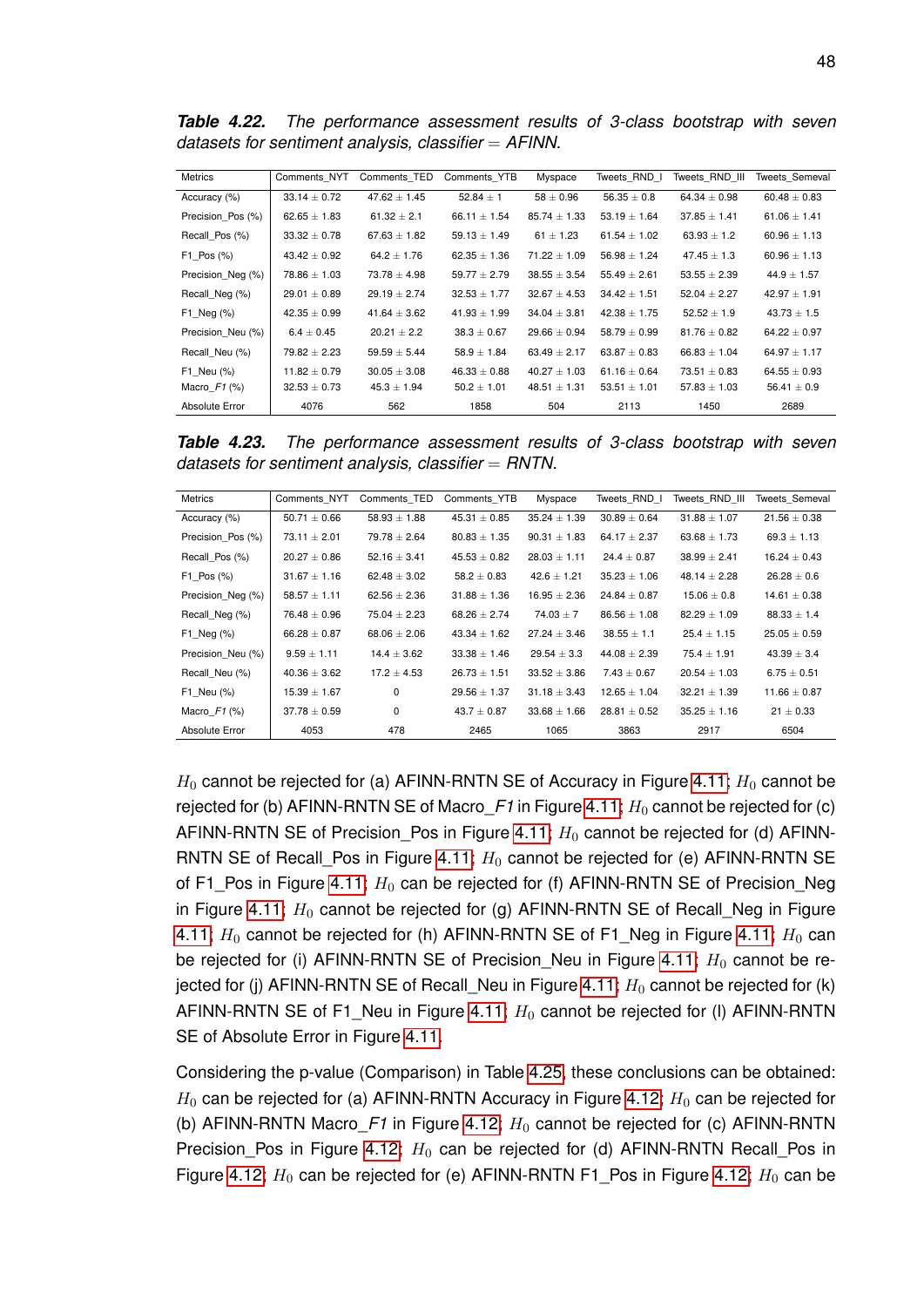<span id="page-59-0"></span>

| <b>Metrics</b>     | Intercept<br>$(\% )$ | p-value<br>(Intercept) | Slope<br>$(\% )$ | p-value<br>(Slope) | $R^2$  | p-value<br>(Comparison) |
|--------------------|----------------------|------------------------|------------------|--------------------|--------|-------------------------|
| SE_Accuracy        | $-0.8387$            | 0.1228                 | 1.8904           | 0.0091             | 0.7733 | 0.9254                  |
| SE_Precision (Pos) | $-0.4321$            | 0.6698                 | 1.4285           | 0.0589             | 0.5429 | 0.1838                  |
| SE Recall (Pos)    | $-1.2636$            | 0.3971                 | 2.1632           | 0.099              | 0.4502 | 0.5723                  |
| SE F1 (Pos)        | $-1.5595$            | 0.2787                 | 2.3951           | 0.0624             | 0.5332 | 0.4772                  |
| SE_Precision (Neg) | 0.017                | 0.972                  | 0.4823           | 0.0268             | 0.6579 | 0.0327                  |
| SE Recall (Neg)    | -1.3216              | 0.209                  | 1.6486           | 0.0067             | 0.799  | 0.8855                  |
| SE F1 (Neg)        | $-0.2558$            | 0.5833                 | 0.8124           | 0.0062             | 0.8041 | 0.2227                  |
| SE Precision (Neu) | 1.1317               | 0.1254                 | 1.3165           | 0.0601             | 0.5396 | 0.0016                  |
| SE Recall (Neu)    | 0.4035               | 0.5974                 | 0.8767           | 0.0259             | 0.6624 | 0.8583                  |
| SE F1 (Neu)        | $-2.0669$            | 0.4289                 | 4.3474           | 0.1875             | 0.3866 | 0.2419                  |
| SE_Macro_F1        | -1.2491              | 0.1731                 | 2.1076           | 0.0473             | 0.667  | 0.9874                  |
| Absolute Error     | 0.2721               | 0.8786                 | 1.0223           | 0.0068             | 0.7978 | 0.3224                  |

*Table 4.24. The hypothesis testing results for Figure [4.11.](#page-57-0)*

*Table 4.25. The hypothesis testing results for Figure [4.12.](#page-60-0)*

<span id="page-59-1"></span>

| <b>Metrics</b>        | Intercept<br>$(\% )$ | p-value<br>(Intercept) | Slope<br>$(\% )$ | p-value<br>(Slope) | $R^2$  | p-value<br>(Comparison) |
|-----------------------|----------------------|------------------------|------------------|--------------------|--------|-------------------------|
| Accuracy              | 88.7165              | 0.0072                 | $-0.9295$        | 0.0559             | 0.5514 | 0.0222                  |
| Precision Pos         | 37.2278              | 0.0068                 | 0.609            | 0.0062             | 0.8044 | 0.0627                  |
| Recall Pos            | $-2.2141$            | 0.9389                 | 0.5917           | 0.2587             | 0.2451 | 4e-04                   |
| F1 Pos                | 17.7759              | 0.6314                 | 0.4431           | 0.488              | 0.1007 | 0.0063                  |
| Precision_Neg         | $-43.5029$           | 0.0266                 | 1.3065           | 0.0026             | 0.86   | 0.0153                  |
| Recall_Neg            | 61.4001              | 0.0035                 | 0.4793           | 0.1945             | 0.3097 | 0                       |
| F1_Neg                | 63.6817              | 0.3744                 | $-0.5086$        | 0.7517             | 0.0219 | 0.7771                  |
| Precision Neu         | 1.8747               | 0.7247                 | 0.7906           | 6e-04              | 0.9233 | 0.592                   |
| Recall Neu            | $-37.8446$           | 0.4487                 | 0.9125           | 0.25               | 0.2529 | 0                       |
| F1_Neu                | 19.6662              | 0.1714                 | 0.0492           | 0.8343             | 0.0123 | 0.0224                  |
| Macro F1              | 51.7927              | 0.0549                 | $-0.3697$        | 0.3876             | 0.19   | 0.0022                  |
| <b>Absolute Error</b> | 0.2721               | 0.8786                 | 1.0223           | 0.0068             | 0.7978 | 0.3224                  |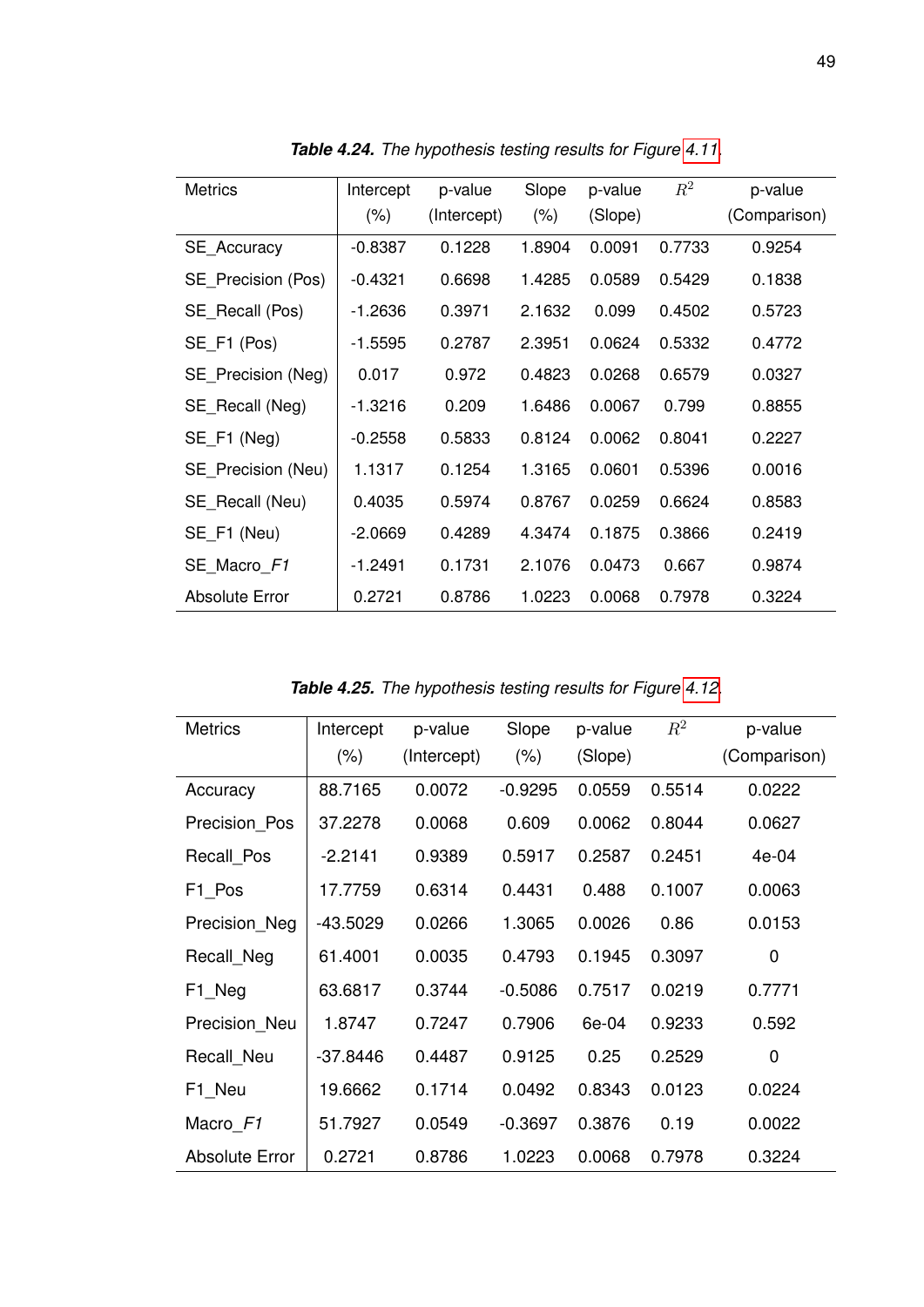<span id="page-60-0"></span>

*Figure 4.12. The LS regression model (the red line) and the diagonal model (the black line) for the performance assessment results of AFINN and RNTN in 3-class bootstrap.*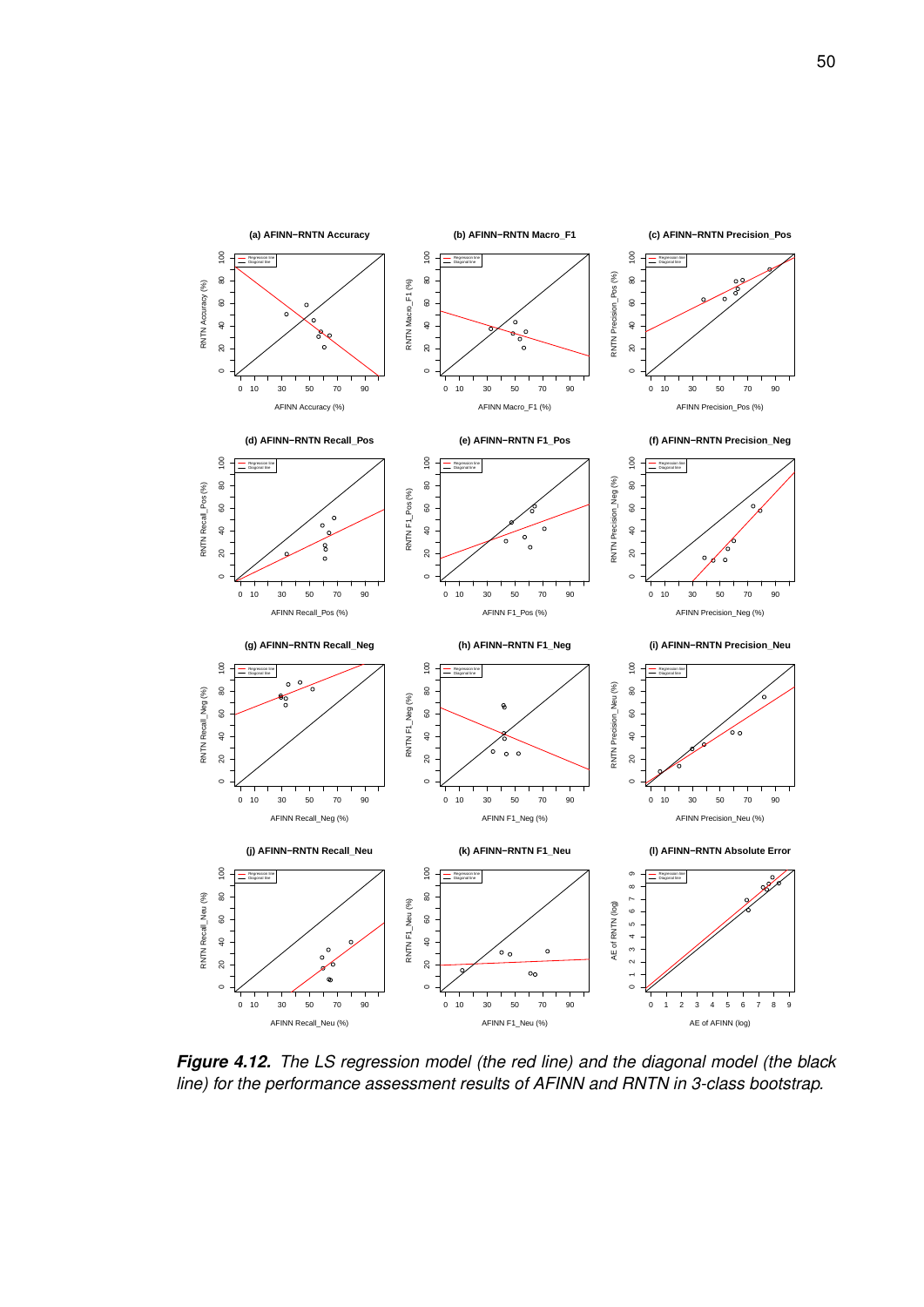rejected for (f) AFINN-RNTN Precision Neg in Figure [4.12;](#page-60-0)  $H_0$  can be rejected for (g) AFINN-RNTN Recall\_Neg in Figure [4.12;](#page-60-0)  $H_0$  cannot be rejected for (h) AFINN-RNTN F1\_Neg in Figure [4.12;](#page-60-0)  $H_0$  cannot be rejected for (i) AFINN-RNTN Precision\_Neu in Figure [4.12;](#page-60-0)  $H_0$  can be rejected for (j) AFINN-RNTN Recall\_Neu in Figure 4.12;  $H_0$  can be rejected for (k) AFINN-RNTN F1\_Neu in Figure [4.12;](#page-60-0)  $H_0$  cannot be rejected for (I) AFINN-RNTN Absolute Error in Figure [4.12.](#page-60-0)

#### **4.2.2 Cross validation**

Table [4.26](#page-61-0) shows the fundamental errors and their corresponding standard errors for AFINN, and Table [4.27](#page-61-1) presents the fundamental errors and their corresponding standard errors for RNTN.

<span id="page-61-0"></span>*Table 4.26. The fundamental errors of 3-class cross-validation with seven datasets for sentiment analysis, classifier* = *AFINN.*

| <b>Metrics</b> | Comments NYT     | Comments TED    | Comments YTB     | Myspace          | Tweets RND I   | Tweets RND III | Tweets Semeval   |
|----------------|------------------|-----------------|------------------|------------------|----------------|----------------|------------------|
| TPR (%)        | $14.3 \pm 0.42$  | $24.4 + 1.75$   | $28.04 + 0.99$   | $41.71 + 1.5$    | $18.78 + 0.7$  | $11.9 + 0.34$  | $22.69 \pm 0.84$ |
| TNR (%)        | $15.14 \pm 0.3$  | $14.76 + 1.59$  | $7.6 + 0.48$     | $4.1 + 0.7$      | $7.95 + 0.43$  | $6.59 + 0.27$  | $5.91 + 0.22$    |
| TNeR $(%)$     | $3.7 \pm 0.25$   | $8.45 + 1.17$   | $17.21 + 0.49$   | $12.19 + 0.53$   | $29.62 + 0.63$ | $45.85 + 0.83$ | $31.87 \pm 0.9$  |
| FPR $(\%)$     | $8.54 + 0.44$    | $15.24 + 1.09$  | $14.34 + 0.69$   | $6.86 + 0.6$     | $16.49 + 0.59$ | $19.68 + 0.75$ | $14.43 \pm 0.57$ |
| FNR (%)        | $4.07 + 0.22$    | $4.64 + 0.52$   | $5.07 + 0.36$    | $6.19 + 0.84$    | $6.38 + 0.39$  | $5.77 + 0.38$  | $7.36 + 0.46$    |
| FNeR $(%)$     | $54.26 \pm 0.56$ | $32.5 \pm 1.11$ | $27.74 \pm 0.74$ | $28.95 \pm 1.04$ | $20.78 + 0.59$ | $10.21 + 0.44$ | $17.73 \pm 0.56$ |

<span id="page-61-1"></span>*Table 4.27. The fundamental errors of 3-class cross-validation with seven datasets for sentiment analysis, classifier* = *RNTN.*

| <b>Metrics</b> | Comments NYT     | Comments TED     | Comments YTB     | Myspace        | Tweets RND I    | Tweets RND III | Tweets Semeval  |
|----------------|------------------|------------------|------------------|----------------|-----------------|----------------|-----------------|
| TPR $(\%)$     | $8.98 \pm 0.37$  | $19.22 \pm 0.85$ | $23.07 + 0.53$   | $19.19 + 1.17$ | $7.42 + 0.62$   | $7.54 + 0.71$  | $6.64 \pm 0.39$ |
| TNR (%)        | $40.91 \pm 0.57$ | $34.08 + 1.22$   | $15.37 + 1.02$   | $9.62 + 0.69$  | $19.23 + 1.22$  | $10.77 + 0.64$ | $12.07 + 0.83$  |
| TNeR $(%)$     | $1.79 \pm 0.25$  | $2.12 + 0.74$    | $8.14 + 0.6$     | $6.84 + 0.73$  | $4.03 + 0.39$   | $13.39 + 0.51$ | $3.54 + 0.28$   |
| FPR $(\%)$     | $3.25 + 0.24$    | $6.02 + 0.55$    | $5.12 + 0.29$    | $2.18 + 0.42$  | $3.9 + 0.25$    | $4.18 + 0.19$  | $2.56 + 0.29$   |
| FNR (%)        | $27.95 + 0.73$   | $22.99 + 1.43$   | $32.93 + 0.75$   | $47.54 + 0.84$ | $60.91 + 0.89$  | $59.55 + 0.86$ | $70.85 + 1.09$  |
| $FNeR$ $(\%)$  | $17.12 \pm 0.56$ | $15.57 \pm 0.99$ | $15.37 \pm 0.51$ | $14.64 + 1.26$ | $4.51 \pm 0.45$ | $4.58 + 0.28$  | $4.33 \pm 0.26$ |

Figure [4.13](#page-62-0) and Figure [4.14](#page-63-0) exhibit the LS regression model and the diagonal model for the standard errors and absolute values of fundamental errors of AFINN and RNTN, respectively.

Table [4.28](#page-64-0) provides the hypothesis testing results for Figure [4.13](#page-62-0) and Table [4.29](#page-64-1) shows the hypothesis testing results for Figure [4.14.](#page-63-0)

Considering the p-value (Comparison) in Table [4.28,](#page-64-0) we can conclude that:  $H_0$  cannot be rejected for (a) AFINN-RNTN SE of TPR in Figure [4.13;](#page-62-0)  $H_0$  cannot be rejected for (b) AFINN-RNTN SE of TNR in Figure [4.13;](#page-62-0)  $H_0$  cannot be rejected for (c) AFINN-RNTN SE of TNeR in Figure [4.13;](#page-62-0)  $H_0$  can be rejected for (d) AFINN-RNTN SE of FPR in Figure [4.13;](#page-62-0)  $H_0$  can be rejected for (e) AFINN-RNTN SE of FNR in Figure [4.13;](#page-62-0)  $H_0$  cannot be rejected for (f) AFINN-RNTN SE of FNeR in Figure [4.13.](#page-62-0)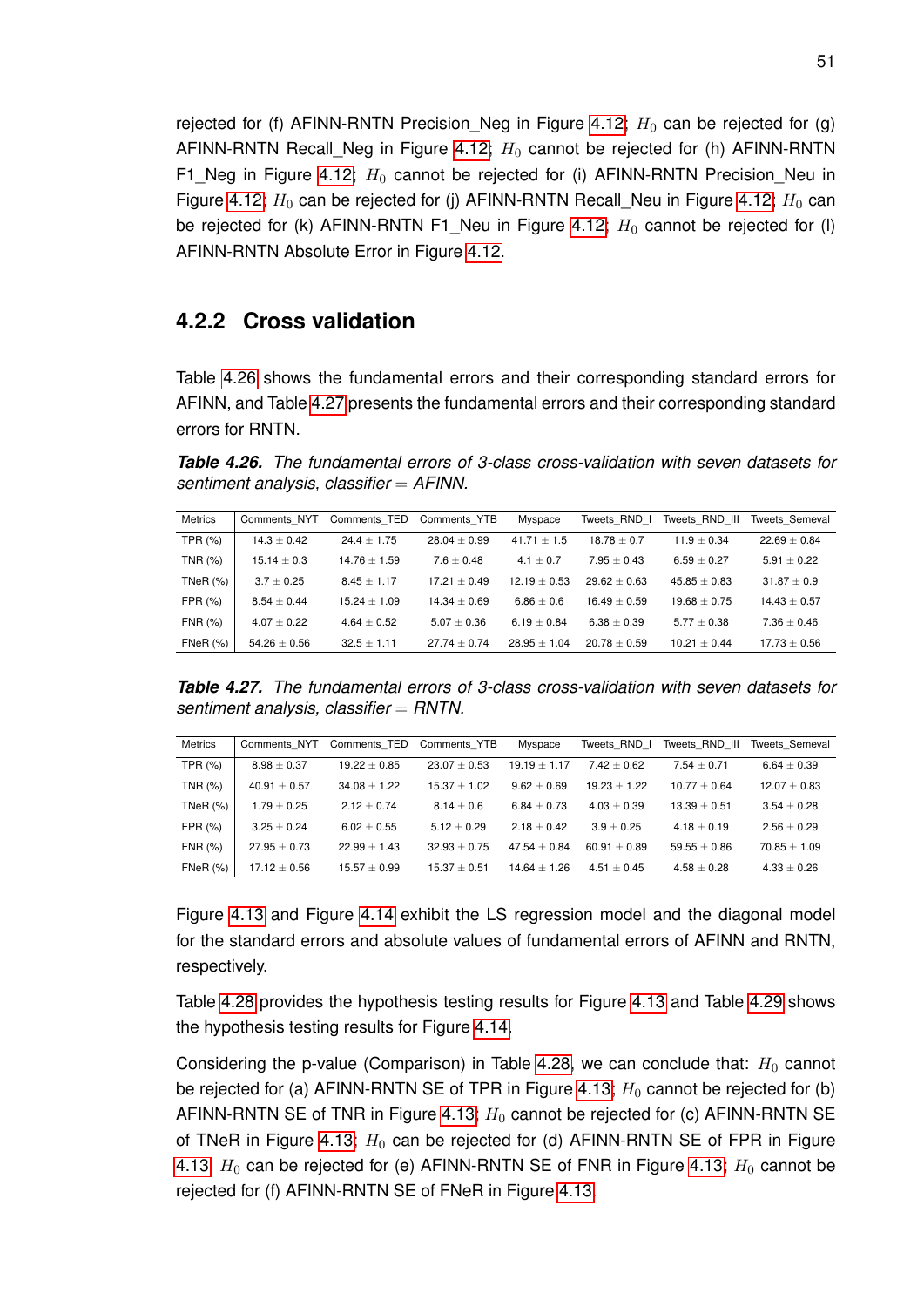<span id="page-62-0"></span>

*Figure 4.13. The LS regression model (the red line) and the diagonal model (the black line) for the standard errors of fundamental errors of AFINN and RNTN in 3-class crossvalidation.*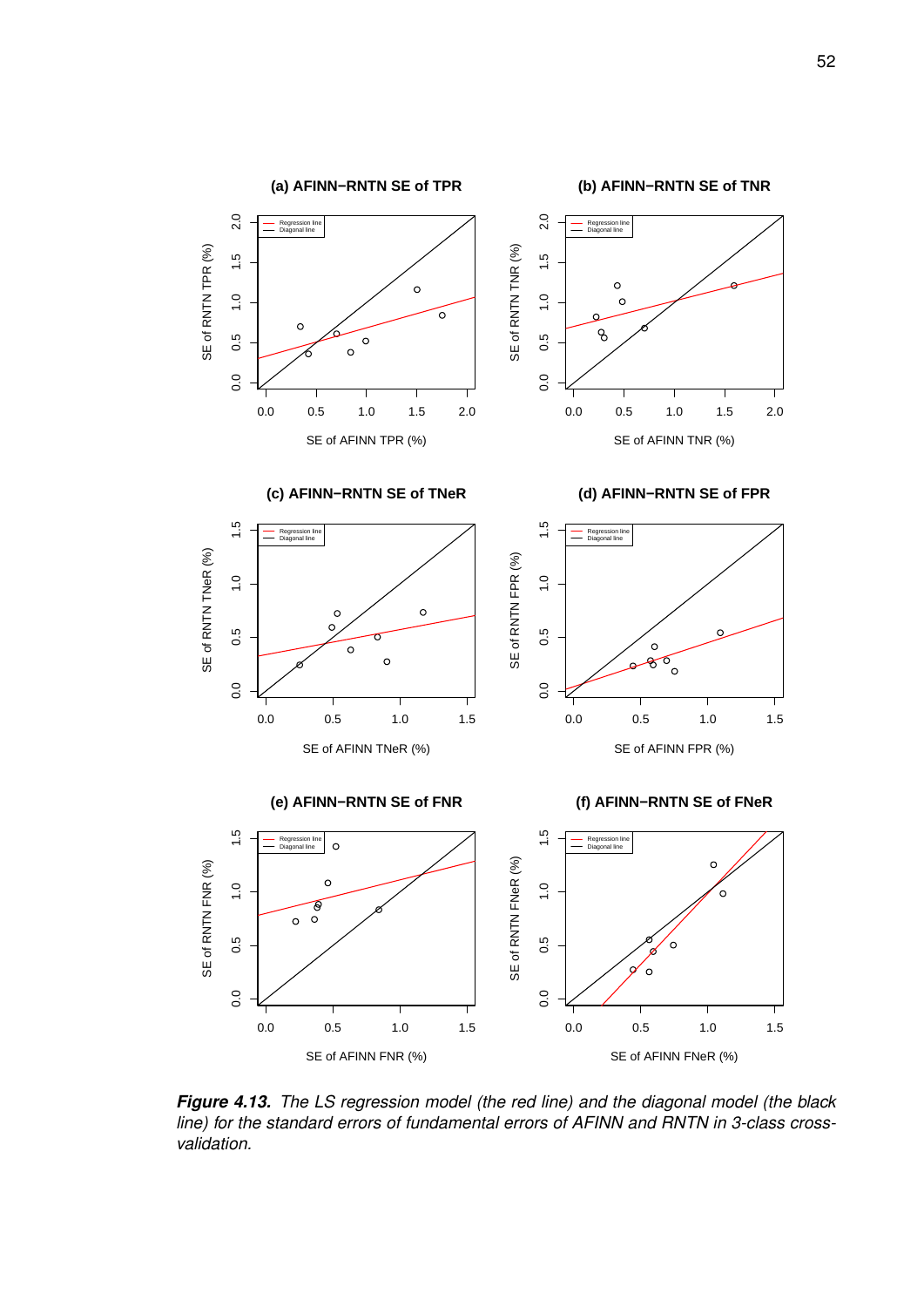<span id="page-63-0"></span>

*Figure 4.14. The LS regression model (the red line) and the diagonal model (the black line) for the fundamental errors of AFINN and RNTN in 3-class cross-validation.*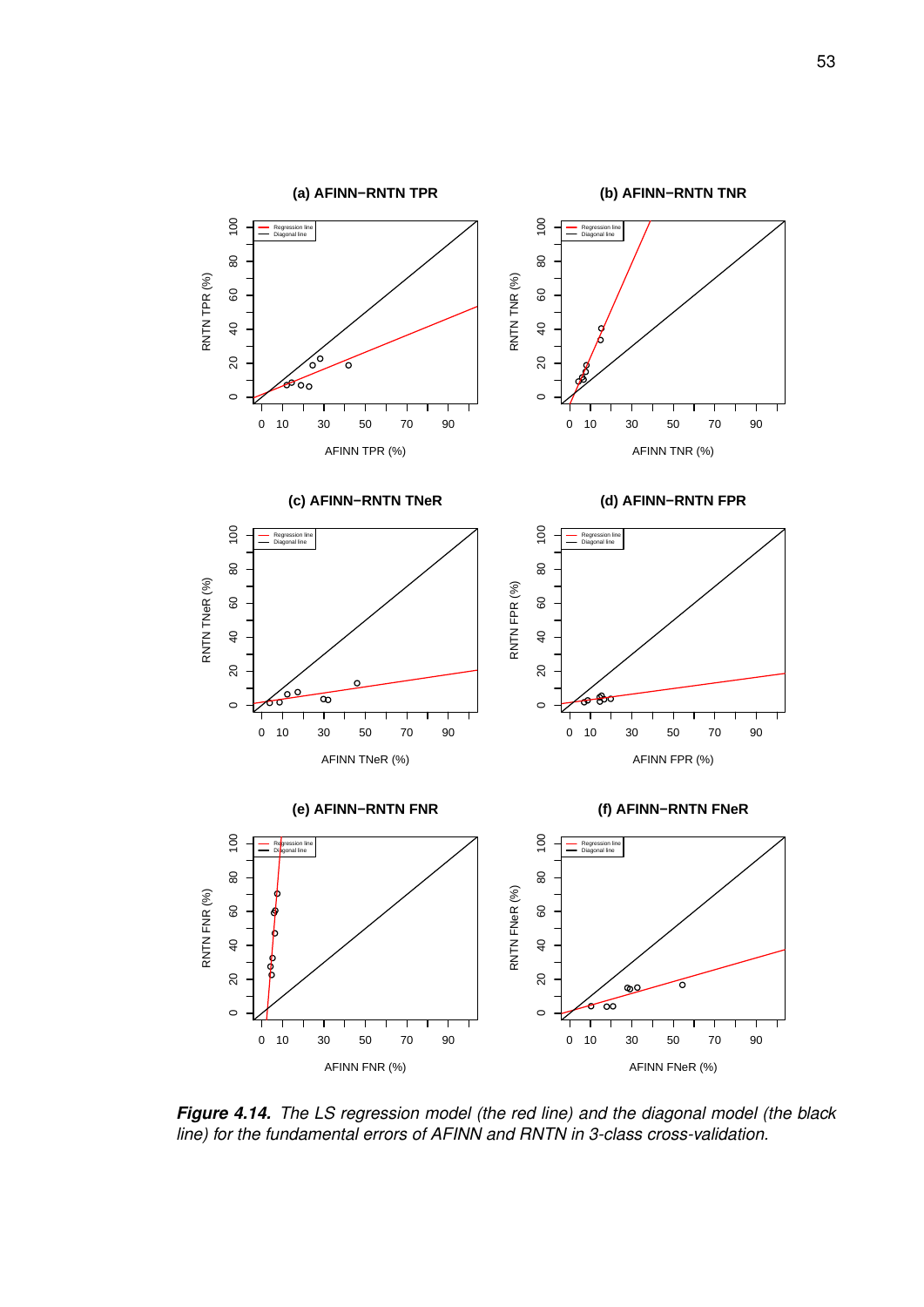<span id="page-64-0"></span>

| <b>Metrics</b> | Intercept<br>(%) | p-value<br>(Intercept) | Slope<br>(% ) | p-value<br>(Slope) | $R^2$  | p-value<br>(Comparison) |
|----------------|------------------|------------------------|---------------|--------------------|--------|-------------------------|
| SE_TPR         | 0.3325           | 0.1371                 | 0.3536        | 0.1041             | 0.4404 | 0.2377                  |
| SE_TNR         | 0.7033           | 0.0057                 | 0.3175        | 0.1926             | 0.3119 | 0.14                    |
| <b>SE TNeR</b> | 0.3396           | 0.1587                 | 0.2338        | 0.4366             | 0.125  | 0.1625                  |
| SE FPR         | 0.041            | 0.7782                 | 0.4108        | 0.0904             | 0.4673 | 0.0029                  |
| SE FNR         | 0.8              | 0.0302                 | 0.3124        | 0.593              | 0.0611 | $4e-04$                 |
| <b>SE FNeR</b> | $-0.3375$        | 0.1442                 | 1.3239        | 0.0036             | 0.8413 | 0.5332                  |

*Table 4.28. The hypothesis testing results for Figure [4.13.](#page-62-0)*

*Table 4.29. The hypothesis testing results for Figure [4.14.](#page-63-0)*

<span id="page-64-1"></span>

| <b>Metrics</b> | Intercept  | p-value     | Slope   | p-value | $R^2$  | p-value      |
|----------------|------------|-------------|---------|---------|--------|--------------|
|                | (%)        | (Intercept) | (%)     | (Slope) |        | (Comparison) |
| <b>TPR</b>     | 1.6246     | 0.7817      | 0.4986  | 0.0759  | 0.4994 | 0.0424       |
| TNR            | $-4.3526$  | 0.1444      | 2.7803  | 1e-04   | 0.9585 | 0.0481       |
| <b>TNeR</b>    | 1.8324     | 0.4679      | 0.1815  | 0.1049  | 0.4389 | 0.0336       |
| <b>FPR</b>     | 1.6326     | 0.3656      | 0.1651  | 0.2107  | 0.2918 | 0.0011       |
| <b>FNR</b>     | $-39.2039$ | 0.0619      | 15.1253 | 0.0032  | 0.8491 | 7e-04        |
| <b>FNeR</b>    | 1.2958     | 0.7193      | 0.3489  | 0.0265  | 0.6593 | 0.02         |

Considering the p-value (Comparison) in Table [4.29,](#page-64-1) we can conclude that:  $H_0$  can be rejected for (a) AFINN-RNTN TPR in Figure [4.14;](#page-63-0)  $H_0$  can be rejected for (b) AFINN-RNTN TNR in Figure [4.14;](#page-63-0)  $H_0$  can be rejected for (c) AFINN-RNTN TNeR in Figure 4.14;  $H_0$  can be rejected for (d) AFINN-RNTN FPR in Figure [4.14;](#page-63-0)  $H_0$  can be rejected for (e) AFINN-RNTN FNR in Figure [4.14;](#page-63-0)  $H_0$  can be rejected for (f) AFINN-RNTN FNeR in Figure [4.14.](#page-63-0)

Table [4.30](#page-66-0) and Table [4.31](#page-66-1) indicate the performance assessment results for AFINN and RNTN, respectively.

Figure [4.15](#page-65-0) shows the LS regression model and the diagonal model for the standard errors of performance assessment results, and Table [4.32](#page-67-0) provides the hypothesis testing results for Figure [4.15.](#page-65-0) Figure [4.16](#page-68-0) exhibits the same models for the absolute values of performance assessment results, and Table [4.33](#page-67-1) provides the hypothesis testing results for Figure [4.16.](#page-68-0)

Considering the p-value (Comparison) in Table [4.32,](#page-67-0) these conclusions can be obtained:  $H_0$  cannot be rejected for (a) AFINN-RNTN SE of Accuracy in Figure [4.15;](#page-65-0)  $H_0$  cannot be rejected for (b) AFINN-RNTN SE of Macro $F1$  in Figure [4.15;](#page-65-0)  $H_0$  cannot be rejected for (c) AFINN-RNTN SE of Precision\_Pos in Figure [4.15;](#page-65-0)  $H_0$  cannot be rejected for (d) AFINN-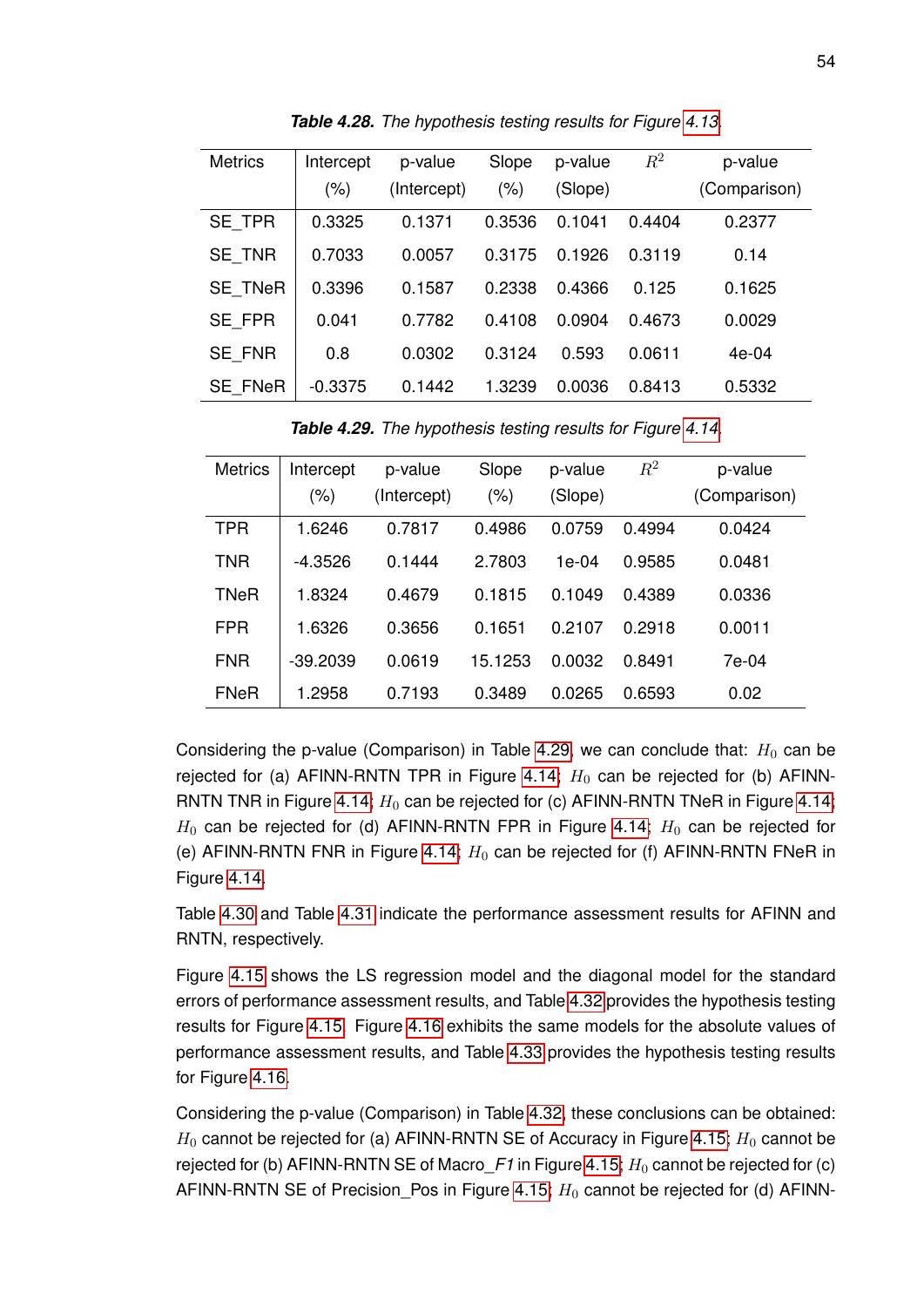<span id="page-65-0"></span>

*Figure 4.15. The LS regression model (the red line) and the diagonal model (the black line) for the standard errors of performance assessment results of AFINN and RNTN in 3-class cross-validation.*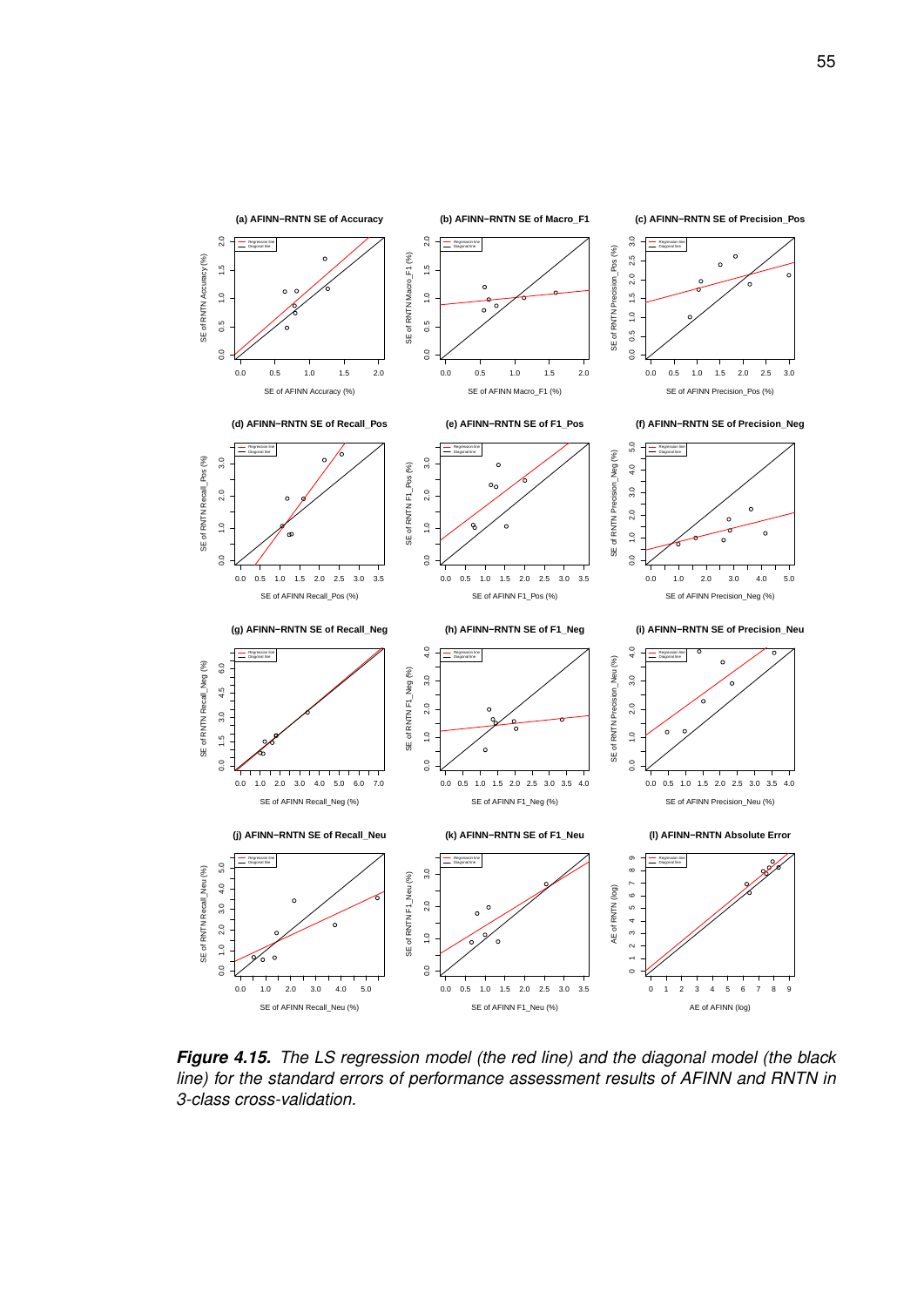<span id="page-66-0"></span>*Table 4.30. The performance assessment results of 3-class cross-validation with seven datasets for sentiment analysis, classifier* = *AFINN.*

| <b>Metrics</b>    | Comments NYT     | Comments TED     | Comments YTB     | Myspace          | Tweets RND I     | Tweets RND III   | Tweets Semeval   |
|-------------------|------------------|------------------|------------------|------------------|------------------|------------------|------------------|
| Accuracy (%)      | $34.56 \pm 0.67$ | $44.92 \pm 1.22$ | $54.01 \pm 0.64$ | $58.21 \pm 1.26$ | $55.17 \pm 0.78$ | 64.1 $\pm$ 0.79  | $60.02 \pm 0.81$ |
| Precision Pos (%) | $62.63 \pm 2.14$ | $58.05 \pm 2.99$ | $68.58 \pm 0.84$ | $85.86 \pm 1.03$ | $52.49 \pm 1.5$  | $40.44 \pm 1.08$ | $60.09 \pm 1.83$ |
| Recall Pos (%)    | $35.04 \pm 1.23$ | $65.26 \pm 2.56$ | $60.81 \pm 1.05$ | $60.31 \pm 1.59$ | $59.17 \pm 1.18$ | $65.07 \pm 2.12$ | $61.35 \pm 1.29$ |
| $F1$ Pos $(\%)$   | $44.91 \pm 1.53$ | $60.8 \pm 2$     | 64.4 $\pm$ 0.73  | $70.77 \pm 1.27$ | $55.51 \pm 1.14$ | $49.82 \pm 1.33$ | $60.42 \pm 0.69$ |
| Precision Neg (%) | $80.66 \pm 0.98$ | $74.04 \pm 3.61$ | $59.76 \pm 2.81$ | $41.77 \pm 4.13$ | $54.3 \pm 2.85$  | $48.54 \pm 2.62$ | $42.92 \pm 1.61$ |
| Recall Neg (%)    | $29.88 \pm 0.99$ | $27.22 \pm 1.8$  | $34.28 \pm 1.22$ | $37.65 \pm 3.39$ | $34.25 \pm 1.14$ | $47.32 \pm 1.79$ | $40.55 \pm 1.6$  |
| F1 Neg $(\%)$     | $43.54 \pm 1.14$ | $39.38 \pm 1.97$ | $43.26 \pm 1.25$ | $39.12 \pm 3.36$ | $41.7 \pm 1.36$  | $47.75 \pm 2.03$ | $41.59 \pm 1.44$ |
| Precision Neu (%) | $6.76 \pm 0.46$  | $17.84 \pm 3.56$ | $38.05 \pm 1.51$ | $30.25 \pm 2.07$ | $57.33 \pm 1.39$ | $80.78 \pm 0.97$ | $64.24 \pm 2.34$ |
| Recall Neu (%)    | $81.28 \pm 2.13$ | $59.05 \pm 5.44$ | $58.29 \pm 1.43$ | $63.04 \pm 3.75$ | $62.69 \pm 1.35$ | $66.99 \pm 0.52$ | $64.67 \pm 0.88$ |
| F1 Neu (%)        | $12.46 \pm 0.79$ | $24.96 \pm 4.09$ | $45.8 \pm 1.08$  | $40.71 \pm 2.54$ | $59.76 \pm 0.99$ | $73.23 \pm 0.65$ | $64.25 \pm 1.32$ |
| Macro $F1$ (%)    | $33.64 \pm 0.55$ | $41.71 \pm 1.44$ | $51.15 \pm 0.56$ | $50.2 \pm 1.59$  | $52.32 \pm 0.73$ | $56.93 \pm 1.13$ | $55.42 \pm 0.62$ |
| Absolute Error    | 4012             | 603              | 1807             | 504              | 2167             | 1466             | 2717             |

<span id="page-66-1"></span>*Table 4.31. The performance assessment results of 3-class cross-validation with seven datasets for sentiment analysis, classifier* = *RNTN.*

| <b>Metrics</b>    | Comments NYT     | Comments TED     | Comments YTB     | Myspace          | Tweets RND I     | Tweets RND III   | Tweets Semeval   |
|-------------------|------------------|------------------|------------------|------------------|------------------|------------------|------------------|
| Accuracy (%)      | $51.68 \pm 0.49$ | $55.42 \pm 1.71$ | $46.57 \pm 1.13$ | $35.65 \pm 1.18$ | $30.68 \pm 0.88$ | $31.69 \pm 0.75$ | $22.26 \pm 1.14$ |
| Precision Pos (%) | $73.46 \pm 1.89$ | $76.11 \pm 2.13$ | $81.8 \pm 1.02$  | $90.33 \pm 1.75$ | $64.78 \pm 2.41$ | $63.44 \pm 1.97$ | $72.35 \pm 2.63$ |
| Recall Pos (%)    | $21.14 \pm 0.81$ | $52.49 \pm 3.3$  | $47.16 \pm 1.08$ | $28.57 \pm 1.92$ | $23.54 \pm 1.93$ | $38.29 \pm 3.12$ | $18.23 \pm 0.83$ |
| $F1$ Pos $(\%)$   | $32.76 \pm 1.07$ | 61.49 $\pm$ 2.49 | $59.77 \pm 1.03$ | $42.99 \pm 2.29$ | $34.29 \pm 2.35$ | $47.43 \pm 2.97$ | $28.98 \pm 1.11$ |
| Precision Neg (%) | $59.44 \pm 0.74$ | $59.81 \pm 2.29$ | $31.68 \pm 1.84$ | $16.84 \pm 1.22$ | $23.92 \pm 1.35$ | $15.32 \pm 0.92$ | $14.57 \pm 1.02$ |
| Recall Neg (%)    | $77.5 \pm 0.83$  | $70.38 \pm 1.91$ | $67.86 \pm 1.53$ | $76.16 \pm 3.34$ | $85.96 \pm 0.78$ | $83.01 \pm 1.89$ | $87.68 \pm 1.46$ |
| $F1$ Neg $(\%)$   | $67.24 \pm 0.58$ | $64.38 \pm 1.59$ | $43.05 \pm 2.01$ | $27.35 \pm 1.65$ | $37.25 \pm 1.66$ | $25.77 \pm 1.33$ | $24.88 \pm 1.53$ |
| Precision Neu (%) | $9.45 \pm 1.21$  | $11.85 \pm 4.01$ | $34.48 \pm 2.3$  | $32.44 \pm 3.68$ | $47.28 \pm 4.06$ | $74.55 \pm 1.24$ | $44.92 \pm 2.93$ |
| Recall Neu (%)    | $37.09 \pm 3.45$ | $10.84 \pm 3.58$ | $28.48 \pm 1.88$ | $34.34 \pm 2.27$ | $8.67 \pm 0.68$  | $19.85 \pm 0.7$  | $7.16 \pm 0.58$  |
| F1 Neu (%)        | $14.99 \pm 1.8$  | 0                | $31.12 \pm 1.99$ | $32.72 \pm 2.71$ | $14.61 \pm 1.14$ | $31.29 \pm 0.91$ | $12.31 \pm 0.93$ |
| Macro $F1$ (%)    | $38.33 \pm 0.8$  | $\Omega$         | $44.64 \pm 1.21$ | $34.35 \pm 1.11$ | $28.72 \pm 0.88$ | $34.83 \pm 1.02$ | $22.05 \pm 0.99$ |
| Absolute Error    | 3982             | 528              | 2428             | 1063             | 3915             | 2948             | 6398             |

RNTN SE of Recall Pos in Figure [4.15;](#page-65-0)  $H_0$  cannot be rejected for (e) AFINN-RNTN SE of F1\_Pos in Figure [4.15;](#page-65-0)  $H_0$  can be rejected for (f) AFINN-RNTN SE of Precision\_Neg in Figure [4.15;](#page-65-0)  $H_0$  cannot be rejected for (g) AFINN-RNTN SE of Recall\_Neg in Figure [4.15;](#page-65-0)  $H_0$  cannot be rejected for (h) AFINN-RNTN SE of F1\_Neg in Figure [4.15;](#page-65-0)  $H_0$  can be rejected for (i) AFINN-RNTN SE of Precision Neu in Figure [4.15;](#page-65-0)  $H_0$  cannot be re-jected for (j) AFINN-RNTN SE of Recall Neu in Figure [4.15;](#page-65-0)  $H_0$  cannot be rejected for (k) AFINN-RNTN SE of F1 Neu in Figure [4.15;](#page-65-0)  $H_0$  cannot be rejected for (I) AFINN-RNTN SE of Absolute Error in Figure [4.15.](#page-65-0)

Considering the p-value (Comparison) in Table [4.33,](#page-67-1) these conclusions can be obtained:  $H_0$  can be rejected for (a) AFINN-RNTN Accuracy in Figure [4.16;](#page-68-0)  $H_0$  can be rejected for (b) AFINN-RNTN Macro $F$ 1 in Figure [4.16;](#page-68-0)  $H_0$  cannot be rejected for (c) AFINN-RNTN Precision\_Pos in Figure [4.16;](#page-68-0)  $H_0$  can be rejected for (d) AFINN-RNTN Recall\_Pos in Figure [4.16;](#page-68-0)  $H_0$  can be rejected for (e) AFINN-RNTN F1\_Pos in Figure 4.16;  $H_0$  can be rejected for (f) AFINN-RNTN Precision\_Neg in Figure [4.16;](#page-68-0)  $H_0$  can be rejected for (g) AFINN-RNTN Recall\_Neg in Figure [4.16;](#page-68-0)  $H_0$  cannot be rejected for (h) AFINN-RNTN F1\_Neg in Figure [4.16;](#page-68-0)  $H_0$  cannot be rejected for (i) AFINN-RNTN Precision\_Neu in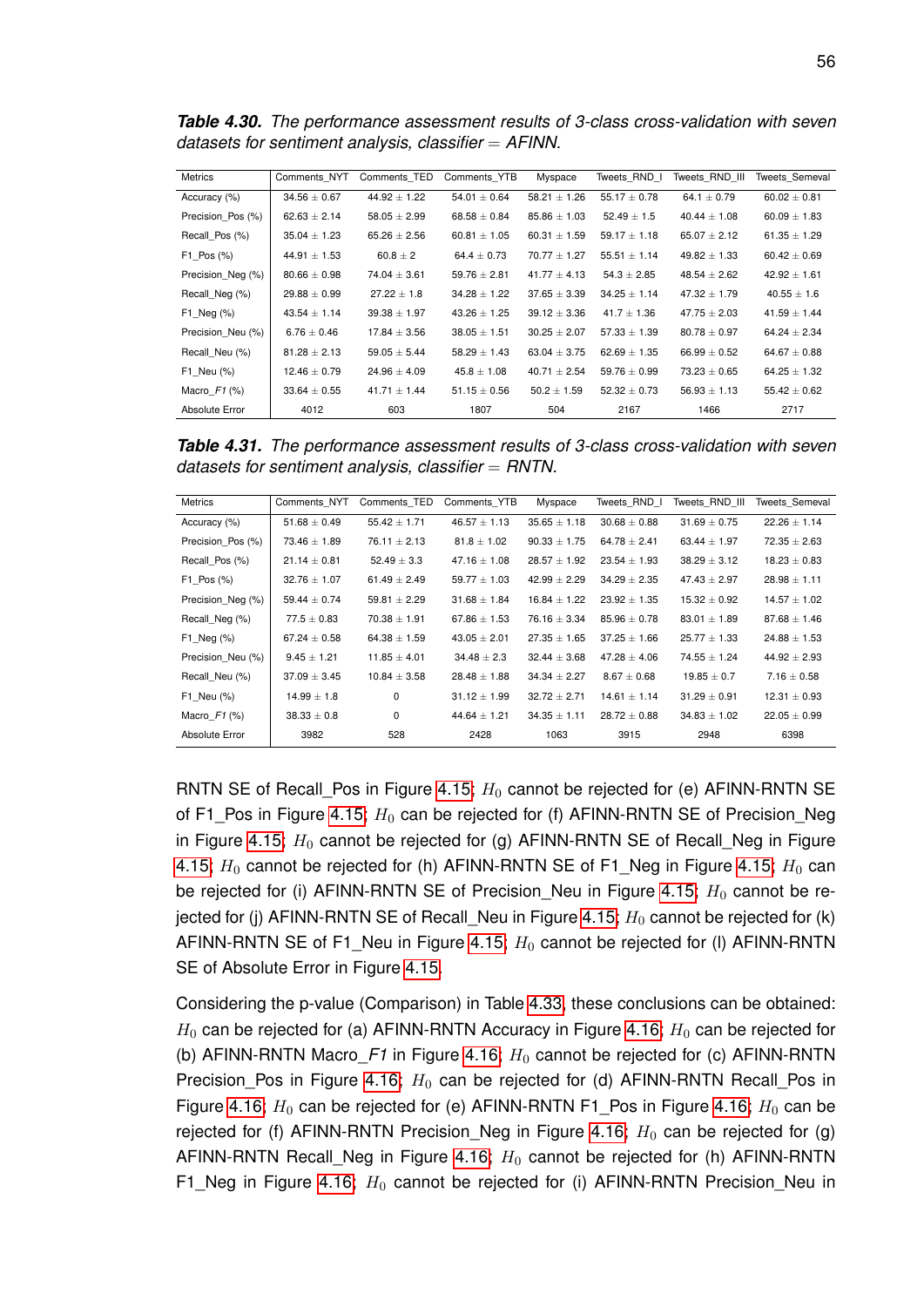<span id="page-67-0"></span>

| <b>Metrics</b>     | Intercept<br>$(\% )$ | p-value<br>(Intercept) | Slope<br>$(\% )$ | p-value<br>(Slope) | $R^2$  | p-value<br>(Comparison) |
|--------------------|----------------------|------------------------|------------------|--------------------|--------|-------------------------|
| <b>SE</b> Accuracy | 0.1006               | 0.8309                 | 1.0658           | 0.0816             | 0.4862 | 0.2791                  |
| SE Precision (Pos) | 1.4361               | 0.0294                 | 0.3284           | 0.2749             | 0.231  | 0.2938                  |
| SE_Recall (Pos)    | $-0.7499$            | 0.2658                 | 1.6551           | 0.0059             | 0.8077 | 0.5095                  |
| SE F1Pos           | 0.7543               | 0.4347                 | 0.9241           | 0.2309             | 0.271  | 0.0156                  |
| SE Precision (Neg) | 0.5239               | 0.3527                 | 0.307            | 0.1488             | 0.3678 | 0.0175                  |
| SE_Recall (Neg)    | $-0.0777$            | 0.7437                 | 1.0297           | $4e-04$            | 0.9356 | 0.9517                  |
| SE F1 (Neg)        | 1.2507               | 0.0497                 | 0.1271           | 0.6348             | 0.0486 | 0.3252                  |
| SE Precision (Neu) | 1.218                | 0.1577                 | 0.8865           | 0.0609             | 0.5372 | 0.0707                  |
| SE Recall (Neu)    | 0.6133               | 0.3249                 | 0.5708           | 0.0381             | 0.6102 | 0.6713                  |
| SE_F1 (Neu)        | 0.6551               | 0.2611                 | 0.753            | 0.1072             | 0.5173 | 0.6794                  |
| SE Macro F1        | 0.8994               | 0.0049                 | 0.1185           | 0.5217             | 0.1095 | 0.7067                  |
| Absolute Error     | 0.3968               | 0.8219                 | 1.0053           | 0.0069             | 0.7965 | 0.309                   |

*Table 4.32. The hypothesis testing results for Figure [4.15.](#page-65-0)*

*Table 4.33. The hypothesis testing results for Figure [4.16.](#page-68-0)*

<span id="page-67-1"></span>

| <b>Metrics</b>        | Intercept<br>$(\% )$ | p-value<br>(Intercept) | Slope<br>$(\% )$ | p-value<br>(Slope) | $R^2$  | p-value<br>(Comparison) |
|-----------------------|----------------------|------------------------|------------------|--------------------|--------|-------------------------|
| Accuracy              | 90.6004              | 0.0036                 | $-0.9711$        | 0.0311             | 0.6386 | 0.0229                  |
| Precision_Pos         | 35.5954              | 0.0014                 | 0.6379           | 9e-04              | 0.9098 | 0.0579                  |
| Recall Pos            | $-4.5178$            | 0.8832                 | 0.6414           | 0.2525             | 0.2506 | 3e-04                   |
| F1 Pos                | 13.2964              | 0.7291                 | 0.5278           | 0.4326             | 0.127  | 0.0043                  |
| Precision_Neg         | $-42.4655$           | 0.0033                 | 1.2907           | 2e-04              | 0.9467 | 0.0179                  |
| Recall_Neg            | 55.7439              | 0.0146                 | 0.6305           | 0.1918             | 0.3127 | 0                       |
| F1_Neg                | 90.3971              | 0.4633                 | $-1.157$         | 0.6844             | 0.0358 | 0.5988                  |
| Precision Neu         | 2.0542               | 0.6819                 | 0.8149           | $4e-04$            | 0.934  | 0.6643                  |
| Recall Neu            | $-29.3892$           | 0.5127                 | 0.7723           | 0.2794             | 0.2273 | 0                       |
| F1_Neu                | 20.0225              | 0.1677                 | 0.0571           | 0.8112             | 0.016  | 0.0305                  |
| Macro F1              | 52.2569              | 0.0721                 | $-0.3692$        | 0.435              | 0.1581 | 0.0027                  |
| <b>Absolute Error</b> | 0.3968               | 0.8219                 | 1.0053           | 0.0069             | 0.7965 | 0.309                   |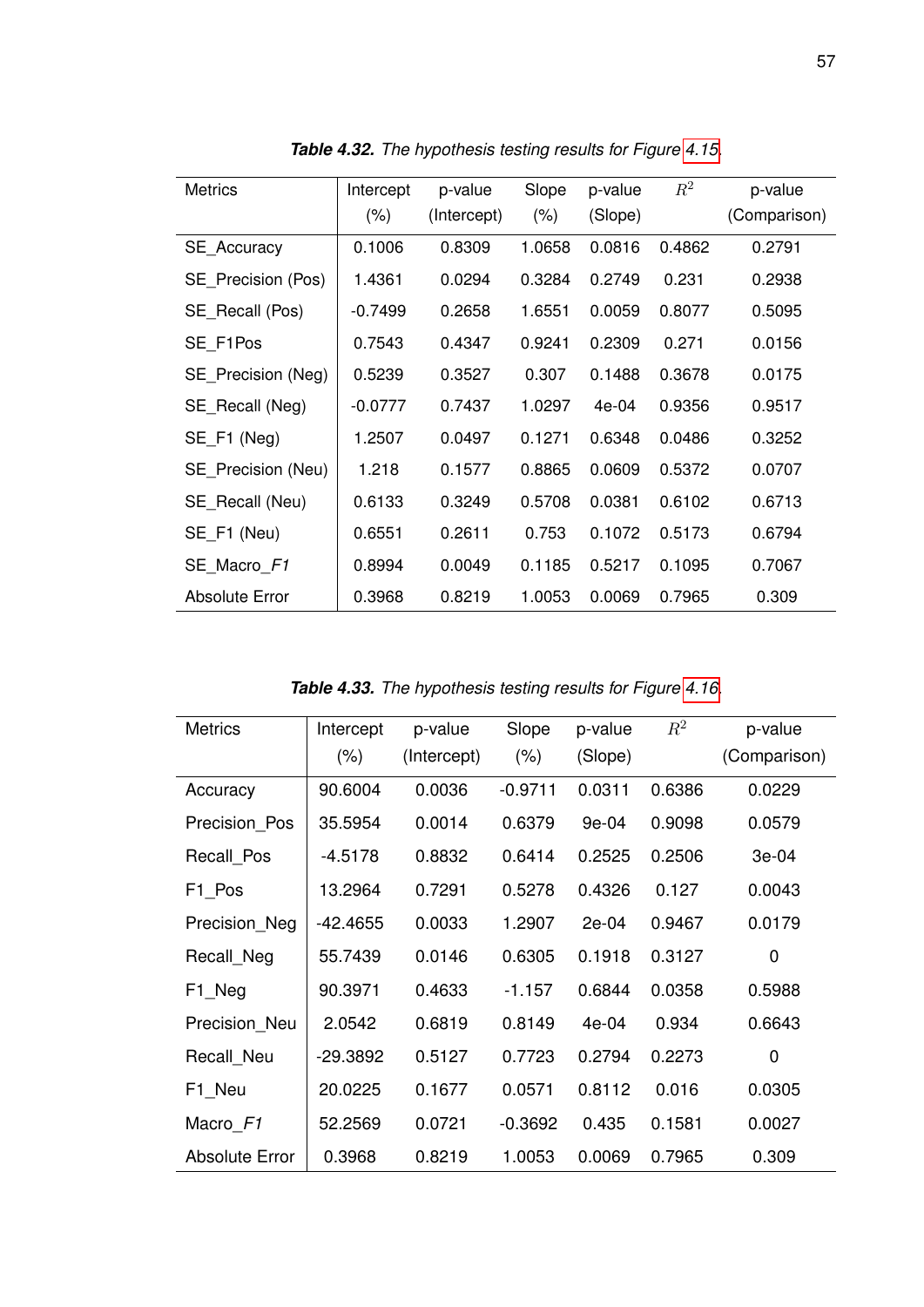<span id="page-68-0"></span>

*Figure 4.16. The LS regression model (the red line) and the diagonal model (the black line) for the performance assessment results of AFINN and RNTN in 3-class crossvalidation.*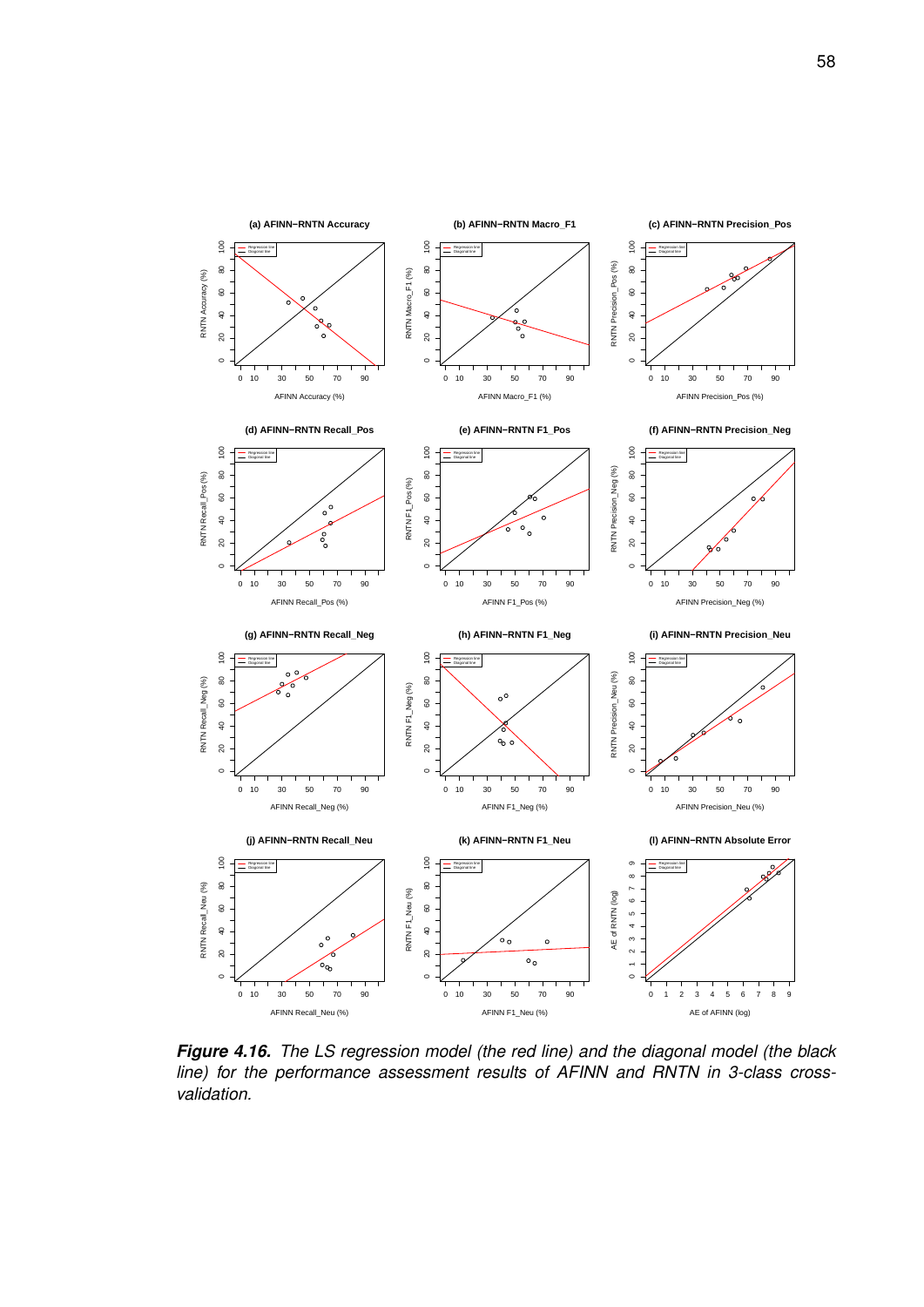Figure [4.16;](#page-68-0)  $H_0$  can be rejected for (j) AFINN-RNTN Recall Neu in Figure 4.16;  $H_0$  can be rejected for (k) AFINN-RNTN F1\_Neu in Figure [4.16;](#page-68-0)  $H_0$  cannot be rejected for (l) AFINN-RNTN Absolute Error in Figure [4.16.](#page-68-0)

# **4.3 Discussion**

We start the discussions of our experiments by comparing all previous results. Because bootstrap test and cross-validation test have almost the same results for both 2-class and 3-class comparisons, we focus on the analysis of the bootstrap test in this part.

Let's consider 2-class comparisons firstly. For the fundamental errors, AFINN does not have same performance with RNTN across all datasets considering both standard errors and absolute values. By analyzing the p-value (Comparison) in Table [4.4,](#page-41-2) we cannot reject  $H_0$  for the standard error of TPR, TNR, and FPR in Figure [4.1,](#page-42-0) but we can reject  $H_0$ for the standard error of FNR in Figure [4.1.](#page-42-0) However, based on the p-value (Comparison) in Table [4.5,](#page-42-1) we can reject  $H_0$  for the absolute value of TPR, TNR, FPR, and FNR in Figure [4.2.](#page-43-0) Therefore, whether considering both standard errors and absolute values or considering only absolute values of the fundamental errors, AFINN does not perform identically with RNTN for all datasets.

According to the p-value (Comparison) in Table [4.8,](#page-44-1) we cannot reject  $H_0$  for the standard error of Accuracy, Precision Pos, F1 Pos, Precision Neg, Recall Neg, F1 Neg, Macro $F1$ , and Absolute Error in Figure [4.3,](#page-45-0) but we can reject  $H_0$  for the standard er-ror of Recall Pos in Figure [4.3.](#page-45-0) By analyzing the p-value (Comparison) in Table [4.9,](#page-46-1) we cannot reject  $H_0$  for the absolute value of Macro<sub> $F$ 1</sub>, Precision Pos and Absolute Er-ror in Figure [4.4,](#page-46-0) but we can reject  $H_0$  for the absolute value of Accuracy, Recall Pos, F1\_Pos, Precision\_Neg, Recall\_Neg, and F1\_Neg in Figure [4.4.](#page-46-0) If we consider both standard errors and absolute values of the overall performance assessment results, we can conclude that AFINN does not perform identically with RNTN for all datasets on Accuracy, Recall Pos, F1 Pos, Precision Neg, Recall Neg, and F1 Neg; however, AFINN has identical performance with RNTN for all datasets on Macro F1, Precision Pos and Absolute Error. If only absolute values of the overall performance assessment results are taken into account, we can conclude that AFINN does not have same performance with RNTN for all datasets on Accuracy, Recall Pos, F1 Pos, Precision Neg, Recall Neg, and F1 Neg; however, AFINN has identical performance with RNTN for all datasets on Macro\_*F1*, Precision\_Pos and Absolute Error.

Next is the 3-class comparisons. In terms of the p-value (Comparison) in Table [4.20,](#page-55-0) we cannot reject  $H_0$  for the standard error of TPR, TNR, TNeR and FNeR in Figure [4.9,](#page-54-0) but we can reject  $H_0$  for the standard error of FPR and FNR in Figure [4.9.](#page-54-0) Based on the p-value (Comparison) in Table [4.21,](#page-55-1) we can reject  $H_0$  for the absolute value of TPR, TNR, TNeR, FPR, FNR and FNeR in Figure [4.10.](#page-56-0) Thus, AFINN does not have identical performance with RNTN across all datasets considering both standard errors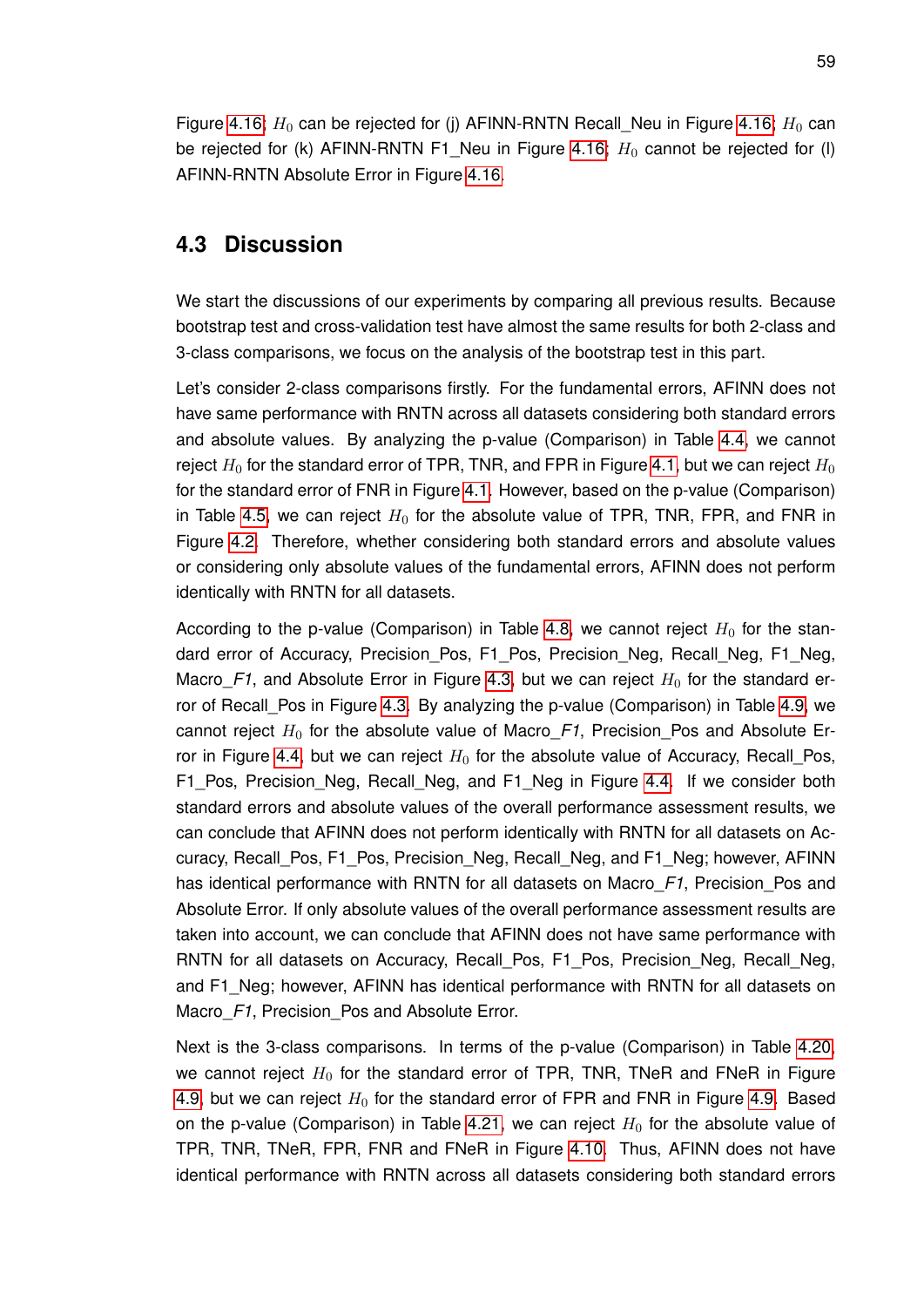and absolute values of the fundamental errors. If we do not consider standard errors of the fundamental errors, we can conclude that AFINN does not have same performance with RNTN for all datasets, either.

By analyzing the p-value (Comparison) in Table [4.24,](#page-59-0) we can reject  $H_0$  for the stan-dard error of Precision Neg and Precision Neu in Figure [4.11,](#page-57-0) but we cannot reject  $H_0$  for the standard error of Accuracy, Precision\_Pos, Recall\_Pos, F1\_Pos, Recall\_Neg, F1 Neg, Recall Neu, F1 Neu, Macro F1 and Absolute Error in Figure [4.11.](#page-57-0) Accord-ing to the p-value (Comparison) in Table [4.25,](#page-59-1) we can reject  $H_0$  for the absolute value of Accuracy, Recall\_Pos, F1\_Pos, Precision\_Neg, Recall\_Neg, Recall\_Neu, F1\_Neu and Macro F1 in Figure [4.12,](#page-60-0) but we cannot reject  $H_0$  for the absolute value of Precision Pos, F1 Neg, Precision Neu and Absolute Error in Figure [4.12.](#page-60-0) If we consider both standard errors and absolute values of the overall performance assessment results, we can conclude that AFINN does not perform identically with RNTN for all datasets on Accuracy, Recall\_Pos, F1\_Pos, Precision\_Neg, Recall\_Neg, Precision\_Neu, Recall\_Neu, F1\_Neu and Macro\_*F1*; however, AFINN has identical performance with RNTN for all datasets on Precision Pos, F1 Neg and Absolute Error. If only absolute values of the overall performance assessment results are taken into account, we can conclude that AFINN does not have same performance with RNTN for all datasets on Accuracy, Recall Pos, F1\_Pos, Precision\_Neg, Recall\_Neg, Recall\_Neu, F1\_Neu and Macro\_*F1*; however, AFINN has identical performance with RNTN for all datasets on Precision Pos, F1 Neg, Precision Neu and Absolute Error.

From the overall performance assessment results, we can easily note that AFINN and RNTN yield with large variations across the different datasets. By analyzing accuracy and Macro-*F1* in Table [4.6](#page-43-1) and Table [4.7,](#page-44-0) AFINN obtains better performance in Comments\_YTB, Myspace, Tweets\_RND\_I, Tweets\_RND\_III, and Tweets \_Semeval; RNTN acquires better performance in Comments\_NYT and Comment\_TED. It statistically states that no single method (AFINN or RNTN) can always achieve the best prediction performance across all datasets in terms of accuracy and Macro-*F1*. And the same situation also exists in 3-class comparisons.

The seven datasets can be divided into two specific contexts: Social Networks (Myspace, Tweets RND I, Tweets RND III, and Tweets Semeval) and Comments (Comments NYT, Comment TED, and Comments YTB). AFINN performs much better in the context of Social Network than RNTN. One possible reason is the difference in average number of phrases of the dataset. By observing Table [3.2,](#page-37-0) the data of Social Network and Comments YTB have higher average number of phrases than Comments NYT and Comments\_TED. Another possible reason can be that there are more complicated topics and opinions in the context of comments, such as science and culture. However, people express more straightforward opinions on economy, products and politics in the context of Social Network. In our comparisons, AFINN also performs better in Comments\_YTB, which more or less indicates that AFINN has wider application contexts than RNTN.

In 3-class comparisons, F1\_Neu and Macro\_*F1* scores are 0 in Table [4.23](#page-58-1) and Table [4.31.](#page-66-1)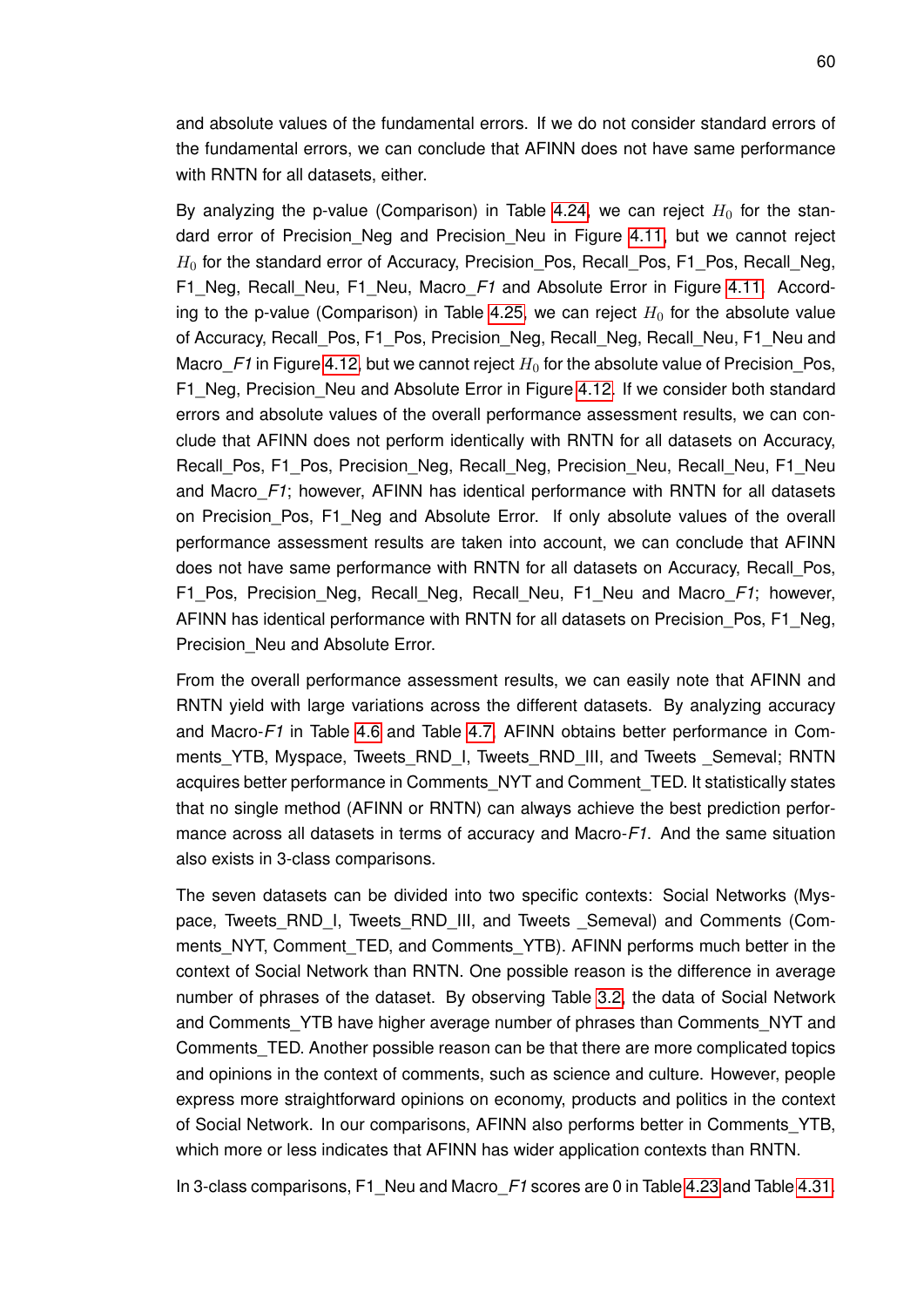However, F1\_Neu and Macro\_*F1* scores exist in Table [4.22](#page-58-0) and Table [4.30.](#page-66-0) Moreover, this situation does not occur in 2-class comparisons. It states that RNTN is more biased towards classes which contain more messages, given neutral class is quite smaller compared to positive and negative classes. Therefore, AFINN could have more predication effectiveness on skewed classes.

Dependent on the above analysis, we can note RNTN is more specialized and AFINN is more generic in sentence-level sentiment analysis. For example, AFINN can achieve 44.92% accuracy for Comments\_TED and 60.02% accuracy for Tweets\_Semeval in Table [4.30;](#page-66-0) RNTN can achieve 55.42% accuracy for Comments\_TED and 22.26% accuracy for Tweets\_Semeval in Table [4.31.](#page-66-1) Even RNTN performs better than AFINN for Comments\_TED, the difference is only 10.5%. However, the accuracy of AFINN is 37.76% higher than that of RNTN for Tweets\_Semeval.

Another important metric is the computation time. Because AFINN belongs to the lexiconbased methods, the training time is quite short and can be omitted. However, RNTN is basically a deep learning approach, thus, it needs  $3 - 5$  hours to train a proper model. In addition, AFINN only needs about 0.05s to predict one novel sentence, while RNTN takes approximately 0.25s.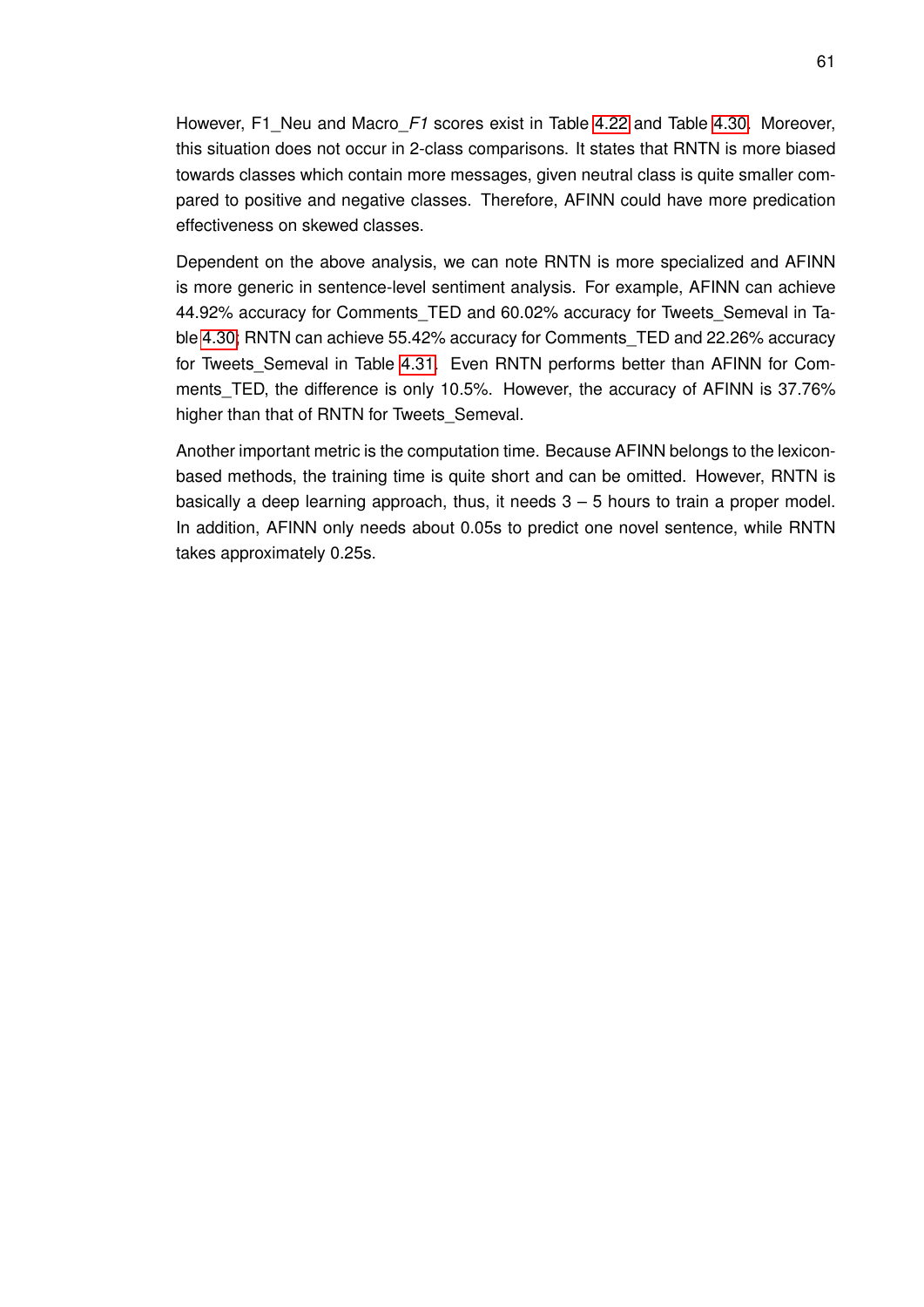## **5 CONCLUSION**

Various sentiment analysis methods have been adopted to analyze moods of unstructured sentences in online networks, including lexicon-based and machine-learning methods. To obtain better performance, many natural language processing techniques are widely used in sentiment analysis, such as tokenization, filtering, lemmatization, stemming, linguistic processing, and etc.

In this thesis, we have compared two different sentiment analysis techniques: one simple lexicon-based method namely AFINN and one more complicated machine-learning method namely RNTN. We present a thorough comparison between AFINN and RNTN using seven labeled datasets that cover different types of data sources. Our effort quantifies the prediction performance of AFINN and RNTN across all datasets. To obtain more robust conclusions, we use bootstrap and cross validation to assess their performance, respectively.

In 2-class and 3-class comparisons, AFINN and RNTN do not have identical performance across all datasets whether considering both standard errors and absolute values or considering only absolute values of the fundamental errors. In 2-class comparisons, if considering both standard errors and absolute values of the overall performance assessment results, AFINN does not perform identically with RNTN for all datasets on Accuracy, Recall Pos, F1 Pos, Precision Neg, Recall Neg, and F1 Neg; however, AFINN has identical performance with RNTN for all datasets on Macro\_*F1*, Precision\_Pos and Absolute Error. If only absolute values of the overall performance assessment results are taken into account in 2-class comparisons, AFINN does not have same performance with RNTN for all datasets on Accuracy, Recall Pos, F1 Pos, Precision Neg, Recall Neg, and F1 Neg; however, AFINN has identical performance with RNTN for all datasets on Macro\_*F1*, Precision\_Pos and Absolute Error. In 3-class comparisons, if we consider both standard errors and absolute values of the overall performance assessment results, AFINN does not perform identically with RNTN for all datasets on Accuracy, Recall\_Pos, F1\_Pos, Precision\_Neg, Recall\_Neg, Precision\_Neu, Recall\_Neu, F1\_Neu and Macro\_*F1*; however, AFINN has identical performance with RNTN for all datasets on Precision\_Pos, F1\_Neg and Absolute Error. If only absolute values of the overall performance assessment results are taken into account in 3-class comparisons, AFINN does not have same performance with RNTN for all datasets on Accuracy, Recall\_Pos, F1\_Pos, Precision\_Neg, Recall\_Neg, Recall\_Neu, F1\_Neu and Macro\_*F1*; however, AFINN has identical performance with RNTN for all datasets on Precision Pos, F1 Neg, Precision Neu and Abso-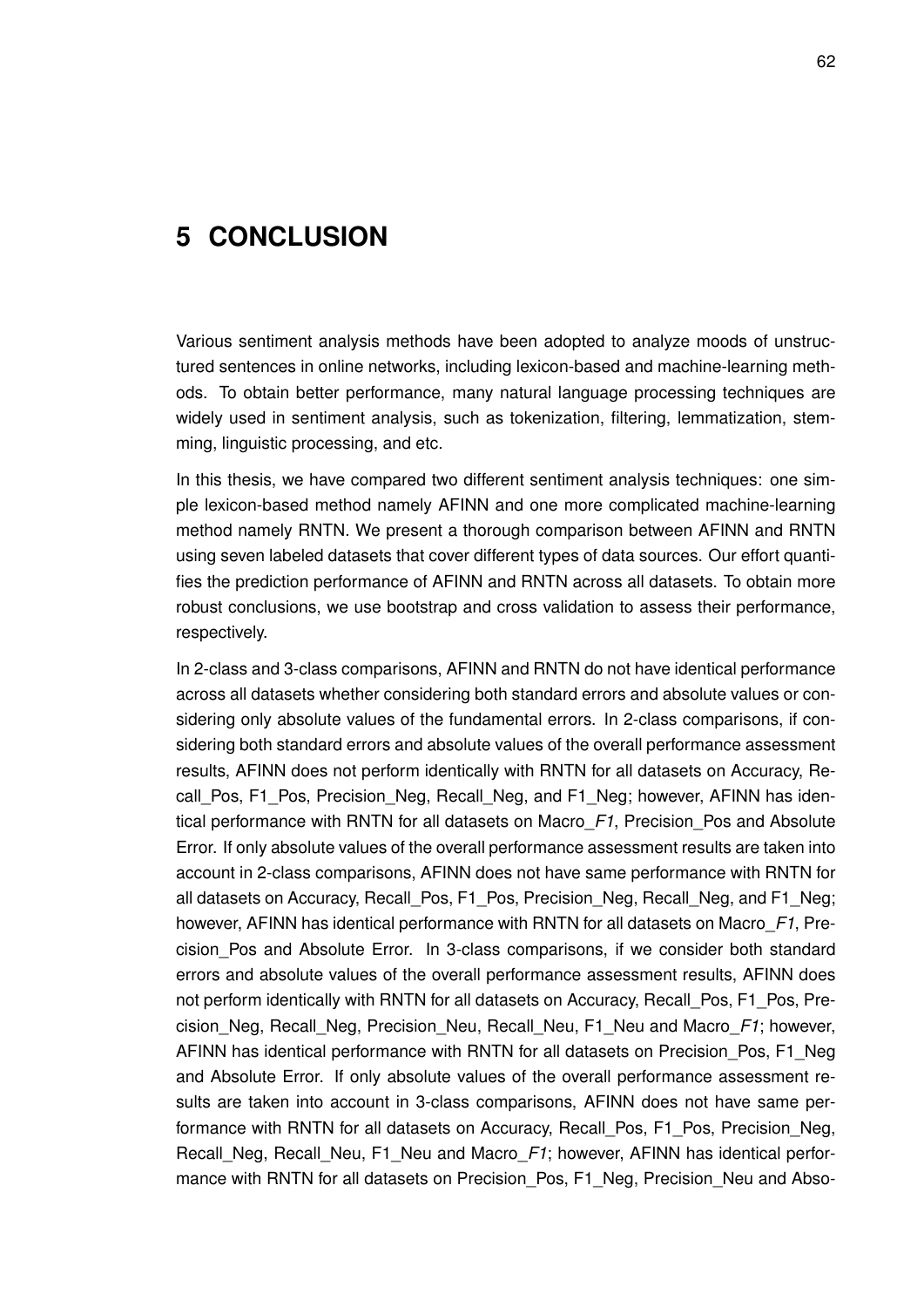## lute Error.

Furthermore, we highlight that the prediction performance of AFINN and RNTN varies considerably from one dataset to another. AFINN performs better on Comments\_YTB, Myspace, Tweets\_RND\_I, Tweets\_RND\_III, and Tweets \_Semeval, while RNTN obtains better performance on Comments TED and Comments NYT. This suggests that sentiment analysis methods cannot be used as "off-the-shelf" methods for novel datasets. More important, we state that the performance of AFINN and RNTN is different in specific contexts. RNTN has much worse performance in the context of Social Network; to some extent, AFINN has wider sentiment analysis contexts than RNTN. Therefore, it is important that researchers and companies carry out context analysis before applying a sentiment analysis method.

Among many findings, we also show that AFINN could have more prediction effectiveness on skewed classes while RNTN is more biased toward classes which contain more sentences. Additionally, RNTN takes much more computation time in sentiment prediction. For example, 3 – 5 hours are needed for RNTN to train a proper model and it takes about 5 times the average testing time of AFINN to predict single sentence. Our findings suggest that AFINN is more simple, more generic and takes less computation resources than RNTN in sentiment analysis.

The datasets we used in this thesis cover a wide range of sources with three classes (positive, negative and neutral), including the contexts of Social Network and Comments. Additionally, they are labeled by human or Amazon Mechanical Turk (AMT) with relative high level of agreement. Thus, the seven datasets can be built as a representative standard benchmark not only for sentiment analysis but also for other text mining tasks, such as text summarization, topic modelling and document clustering. To better understand the performance of methods in types of data, we can also extend the benchmark with datasets of another specific context – Reviews in the future.

In the future, we would focus on further improving our comparisons. We can extend our experiments with more evaluated metrics, such as the overall performance ranking and Friedman's Test which allows us to verify whether the methods present similar performance across different datasets. Moreover, we can explore whether the methods have biases toward the polarity. Since prediction performance varies considerably from one dataset to another, a more generic sentiment analysis method is needed. In our opinion, it is not necessary to use one complicated method to complete the specific task if a simple approach can also achieve the same performance. Recent efforts have provided many sentiment analysis methods which are widely used in their knowledge fields. In this thesis, we only carry out a comparison between AFINN and RNTN which are the typical representation of lexicon-based methods and machine-learning methods, respectively. However, we could continue to search for the simplest sentiment analysis technique but with the best performance.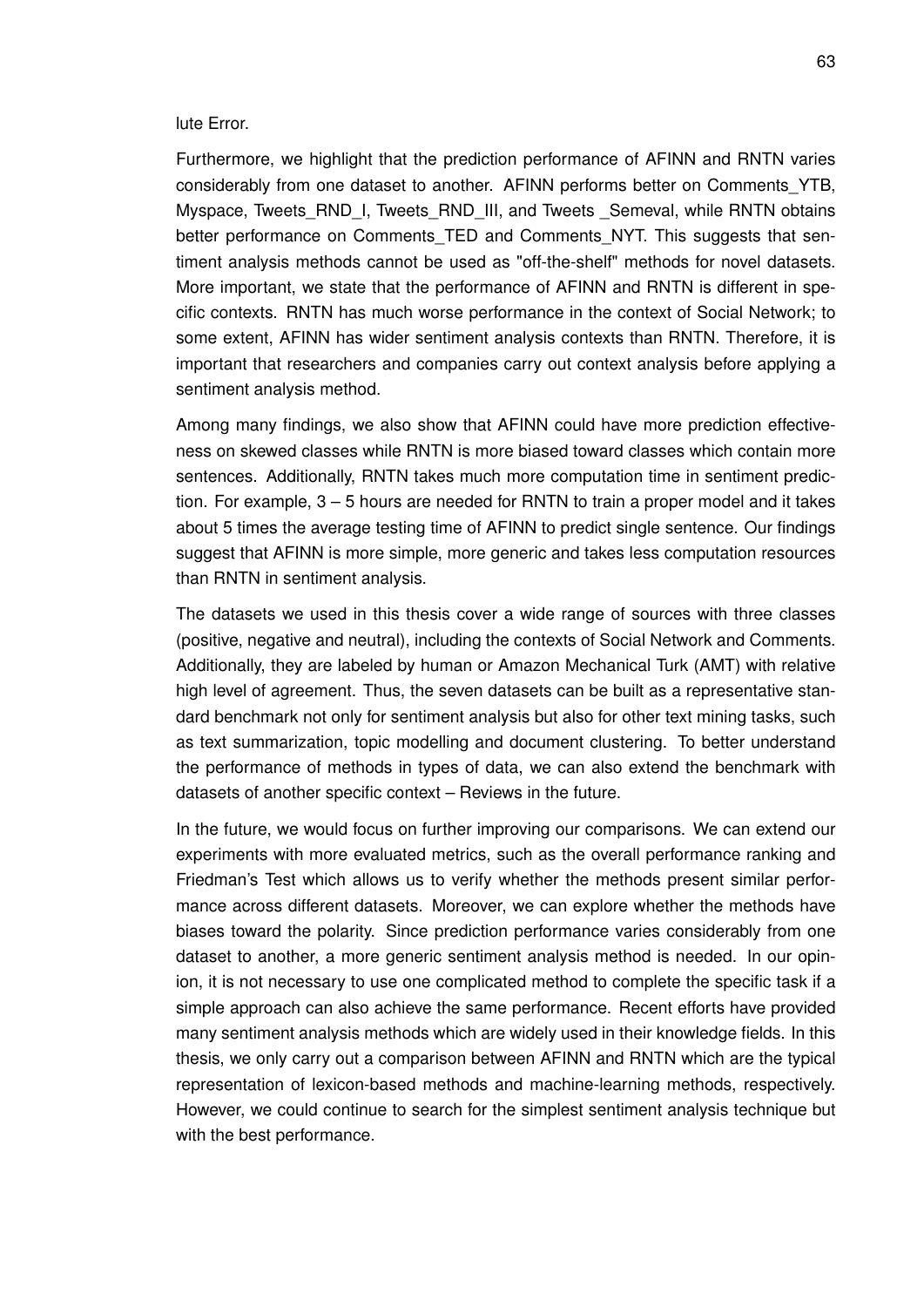## **REFERENCES**

- [1] E. Alpaydin. *Introduction to machine learning*. MIT press, 2009.
- [2] S. Arlot, A. Celisse, et al. A survey of cross-validation procedures for model selection. In: *Statistics surveys* 4 (2010), 40–79.
- [3] M. F. Azam, A. Musa, M. Dehmer, O. P. Yli-Harja, and F. Emmert-Streib. Global Genetics Research in Prostate Cancer: A Text Mining and Computational Network Theory Approach. In: *Frontiers in genetics* 10 (2019), 70.
- [4] P. Baldi, S. Brunak, and F. Bach. *Bioinformatics: the machine learning approach*. MIT press, 2001.
- [5] J. Bollen, H. Mao, and X. Zeng. Twitter mood predicts the stock market. In: *Journal of computational science* 2.1 (2011), 1–8.
- [6] M. M. Bradley and P. J. Lang. *Affective norms for English words (ANEW): Instruction manual and affective ratings*. Tech. rep. 1999.
- [7] E. Cambria, R. Speer, C. Havasi, and A. Hussain. Senticnet: A publicly available semantic resource for opinion mining. In: *2010 AAAI Fall Symposium Series*. 2010.
- [8] M.-S. Chen, J. Han, and P. S. Yu. Data mining: an overview from a database perspective. In: *IEEE Transactions on Knowledge and data Engineering* 8.6 (1996), 866–883.
- [9] G. G. Chowdhury. Natural language processing. In: *Annual review of information science and technology* 37.1 (2003), 51–89.
- [10] R. Collobert and J. Weston. A unified architecture for natural language processing: Deep neural networks with multitask learning. In: *Proceedings of the 25th international conference on Machine learning*. ACM. 2008, 160–167.
- [11] T. M. Cover, P. E. Hart, et al. Nearest neighbor pattern classification. In: *IEEE transactions on information theory* 13.1 (1967), 21–27.
- [12] P. S. Dodds and C. M. Danforth. Measuring the happiness of large-scale written expression: Songs, blogs, and presidents. In: *Journal of happiness studies* 11.4 (2010), 441–456.
- [13] B. Efron and R. J. Tibshirani. *An introduction to the bootstrap*. CRC press, 1994.
- [14] F. Emmert-Streib and M. Dehmer. Defining data science by a data-driven quantification of the community. In: *Machine Learning and Knowledge Extraction* 1.1 (2019), 235–251.
- [15] F. Emmert-Streib, S. Moutari, and M. Dehmer. A comprehensive survey of error measures for evaluating binary decision making in data science. In: *Wiley Interdisciplinary Reviews: Data Mining and Knowledge Discovery* (2019), e1303.
- [16] A. Esuli and F. Sebastiani. Sentiwordnet: A publicly available lexical resource for opinion mining. In: *LREC*. Vol. 6. 2006, 417–422.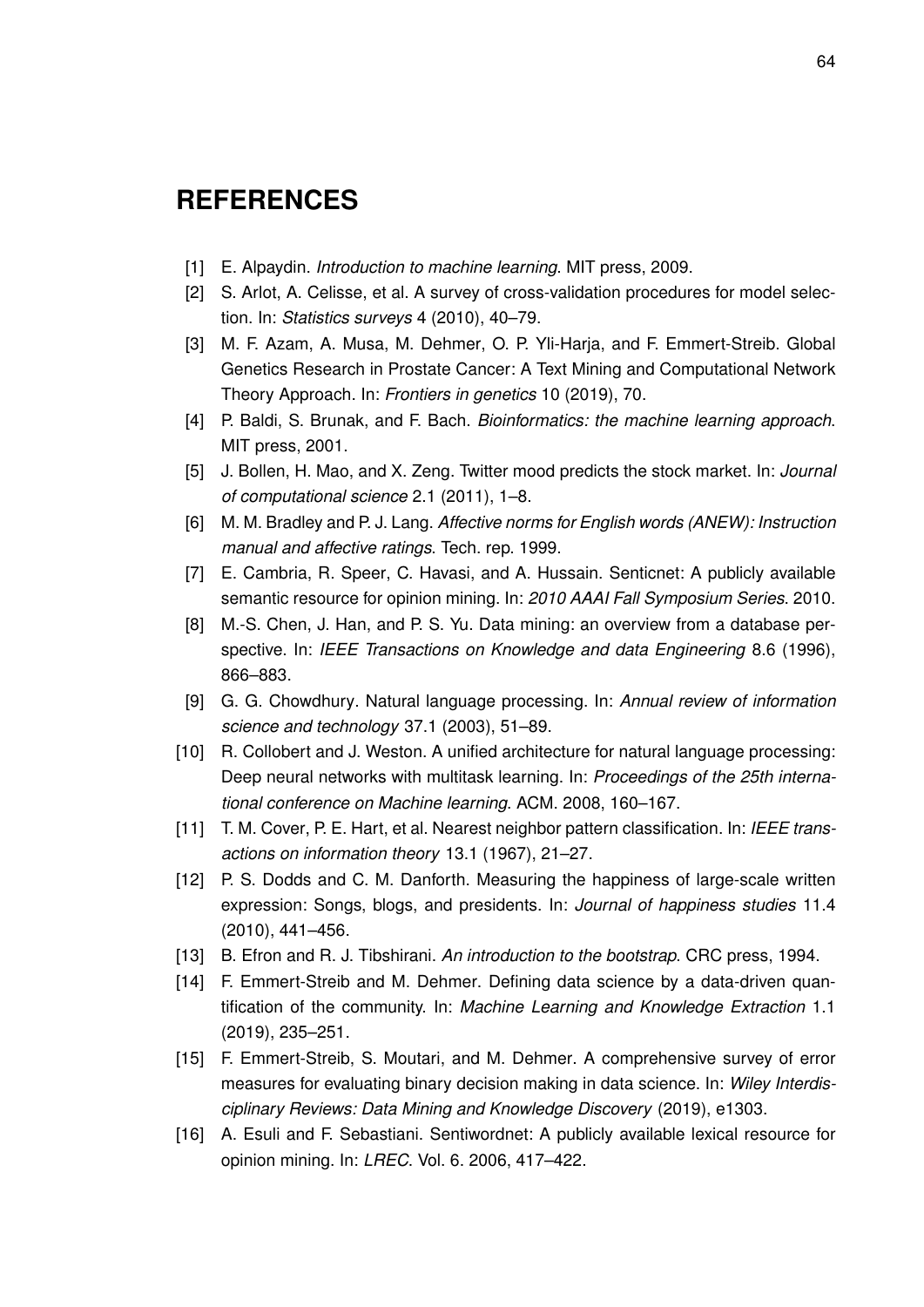- [17] W. Fan, L. Wallace, S. Rich, and Z. Zhang. Tapping the power of text mining. In: *Communications of the ACM* 49.9 (2006), 76–82.
- [18] S. Federici, S. Montemagni, and V. Pirrelli. Shallow parsing and text chunking: a view on underspecification in syntax. In: *Cognitive science research paper-university of Sussex CSRP* (1996), 35–44.
- [19] R. Feldman. Techniques and applications for sentiment analysis. In: *Communications of the ACM* 56.4 (2013), 82–89.
- [20] C. H. E. Gilbert. Vader: A parsimonious rule-based model for sentiment analysis of social media text. In: *Eighth International Conference on Weblogs and Social Media (ICWSM-14). Available at (20/04/16) http://comp. social. gatech. edu/papers/icwsm14. vader. hutto. pdf*. 2014.
- [21] A. Go, R. Bhayani, and L. Huang. Twitter sentiment classification using distant supervision. In: *CS224N Project Report, Stanford* 1.12 (2009).
- [22] P. Gonçalves, M. Araújo, F. Benevenuto, and M. Cha. Comparing and combining sentiment analysis methods. In: *Proceedings of the first ACM conference on Online social networks*. ACM. 2013, 27–38.
- [23] P. Gonçalves, F. Benevenuto, and M. Cha. Panas-t: A pychometric scale for measuring sentiments on twitter. In: *arXiv preprint arXiv:1308.1857* (2013).
- [24] V. Gupta, G. S. Lehal, et al. A survey of text mining techniques and applications. In: *Journal of emerging technologies in web intelligence* 1.1 (2009), 60–76.
- [25] D. J. Hand. Data Mining. In: *Encyclopedia of Environmetrics* 2 (2006).
- [26] M. Hearst. What is text mining. In: *SIMS, UC Berkeley* (2003).
- [27] A. Hotho, A. Nürnberger, and G. Paaß. A brief survey of text mining. In: *Ldv Forum*. Vol. 20. 1. 2005, 19–62.
- [28] M. Hu and B. Liu. Mining and summarizing customer reviews. In: *Proceedings of the tenth ACM SIGKDD international conference on Knowledge discovery and data mining*. ACM. 2004, 168–177.
- [29] A. G. Jivani et al. A comparative study of stemming algorithms. In: *Int. J. Comp. Tech. Appl* 2.6 (2011), 1930–1938.
- [30] K. S. Jones. Natural language processing: a historical review. In: *Current issues in computational linguistics: in honour of Don Walker*. Springer, 1994, 3–16.
- [31] A. Kao and S. R. Poteet. *Natural language processing and text mining*. Springer Science & Business Media, 2007.
- [32] D. Klein and C. D. Manning. Accurate unlexicalized parsing. In: *Proceedings of the 41st Annual Meeting on Association for Computational Linguistics-Volume 1*. Association for Computational Linguistics. 2003, 423–430.
- [33] J. R. Landis and G. G. Koch. The measurement of observer agreement for categorical data. In: *biometrics* (1977), 159–174.
- [34] Y. LeCun, Y. Bengio, and G. Hinton. Deep learning. In: *nature* 521.7553 (2015), 436.
- [35] R. Lichtig. *The history and development of text based natural language processing*. 2011. URL: [https : / / ethw . org / The \\_ History \\_ of \\_ Natural \\_ Language \\_](https://ethw.org/The_History_of_Natural_Language_Processing080207010024/http://www.808multimedia.com/winnt/kernel.htm)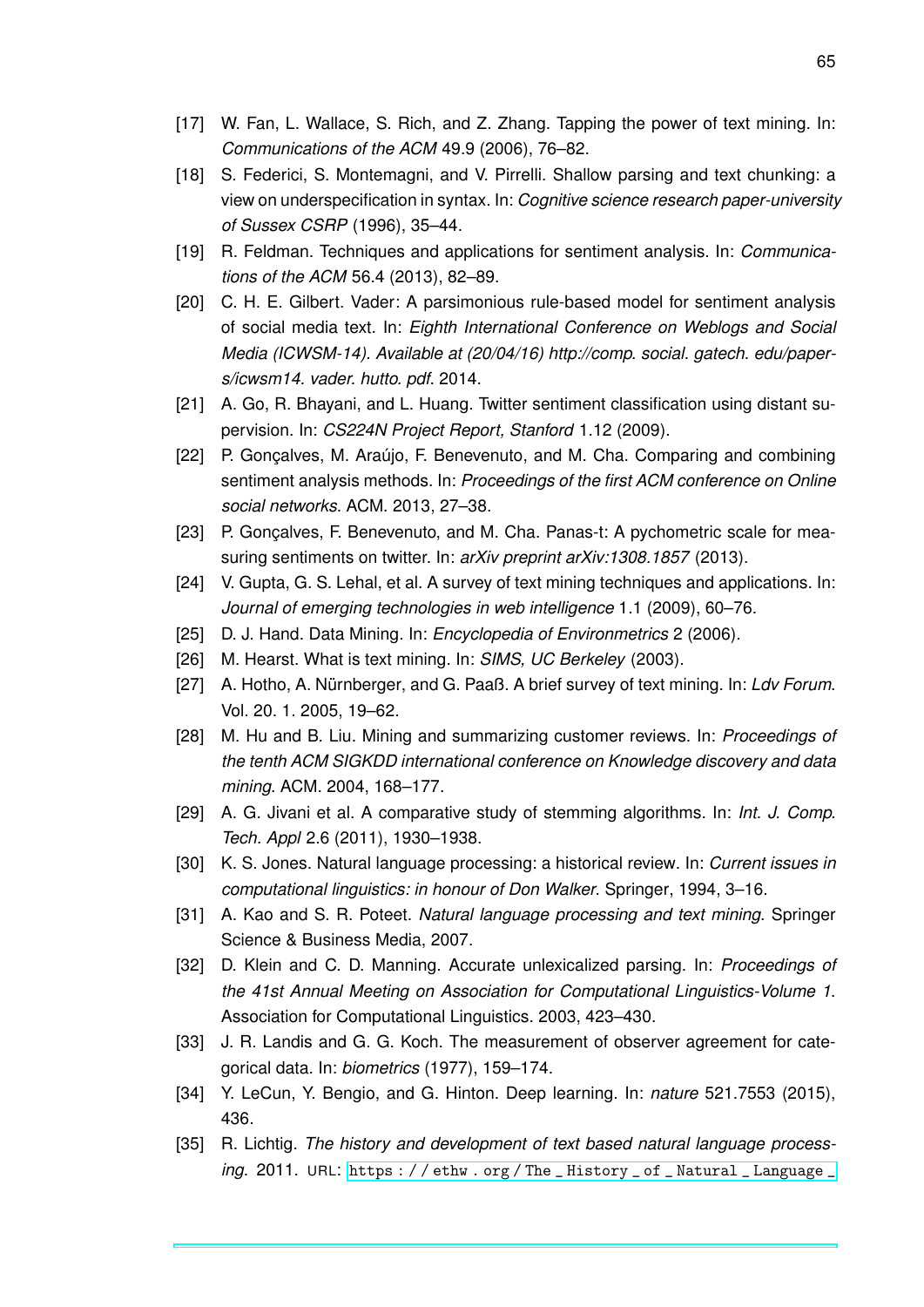[Processing080207010024/http://www.808multimedia.com/winnt/kernel.htm](https://ethw.org/The_History_of_Natural_Language_Processing080207010024/http://www.808multimedia.com/winnt/kernel.htm) (visited on 05/06/2019).

- [36] B. Liu and L. Zhang. A survey of opinion mining and sentiment analysis. In: *Mining text data*. Springer, 2012, 415–463.
- [37] J. B. Lovins. Development of a stemming algorithm. In: *Mech. Translat. & Comp. Linguistics* 11.1-2 (1968), 22–31.
- [38] C. D. Manning, C. D. Manning, and H. Schütze. *Foundations of statistical natural language processing*. MIT press, 1999.
- [39] P. Nakov, Z. Kozareva, A. Ritter, S. Rosenthal, V. Stoyanov, and T. Wilson. *SemEval-2013 Task 2: Sentiment Analysis in Twitter*. 2013.
- [40] S. Narr, M. Hulfenhaus, and S. Albayrak. Language-independent twitter sentiment analysis. In: *Knowledge discovery and machine learning (KDML), LWA* (2012), 12– 14.
- [41] R. Navigli. Word sense disambiguation: A survey. In: *ACM computing surveys (CSUR)* 41.2 (2009), 10.
- [42] F. Å. Nielsen. A new ANEW: Evaluation of a word list for sentiment analysis in microblogs. In: *arXiv preprint arXiv:1103.2903* (2011).
- [43] N. Oliveira, P. Cortez, and N. Areal. On the predictability of stock market behavior using stocktwits sentiment and posting volume. In: *Portuguese Conference on Artificial Intelligence*. Springer. 2013, 355–365.
- [44] C. E. Osgood, G. J. Suci, and P. H. Tannenbaum. *The measurement of meaning*. 47. University of Illinois press, 1957.
- [45] B. Pang and L. Lee. Seeing stars: Exploiting class relationships for sentiment categorization with respect to rating scales. In: *Proceedings of the 43rd annual meeting on association for computational linguistics*. Association for Computational Linguistics. 2005, 115–124.
- [46] B. Pang, L. Lee, and S. Vaithyanathan. Thumbs up?: sentiment classification using machine learning techniques. In: *Proceedings of the ACL-02 conference on Empirical methods in natural language processing-Volume 10*. Association for Computational Linguistics. 2002, 79–86.
- [47] B. Pang, L. Lee, et al. Opinion mining and sentiment analysis. In: *Foundations and Trends*( $\overline{R}$ ) *in Information Retrieval* 2.1–2 (2008), 1–135.
- [48] N. Pappas and A. Popescu-Belis. Sentiment analysis of user comments for oneclass collaborative filtering over ted talks. In: *Proceedings of the 36th international ACM SIGIR conference on Research and development in information retrieval*. ACM. 2013, 773–776.
- [49] J. Plisson, N. Lavrac, D. Mladenić, et al. A rule based approach to word lemmatization. In: (2004).
- [50] G. Qiu, B. Liu, J. Bu, and C. Chen. Expanding domain sentiment lexicon through double propagation. In: *IJCAI*. Vol. 9. 2009, 1199–1204.
- [51] J. R. Quinlan. Induction of decision trees. In: *Machine learning* 1.1 (1986), 81–106.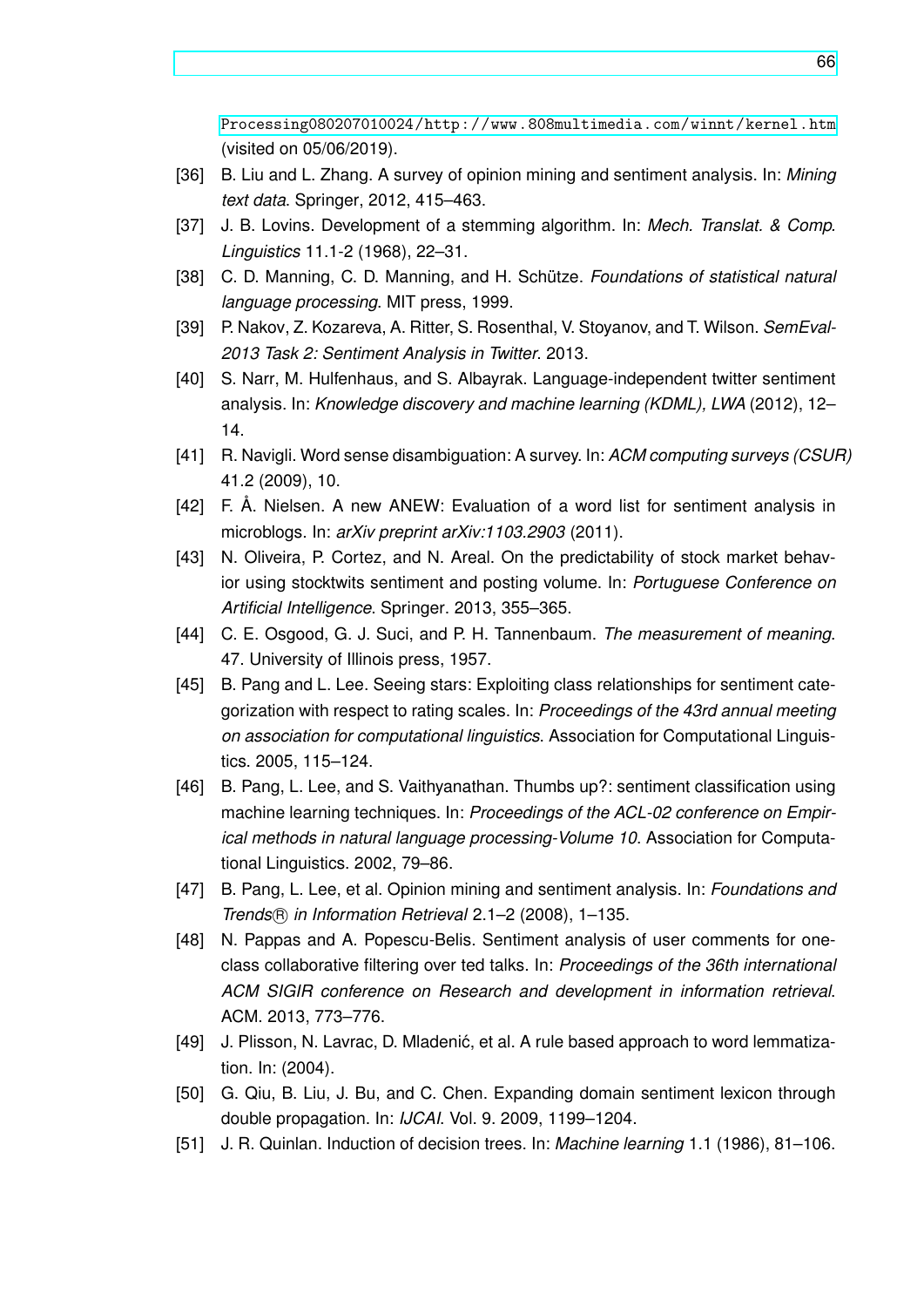- [52] A. Ratnaparkhi. Maximum entropy models for natural language ambiguity resolution. In: (1998).
- [53] F. N. Ribeiro, M. Araújo, P. Gonçalves, M. A. Gonçalves, and F. Benevenuto. Sentibencha benchmark comparison of state-of-the-practice sentiment analysis methods. In: *EPJ Data Science* 5.1 (2016), 23.
- [54] I. Rish et al. An empirical study of the naive Bayes classifier. In: *IJCAI 2001 workshop on empirical methods in artificial intelligence*. Vol. 3. 22. 2001, 41–46.
- [55] E. Rosten and T. Drummond. Machine learning for high-speed corner detection. In: *European conference on computer vision*. Springer. 2006, 430–443.
- [56] S. Ruder. *A Review of the Neural History of Natural Language Processing*. 2018. URL: [http://blog.aylien.com/a-review-of-the-recent-history-of-natural](http://blog.aylien.com/a-review-of-the-recent-history-of-natural-language-processing/)[language-processing/](http://blog.aylien.com/a-review-of-the-recent-history-of-natural-language-processing/) (visited on 05/06/2019).
- [57] H. Saif, M. Fernández, Y. He, and H. Alani. On stopwords, filtering and data sparsity for sentiment analysis of twitter. In: (2014).
- [58] P. Schachter and T. Shopen. Parts-of-speech systems. In: *Language typology and syntactic description* 1 (1985), 3–61.
- [59] B. Scholkopf and A. J. Smola. *Learning with kernels: support vector machines, regularization, optimization, and beyond*. MIT press, 2001.
- [60] J. Silge and D. Robinson. *Text mining with R: A tidy approach*. " O'Reilly Media, Inc.", 2017.
- [61] C. Silva and B. Ribeiro. The importance of stop word removal on recall values in text categorization. In: *Neural Networks, 2003. Proceedings of the International Joint Conference on*. Vol. 3. IEEE. 2003, 1661–1666.
- [62] R. Socher, A. Perelygin, J. Wu, J. Chuang, C. D. Manning, A. Ng, and C. Potts. Recursive deep models for semantic compositionality over a sentiment treebank. In: *Proceedings of the 2013 conference on empirical methods in natural language processing*. 2013, 1631–1642.
- [63] Y. R. Tausczik and J. W. Pennebaker. The psychological meaning of words: LIWC and computerized text analysis methods. In: *Journal of language and social psychology* 29.1 (2010), 24–54.
- [64] *Text mining for word processing and sentiment analysis using 'dplyr', 'ggplot2', and other tidy tools*. [https://cran.r-project.org/web/packages/tidytext/index.](https://cran.r-project.org/web/packages/tidytext/index.html) [html](https://cran.r-project.org/web/packages/tidytext/index.html). Accessed: 2019-05-06.
- [65] M. Thelwall. The Heart and soul of the web? Sentiment strength detection in the social web with SentiStrength. In: *Cyberemotions*. Springer, 2017, 119–134.
- [66] A. Tumasjan, T. O. Sprenger, P. G. Sandner, and I. M. Welpe. Predicting elections with twitter: What 140 characters reveal about political sentiment. In: *Icwsm* 10.1 (2010), 178–185.
- [67] I. H. Witten, E. Frank, M. A. Hall, and C. J. Pal. *Data Mining: Practical machine learning tools and techniques*. Morgan Kaufmann, 2016.
- [68] V. Yadav, H. Elchuri, et al. Serendio: Simple and Practical lexicon based approach to Sentiment Analysis. In: *Second Joint Conference on Lexical and Computational*